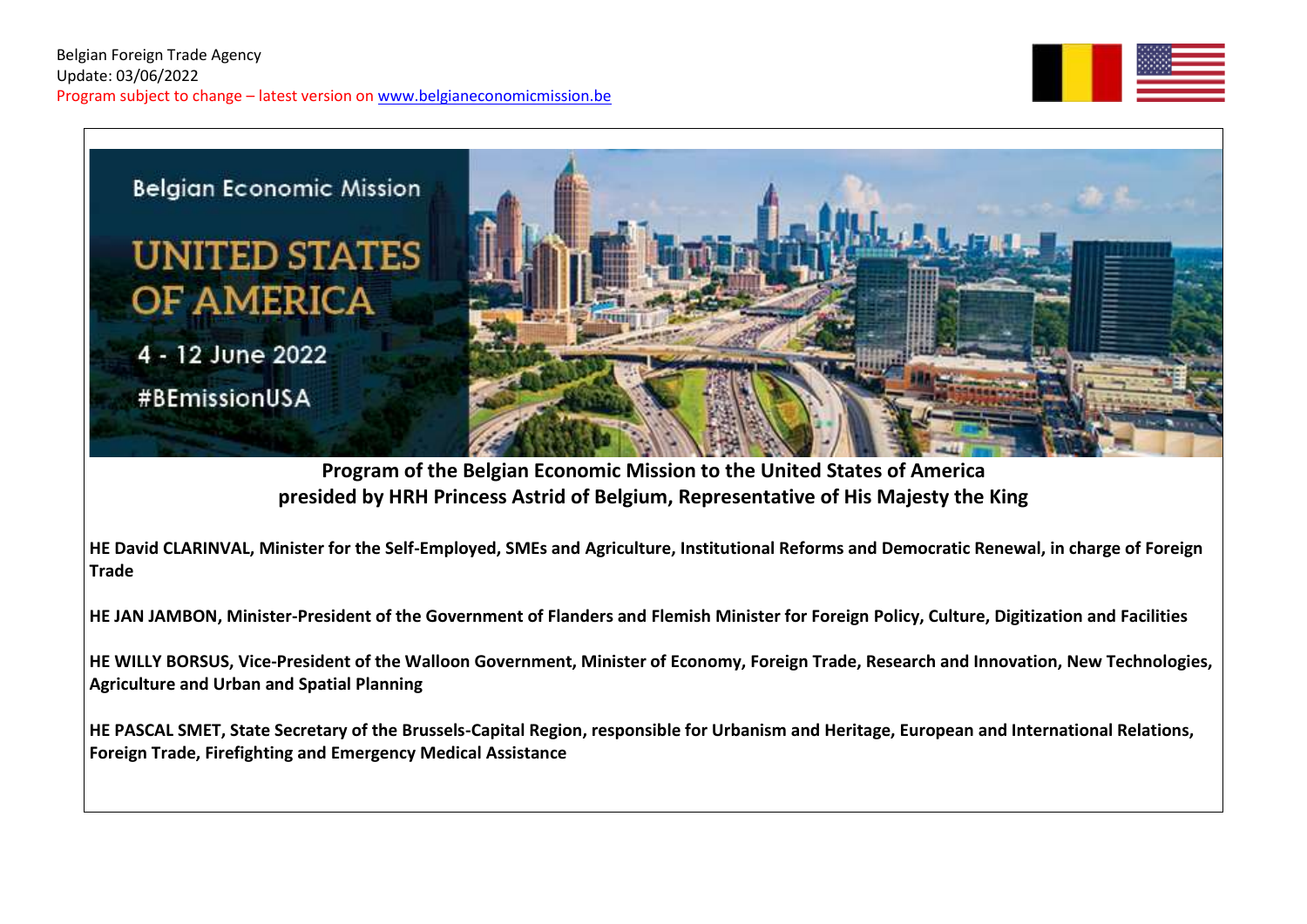| Saturday, 4 June 2022, Brussels - Atlanta                                                                                                                           |                                                                                                         |  |
|---------------------------------------------------------------------------------------------------------------------------------------------------------------------|---------------------------------------------------------------------------------------------------------|--|
| HRH Princess Astrid, Representative of His Majesty the King, and Ministers                                                                                          | <b>Business delegation</b>                                                                              |  |
|                                                                                                                                                                     | $7:10 - 7:40$<br>Check-in at Brussels International Airport (Row 6) for the passengers<br>of the UA 998 |  |
|                                                                                                                                                                     | $9:00 - 9:30$<br>Check-in at Brussels International Airport (Row 6) for the passengers<br>of the UA 951 |  |
| +10:10 - 12:15 Flight UA 998 from Brussels International Airport (BRU) to Newark Liberty International Airport (EWR)                                                |                                                                                                         |  |
| +12:00 - 14:20 Flight UA 951 from Brussels International Airport (BRU) to Washington Dulles International Airport (IAD)                                             |                                                                                                         |  |
| +13:59 - 16:24 Flight UA 730 from Newark Liberty International Airport (EWR) to Atlanta Hartsfield Jackson International Airport (ATL)                              |                                                                                                         |  |
| +15:57-18:31 Flight UA 3656 from Newark Liberty International Airport (EWR) to Atlanta Hartsfield Jackson International Airport (ATL)                               |                                                                                                         |  |
| $16:30 - 17:00$<br>Transfer of HE David Clarinval & HE Willy Borsus from Atlanta Airport to<br>the Four Seasons Hotel Atlanta                                       |                                                                                                         |  |
| 17:00<br><b>Check-in of the Ministers at the Four Seasons Hotel Atlanta</b><br>Address: Four Seasons Hotel Atlanta, 75 Fourteenth Street NE, Atlanta, Georgia 30309 |                                                                                                         |  |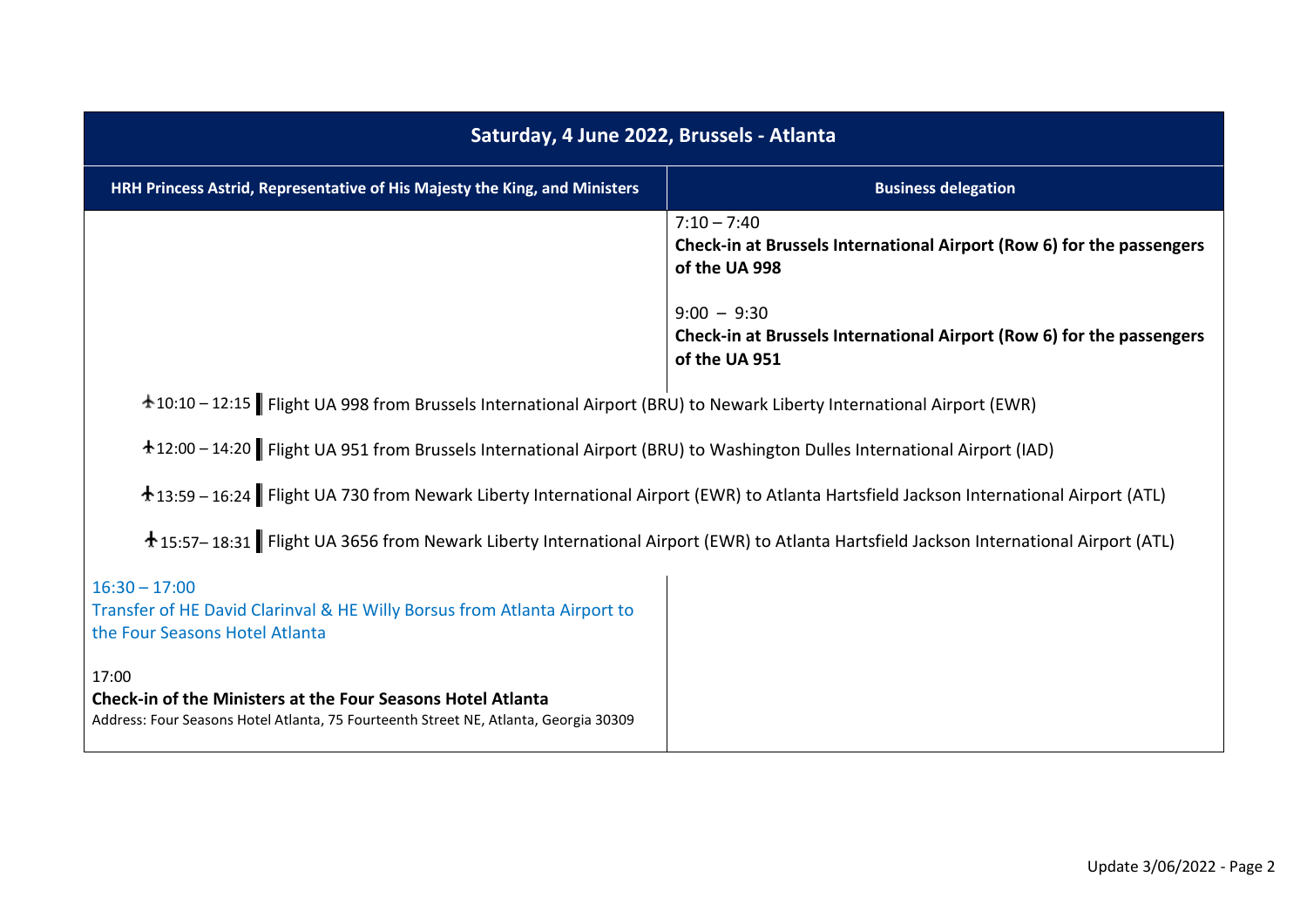| Saturday, 4 June 2022, Brussels - Atlanta                                  |                                                                                                                                                                                                                                                                                                                                                                                                                                                                                                                                                                                                                                                                                                                                                                                                                                                                                                                                                                                                                                                                                                          |  |
|----------------------------------------------------------------------------|----------------------------------------------------------------------------------------------------------------------------------------------------------------------------------------------------------------------------------------------------------------------------------------------------------------------------------------------------------------------------------------------------------------------------------------------------------------------------------------------------------------------------------------------------------------------------------------------------------------------------------------------------------------------------------------------------------------------------------------------------------------------------------------------------------------------------------------------------------------------------------------------------------------------------------------------------------------------------------------------------------------------------------------------------------------------------------------------------------|--|
| HRH Princess Astrid, Representative of His Majesty the King, and Ministers | <b>Business delegation</b>                                                                                                                                                                                                                                                                                                                                                                                                                                                                                                                                                                                                                                                                                                                                                                                                                                                                                                                                                                                                                                                                               |  |
| $21$ pax                                                                   | ↑17:12-18:59 Flight UA 2339 from Washington Dulles International Airport (IAD) to Atlanta Hartsfield Jackson International Airport (ATL)<br>17:15 -18:00<br>Transfer of the passengers of the flight UA 730 from Atlanta Airport to<br>the Four Seasons Hotel Atlanta with the bus D1 and the minivans O1,<br>O2 and to the AC Hotel Midtown with buses D2, D3<br>18:00<br>Check-in of the passengers of the UA730 flight at the Four Seasons<br><b>Hotel Atlanta and the AC Hotel Midtown</b><br>Address: Four Seasons Hotel Atlanta, 75 Fourteenth Street NE, Atlanta<br>Address: AC Hotel Midtown, 53 Fourteenth Street NE, Atlanta<br>19:40 - 20:15<br>Transfer of the passengers of the flights UA 3656 & UA 2339 & from<br>Atlanta Airport to the AC Hotel Midtown & the Four Seasons Atlanta<br>hotel with the bus D1<br>20:15<br>Check-in of the passengers of the flights UA3656 & UA 2339 at the<br>Four Seasons Hotel Atlanta or the AC Hotel Midtown<br>Address: Four Seasons Hotel Atlanta, 75 Fourteenth Street NE, Atlanta<br>Address: AC Hotel Midtown, 53 Fourteenth Street NE, Atlanta |  |

The secretariat of the mission is located in the Augusta meeting room on the 4<sup>th</sup> floor of the Four Seasons Hotel Atlanta and will be operational from 2 to 6 June..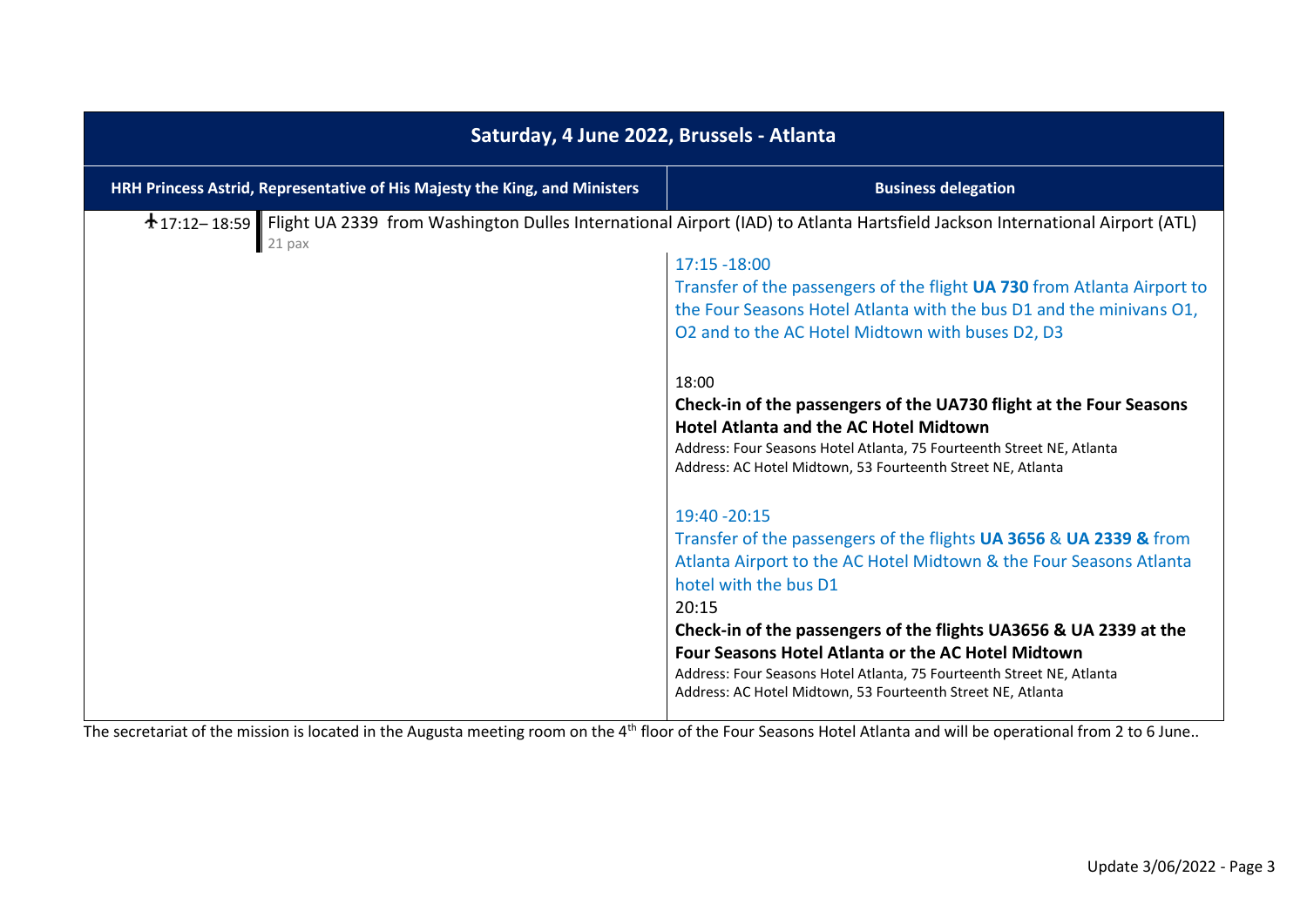| Sunday, 5 June 2022, Atlanta                                                                                                  |                                                                                                                                                                                                                                                                                                                                                                                                                                                                                                                                                                                                                                                                                                                                                                                                                               |                                                                                                                                                                                                      |
|-------------------------------------------------------------------------------------------------------------------------------|-------------------------------------------------------------------------------------------------------------------------------------------------------------------------------------------------------------------------------------------------------------------------------------------------------------------------------------------------------------------------------------------------------------------------------------------------------------------------------------------------------------------------------------------------------------------------------------------------------------------------------------------------------------------------------------------------------------------------------------------------------------------------------------------------------------------------------|------------------------------------------------------------------------------------------------------------------------------------------------------------------------------------------------------|
| HRH Princess Astrid, Representative of His Majesty the King, and Ministers                                                    |                                                                                                                                                                                                                                                                                                                                                                                                                                                                                                                                                                                                                                                                                                                                                                                                                               | <b>Business delegation</b>                                                                                                                                                                           |
| 10:48<br>Arrival of HE Pascal SMET with the flight UA6233 to Atlanta Hartsfield<br><b>Jackson International Airport (ATL)</b> | 7:00-10:00<br>Bus transfer from the Four Seasons Hotel to Manus Bio scale-up in<br>Augusta with the bus D1<br>$7:30 - 9:30$<br>Breakfast for the guests of the<br><b>Four Seasons Hotel</b><br>Venue: Savannah hall, 3rd floor, Four<br>Seasons Hotel Atlanta<br>$10:00 - 13:45$<br>Visit to the Manus Bio scale-up and production facility<br>10:00 Welcome and introductions<br>10:30 Facility tour<br>12:00 Product demonstration<br>12:30 Lunch<br>Lead: Ugent and FIT<br>Venue: Manus Bio, 1762 Lovers Ln, Augusta, GA 30901<br>Participants: (max 40 BE) companies & academics : Biotech, biobased industries,<br>chemical industry and life sciences - Upon registration<br>$13:40 - 14:25$<br>Transfer from the Four Seasons Hotel Atlanta to Solvay Alpharetta for<br>selected officials with the minivans D11 & D12 | $6:00 - 10:00$<br>Breakfast for the guests of the AC<br><b>Hotel by Marriott Midtown</b><br><b>Atlanta</b><br>Venue: Symphonie 1 & 2, 6 <sup>th</sup> floor, AC<br>Hotel by Marriott Midtown Atlanta |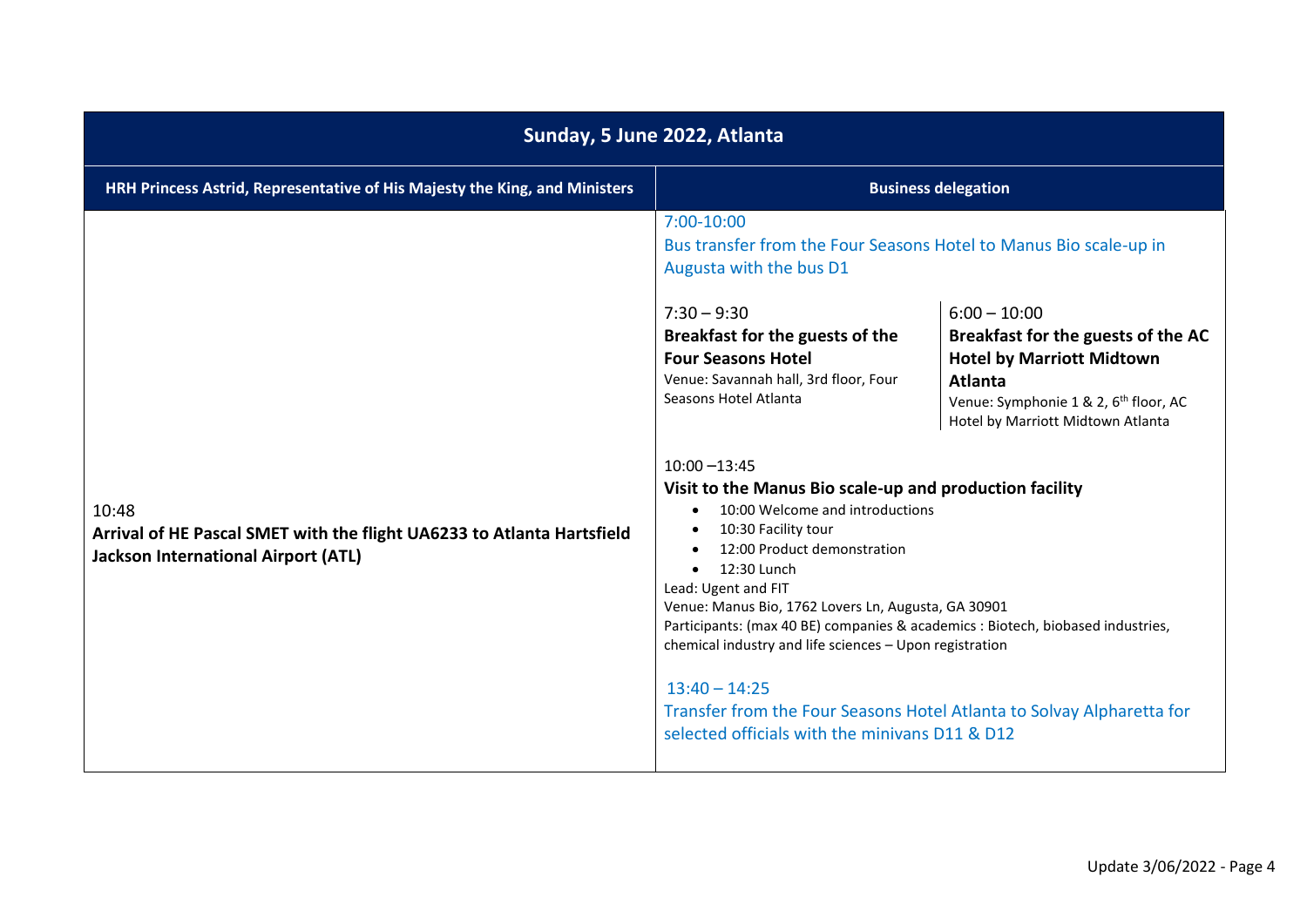| Sunday, 5 June 2022, Atlanta                                                                 |                                                                                                             |
|----------------------------------------------------------------------------------------------|-------------------------------------------------------------------------------------------------------------|
| HRH Princess Astrid, Representative of His Majesty the King, and Ministers                   | <b>Business delegation</b>                                                                                  |
|                                                                                              | 13:45-16:45<br>Bus transfer from Manus Bio scale-up in Augusta to the Four Seasons<br>Hotel with the bus D1 |
| 14:00                                                                                        |                                                                                                             |
| Arrival of HE Jan JAMBON with the flight AF 682 to Atlanta Hartsfield                        |                                                                                                             |
| <b>Jackson International Airport (ATL)</b>                                                   |                                                                                                             |
|                                                                                              |                                                                                                             |
| 14:10 -14:40                                                                                 |                                                                                                             |
| Motorcade from the Four Seasons Hotel Atlanta to Solvay Alpharetta                           |                                                                                                             |
|                                                                                              |                                                                                                             |
| $14:40 - 16:10$                                                                              |                                                                                                             |
| Inauguration by HRH Princess Astrid of the new applications                                  |                                                                                                             |
| development laboratory of Solvay & presentation of the 3D printing                           |                                                                                                             |
| technology for specialty materials application,                                              |                                                                                                             |
| 14:40 Arrival and welcome by Dr. Ilham Kadri, CEO, Solvay, Michael Finelli,<br>$\bullet$     |                                                                                                             |
| President of Solvay Growth Initiatives and Chief North America Officer, Carmelo              |                                                                                                             |
| Lo Faro, President Materials GBU, Solvay                                                     |                                                                                                             |
| 14:45 Introduction by Carmelo Lo Faro, President Materials GBU, Solvay<br>$\bullet$          |                                                                                                             |
| 14:51 Welcome Speech by Dr. Ilham Kadri, CEO, Solvay<br>$\bullet$                            |                                                                                                             |
| 14:57 Speech by HE David Clarinval<br>$\bullet$                                              |                                                                                                             |
| 15:03 Address by Abby Turano, Deputy Commissioner for Marketing,<br>$\bullet$                |                                                                                                             |
| Communications and International Engagement of the State of Georgia                          |                                                                                                             |
| 15:09 Speech by HE Pascal Smet<br>$\bullet$                                                  |                                                                                                             |
| 15:15 Visit of Solvay Labs: new investments (3 stops)<br>$\bullet$                           |                                                                                                             |
| 15:45 Inauguration of the New Applications Development Lab & ribbon cutting<br>$\bullet$     |                                                                                                             |
| for HRH Princess Astrid & the Ministers                                                      |                                                                                                             |
| 15:55 Decoration of Michael Finelli, President of Solvay Growth Initiatives and<br>$\bullet$ |                                                                                                             |
| Chief North America Officer by HE David Clarinval                                            |                                                                                                             |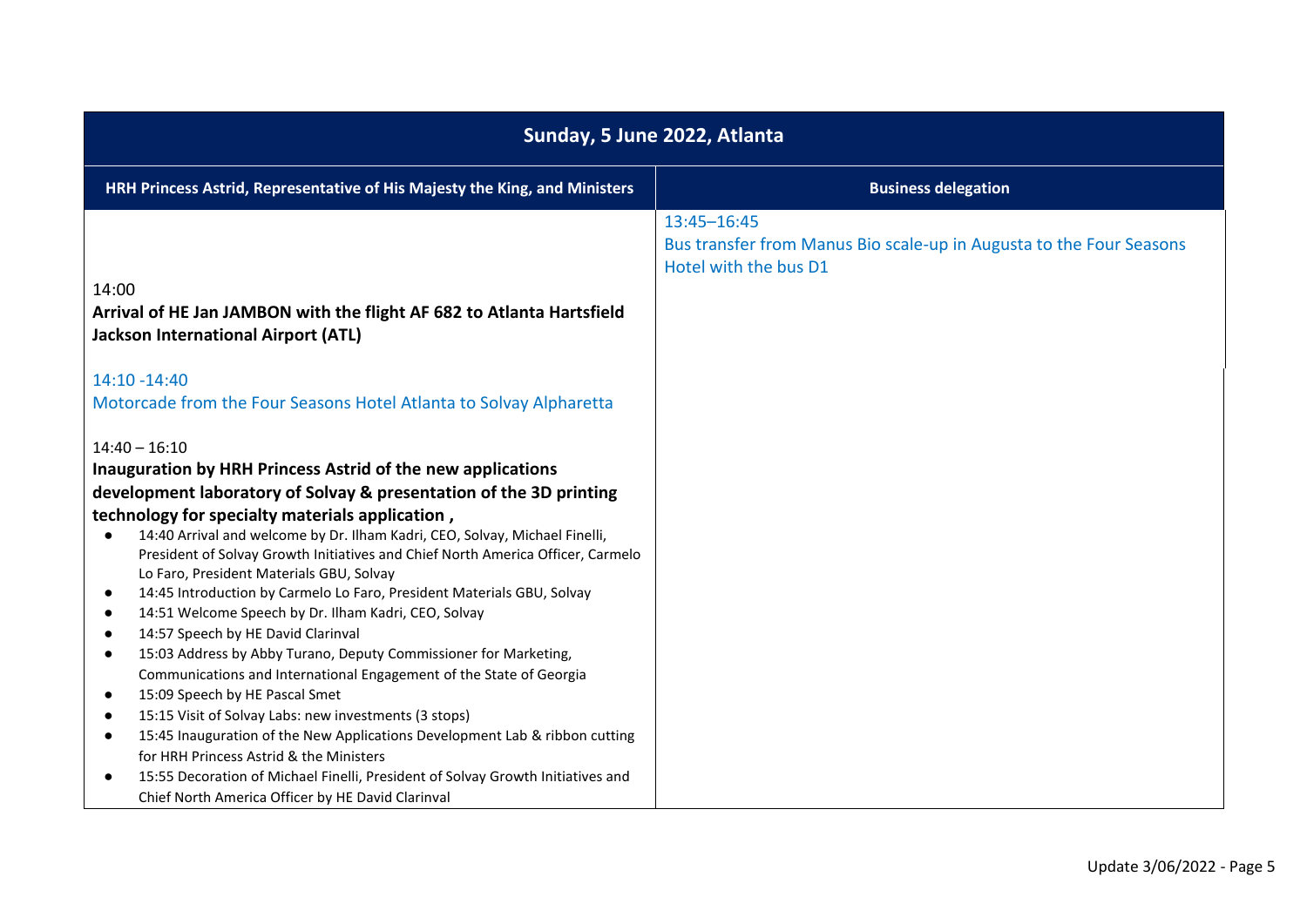| Sunday, 5 June 2022, Atlanta                                                                                                                                                                                                                                                                                                                                                                                                                                                                                                                                                                                                                                                                                                                                                                                                                                                                                                                                                                                                                                                                                                            |                                                                                                                                           |  |
|-----------------------------------------------------------------------------------------------------------------------------------------------------------------------------------------------------------------------------------------------------------------------------------------------------------------------------------------------------------------------------------------------------------------------------------------------------------------------------------------------------------------------------------------------------------------------------------------------------------------------------------------------------------------------------------------------------------------------------------------------------------------------------------------------------------------------------------------------------------------------------------------------------------------------------------------------------------------------------------------------------------------------------------------------------------------------------------------------------------------------------------------|-------------------------------------------------------------------------------------------------------------------------------------------|--|
| HRH Princess Astrid, Representative of His Majesty the King, and Ministers                                                                                                                                                                                                                                                                                                                                                                                                                                                                                                                                                                                                                                                                                                                                                                                                                                                                                                                                                                                                                                                              | <b>Business delegation</b>                                                                                                                |  |
| 16:00 Drinks<br>$\bullet$<br>16:10 Departure of the motorcade<br>$\bullet$<br>Lead: hub.brussels in collaboration with Solvay<br>Venue: Solvay Alpharetta; 4500 Mcginnis Ferry Road, Alpharetta GA 30005-3914<br>Participants: Official delegation & delegation members - 3 groups of 15 pax for the visit<br>of the labs (upon invitation)<br>Participating Ministers: HE David Clarinval, HE Willy Borsus, HE Pascal Smet                                                                                                                                                                                                                                                                                                                                                                                                                                                                                                                                                                                                                                                                                                             |                                                                                                                                           |  |
| $16:10 - 16:40$                                                                                                                                                                                                                                                                                                                                                                                                                                                                                                                                                                                                                                                                                                                                                                                                                                                                                                                                                                                                                                                                                                                         | $16:15 - 17:00$                                                                                                                           |  |
| Motorcade from Solvay Alpharetta to the Four Seasons Hotel Atlanta                                                                                                                                                                                                                                                                                                                                                                                                                                                                                                                                                                                                                                                                                                                                                                                                                                                                                                                                                                                                                                                                      | Transfer from Solvay Alpharetta to the Four Seasons Hotel Atlanta for<br>selected officials with the minivans D11 and D12                 |  |
|                                                                                                                                                                                                                                                                                                                                                                                                                                                                                                                                                                                                                                                                                                                                                                                                                                                                                                                                                                                                                                                                                                                                         | 17:00-18:00                                                                                                                               |  |
|                                                                                                                                                                                                                                                                                                                                                                                                                                                                                                                                                                                                                                                                                                                                                                                                                                                                                                                                                                                                                                                                                                                                         | Distribution of the individual programs & participants badges<br>Venue: Ballroom Foyer, 4 <sup>th</sup> floor, Four Seasons Hotel Atlanta |  |
| $18:00 - 20:00$<br>Information session for the Belgian delegation followed by a welcome networking drink<br>18:00 Introduction by Michel Gerebtzoff, Consul General in Atlanta<br>$\bullet$<br>18:02 Words of welcome by HE Jean-Arthur Régibeau, Ambassador of the Kingdom of Belgium to the United States of America<br>$\bullet$<br>$\bullet$<br>18:20 Program of the mission in New York presented by Kathlijn Fruithof, Trade & Investment Commissionner for hub.brussels<br>$\bullet$<br>18:30 Program of the mission in Boston presented by Yves Dubus, Economic Counselor for AWEX<br>$\bullet$<br>18:40 Closing speech by Jay Bailey, President and CEO at H.J. Russell Innovation Center for Entrepreneurs<br>$\bullet$<br>19:00 Networking Cocktail on the Terrace (5 <sup>th</sup> floor) if weather permits or in the Ballroom Foyer<br>Lead: Consulate General Atlanta<br>Venue: Ballroom, 4 <sup>th</sup> floor & Terrace, 5 <sup>th</sup> foor, Four Seasons Hotel Atlanta<br>Participants: (350) all delegation members<br>Participating Ministers: HE David Clarinval, HE Jan Jambon, HE Willy Borsus, HE Pascal Smet | 18:10 Program of the mission in Atlanta presented by Conny Van Wulpen, Economic & Commercial Adviser for Flanders Investment & Trade      |  |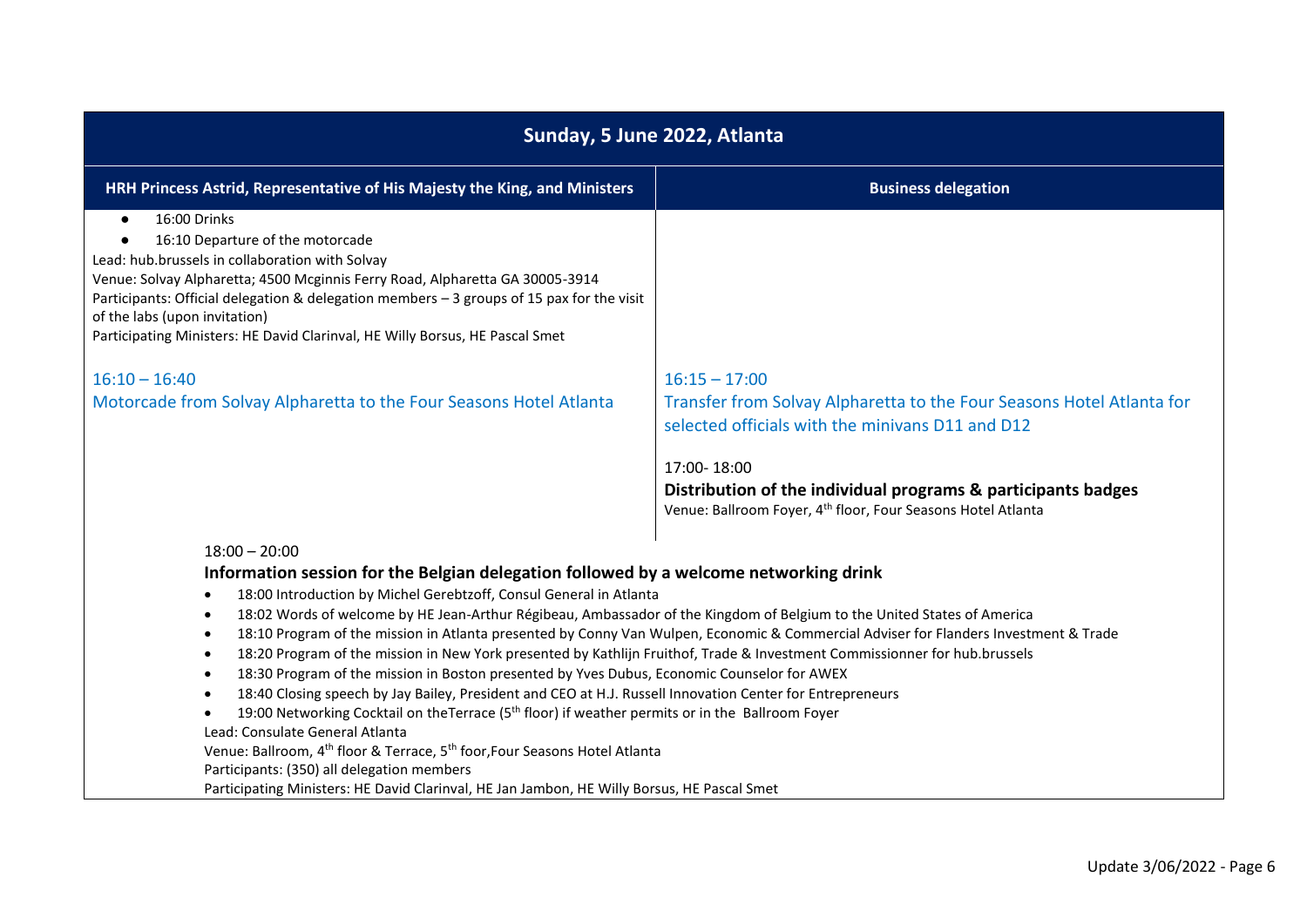| Monday, 6 June 2022, Atlanta                                               |                                                                                                                                                                                                                                                                                                                                                                                                                                                                                                                                                                  |                                                                                                                                                                                                                                                                                                                                                                                                                                                                                                                                                                                   |
|----------------------------------------------------------------------------|------------------------------------------------------------------------------------------------------------------------------------------------------------------------------------------------------------------------------------------------------------------------------------------------------------------------------------------------------------------------------------------------------------------------------------------------------------------------------------------------------------------------------------------------------------------|-----------------------------------------------------------------------------------------------------------------------------------------------------------------------------------------------------------------------------------------------------------------------------------------------------------------------------------------------------------------------------------------------------------------------------------------------------------------------------------------------------------------------------------------------------------------------------------|
| HRH Princess Astrid, Representative of His Majesty the King, and Ministers |                                                                                                                                                                                                                                                                                                                                                                                                                                                                                                                                                                  | <b>Business delegation</b>                                                                                                                                                                                                                                                                                                                                                                                                                                                                                                                                                        |
|                                                                            | $6:55 - 7:00$<br>Transfer on foot from the Four Seasons Hotel/ AC Hotel Atlanta Midtown<br>to King & Spadling (Breakfast debate)<br>$7:00 - 9:00$<br>Breakfast for the guests of the<br><b>Four Seasons Hotel</b><br>Venue: Madison, 4th floor, Four Seasons<br><b>Hotel Atlanta</b><br>7:00-9:30                                                                                                                                                                                                                                                                | $6:00 - 10:00$<br>Breakfast for the guests of the AC<br><b>Hotel by Marriott Midtown Atlanta</b><br>Venue: Symphonie 1 & 2, 6 <sup>th</sup> floor, AC Hotel by<br><b>Marriott Midtown Atlanta</b>                                                                                                                                                                                                                                                                                                                                                                                 |
|                                                                            | environment outlook, challenges & opportunities<br>7:00 Registration & Breakfast buffet<br><b>Executive Board of BNP Paribas Fortis</b><br>Foreign Affairs<br><b>Bank of the West</b><br>$\bullet$<br>Paul De Cock, President Flooring North America Mohawk Industries<br>$\circ$<br>Xavier Vanneste, Managing Director Brouwerij De Halve Maan<br>$\circ$<br>Philip Vervloesem, Senior Vice President OMP<br>$\circ$<br>Stéphanie Rutten, CEO AmCham Belgium<br>$\circ$<br>$\circ$<br>America BNP Paribas<br>$\circ$<br>Clients Group North America BNP Paribas | Breakfast debate: Belgium & the US, a sustainable partnership: Business<br>7:25 Welcome by Didier Beauvois, Head of Corporate Banking and Member of the<br>7.30 Opening words by Jeroen Cooreman, Director-General for Bilateral Affairs, FPS<br>7.40 Keynote on the outlook for the US economy by Scott Anderson, Chief Economist<br>8.00 Panel discussion on opportunities and challenges of doing business in the US<br>moderated by Vikas Khandelwal, Head of Multinational Clients Group North<br>8:40 Q&A and concluding remarks by Vikas Khandelwal, Head of Multinational |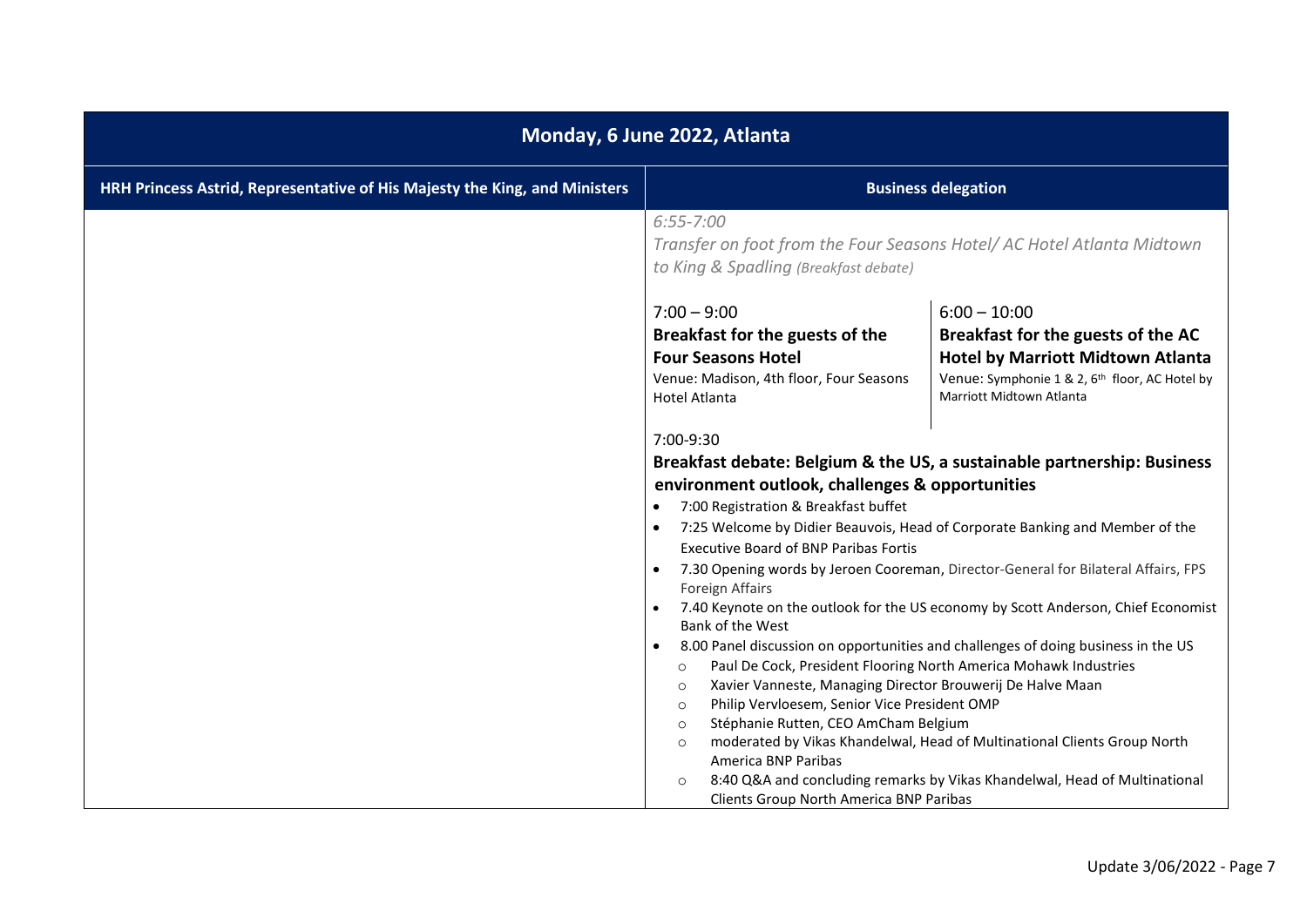| Monday, 6 June 2022, Atlanta                                               |                                                                                                                                                                                                                                                                                                                                                                                                                                                                                                                                                                                        |  |
|----------------------------------------------------------------------------|----------------------------------------------------------------------------------------------------------------------------------------------------------------------------------------------------------------------------------------------------------------------------------------------------------------------------------------------------------------------------------------------------------------------------------------------------------------------------------------------------------------------------------------------------------------------------------------|--|
| HRH Princess Astrid, Representative of His Majesty the King, and Ministers | <b>Business delegation</b>                                                                                                                                                                                                                                                                                                                                                                                                                                                                                                                                                             |  |
|                                                                            | 8.55 Short break<br>$\bullet$<br>9:00 Introduction to the break-out sessions by Bram Vandenbroucke, Executive<br>Director BACOS<br>9.05 Break-out sessions on immigration, logistics, tax incentives<br>9:30 End<br>$\bullet$<br>Lead: BNP Paribas Fortis with AMCHAM and BACoS<br>Venue: King & Spalding, 1180 Peachtree St NE, Atlanta, GA 30309<br>Participants: (max 110): Belgian Business delegation - upon registration<br>From 8:00 until 17:00                                                                                                                                |  |
|                                                                            | <b>B2B</b> meetings<br>Lead: AWEX, Flanders Investment & Trade and hub.brussels<br>Venue: Ballroom I & II, 4th floor, Savannah hall, 3rd floor, Four Seasons Hotel Atlanta<br>$8:00 - 8:05$<br>Transfer on foot from the Four Seasons Atlanta Hotel to McDermott Will &<br>Emery LLP (Breakfast Cybersecurity and Privacy)                                                                                                                                                                                                                                                             |  |
|                                                                            | $8:05 - 10:00$<br><b>Breakfast Panel on Cybersecurity and Privacy</b><br>8:05 Arrival on foot from the hotel (across the street), take elevator to 26 <sup>st</sup> floor &<br>registration<br>8:15 Intro of program item and Host by Flanders Investment & Trade<br>$\bullet$<br>8:20 Welcome word by Dr. Todd McLelland, Esq.<br>8:25 Microsoft - Dr. Michael Farrell - Innovation & Strategic Programs - Microsoft<br>8:35 Chief Information Security Officer - CISO Panel<br>Mr. James Edgar, Senior Vice President and Chief Information Security<br>$\circ$<br>Officer, Fleetcor |  |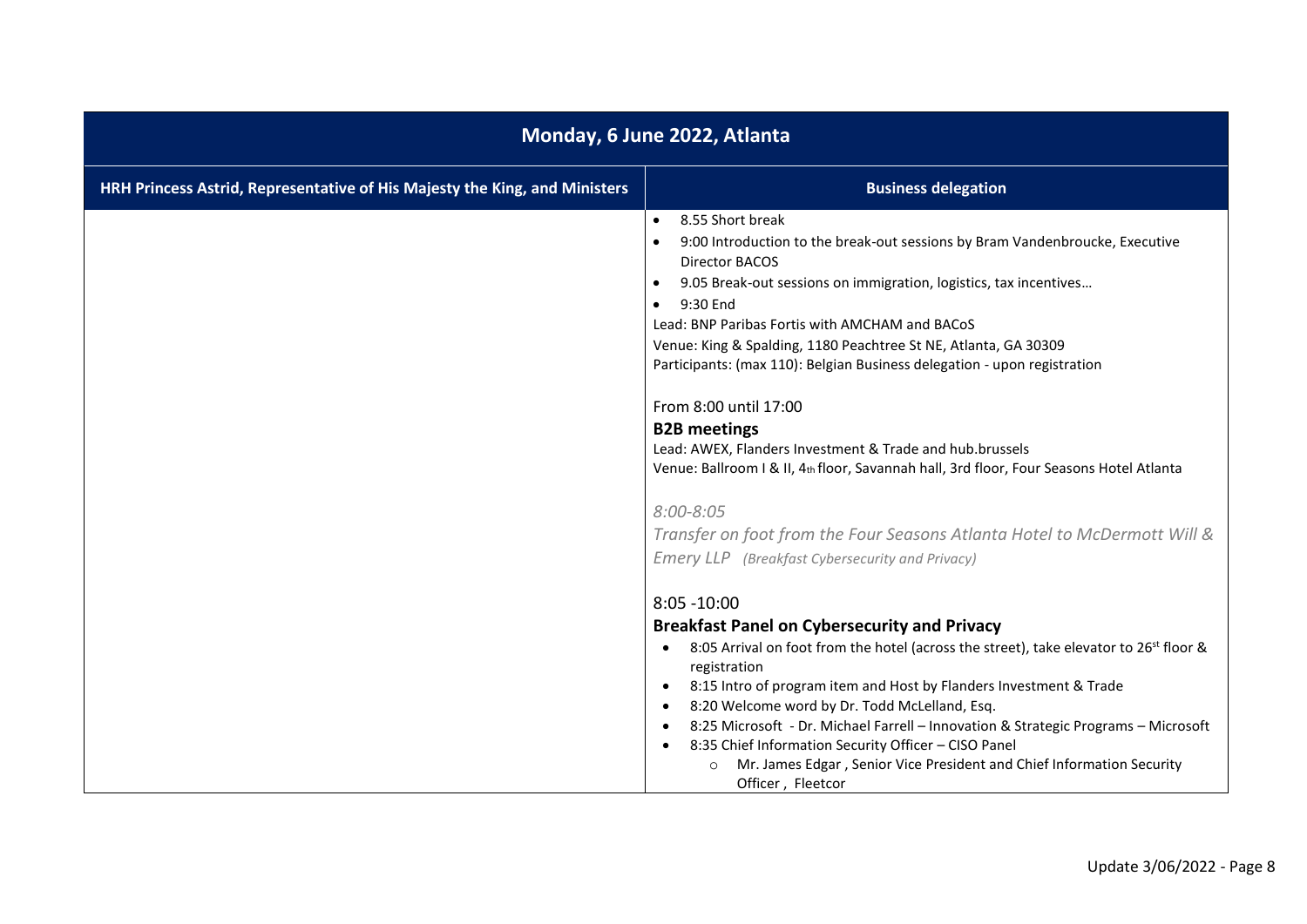| Monday, 6 June 2022, Atlanta                                                    |                                                                                                                                                                                                                                                                                                                                                                                                                                                                                                                                                                                                                                                                                                                                                                                                                                                                                                                          |  |
|---------------------------------------------------------------------------------|--------------------------------------------------------------------------------------------------------------------------------------------------------------------------------------------------------------------------------------------------------------------------------------------------------------------------------------------------------------------------------------------------------------------------------------------------------------------------------------------------------------------------------------------------------------------------------------------------------------------------------------------------------------------------------------------------------------------------------------------------------------------------------------------------------------------------------------------------------------------------------------------------------------------------|--|
| HRH Princess Astrid, Representative of His Majesty the King, and Ministers      | <b>Business delegation</b>                                                                                                                                                                                                                                                                                                                                                                                                                                                                                                                                                                                                                                                                                                                                                                                                                                                                                               |  |
|                                                                                 | Mr. James Baird, Chief Information Security Officer, Focus Brands LLC<br>$\circ$<br>Mr. Kurt Callewaert - Belgian Cybersecurity Coalition, Head of Research -<br>$\circ$<br><b>Computer Science</b><br>Dr. Lieven Desmet - University Leuven - Sr Research Mgr Secure Software<br>$\bullet$<br>9:20 Q&A<br>$\bullet$<br>9:30 Georgia Tech - Mrs. Gloria Griessman - Sr Director - Institute Info Security &<br>Privacy<br>9:40 Intro of Belgian Cybersecurity Companies present<br>$\bullet$<br>○ 9:40 Secutec - Mr. Geert Baudewijns - SECUTEC<br>9:45 Toreon - Mr. Alex Driesen - Toreon<br>$\circ$<br>$-9:50 Q&A$<br>9:55 Closing Remarks by Dr. Todd McLelland, Esq<br>10:00 End<br>$\bullet$<br>Lead: Flanders Investment & Trade<br>Venue: McDermott Will & Emery LLP, Suite 3350, 26 <sup>th</sup> floor, 1180 Peachtree St. NE,<br>Atlanta, GA 30309 (Symphony Tower)<br>Participants: (30 BE) upon registration |  |
| $9:00 - 9:25$<br>Motorcade from the Four Seasons Atlanta Hotel to UCB Smyrna HQ | $8:25 - 8:55$<br>Transfer from the Four Seasons Atlanta Hotel to UCB Smyrna HQ with-the<br>bus D1 (UCB)<br>$9:15 - 9:35$                                                                                                                                                                                                                                                                                                                                                                                                                                                                                                                                                                                                                                                                                                                                                                                                 |  |
|                                                                                 | Transfer from the Four Seasons Atlanta Hotel to OMP offices with the bus<br>D <sub>2</sub> (Panel debate Supply Chain)                                                                                                                                                                                                                                                                                                                                                                                                                                                                                                                                                                                                                                                                                                                                                                                                   |  |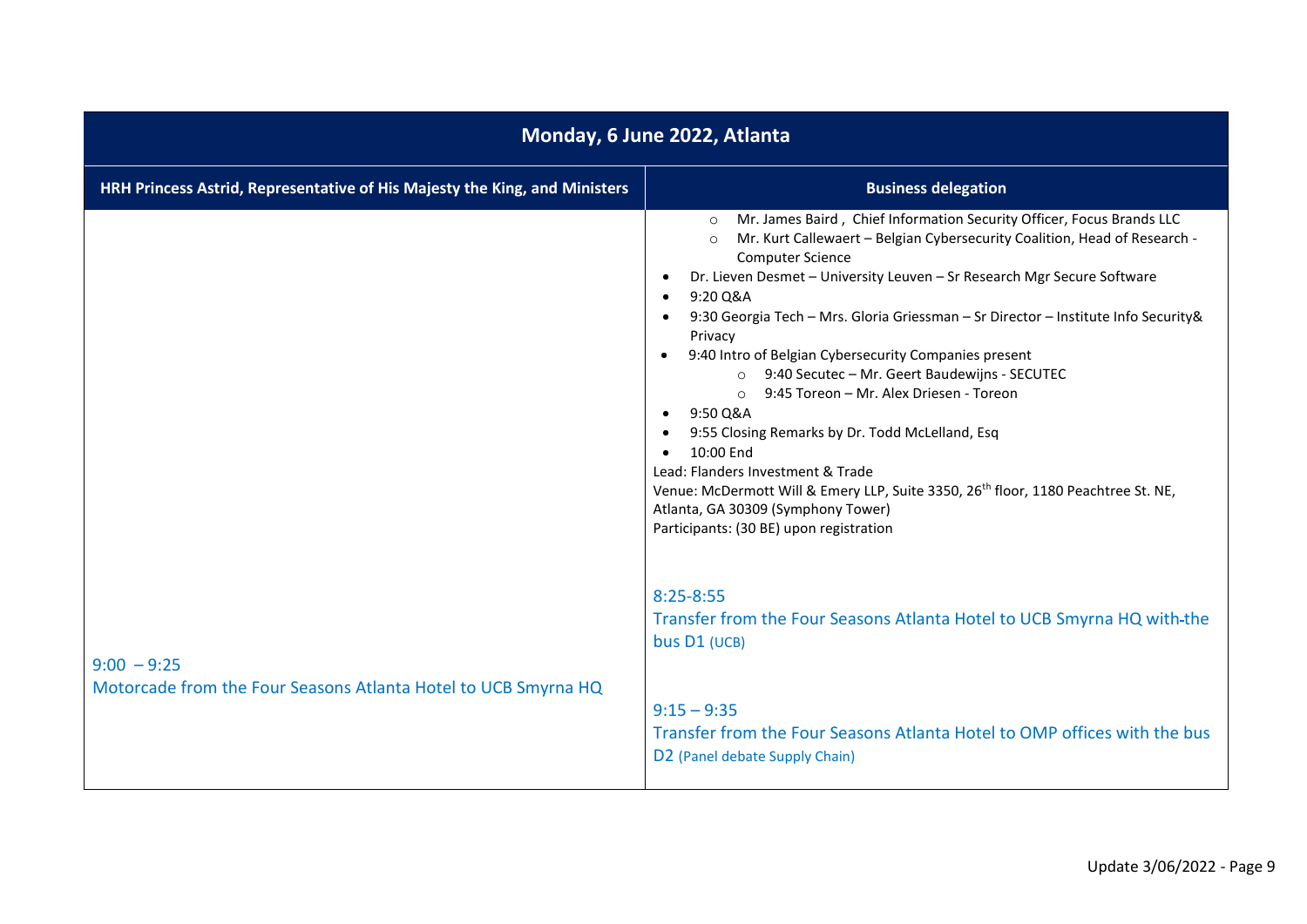| Monday, 6 June 2022, Atlanta                                                                                                                                                                                                                                                                                                                                                                                                                                                                                                                                                                                                                                                                                                                                                                                                                                                                                                                                                                                                                                                                                                                                                                                                                                                                                                                                                                                                                                                                                                                                         |                                                                                                                                                                                                                                                                                                                                                                                                                                                                                                                                                                                                                                                                                                                                                                                                                                                                                                                                                                                                                                                                                                                                                                                                                                                                                                                                                                                                             |  |
|----------------------------------------------------------------------------------------------------------------------------------------------------------------------------------------------------------------------------------------------------------------------------------------------------------------------------------------------------------------------------------------------------------------------------------------------------------------------------------------------------------------------------------------------------------------------------------------------------------------------------------------------------------------------------------------------------------------------------------------------------------------------------------------------------------------------------------------------------------------------------------------------------------------------------------------------------------------------------------------------------------------------------------------------------------------------------------------------------------------------------------------------------------------------------------------------------------------------------------------------------------------------------------------------------------------------------------------------------------------------------------------------------------------------------------------------------------------------------------------------------------------------------------------------------------------------|-------------------------------------------------------------------------------------------------------------------------------------------------------------------------------------------------------------------------------------------------------------------------------------------------------------------------------------------------------------------------------------------------------------------------------------------------------------------------------------------------------------------------------------------------------------------------------------------------------------------------------------------------------------------------------------------------------------------------------------------------------------------------------------------------------------------------------------------------------------------------------------------------------------------------------------------------------------------------------------------------------------------------------------------------------------------------------------------------------------------------------------------------------------------------------------------------------------------------------------------------------------------------------------------------------------------------------------------------------------------------------------------------------------|--|
| HRH Princess Astrid, Representative of His Majesty the King, and Ministers                                                                                                                                                                                                                                                                                                                                                                                                                                                                                                                                                                                                                                                                                                                                                                                                                                                                                                                                                                                                                                                                                                                                                                                                                                                                                                                                                                                                                                                                                           | <b>Business delegation</b>                                                                                                                                                                                                                                                                                                                                                                                                                                                                                                                                                                                                                                                                                                                                                                                                                                                                                                                                                                                                                                                                                                                                                                                                                                                                                                                                                                                  |  |
| $9:25 - 10:15$<br>UCB Facility Smyrna-Inauguration of the new inSpace building<br>9:25 Arrival & welcome by Jean Christophe Tellier, CEO of UCB, Emmanuel<br>Caeymaex, Executive Vice President Immunology Solutions & Head of US of UCB<br>and Patty Fritz, Head of US Corporate Affairs, UCB USA<br>9:28 Brief Meet & Greet with local officials<br>$\bullet$<br>9:32 Brief walking tour of the new inSpace workspace for the official delegation<br>$\bullet$<br>9:40 Welcome words and overview by Jean Christophe Tellier, CEO of UCB<br>$\bullet$<br>9:45 Opening comments by HE Willy Borsus<br>$\bullet$<br>9:50 UCB's Partnership with Patients by UCB Leader by Emmanuel Caeymaex,<br>$\bullet$<br>Executive Vice President Immunology Solutions & Head of US of UCB<br>9:55 HRH Princess Astrid gives flowers to LaKeisha a patient who has been a UCB<br>$\bullet$<br>patient advocate<br>10:05 UCB's commitment to sustainability by Patty Fritz, Head of US Corporate<br>$\bullet$<br>Affairs, UCB USA<br>10:10 Unveilling of a plaque to recognize the building as the first LEED & WELL<br>$\bullet$<br>certified building in the UCB newtork (photo opp with HRH and the Ministers on<br>stage)<br>10:15 Departure of the motorcade<br>Lead: AWEX in collaboration with UCB Atlanta & hub.brussels<br>Venue: 2050 building (The warehouse), UCB, Lake Park Drive, Smyrna, GA 30080<br>Participants: (75BE+75 US) Official & business delegation - upon registration<br>Participating ministers: HE David Clarinval, HE Willy Borsus, HE Pascal Smet | 09:30-11:30 (registration at 8:55)<br><b>UCB Facility (Smyrna, GA)</b><br>Part 1(9:30-10:15) Inauguration of the new inSpace building<br>8:55 Registration & video presentation (in the townhall)<br>$\bullet$<br>9:40 Welcome words and overview by Jean Christophe Tellier, CEO of UCB<br>$\bullet$<br>9:45 Opening comments by HE Willy Borsus<br>$\bullet$<br>9:50 UCB's Partnership with Patients by UCB Leader by Emmanuel Caeymaex,<br>Executive Vice President Immunology Solutions & Head of US of UCB<br>9:55 HRH Princess Astrid gives flowers to LaKeisha a patient who has been a UCB<br>$\bullet$<br>patient advocate<br>10:05 UCB's commitment to sustainability by Patty Fritz, Head of US Corporate<br>$\bullet$<br>Affairs, UCB USA<br>10:10 Official delegation leaves<br>Part 2 (10:20 -11:30) A Look Inside UCB - Impact on patients, communities<br>and society<br>10:20 Introduction by Mrs Delcomminette, CEO of AWEX<br>10:25 Delivering Innovation to Patients. An overview of how UCB develops and<br>$\bullet$<br>delivers innovative medicines to patients with unmet needs from early research.<br>10:55 Closing words<br>٠<br>11:00 Reception<br>Lead: AWEX in collaboration with UCB Atlanta & hub.brussels<br>Venue: 2050 building (The warehouse), UCB, 1950 Lake Park Drive SE, Smyrna, GA<br>30080<br>Participants: (75BE + 75 US) - Upon registration<br>$9:30 - 9:35$ |  |
|                                                                                                                                                                                                                                                                                                                                                                                                                                                                                                                                                                                                                                                                                                                                                                                                                                                                                                                                                                                                                                                                                                                                                                                                                                                                                                                                                                                                                                                                                                                                                                      | Transfer on foot from King & Spadling to the Four Seasons Hotel/ AC<br>Hotel Atlanta Midtown (after Breakfast debate)                                                                                                                                                                                                                                                                                                                                                                                                                                                                                                                                                                                                                                                                                                                                                                                                                                                                                                                                                                                                                                                                                                                                                                                                                                                                                       |  |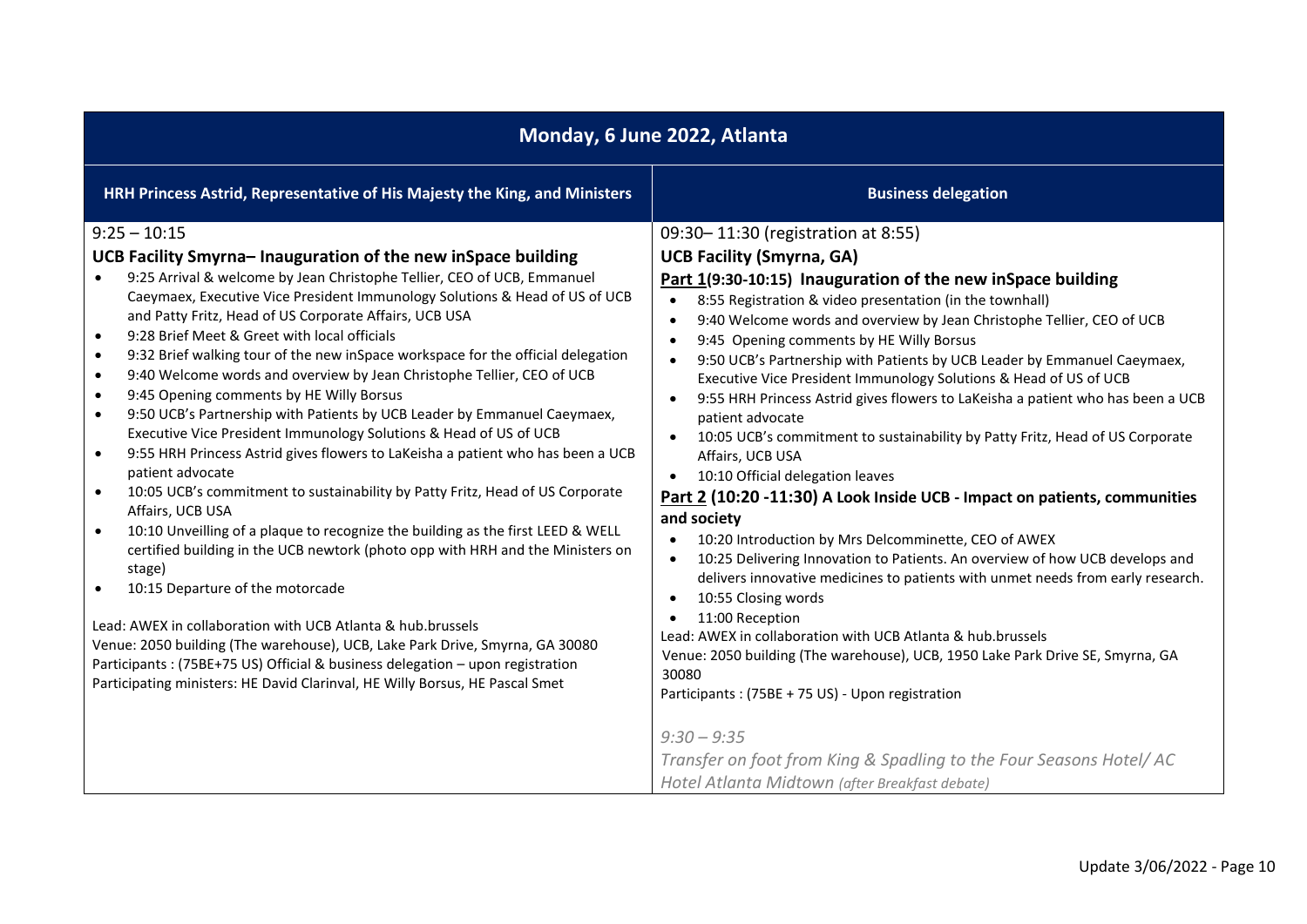| Monday, 6 June 2022, Atlanta                                               |                                                                                                                                                                                                                                                                                                                                                                                                                                                                                                                                                                                                                                                                                                                                                                                                                                                                                                                                                                                                                                                                                                                                                                                                                                                                                                                                                                                                                                                                                                       |  |
|----------------------------------------------------------------------------|-------------------------------------------------------------------------------------------------------------------------------------------------------------------------------------------------------------------------------------------------------------------------------------------------------------------------------------------------------------------------------------------------------------------------------------------------------------------------------------------------------------------------------------------------------------------------------------------------------------------------------------------------------------------------------------------------------------------------------------------------------------------------------------------------------------------------------------------------------------------------------------------------------------------------------------------------------------------------------------------------------------------------------------------------------------------------------------------------------------------------------------------------------------------------------------------------------------------------------------------------------------------------------------------------------------------------------------------------------------------------------------------------------------------------------------------------------------------------------------------------------|--|
| HRH Princess Astrid, Representative of His Majesty the King, and Ministers | <b>Business delegation</b>                                                                                                                                                                                                                                                                                                                                                                                                                                                                                                                                                                                                                                                                                                                                                                                                                                                                                                                                                                                                                                                                                                                                                                                                                                                                                                                                                                                                                                                                            |  |
|                                                                            | 10:00-11:30 (registration at 9:30)<br>Panel discussion on the critical function of Supply Chain Optimization<br>and Innovation in global distribution and manufacturing $-$ - with use<br>cases from relevant industries<br>10:00 Welcome note by delegation lead HE Jan Jambon & OMP leadership<br>10:10 Keynote "Data as the glue to enable supply chains" Stef Vermeiren -<br>Former Senior VP J&J<br>10:20 Panel discussion and open questions from the audience.<br>Panelists:<br>Moderator: Philip Vervloesem - Senior Vice President OMP<br>$\circ$<br>Pascal Van Hentenryck - A. Russell Chandler III Chair and Professor at<br>$\circ$<br>Georgia Institute of Technology<br>Elliott Paige - Airport Director, Air Service Development Hartsfield-Jackson<br>Atlanta International Airport<br>Philippe Beaujean - Shippers & Forwarders Manager at Port of Antwerp<br>10:45 Final questions and good byes<br>11:00 End of the panel workshop<br>11:00 Networking coffee<br>11:30 Departure of the delegation<br>Lead: Flanders Investment & Trade in collaboration with OMP, the Belgian American<br>Chamber of the South & the Port of Antwerp<br>Venue: OMP offices, 2727 Paces Ferry Rd, Atlanta, GA 30339<br>Participants: (max 80 BE + 30 US): business delegation - upon registration<br>Participating Minister: HE Jan Jambon<br>$10:00 - 10:05$<br>Transfer on foot from McDermott Will & Emery LLP to the Four Seasons<br>Atlanta Hotel (After Breakfast Cybersecurity and Privacy) |  |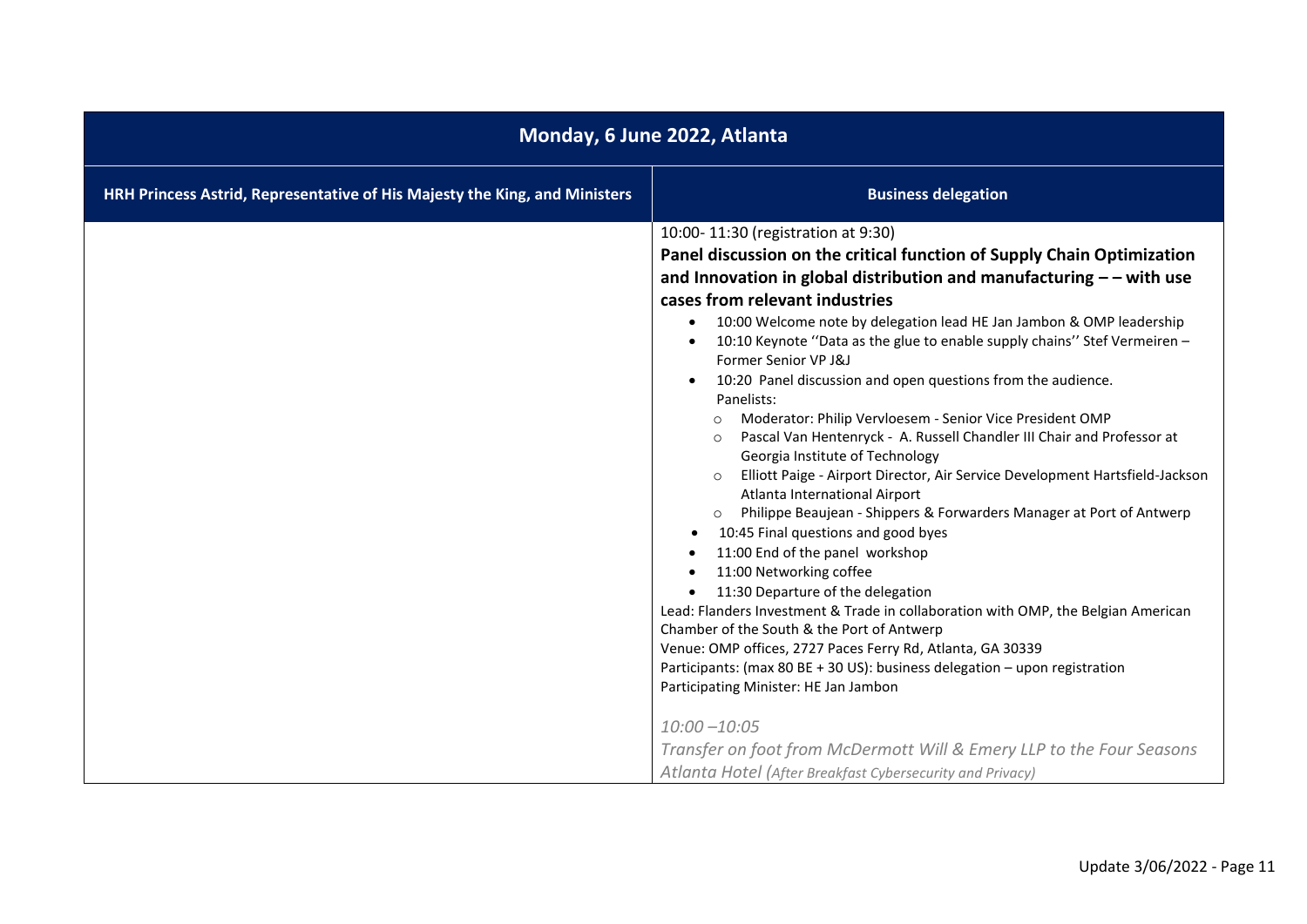| Monday, 6 June 2022, Atlanta                                                                                                                                                                                                                                                                                                                                                                                                                                                                                                                                                                                                                                                                                                                                                                                                                                                                                                                                                                                    |                                                                                                                                                                                                                                                                                                                                                                                                                                                                                                                                                                                                                                                                                                                                                                                                           |  |
|-----------------------------------------------------------------------------------------------------------------------------------------------------------------------------------------------------------------------------------------------------------------------------------------------------------------------------------------------------------------------------------------------------------------------------------------------------------------------------------------------------------------------------------------------------------------------------------------------------------------------------------------------------------------------------------------------------------------------------------------------------------------------------------------------------------------------------------------------------------------------------------------------------------------------------------------------------------------------------------------------------------------|-----------------------------------------------------------------------------------------------------------------------------------------------------------------------------------------------------------------------------------------------------------------------------------------------------------------------------------------------------------------------------------------------------------------------------------------------------------------------------------------------------------------------------------------------------------------------------------------------------------------------------------------------------------------------------------------------------------------------------------------------------------------------------------------------------------|--|
| HRH Princess Astrid, Representative of His Majesty the King, and Ministers                                                                                                                                                                                                                                                                                                                                                                                                                                                                                                                                                                                                                                                                                                                                                                                                                                                                                                                                      | <b>Business delegation</b>                                                                                                                                                                                                                                                                                                                                                                                                                                                                                                                                                                                                                                                                                                                                                                                |  |
| $10:15 - 10:45$<br>Motorcade from UCB Smyrna HQ to the National Center for Civil and<br><b>Human Rights</b>                                                                                                                                                                                                                                                                                                                                                                                                                                                                                                                                                                                                                                                                                                                                                                                                                                                                                                     | $10:10 - 10:25$<br>Transfer from the Four Seasons Hotel to the National Center for Civil<br>and Human Rights with the bus D3 (Business & Human rights)                                                                                                                                                                                                                                                                                                                                                                                                                                                                                                                                                                                                                                                    |  |
| $10:45 - 11:45$                                                                                                                                                                                                                                                                                                                                                                                                                                                                                                                                                                                                                                                                                                                                                                                                                                                                                                                                                                                                 | $10:45 - 11:35$ (registration at 10:25)                                                                                                                                                                                                                                                                                                                                                                                                                                                                                                                                                                                                                                                                                                                                                                   |  |
| Event on Business and Human Rights: The Business Case for Diversity,<br><b>Equity and Inclusion</b><br>• 10:45 Arrival & welcome by Jill Savitt, CEO of the National Center for Civil and<br>Human Rights (NCCHR)<br>• 10:46 Welcome words by Jill Savitt, CEO of the NCCHR<br>• 10:50 Speech by HE David Clarinval<br>• 10:55 Keynote speech by Katie Kirkpatrick, CEO of the Metro Atlanta Chamber<br>• 11:05 Panel discussion with local and Belgian executives on best practices:<br>Dr. Ilham Kadri, CEO, Solvay<br>$\circ$<br>o Geri Thomas, Former Chief Diversity Officer at Bank of America, Founder GPT<br>Consultants<br>Pieter Timmermans, CEO of the Federation of Enterprises in Belgium (VBO-FEB)<br>$\circ$<br>o Willie Sullivan, Managing Director of John R. Lewis Racial Justice Case Competition,<br>Emory Goizueta Business School / Deloitte<br>• 11:35 Official delegation leaves. VIPs proceeds to the Mural in Main Hall upstairs<br>(photo opp)<br>• 11:45 Departure of the motorcade | Event on Business and Human Rights: The Business Case for Diversity,<br><b>Equity and Inclusion</b><br>• 10:25 Registration<br>10:46 Welcome words by Jill Savitt, CEO of the NCCHR<br>$\bullet$<br>10:50 Speech by HE David Clarinval<br>10:55 Keynote speech by Katie Kirkpatrick, CEO of the Metro Atlanta Chamber<br>11:05 Panel discussion with local and Belgian executives on best practices:<br>Dr. Ilham Kadri, CEO, Solvay<br>$\circ$<br>Geri Thomas, Former Chief Diversity Officer at Bank of America, Founder GPT<br>$\circ$<br>Consultants<br>o Pieter Timmermans, CEO of the Federation of Enterprises in Belgium (VBO-FEB)<br>Willie Sullivan, Managing Director of John R. Lewis Racial Justice Case<br>$\circ$<br>Competition, Emory Goizueta Business School / Deloitte<br>• 11:35 End |  |
| Lead: M3 department, FPS Foreign Affairs<br>Venue: The Glenn meeting room, National Center for Civil and Human Rights (NCCHR),<br>100 Ivan Allen Jr Blvd NW, Atlanta, GA 30313<br>Participants: upon registration<br>Participating Ministers: HE David Clarinval, HE Willy Borsus, HE Pascal Smet                                                                                                                                                                                                                                                                                                                                                                                                                                                                                                                                                                                                                                                                                                               | Lead: M3 department, FPS Foreign Affairs<br>Venue: The Glenn meeting room, National Center for Civil and Human Rights, 100<br>Ivan Allen Jr Blvd NW, Atlanta, GA 30313<br>Participants: : - upon registration                                                                                                                                                                                                                                                                                                                                                                                                                                                                                                                                                                                             |  |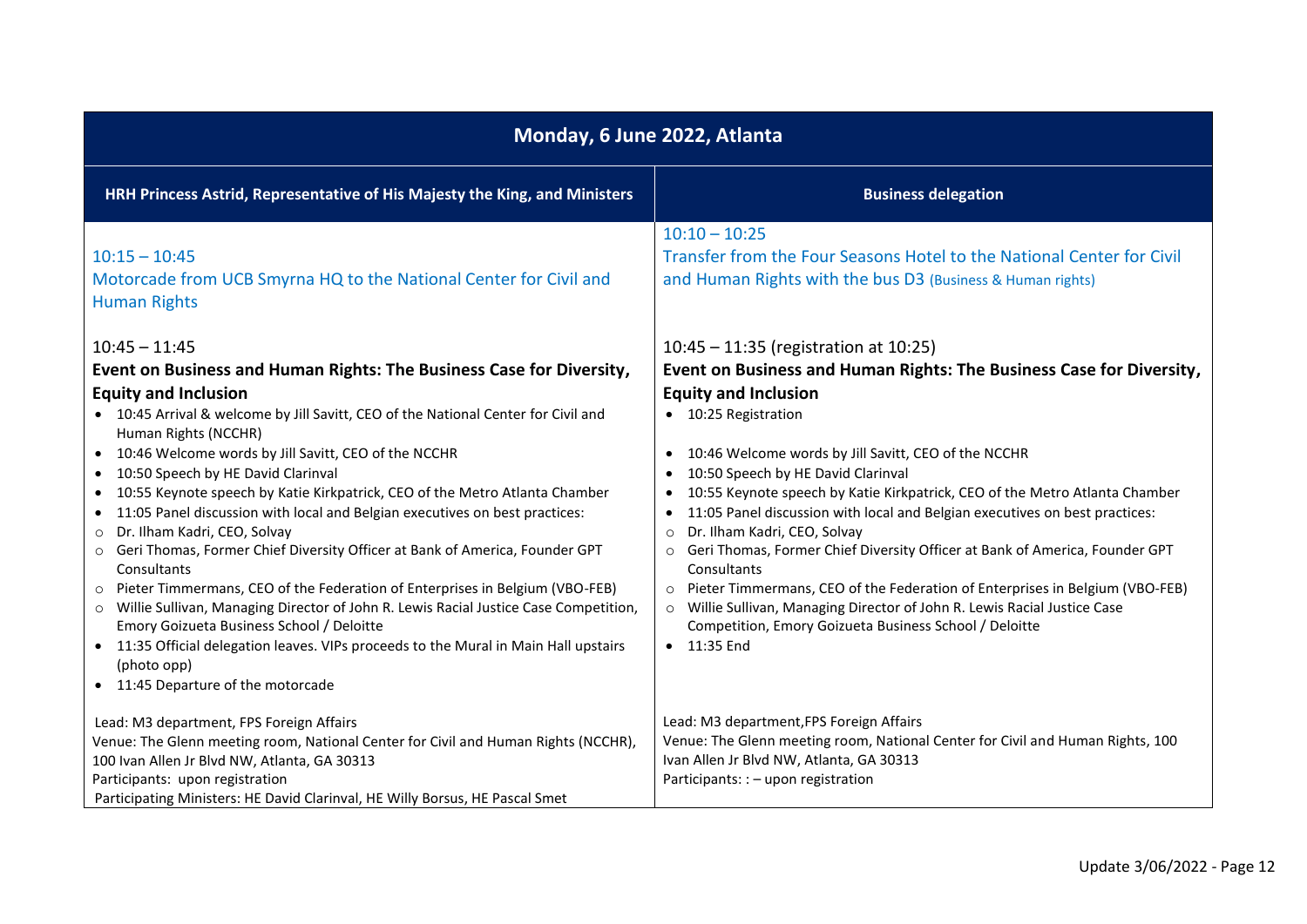| Monday, 6 June 2022, Atlanta                                                                                            |                                                                                                                                                                                                       |  |
|-------------------------------------------------------------------------------------------------------------------------|-------------------------------------------------------------------------------------------------------------------------------------------------------------------------------------------------------|--|
| HRH Princess Astrid, Representative of His Majesty the King, and Ministers                                              | <b>Business delegation</b>                                                                                                                                                                            |  |
|                                                                                                                         | $11:20 - 11:30$<br>Transfer from the Four Seasons Hotel to the Metro Atlanta Chamber<br>with the minivan O3 (Invest Lunch)                                                                            |  |
|                                                                                                                         | $11:30 - 11:50$<br>Transfer from OMP to the Four Seasons Hotel with the bus D2 (After<br>Panel debate Supply Chain)                                                                                   |  |
|                                                                                                                         | $11:30 - 11:55$<br>Transfer from UCB Smyrna to the Four Seasons Hotel with the bus D1<br>(after UCB)                                                                                                  |  |
|                                                                                                                         | $11:35 - 11:50$<br>Transfer from the Four Seasons Hotel to the National Center for Civil<br>and Human Rights with the bus D4 (Women entrepreneurs)                                                    |  |
| $11:45 - 11:55$<br>Motorcade from the National Center for Civil and Human Rights to the<br><b>Metro Atlanta Chamber</b> | $11:40 - 11:55$<br>Transfer from the National Center for Civil and Human Rights to the<br>Four Seasons Atlanta Hotel with the minivan O2 and the bus D3 (After<br><b>Business &amp; Human rights)</b> |  |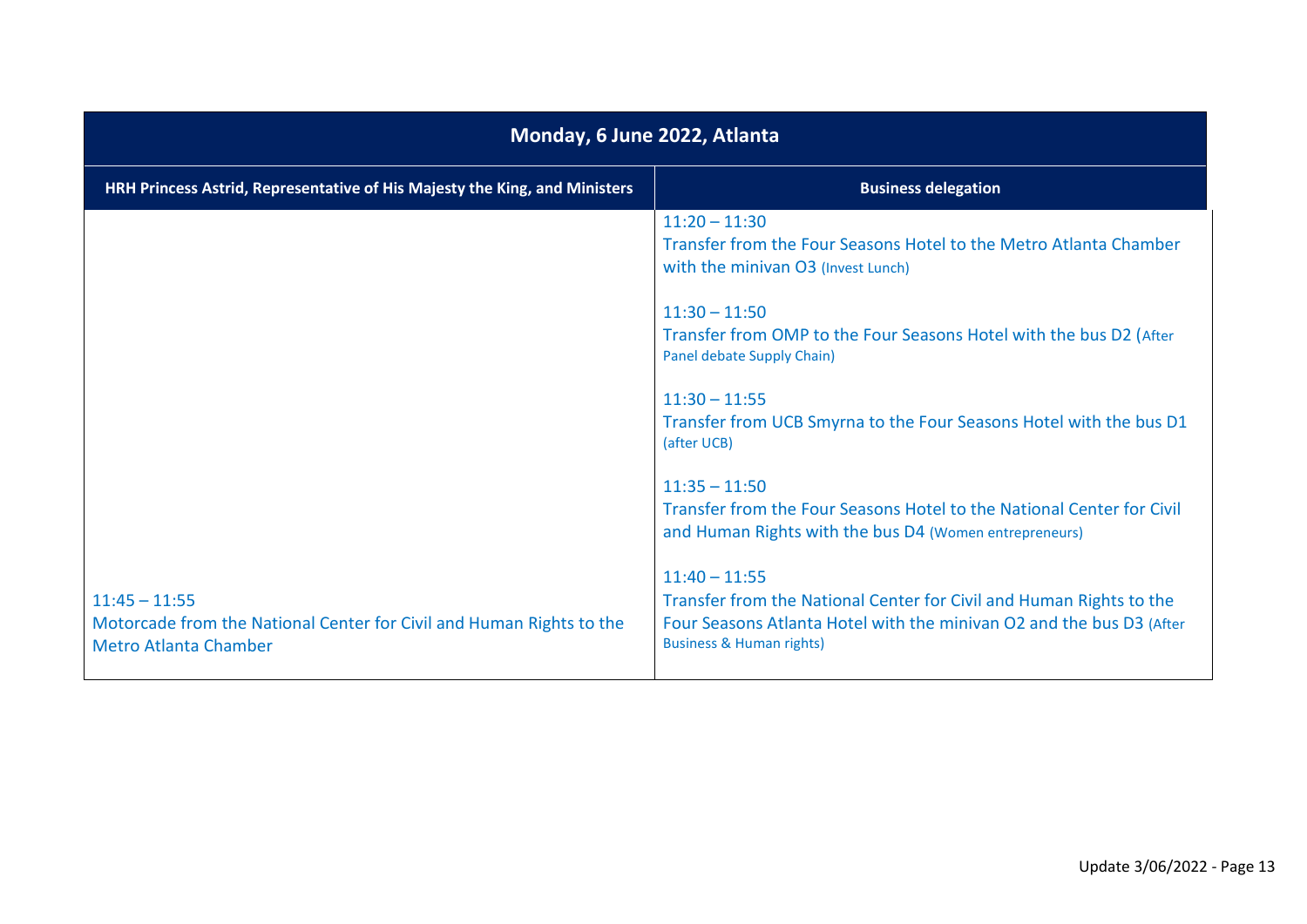| Monday, 6 June 2022, Atlanta                                               |                                                                                                                                                                                                                                                                                                                                                                                                                                                                                                                                                                                                                                                                                                                                                                                                                                                                                                                                                                                                                                                                                                                                                                                                                                                                                                                                                                                                                                                                                                              |
|----------------------------------------------------------------------------|--------------------------------------------------------------------------------------------------------------------------------------------------------------------------------------------------------------------------------------------------------------------------------------------------------------------------------------------------------------------------------------------------------------------------------------------------------------------------------------------------------------------------------------------------------------------------------------------------------------------------------------------------------------------------------------------------------------------------------------------------------------------------------------------------------------------------------------------------------------------------------------------------------------------------------------------------------------------------------------------------------------------------------------------------------------------------------------------------------------------------------------------------------------------------------------------------------------------------------------------------------------------------------------------------------------------------------------------------------------------------------------------------------------------------------------------------------------------------------------------------------------|
| HRH Princess Astrid, Representative of His Majesty the King, and Ministers | <b>Business delegation</b>                                                                                                                                                                                                                                                                                                                                                                                                                                                                                                                                                                                                                                                                                                                                                                                                                                                                                                                                                                                                                                                                                                                                                                                                                                                                                                                                                                                                                                                                                   |
|                                                                            | 11:45 - 14:10<br>Global perspectives on women in entrepreneurship: An exchange of<br>best practices and inspiring examples<br>11:45 Registration<br>$\bullet$<br>12.10 Opening words by Melissa Ratliff, Bacos board member and VP of<br>Marketing, Management InSites Inc<br>12.12 Welcome by Vanessa Ibarra, Director, Atlanta Mayors Office of<br><b>International Affairs</b><br>12.16 Opening Remarks by Isabelle Grippa, CEO of hub.brussels : Hub.brussels<br>vision for supporting female business leaders internationally and locally<br>12:22 Fire Side Chat: Inspiring female entrepreneurs<br>Ilham Kadri - CEO Solvay Group<br>$\circ$<br>Monica Delores Hooks, Executive Director for the Women's<br>$\circ$<br>Entrepreneurship Initiative<br>12.47 Lunch buffet<br>13:10 Panel Do women entrepreneurs face specific challenges?<br>Aline Muylaert, CEO and Founder CitizenLab (moderator)<br>$\circ$<br>Michelle Cauchick, CEO and Social Entrepreneur (Amazonia Bio,<br>$\circ$<br>Authentic Fruits and others)<br>Rachel Alexandre, CEO at Omina Technologies<br>Jasmine Crowe, Founder & CEO, Goodr<br>$\circ$<br>Doll Avant, CEO and Founder of Aquagenuity<br>$\circ$<br>13:50 Q&A<br>14:00 Closing Remarks, Qaadirah Abdur-Rahim, Chief Equity Officer &<br>Executive Director, Mayor's Office of Equity, Diversity & Inclusion, City of<br>Atlanta<br>14:05 Closing remarks by HE Pascal Smet<br>14:10 End<br>Lead: hub.brussels<br>Venue: National Center for Civil and Human Rights |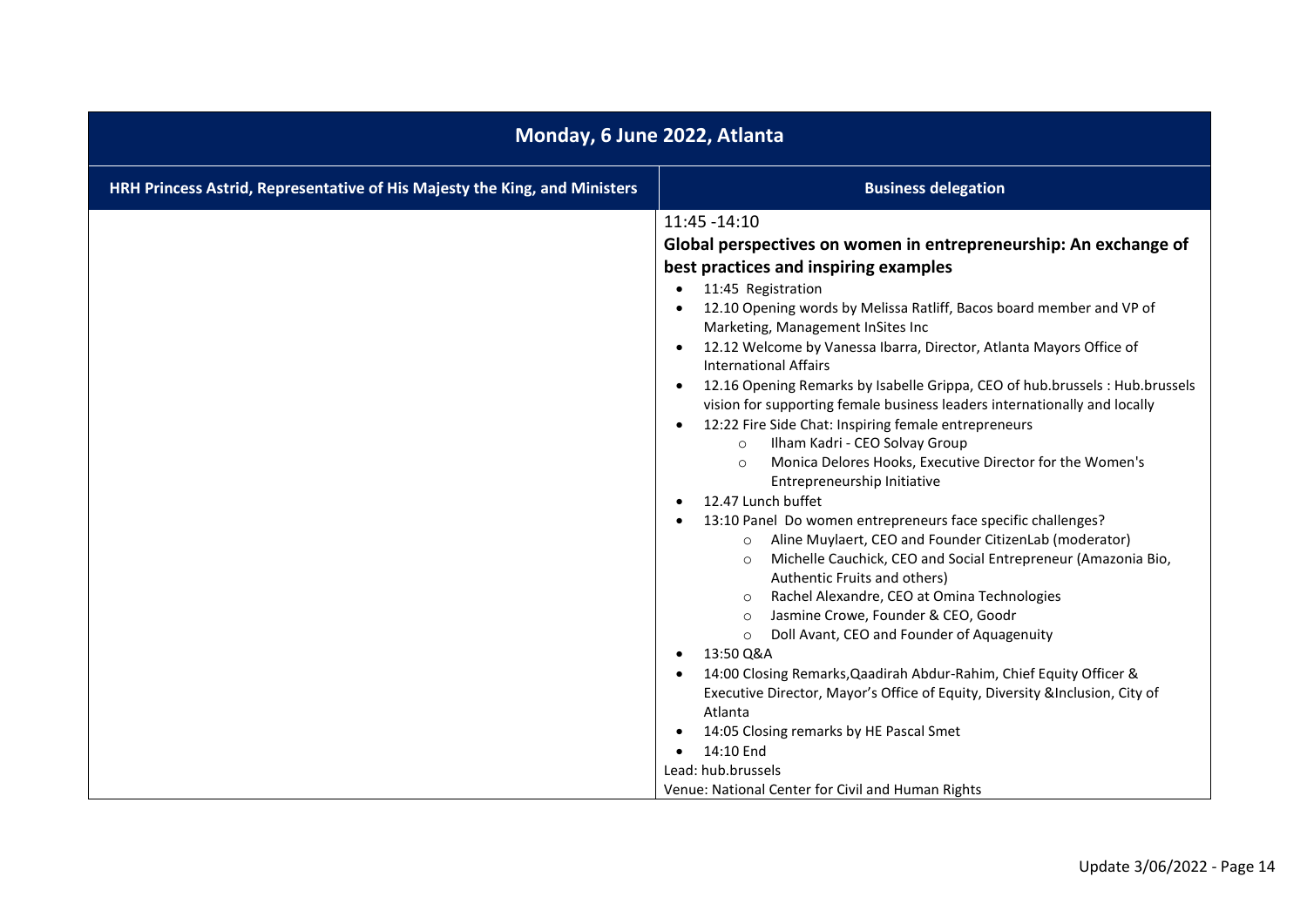| Monday, 6 June 2022, Atlanta                                                                                                                                                                                                                                                                                                                                                                                                                                                                                                                                                                                                                                                                                                                                                                                                                                                                                                                                                                                                                                                                                                                                                                                                                                                                 |                                                                                                                                                                                                                                                                                                                                                                                                                                                                                                                                                                                                                                                                                                                                                                                                                                                                                                                                                                                                                                                                                                                                     |  |
|----------------------------------------------------------------------------------------------------------------------------------------------------------------------------------------------------------------------------------------------------------------------------------------------------------------------------------------------------------------------------------------------------------------------------------------------------------------------------------------------------------------------------------------------------------------------------------------------------------------------------------------------------------------------------------------------------------------------------------------------------------------------------------------------------------------------------------------------------------------------------------------------------------------------------------------------------------------------------------------------------------------------------------------------------------------------------------------------------------------------------------------------------------------------------------------------------------------------------------------------------------------------------------------------|-------------------------------------------------------------------------------------------------------------------------------------------------------------------------------------------------------------------------------------------------------------------------------------------------------------------------------------------------------------------------------------------------------------------------------------------------------------------------------------------------------------------------------------------------------------------------------------------------------------------------------------------------------------------------------------------------------------------------------------------------------------------------------------------------------------------------------------------------------------------------------------------------------------------------------------------------------------------------------------------------------------------------------------------------------------------------------------------------------------------------------------|--|
| HRH Princess Astrid, Representative of His Majesty the King, and Ministers                                                                                                                                                                                                                                                                                                                                                                                                                                                                                                                                                                                                                                                                                                                                                                                                                                                                                                                                                                                                                                                                                                                                                                                                                   | <b>Business delegation</b>                                                                                                                                                                                                                                                                                                                                                                                                                                                                                                                                                                                                                                                                                                                                                                                                                                                                                                                                                                                                                                                                                                          |  |
| $12:00 - 13:30$<br>Invest Lunch: Belgium, your access to the EU single market<br>12:00 Arrival and welcome by Katie Kirkpatrick CEO & President of the Metro<br>٠<br>Atlanta Chamber (MACOC)<br>12:02 Transfer to 34 <sup>th</sup> floor (TBC stop at the Powder, Phoenix room)<br>$\bullet$<br>12:10 Welcome by Katie Kirkpatrick CEO & President of MACOC<br>$\bullet$<br>12:15 Introduction by the Master of Ceremony, Michel Gerebtzoff, Consul<br>$\bullet$<br>General<br>12:20 Speech by HE David Clarinval<br>$\bullet$<br>12:25 Main course is served<br>$\bullet$<br>12:45 Testimonial by Michael Goltzman, Global Vice President Public Affairs,<br>$\bullet$<br>Sustainability and Social Impact, Coca Cola Company<br>12:55 Testimonial by Michael Dubose, President of Healthcare Market<br>$\bullet$<br>Division, Thermo Fisher Company<br>13:05 Dessert and Coffee are served<br>$\bullet$<br>13:10 Closing remarks by HE Willy Borsus<br>$\bullet$<br>13:20 Group pictures (2) with HRH Princess Astrid, the Ministers and all the<br>guests<br>13:30 Departure of the motorcade<br>$\bullet$<br>Lead: AWEX in collaboration with Flanders Investment & Trade & hub.brussels<br>Venue: 34 <sup>th</sup> floor of the Metro Atlanta Chamber, 191 Peachtree Tower motor court, | Participants (BE + US 100): Focus on Women entrepreneurs & CEO's - upon<br>registration<br>12:00 - 13:30 (registration at 11:30)<br>Invest Lunch: Belgium, your access to the EU single market<br>11:30 Arrival of the guests, transfer to the 34 <sup>th</sup> floor, registration & welcome<br>drink<br>11:55 All guests and delegates to be seated<br>$\bullet$<br>12:10 Welcome by Katie Kirkpatrick CEO & President of MACOC<br>12:15 Introduction by the Master of Ceremony, Michel Gerebtzoff, Consul<br>General<br>12:20 Speech by HE David Clarinval<br>12:30 Main course is served<br>12:45 Testimonial by Michael Goltzman, Global Vice President Public Affairs,<br>Sustainability and Social Impact, Coca Cola Company<br>12:55 Testimonial by Michael Dubose, President of Healthcare Market Division,<br>Thermo Fisher Company<br>13:05 Dessert and Coffee are served<br>13:10 Closing remarks by HE Willy Borsus<br>$\bullet$<br>13:20 Group pictures (2) with HRH Princess Astrid, the Ministers and all the<br>$\bullet$<br>guests<br>Lead: AWEX in collaboration with Flanders Investment & Trade & hub.brussels |  |
| Peachtree Center Avenue NE, Atlanta, GA 30303<br>Participants: (max 80) Potential investors from the US (30), selected Belgian CEOs,<br>authorities. 1/3 BL, 2/3 US- upon invitation<br>Participating ministers: HE David Clarinval, HE Jan Jambon, HE Willy Borsus, HE Pascal<br>Smet                                                                                                                                                                                                                                                                                                                                                                                                                                                                                                                                                                                                                                                                                                                                                                                                                                                                                                                                                                                                       | Venue: 34 <sup>th</sup> floor of the Metro Atlanta Chamber, 191 Peachtree Tower, motor court,<br>Peachtree Center Avenue NE, Atlanta, GA 30303<br>Participants: (max 80) Potential investors from the US (30), selected Belgian CEOs,<br>authorities. 1/3 BL, 2/3 US- upon invitation                                                                                                                                                                                                                                                                                                                                                                                                                                                                                                                                                                                                                                                                                                                                                                                                                                               |  |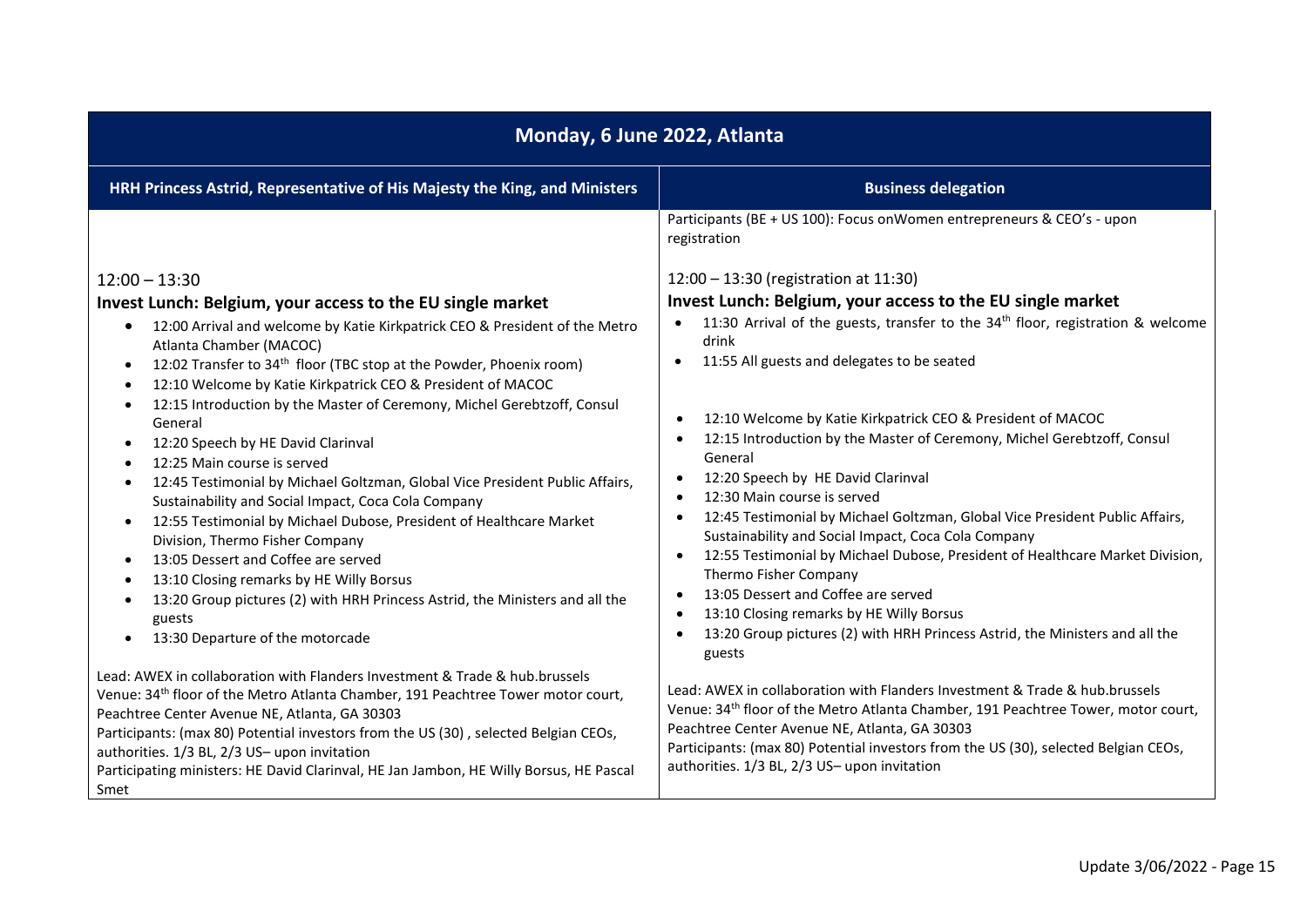| Monday, 6 June 2022, Atlanta                                               |                                                                                                                                                                                                                                                                                                                                                                                                                                                                                                                                                                                                                                                                                                                                                                                                                                                                                                                                                                                                                                                                                                                                                                                                                                       |
|----------------------------------------------------------------------------|---------------------------------------------------------------------------------------------------------------------------------------------------------------------------------------------------------------------------------------------------------------------------------------------------------------------------------------------------------------------------------------------------------------------------------------------------------------------------------------------------------------------------------------------------------------------------------------------------------------------------------------------------------------------------------------------------------------------------------------------------------------------------------------------------------------------------------------------------------------------------------------------------------------------------------------------------------------------------------------------------------------------------------------------------------------------------------------------------------------------------------------------------------------------------------------------------------------------------------------|
| HRH Princess Astrid, Representative of His Majesty the King, and Ministers | <b>Business delegation</b>                                                                                                                                                                                                                                                                                                                                                                                                                                                                                                                                                                                                                                                                                                                                                                                                                                                                                                                                                                                                                                                                                                                                                                                                            |
|                                                                            | 13:10-13:15<br>Transfer from the Four Seasons Atlanta to the Georgia Tech Research<br>Institute Conference Center with the buses D2 & D3 and the minivan O2<br>$13:15 - 15:30$<br>Executive Roundtable on AI "The race towards artificial intelligence:<br>the essential roles of open innovation and US-EU partnerships"<br>13:15 Registration & meet & greet of the Panelists in the speaker room<br>13:30 Welcome word by Charles Dean Isbell Jr.<br>13:35 Panel moderated by Wim Sohier (Flanders Investment & Trade)<br>o Georgia Tech - Dean Computing & World leading in AI - Dean Charles<br>Isbell Jr.<br>Google, Georgia Tech - Prof. Frank Dellaert (ATL)<br>$\circ$<br>University Ghent - Rector Rik Van de Walle (BE)<br>Nvidia - sr Director AI & ML - Mr. Han Vanholder (SF)<br>$\circ$<br>Microsoft - General Mgr, Global Leader Data & AI - Mr. Nate Harris (ATL)<br>$\circ$<br>14:20 Q&A with audience starts<br>14:28 End of Q&A and arrival of the official delegation<br>14:30 Dean Isbell introduces President Cabrera<br>14:35 Speech by Prof Angel Cabrera, President Georgia Tech<br>14:45 Speech by HE Jan Jambon<br>14:50 Group photo on stage for HRH & the Ministers<br>14:55 Official delegation leaves |
|                                                                            | 15:00 Audience is invited for coffee & refreshments<br>15:30 End                                                                                                                                                                                                                                                                                                                                                                                                                                                                                                                                                                                                                                                                                                                                                                                                                                                                                                                                                                                                                                                                                                                                                                      |
|                                                                            | Lead: Flanders Investment & Trade (Atlanta & San Francisco)<br>Venue: Auditorium, Georgia Tech Research Institute Conference Center, 250 14th<br>Street, NW, Atlanta, Georgia 30318<br>Participants: (max 225: 40 US + 185 BE) upon registration                                                                                                                                                                                                                                                                                                                                                                                                                                                                                                                                                                                                                                                                                                                                                                                                                                                                                                                                                                                      |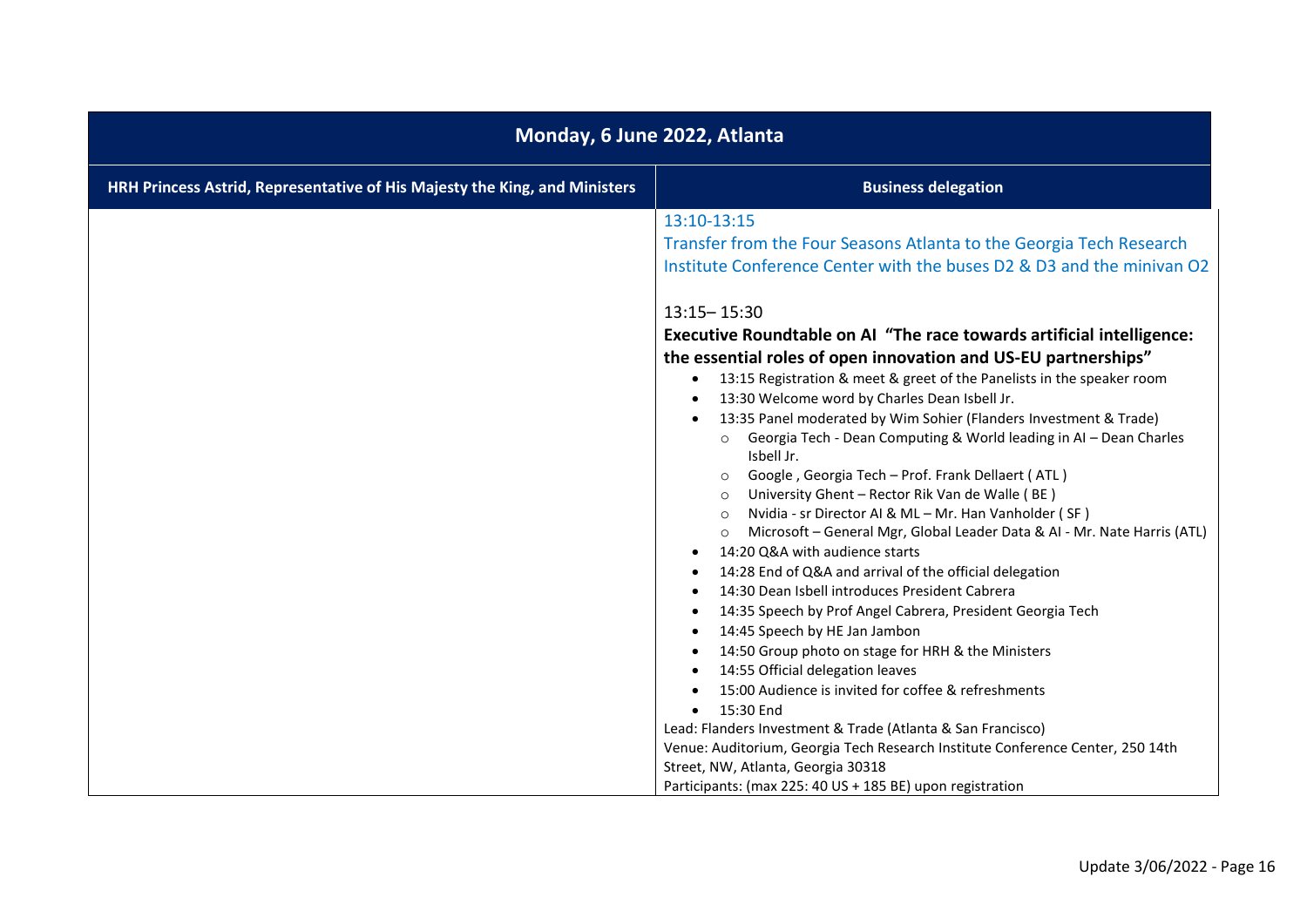| Monday, 6 June 2022, Atlanta                                                                                                                                                                                                                                                                                                                                                                                                                                                                                                                                                                                                                                                                                                                                                                                                                                                                                                                                                                                                                                   |                                                                                                                                                    |  |
|----------------------------------------------------------------------------------------------------------------------------------------------------------------------------------------------------------------------------------------------------------------------------------------------------------------------------------------------------------------------------------------------------------------------------------------------------------------------------------------------------------------------------------------------------------------------------------------------------------------------------------------------------------------------------------------------------------------------------------------------------------------------------------------------------------------------------------------------------------------------------------------------------------------------------------------------------------------------------------------------------------------------------------------------------------------|----------------------------------------------------------------------------------------------------------------------------------------------------|--|
| HRH Princess Astrid, Representative of His Majesty the King, and Ministers                                                                                                                                                                                                                                                                                                                                                                                                                                                                                                                                                                                                                                                                                                                                                                                                                                                                                                                                                                                     | <b>Business delegation</b>                                                                                                                         |  |
| $13:30 - 13:45$<br>Motorcade from the Metro Atlanta Chamber to the Four Seasons Hotel                                                                                                                                                                                                                                                                                                                                                                                                                                                                                                                                                                                                                                                                                                                                                                                                                                                                                                                                                                          | $13:35 - 13:50$<br>Transfer from the Metro Atlanta Chamber to the Four Seasons Hotel<br>with the minivan O3 (After Invest Lunch)                   |  |
| $14:20 - 14:25$<br>Motorcade from the Four Seasons Atlanta Hotel to the Georgia Tech<br>Research Institute Conference Center                                                                                                                                                                                                                                                                                                                                                                                                                                                                                                                                                                                                                                                                                                                                                                                                                                                                                                                                   | 14:10 - 14:25<br>Transfer from the National Center for Civil and Human Rights to Four<br>Seasons Hotel with the bus D4 (After Women entrepreneurs) |  |
| 14:25 - 14:55<br>Executive Roundtable on AI "The race towards artificial intelligence:<br>the essential roles of open innovation and US-EU partnerships"<br>14:25 Arrival & Welcome by Prof Angel Cabrera, President of the Georgia Tech<br>$\bullet$<br>and HE Jan Jambon<br>14:26 The official delegation proceeds to the auditorium (TBC first Meet &<br>$\bullet$<br>greet in the room 119)<br>14:30 Dean Isbell introduces President Cabrera<br>$\bullet$<br>14:35 Speech by Prof Angel Cabrera, President Georgia Tech<br>$\bullet$<br>14:45 Speech by HE Jan Jambon, Minister President of Flanders<br>14:50 Group photo on stage<br>14:55 Departure of the motorcade<br>Lead: Flanders Investment & Trade (Atlanta & San Francisco)<br>Venue: Auditorium, Georgia Tech Research Institute Conference Center, 250 14th<br>Street, NW, Atlanta, Georgia 30318<br>Participants: (max 225: 40 US + 185 BE) official & business delegation - upon<br>registration<br>Participating ministers: HE David Clarinval, HE Jan Jambon, HE Willy Borsus, HE Pascal | $14:25 - 14:30$<br>Transfer on foot from the Four Seasons Hotel to Alston & Bird (q)                                                               |  |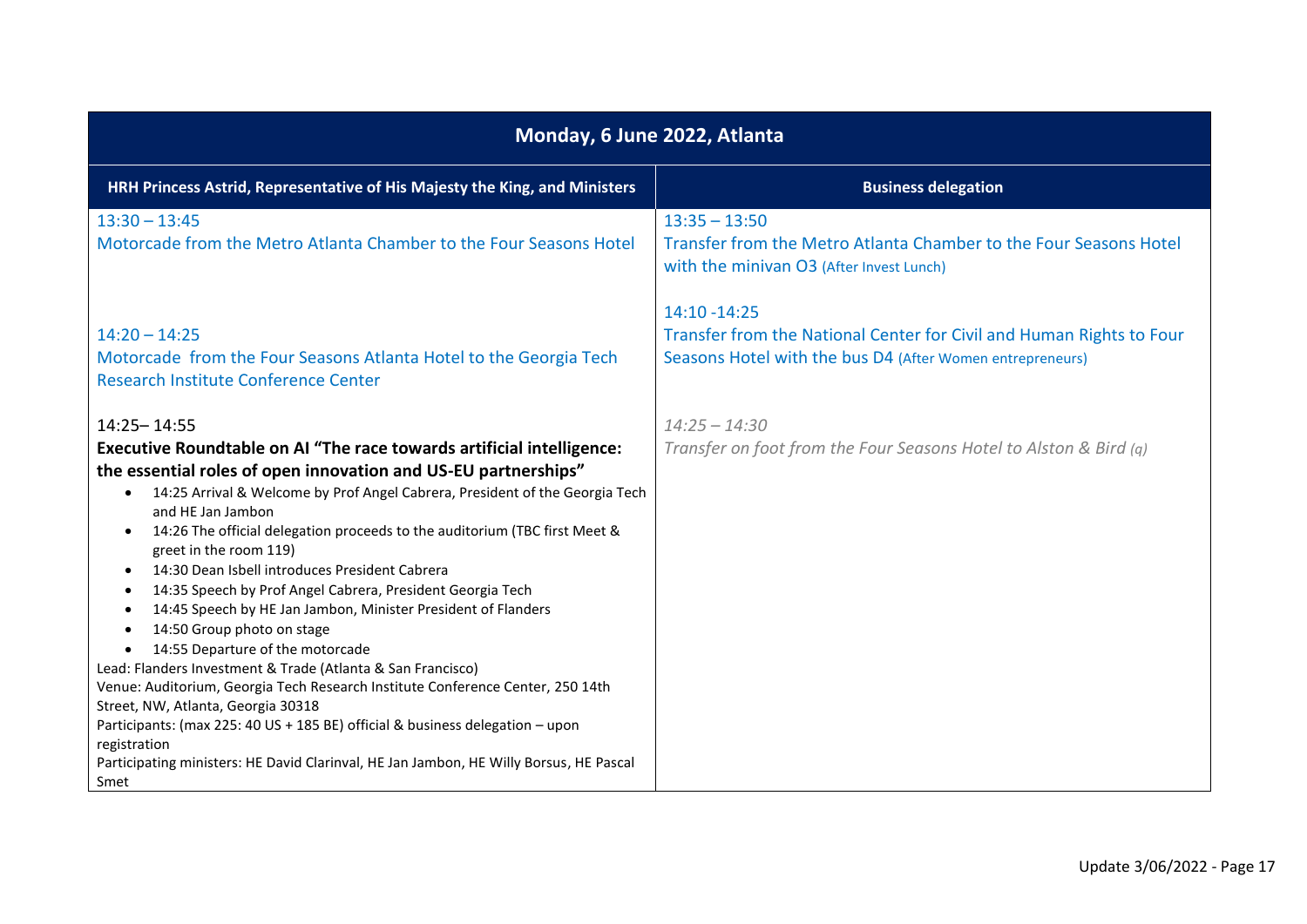| Monday, 6 June 2022, Atlanta                                               |                                                                                                                                                                                                                                                                                                                                                                                                                                                                                                                                                                                                                                                                                                                                                                                                                                                                                                                                                                                                                                                                                                                                                                                                                                                                                                                                                                                                                                                                                                                                                                                                                                                                                                 |
|----------------------------------------------------------------------------|-------------------------------------------------------------------------------------------------------------------------------------------------------------------------------------------------------------------------------------------------------------------------------------------------------------------------------------------------------------------------------------------------------------------------------------------------------------------------------------------------------------------------------------------------------------------------------------------------------------------------------------------------------------------------------------------------------------------------------------------------------------------------------------------------------------------------------------------------------------------------------------------------------------------------------------------------------------------------------------------------------------------------------------------------------------------------------------------------------------------------------------------------------------------------------------------------------------------------------------------------------------------------------------------------------------------------------------------------------------------------------------------------------------------------------------------------------------------------------------------------------------------------------------------------------------------------------------------------------------------------------------------------------------------------------------------------|
| HRH Princess Astrid, Representative of His Majesty the King, and Ministers | <b>Business delegation</b>                                                                                                                                                                                                                                                                                                                                                                                                                                                                                                                                                                                                                                                                                                                                                                                                                                                                                                                                                                                                                                                                                                                                                                                                                                                                                                                                                                                                                                                                                                                                                                                                                                                                      |
|                                                                            | 14:30 - 17:10<br>Fintech event - New trends & innovative solutions in Digital<br>payments & Regtech: Europe and the USA<br>14:30 Registration<br>$\bullet$<br>14:45 Welcome and opening remarks from Managing Partners Alston&Bird<br>$\bullet$<br>14:50 Opening words by Isabelle Grippa, CEO of hub.brussels<br>$\bullet$<br>14:55 Presentation Fintech landscape by Anthony Balloon, Fintech specialist at<br>$\bullet$<br>Alston & Bird and Chris Baugher, Partner A&B<br>15:05 Fintech Belgium: Belgian Fintech landscape - key sectors by Toon Vanagt,<br>$\bullet$<br>CEO, Data.be<br>15:13 Tax and other incentives for US Fintech companies setting up in Belgium<br>$\bullet$<br>by Michela Ritondo, FPS Finance; How to set up your Fintech company in<br>Belgium. By Guillaume Blauwart, Alter Domus<br>15:23 Overview of the Atlanta Fintech Landscape, by Mr. Ali Raza, Director<br>$\bullet$<br>Payments, Cards and Fintech at Protivity<br>15:30 Panel 1 New trends and innovative solutions in digital payments<br>$\bullet$<br>15:55 Q&A<br>$\bullet$<br>16:05 Panel 2: Regulations are constantly changing. Regtech can help<br>$\bullet$<br>16:30 Q&A<br>$\bullet$<br>16:40 Closing HE Pascal Smet<br>$\bullet$<br>16:45 Networking<br>$\bullet$<br>Lead: hub.brussels, Fintech Belgium, Fintech Atlanta & Alston & Bird<br>Venue: Alston & Bird, One Atlantic Center, 1201 West Peachtree Street, Atlanta, GA<br>30309<br>Participants (max 20 BE + 30 US): upon invitation (fintech companies)<br>Participating Minister: HE Pascal Smet<br>$14:30 - 15:00$<br>Transfer from the Four Seasons to the Creative Media Industries<br>Institute with the bus D2 (video games) |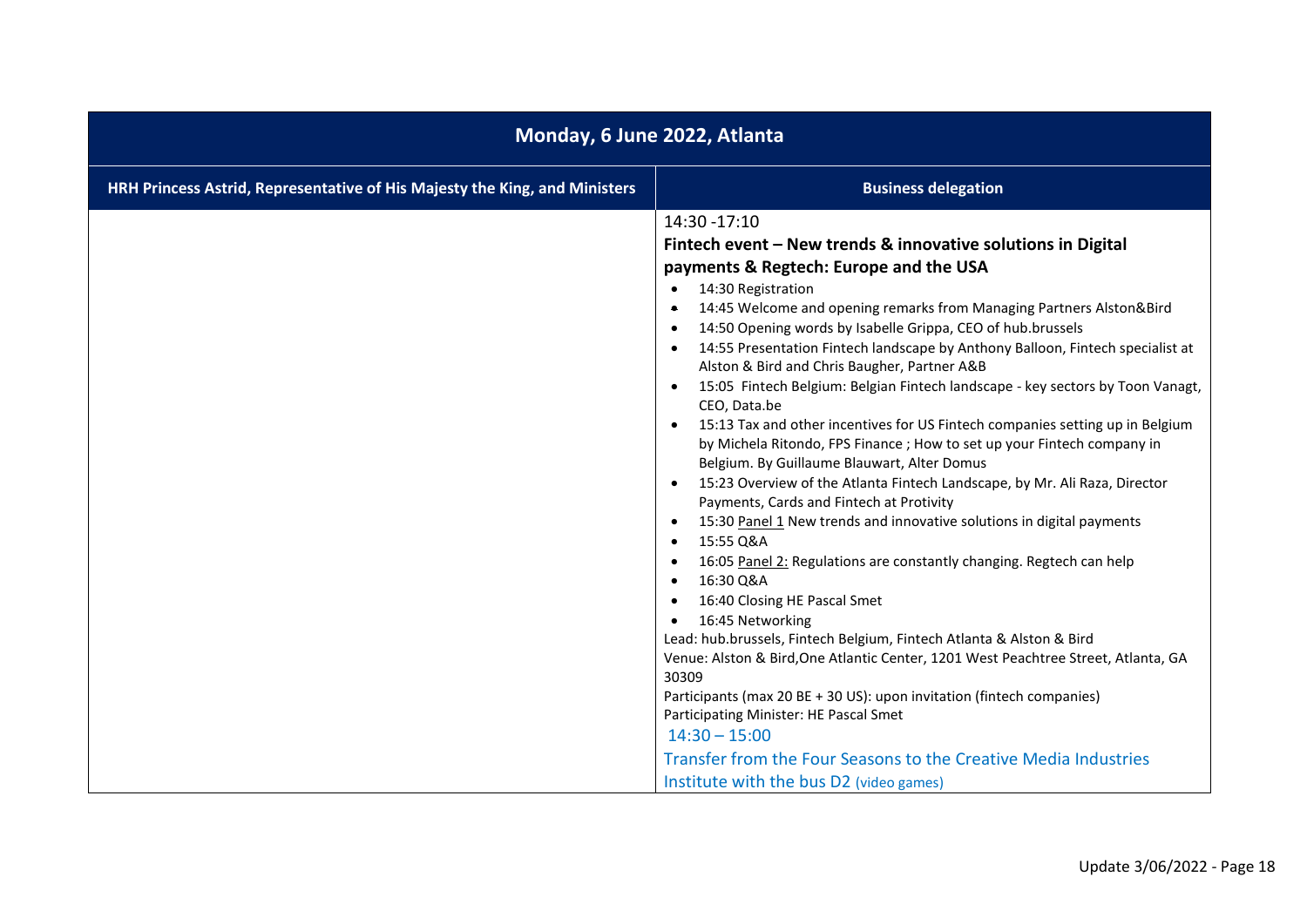| Monday, 6 June 2022, Atlanta                                                                                                                                                                                                                                                                                                                                                                                                                                                                                                                                                                                                       |                                                                                                                                                                                                                                                                                                                                                                                                                                                                                                                                                                                                                                                                                                                                                                                                                                                                                                                                                                                                                                                                                                                                                                                                                                                                                                                              |  |
|------------------------------------------------------------------------------------------------------------------------------------------------------------------------------------------------------------------------------------------------------------------------------------------------------------------------------------------------------------------------------------------------------------------------------------------------------------------------------------------------------------------------------------------------------------------------------------------------------------------------------------|------------------------------------------------------------------------------------------------------------------------------------------------------------------------------------------------------------------------------------------------------------------------------------------------------------------------------------------------------------------------------------------------------------------------------------------------------------------------------------------------------------------------------------------------------------------------------------------------------------------------------------------------------------------------------------------------------------------------------------------------------------------------------------------------------------------------------------------------------------------------------------------------------------------------------------------------------------------------------------------------------------------------------------------------------------------------------------------------------------------------------------------------------------------------------------------------------------------------------------------------------------------------------------------------------------------------------|--|
| HRH Princess Astrid, Representative of His Majesty the King, and Ministers                                                                                                                                                                                                                                                                                                                                                                                                                                                                                                                                                         | <b>Business delegation</b>                                                                                                                                                                                                                                                                                                                                                                                                                                                                                                                                                                                                                                                                                                                                                                                                                                                                                                                                                                                                                                                                                                                                                                                                                                                                                                   |  |
| $14:55 - 15:10$<br>Motorcade from the Georgia Tech Research Institute Conference Center<br>to the Georgia State Capitol                                                                                                                                                                                                                                                                                                                                                                                                                                                                                                            | 15:00 - 15:20<br>Transfer from Georgia Tech (AI) to the Creative Media Industries<br>Institute with the minivans 01 & 02 & the minibus D11 (video games)<br>15:00 - 17:10                                                                                                                                                                                                                                                                                                                                                                                                                                                                                                                                                                                                                                                                                                                                                                                                                                                                                                                                                                                                                                                                                                                                                    |  |
| $15:10 - 15:45$<br>Official meeting with Brian Kemp, Governor of Georgia<br>15:10 Welcome by Nico Wijnberg, Chief of Protocol & Coryn Marsik,<br>$\bullet$<br>International Relations Manager.<br>15:12 VIP delegation proceeds to the room 107.<br>$\bullet$<br>15:15 Official Meeting<br>$\bullet$<br>15:35 VIP Delegation proceeds upstairs. Photo opportunities on the stairs<br>$\bullet$<br>15:40 Gift exchange and photo opportunity<br>$\bullet$<br>15:45 Motorcade leaves<br>Venue: Room 107, Georgia State Capitol (entrance on Martin Luther King Jr street)<br>Participants: Very restricted official delegation (1+4) | Spotlight on the Belgian media & entertainment sector: video games<br>15:00 Registration (Lobby)& networking coffee<br>15:20 Guided tour of the the facilities<br>$\bullet$<br>15:50 Arrival of HRH and the Ministers<br>$\bullet$<br>15:52 Welcoming words by Dr. Brian Blake, President of GSU (lobby)<br>$\bullet$<br>15:56 Opening words by HE Jan Jambon<br>$\bullet$<br>16:00 Transfer to the 2 <sup>nd</sup> floor<br>16:06 Guided tour of the facilities and exposing Belgian companies by David<br>$\bullet$<br>Verbruggen, General Manager of FLEGA, and Brennen Dicker, Executive Director<br>CMII. Focus on Jill Vanparys and Inge Defour representing female game<br>developers 'Princesses don't need saving'<br>16:20 Transfer to the 3 <sup>rd</sup> floor for the Esports tounement<br>$\bullet$<br>16:35 Signing ceremony: Howest & CMII (room 306)<br>16:40 Departure of the official delegation & Networking cocktail<br>17:10 End<br>Lead: Flanders Investment & Trade in collaboration with Flega, VAF, Howest<br>Venue: Creative Media Industries Institute (CMII), 25 Park PI NE, Atlanta, GA 30303<br>Participants: (130 BE+ 40 US) Belgian official & business delegation - upon<br>registration<br>Participating ministers: HE David Clarinval, HE Jan Jambon, HE Willy Borsus, HE<br>Pascal Smet |  |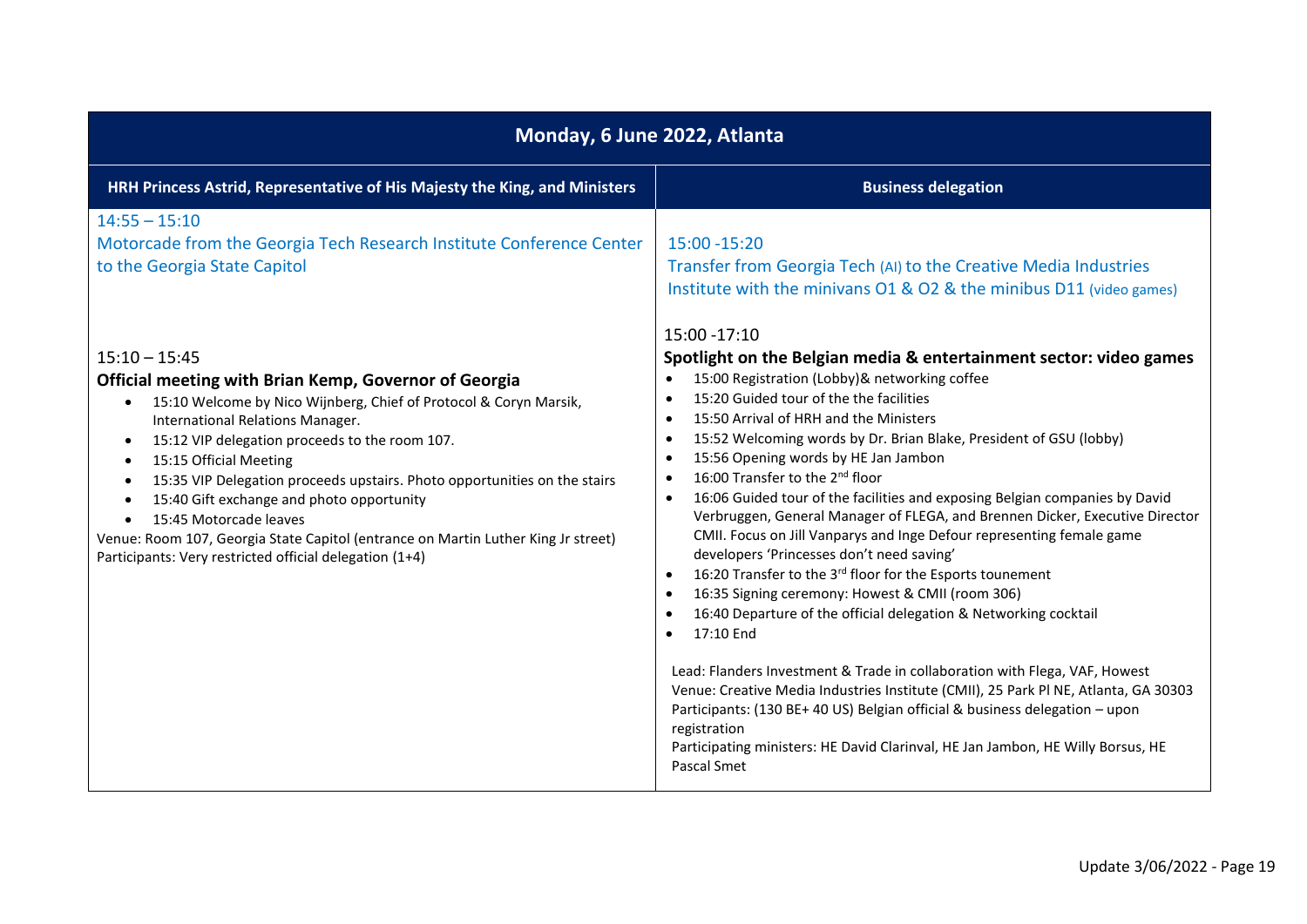| Monday, 6 June 2022, Atlanta                                                                                                                                                                                                                                                                                                                                                                                                                                                                                                                                                                                                                                                                                                                                                                                                                                                                    |                                                                                                 |
|-------------------------------------------------------------------------------------------------------------------------------------------------------------------------------------------------------------------------------------------------------------------------------------------------------------------------------------------------------------------------------------------------------------------------------------------------------------------------------------------------------------------------------------------------------------------------------------------------------------------------------------------------------------------------------------------------------------------------------------------------------------------------------------------------------------------------------------------------------------------------------------------------|-------------------------------------------------------------------------------------------------|
| HRH Princess Astrid, Representative of His Majesty the King, and Ministers                                                                                                                                                                                                                                                                                                                                                                                                                                                                                                                                                                                                                                                                                                                                                                                                                      | <b>Business delegation</b>                                                                      |
| $15:45 - 15:50$                                                                                                                                                                                                                                                                                                                                                                                                                                                                                                                                                                                                                                                                                                                                                                                                                                                                                 | $15:30 - 15:35$<br>Transfer from Georgia Tech to the Four Seasons with the bus D3 (after<br>AI) |
| Motorcade from the Georgia State Capitol to CMII                                                                                                                                                                                                                                                                                                                                                                                                                                                                                                                                                                                                                                                                                                                                                                                                                                                |                                                                                                 |
| $15:50 - 16:40$<br>Spotlight on the Belgian media & entertainment sector: video games<br>• 15:50 Arrival & welcome by Dr. Brian Blake, President of GSU.<br>• 15:52 Welcoming words by Dr. Brian Blake, President of GSU (lobby)<br>• 15:56 Opening words by HE Jan Jambon<br>• 16:00 VIP delegation proceeds to the studio : CMII makes an AVATAR of HRH<br>Princess Astrid and HE Jan Jambon<br>• 16:05 Official delegation moves up to the 2 <sup>nd</sup> floor<br>• 16:07 Guided tour of the facilities and exposing Belgian companies by David<br>Verbruggen, General Manager of FLEGA, and Brennen Dicker, Executive Director<br>CMII. Focus on Jill Vanparys and Inge Defour representing female game developers<br>'Princesses don't need saving'<br>• 16:25 Delegation transfers to the 3rd floor<br>• 16:27 Esports tournement<br>• 16:35 Signing ceremony: Howest & CMII (room 306) |                                                                                                 |
| • 16:40 Departure of the official delegation<br>Lead: Flanders Investment & Trade in collaboration with Flega, VAF, Howest                                                                                                                                                                                                                                                                                                                                                                                                                                                                                                                                                                                                                                                                                                                                                                      |                                                                                                 |
| Venue: Creative Media Industries Institute (CMII), 25 Park Pl NE, Atlanta, GA 30303<br>Participants: (130 BE+ 40 US) Belgian official & business delegation - upon registration<br>Participating ministers: HE David Clarinval, HE Jan Jambon, HE Willy Borsus                                                                                                                                                                                                                                                                                                                                                                                                                                                                                                                                                                                                                                  |                                                                                                 |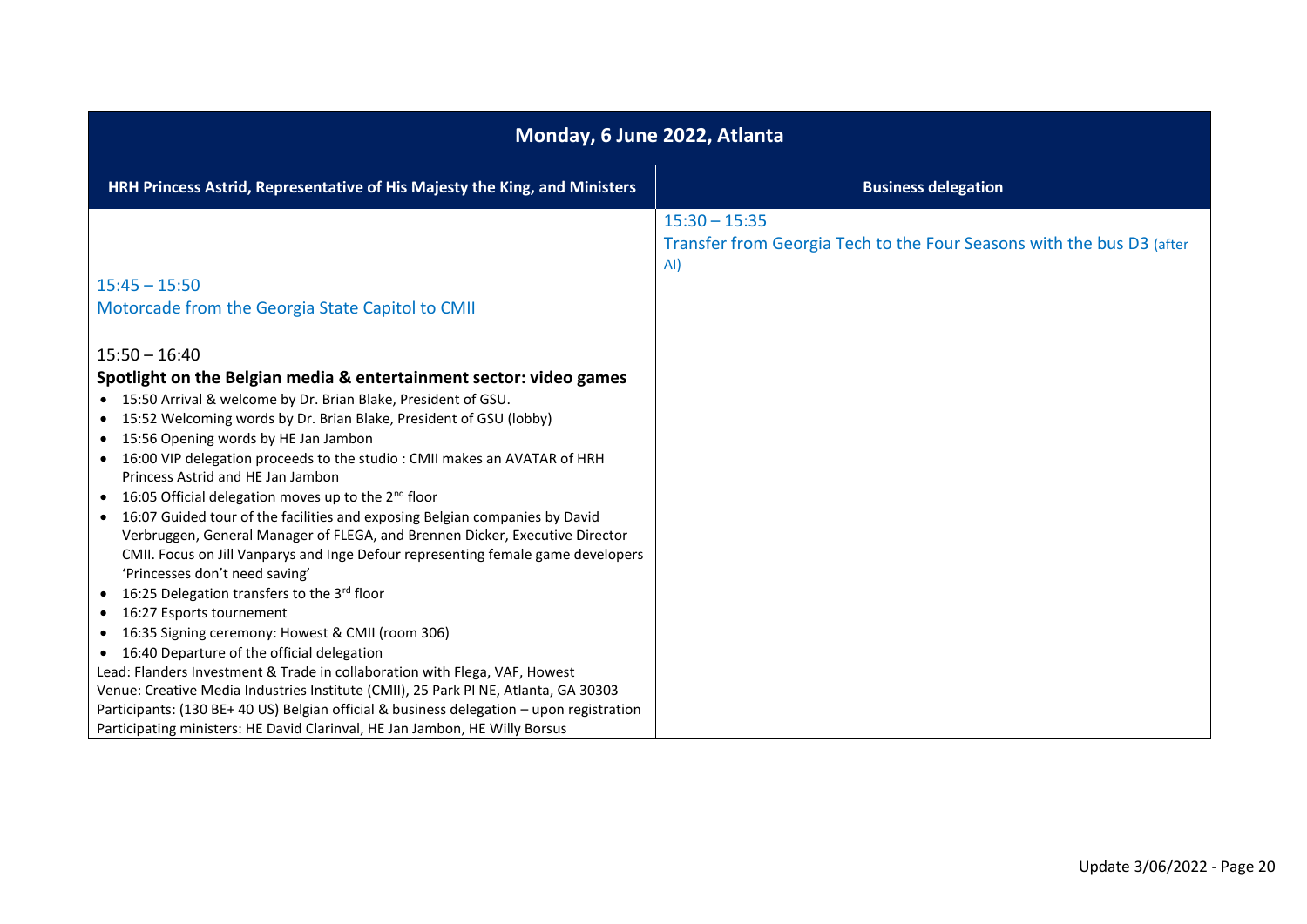| Monday, 6 June 2022, Atlanta                                                                                                                                                                                                                                                                                                                                                                                         |  |  |
|----------------------------------------------------------------------------------------------------------------------------------------------------------------------------------------------------------------------------------------------------------------------------------------------------------------------------------------------------------------------------------------------------------------------|--|--|
| <b>Business delegation</b>                                                                                                                                                                                                                                                                                                                                                                                           |  |  |
| $17:10 - 17:15$<br>Transfer on foot from Alston & Bird to the Four Seasons Hotel (after<br>17:10-17:40<br>Transfer from the Creative Media Industries Institute to the Four<br>Seasons Hotel Atlanta with the bus D2 and the minibus D11 (after video                                                                                                                                                                |  |  |
| 17:15 -18:00 (registration at 16:45)<br>Signing ceremony followed by a networking cocktail<br>16:15 Registration & Seating<br>17:15 Arrival of HRH Princess Astrid and the Ministers<br>17:30 Photo opportunity<br>17:35 Networking drink<br>Lead: Belgian Foreign Trade Agency<br>Venue: Ballroom III, 4th floor, Four Seasons Hotel Atlanta<br>Participants: (max 100) Official delegation, Signees & their guests |  |  |
|                                                                                                                                                                                                                                                                                                                                                                                                                      |  |  |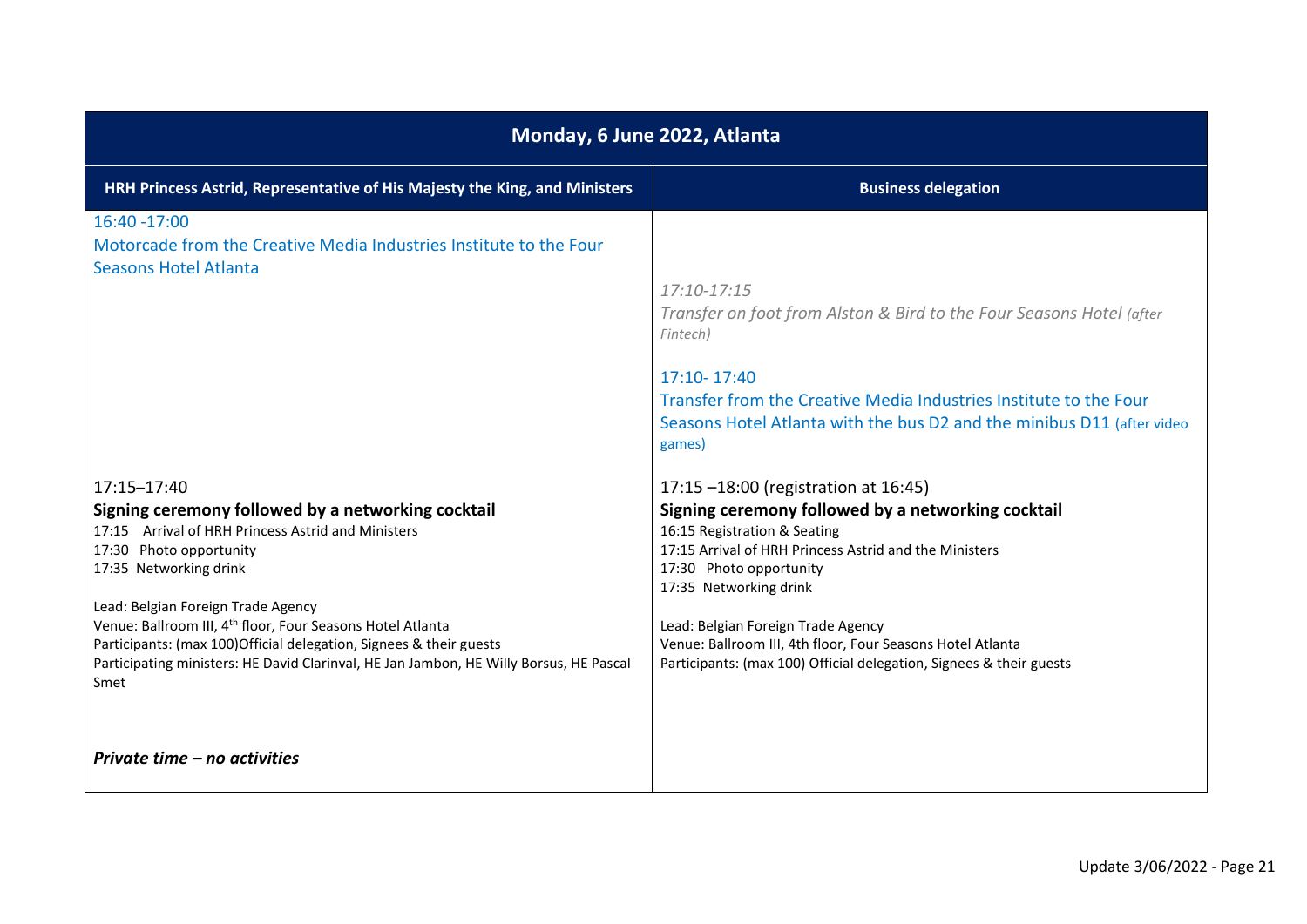| Monday, 6 June 2022, Atlanta                                                                                                                                                                                                                                                                                                                                                                                                                                                                                                                                                                                                                                                                                                                                                                                                                                                  |                                                                                                                                                                                                                                                                                                                                                                                                                                                                                                                                                               |
|-------------------------------------------------------------------------------------------------------------------------------------------------------------------------------------------------------------------------------------------------------------------------------------------------------------------------------------------------------------------------------------------------------------------------------------------------------------------------------------------------------------------------------------------------------------------------------------------------------------------------------------------------------------------------------------------------------------------------------------------------------------------------------------------------------------------------------------------------------------------------------|---------------------------------------------------------------------------------------------------------------------------------------------------------------------------------------------------------------------------------------------------------------------------------------------------------------------------------------------------------------------------------------------------------------------------------------------------------------------------------------------------------------------------------------------------------------|
| HRH Princess Astrid, Representative of His Majesty the King, and Ministers                                                                                                                                                                                                                                                                                                                                                                                                                                                                                                                                                                                                                                                                                                                                                                                                    | <b>Business delegation</b>                                                                                                                                                                                                                                                                                                                                                                                                                                                                                                                                    |
| $18:50 - 18:55$<br>Transfer on foot from the Four Seasons Hotel Atlanta to King & Spalding<br>for HRH Princess Astrid & the Ministers<br>$18:00 - 21:00$<br><b>Walking dinner reception</b><br>18:00 Arrival of the guests and transfer to the $16th$ floor, Registration & Welcome drink<br>$\bullet$<br>• 19:00 Welcome speech by Brigitte Vantieghem, President of BACoS<br>19:03 Speech by Raphael Bostic, Chairman of MACOC and CEO of the Federal Reserve Bank of Atlanta<br>$\bullet$<br>19:06 Speech by Brian Kemp, Governor of Georgia<br>$\bullet$<br>19:09 Speech by HRH Princess Astrid<br>$\bullet$<br>٠<br>Mr. Lorberbaum                                                                                                                                                                                                                                       | $17:55 - 18:00$<br>Transfer on foot from the Four Seasons Hotel Atlanta to King &<br>Spalding<br>• 18:55 Arrival of HRH Princess Astrid and the Belgian Ministers, welcome by Governor Kemp, Brigitte Vantieghem President of BACoS, Raphael Bostic<br>Chairman of MACOC and CEO of the Federal Reserve Bank of Atlanta and Robert Hays, Chairman of King & Spalding. Transfer to the 16 <sup>th</sup> floor<br>19:12 Decoration ceremony a distinction is bestowed upon Jeffrey Lorberbaum CEO of Mohawk Industries by HRH Princess Astrid. Short address by |
| 19:17 HE David Clarinval hands over a charity donation cheque to Habitat for Humanity<br>$\bullet$<br>19:20 Speech from South Carolina<br>$\bullet$<br>19:25 Walking dinner starts<br>$\bullet$<br>21:00 Departure of the delegation<br>$\bullet$<br>Lead: BACoS in collaboration with AWEX, Flanders Investment & Trade, hub.brussels & FPS Foreign Affairs<br>Venue: 16 <sup>th</sup> and 17 <sup>th</sup> floors, King & Spalding, 1180 Peachtree St NE, Atlanta, GA 30309<br>Participants: 500 guests - open to the entire delegation - upon registration<br>Participating ministers: HE David Clarinval, HE Jan Jambon, HE Willy Borsus, HE Pascal Smet<br>Transfer on foot from King & Spalding to the Four Seasons Hotel Atlanta<br>As from 21:00<br>Transfer on foot from King & Spalding to the Four Seasons Hotel<br>Atlanta & AC Hotel by Marriott Atlanta Midtown |                                                                                                                                                                                                                                                                                                                                                                                                                                                                                                                                                               |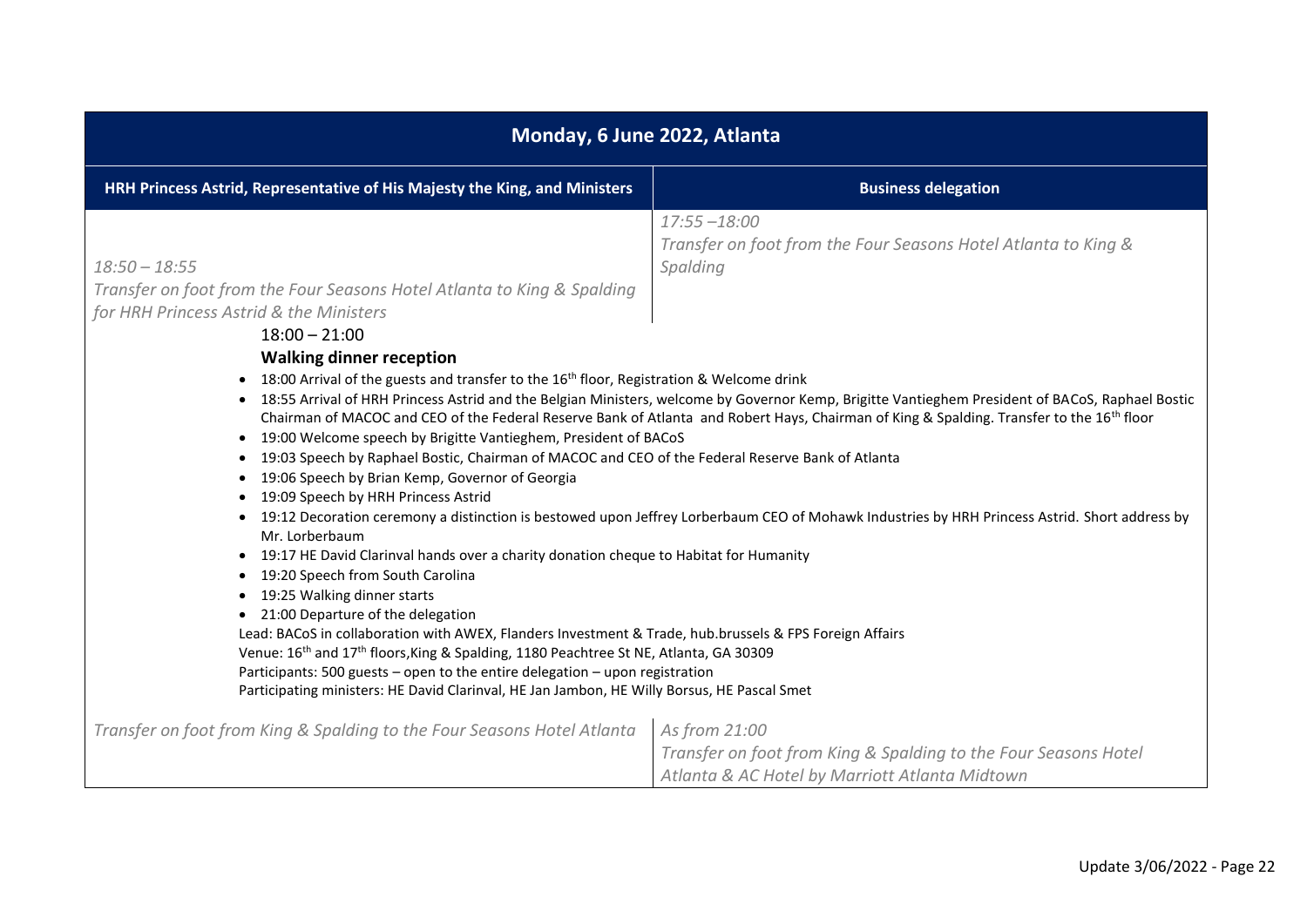| Tuesday, 7 June 2022, Atlanta - New York                                                                                                                                         |                                                                                                                                                                                                                                                                                                                                                                                                                                                          |  |
|----------------------------------------------------------------------------------------------------------------------------------------------------------------------------------|----------------------------------------------------------------------------------------------------------------------------------------------------------------------------------------------------------------------------------------------------------------------------------------------------------------------------------------------------------------------------------------------------------------------------------------------------------|--|
| HRH Princess Astrid, Representative of His Majesty the King, and Ministers                                                                                                       | <b>Business delegation</b>                                                                                                                                                                                                                                                                                                                                                                                                                               |  |
| $7:20 - 7:50$<br>Transfer of the Ministers from the Four Seasons Hotel Atlanta to Atlanta<br>Hartsfield Jackson International Airport (Domestic Terminal North)<br>$8:10 - 8:40$ | $5:45 - 6:00$<br>Take away breakfast boxes for the passengers of the UA 2193 flight<br>available in the lobby of the Four Seasons Hotel and in the meeting<br>rooms Symphonie 1 & 2, 6 <sup>th</sup> floor of the AC Hotel by Marriott Midtown<br>$6:20 - 7:15$<br>Transfer from the Four Seasons Hotel Atlanta to Atlanta Hartsfield<br>Jackson International Airport (Domestic Terminal North) with the<br>minivans O1, O2, O3 and the buses D1, D2,D3 |  |
| Motorcade from the Four Seasons Hotel Atlanta to Atlanta Hartsfield<br>Jackson International Airport for HRH Princess Astrid                                                     |                                                                                                                                                                                                                                                                                                                                                                                                                                                          |  |
| +9:16 - 11:31 Flight UA 2193 from Atlanta Hartsfield Jackson International Airport (ATL) to Newark Liberty International Airport (EWR)                                           |                                                                                                                                                                                                                                                                                                                                                                                                                                                          |  |
| $11:45 - 12:15$<br>Motorcade from Newark Liberty International Airport to the Sheraton<br><b>New York Times Square Hotel</b>                                                     | $12:05 - 12:30$<br>Transfer from Newark Liberty International Airport (Level 1) to Nokia<br>Bell Labs for selected academics with the minivan FIT 1 (NOKIA BELL<br><b>TRACK - ACADEMICS ONLY GROUP)</b>                                                                                                                                                                                                                                                  |  |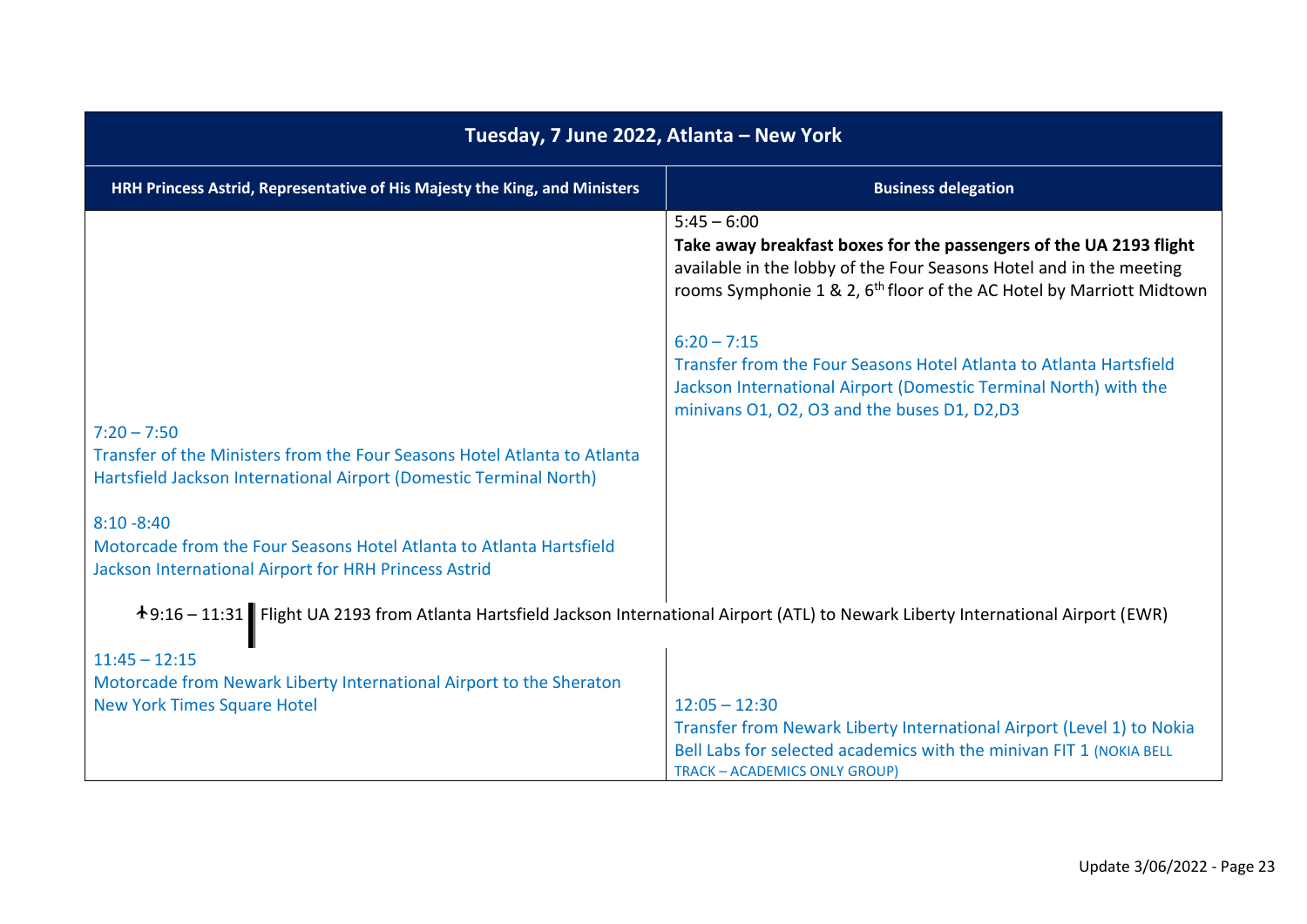| Tuesday, 7 June 2022, New York                                                                |                                                                                                                                                                                                     |
|-----------------------------------------------------------------------------------------------|-----------------------------------------------------------------------------------------------------------------------------------------------------------------------------------------------------|
| HRH Princess Astrid, Representative of His Majesty the King, and Ministers                    | <b>Business delegation</b>                                                                                                                                                                          |
|                                                                                               | $12:15 - 13:00$<br>Transfer from Newark Liberty International Airport (Level 1 for the<br>minivans O1, O2, O3 & Level 3 for the buses D1, D2) to the Sheraton<br><b>New York Times Square Hotel</b> |
| 12:15                                                                                         | $12:15 - 13:00$                                                                                                                                                                                     |
| Arrival of HRH Princess Astrid and the Ministers at the Sheraton New                          | Transfer from Newark Liberty International Airport (Level 3) to Flanders                                                                                                                            |
| <b>York Times Square Hotel</b><br>Address: 811 7th Avenue, W 53rd St, New York, NY 10019, USA | House with the bus D4 (GOOGLE TRACK- BUSINESS ONLY GROUP)                                                                                                                                           |
|                                                                                               | 12:30 - 15:00 (registration at 12:15)                                                                                                                                                               |
|                                                                                               | <b>Executive Roundtable on the Future of Communications "Connecting</b>                                                                                                                             |
|                                                                                               | human and digital worlds : US leadership in the path to 6G" (NOKIA                                                                                                                                  |
|                                                                                               | <b>BELL LABS TRACK)</b>                                                                                                                                                                             |
|                                                                                               | 12.15 Arrival of the guests (sandwich lunch)                                                                                                                                                        |
|                                                                                               | 12.30 Intro by Mr. Doug Moore, VP Operations                                                                                                                                                        |
|                                                                                               | 12:35 Welcome by President(s) Nokia Bell labs Dr. Peter Vetter & Dr. Thierry                                                                                                                        |
|                                                                                               | Klein                                                                                                                                                                                               |
|                                                                                               | 12:40 Speech by HE Jan Jambon - Expression of gratitude for the Antwerp site                                                                                                                        |
|                                                                                               | 12:50 Photo opportunity on stage                                                                                                                                                                    |
|                                                                                               | 13:00 Start of interactive discussion & Dedicated Lab tour                                                                                                                                          |
|                                                                                               | 15:00 End<br>$\bullet$<br>Lead: FIT                                                                                                                                                                 |
|                                                                                               | Venue: Nokia Bell Labs, 600 Mountain Avenue, Murray Hill, NJ 07974-0636                                                                                                                             |
|                                                                                               | Participants: Academic delegation only - Upon selection                                                                                                                                             |
|                                                                                               | Participating Minister: HE Jan Jambon                                                                                                                                                               |

The secretariat of the mission is located in the Carnegie East room, 3<sup>rd</sup> floor of the Sheraton New York Times Square Hotel and will be operational on 7 June and on 8 June 2022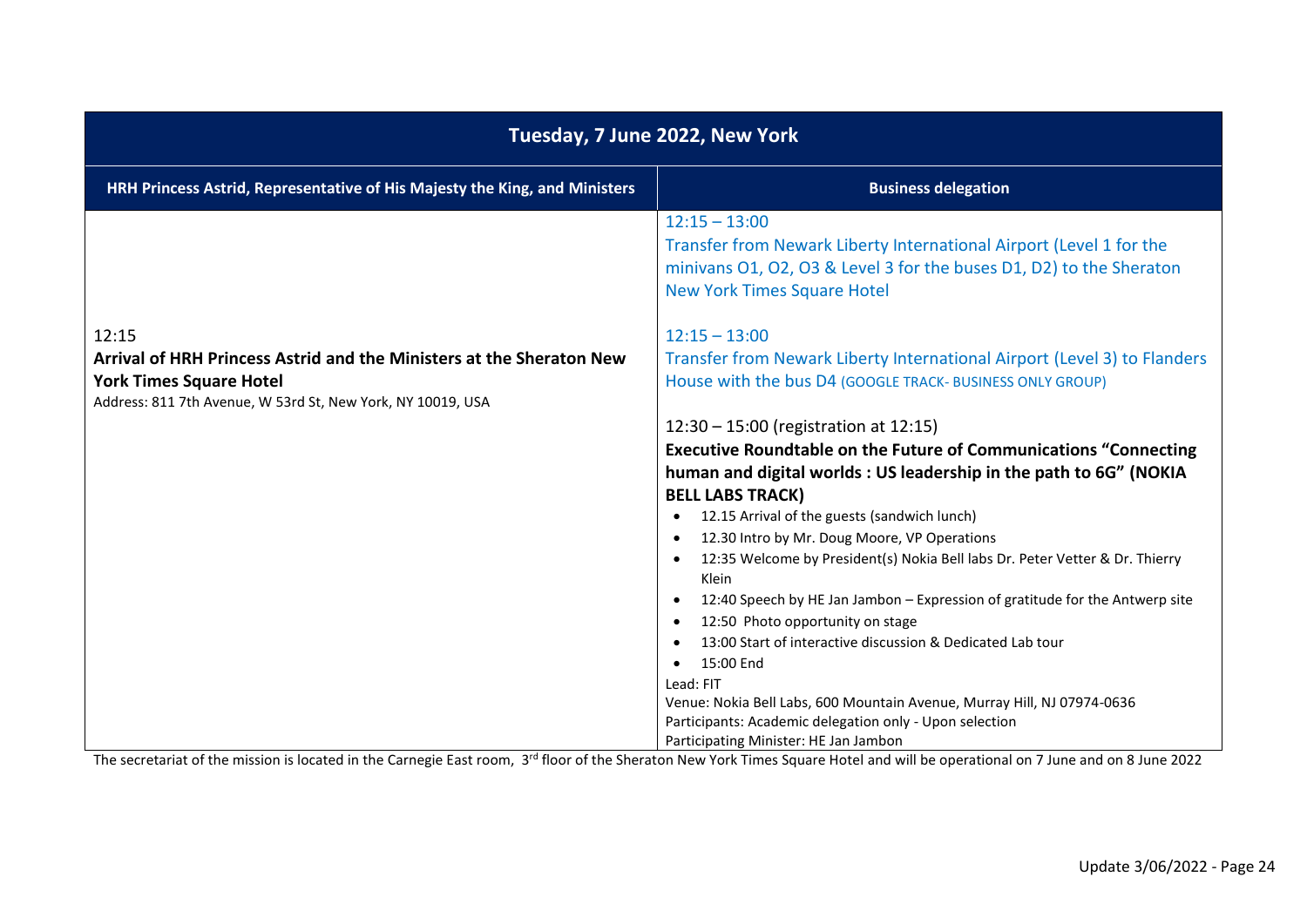| HRH Princess Astrid, Representative of His Majesty the King, and Ministers<br><b>Business delegation</b><br>13:00<br>Arrival of the passengers of the flight UA 2193 at the Sheraton New                                                                                                                                                                                                                                                                                                                                                                                                                                                                                                                                                                                                                                                                                                                                                                                                                                                                                                                                   | Tuesday, 7 June 2022, New York                                         |  |
|----------------------------------------------------------------------------------------------------------------------------------------------------------------------------------------------------------------------------------------------------------------------------------------------------------------------------------------------------------------------------------------------------------------------------------------------------------------------------------------------------------------------------------------------------------------------------------------------------------------------------------------------------------------------------------------------------------------------------------------------------------------------------------------------------------------------------------------------------------------------------------------------------------------------------------------------------------------------------------------------------------------------------------------------------------------------------------------------------------------------------|------------------------------------------------------------------------|--|
|                                                                                                                                                                                                                                                                                                                                                                                                                                                                                                                                                                                                                                                                                                                                                                                                                                                                                                                                                                                                                                                                                                                            |                                                                        |  |
| Chelsea room (lower lobby level) (standard check-in time is 16:00)<br>Address: Sheraton New York Times Square 811 7th Avenue, 52 <sup>nd</sup> St, New York, NY<br>10019,<br>13:00 - 15:15<br><b>Executive Roundtable on the Future of Communications (GOOGLE</b><br>TRACK)<br><b>Arrival of Guests</b><br>13:00<br>$\bullet$<br>13:30 Welcome and introduction of keynote speaker<br>Keynote by Dr. Vint Cerf, Chief Internet Evangelist, Google<br>13:35<br>14:05 Interactive Panel discussion on the future on communication :<br>O Dr. Vint Cerf, Chief Internet Evangelist, Google<br>o Ir. Lieven Danneels, IMEC, Chair VARIO Innovation advisory council to the<br>Government of Flanders, co-founder Televic<br>o Dr. Wim Sweldens, fmr President Nokia Wireless Division, co-founder KISWE<br>Mobile<br>o Dr. Yves Baeyens, Senior Fellow, Nokia Bell Labs, New Jersey<br>14:50 Q&A audience<br>15:15<br>End<br>Lead: FIT<br>Venue: Flanders House, The New York Times Building, 38 <sup>th</sup> floor, 620 Eighth Avenue,<br>New York, NY 10018<br>Participants: (max 60) Selected businessmen - Upon selection | York Times Square Hotel and check-in if the rooms are available in the |  |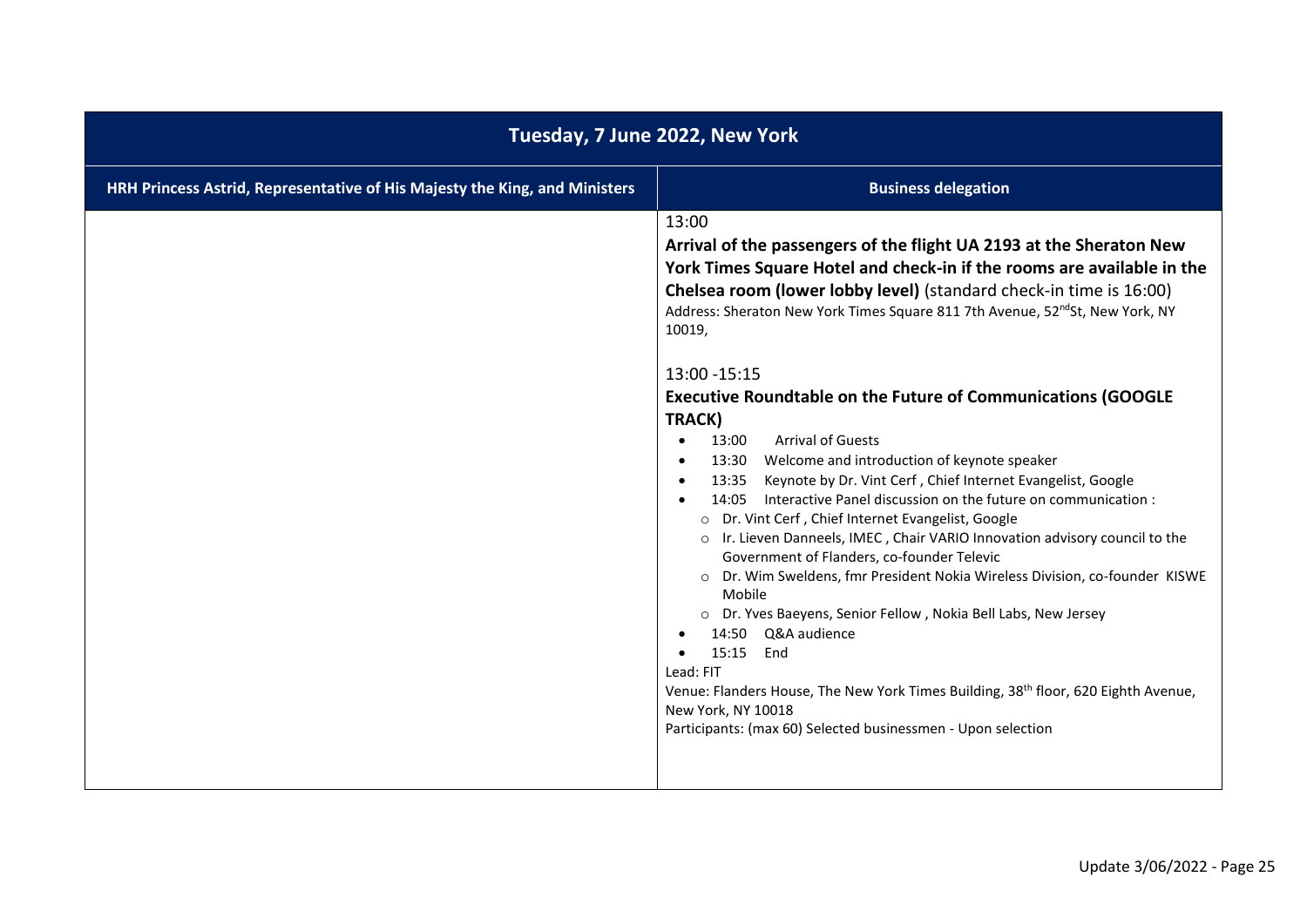| Tuesday, 7 June 2022, New York                                                                                                                              |                                                                                                                                                                                                                                                                                                                                                                                                                                                                                                                                                                                                                                                                                                                     |
|-------------------------------------------------------------------------------------------------------------------------------------------------------------|---------------------------------------------------------------------------------------------------------------------------------------------------------------------------------------------------------------------------------------------------------------------------------------------------------------------------------------------------------------------------------------------------------------------------------------------------------------------------------------------------------------------------------------------------------------------------------------------------------------------------------------------------------------------------------------------------------------------|
| HRH Princess Astrid, Representative of His Majesty the King, and Ministers                                                                                  | <b>Business delegation</b>                                                                                                                                                                                                                                                                                                                                                                                                                                                                                                                                                                                                                                                                                          |
| Private time - no activities<br>$14:25 - 14:45$<br>Motorcade from the Sheraton New York Times Square Hotel (exit 53rd)<br>street - Lobby level) to AB InBev | $13:00 - 17:00$<br><b>B2B Meetings</b><br>Lead: AWEX, Flanders Investment & Trade and hub.brussels<br>Venue: New York Ballroom West and New York Ballroom East, 3rd floor, Sheraton New<br>York Times Square Hotel<br>$13:20 - 14:20$<br>Transfer from the Sheraton (exit 52 <sup>nd</sup> street - LL level) to Brooklyn Navy<br>Yard with the minibus D11 (Creative Ecosystems)<br>$14:00 - 14:30$<br>Transfer from the Sheraton (exit 52 <sup>nd</sup> street, LL level) to the Bohemian<br>National Hall with the bus D1 and minibus D12 (FINTECH & VC EVENTS)<br>$14:30 - 17:00$<br>Fintech event: New trends and innovative solutions in<br>Digital payments and Regtech - Differences between Europe and the |
|                                                                                                                                                             | <b>USA</b><br>14:30 Registration<br>$\bullet$<br>14:50 Welcome by Isabelle Laverge, hub.brussels (tbc)<br>$\bullet$<br>14.55 Belgian Fintech Landscape - Key sectors by Toon Vanagt, CEO Data.be<br>$\bullet$<br>• 15:03 Tax and other incentives for US Fintech companies setting up in Belgium<br>by Michela Ritondo, International Tax Expert, FPS Finance; How to set up your<br>Fintech company in Belgium by Guillaume Blauwart, Country Executive, Alter<br>Domus<br>• 15:05 Presentation Belgian Fintech landscape by Toon Vanagt, Data.be<br>15:13 New York Fintech landscape - key sectors, by Steve Gold, President for<br>Industry Development, Empire State Development                                |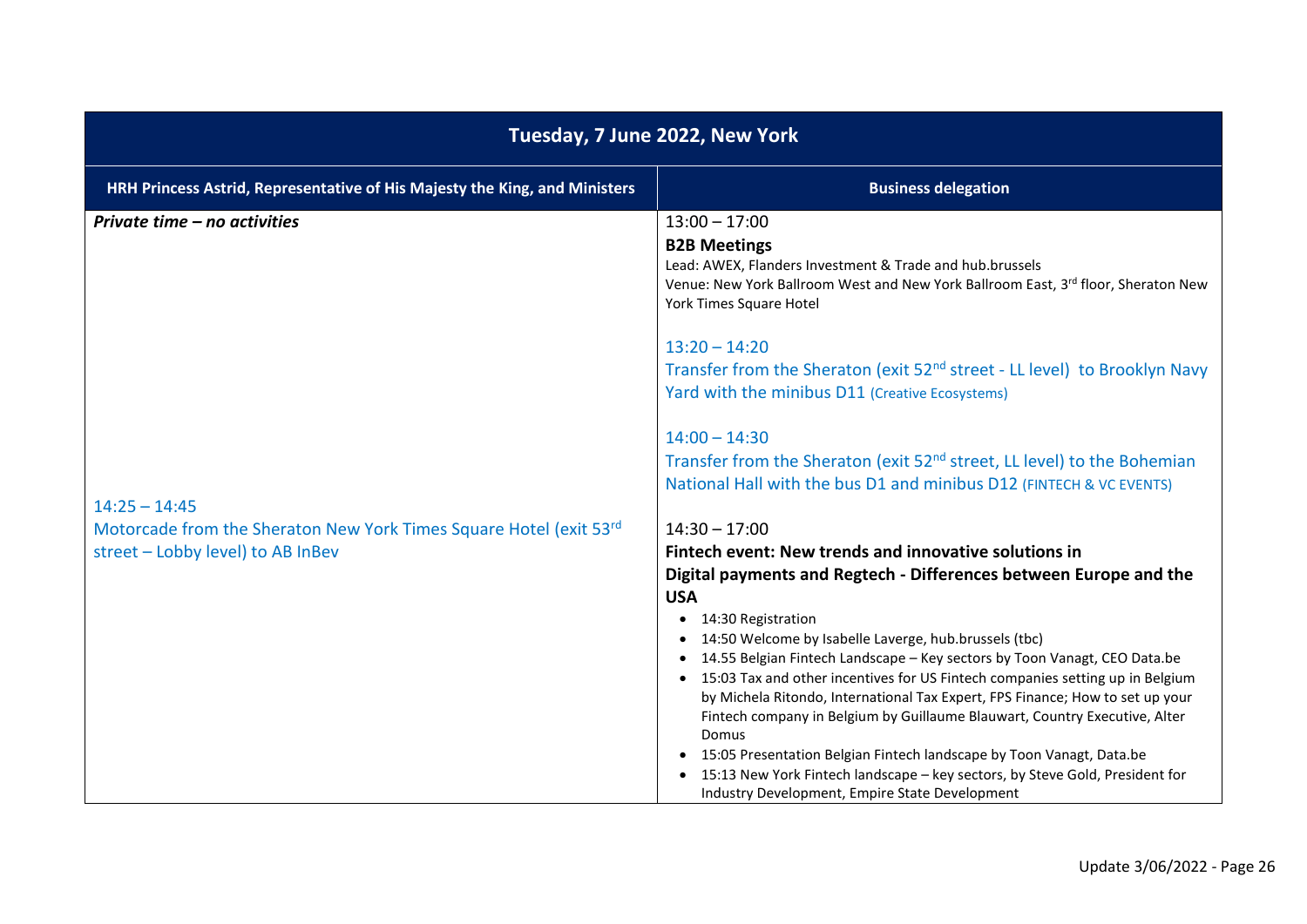| Tuesday, 7 June 2022, New York                                             |                                                                                                                                                                                                                                                                                                                                                                                                                                                                                                                                                                                                                                                                                                                                                                                                                                                                                                                                                                                                                                                                                                                                                                                                                                                                                                                                                                                          |
|----------------------------------------------------------------------------|------------------------------------------------------------------------------------------------------------------------------------------------------------------------------------------------------------------------------------------------------------------------------------------------------------------------------------------------------------------------------------------------------------------------------------------------------------------------------------------------------------------------------------------------------------------------------------------------------------------------------------------------------------------------------------------------------------------------------------------------------------------------------------------------------------------------------------------------------------------------------------------------------------------------------------------------------------------------------------------------------------------------------------------------------------------------------------------------------------------------------------------------------------------------------------------------------------------------------------------------------------------------------------------------------------------------------------------------------------------------------------------|
| HRH Princess Astrid, Representative of His Majesty the King, and Ministers | <b>Business delegation</b>                                                                                                                                                                                                                                                                                                                                                                                                                                                                                                                                                                                                                                                                                                                                                                                                                                                                                                                                                                                                                                                                                                                                                                                                                                                                                                                                                               |
|                                                                            | • 15:20 Panel 1: New trends and innovative solutions in digital payments<br>15:40 Q&A<br>15:50 Panel 2: Regulations are constantly changing. Regtech can help.<br>16:10 Q&A<br>16:20 Closing Words Isabelle Grippa, CEO hub.brussels<br>$\bullet$<br>16.25 Networking<br>• 17:00 End<br>Lead: hub.brussels and Fintech Belgium<br>Venue: The Library of the Bohemian National Hall - 321 E 73rd Street - New York, NY<br>10021<br>Participants: upon invitation (fintech companies)<br>$14:30 - 17:00$<br>Learn, network and pitch for Venture Capital investment in the USA -<br><b>Focus on Tech</b><br>14:30 Arrival of the delegation<br>$\bullet$<br>14:45 Welcome by Isabelle Grippa, CEO hub.brussels<br>14:53 Round of presentation of the Belgian VC's<br>15:03 Local expert speaker about Venture Capital Scene trends, New York (tbc)<br>15:15 Witness account from Mr. Youri Dauber, CEO and Co-founder of Cohabs -<br>coliving How to negotiate with US funds. Do's and Don'ts<br>15:20 8 pitches (5 min each & 3 min Q&A)<br>$\bullet$<br>16:40 Word of thanks by HE Pascal Smet<br>16:45 Networking<br>17:00 End<br>Lead: hub.brussels New York & Weve acceleration<br>Venue: The Library of the Bohemian National Hall, 321 E 73rd Street - New York, NY<br>10021<br>Participants: (45 US + 35 BE)-upon invitation (selection)<br>Participating Minister: HE Pascal Smet |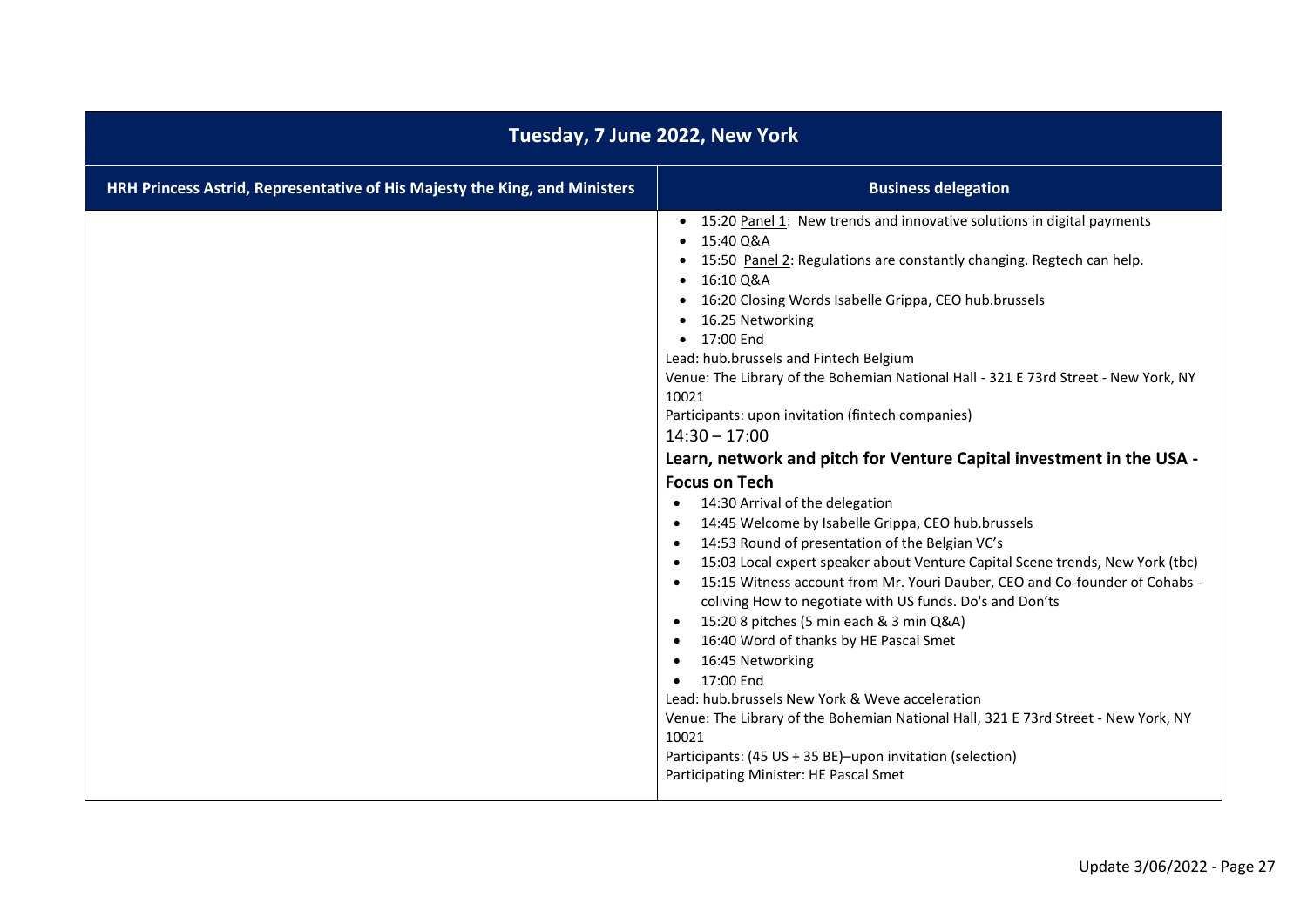| Tuesday, 7 June 2022, New York                                                                                                                                                                                                                                                                                                                                                                                                                                                                                                                                                                                                                                                                                                                                                                                                                                                                                                                                                                                                                                                                                                                                                      |                                                                                                                                                                                                                                                                                                                                                                                                                                                                                                                                                                                                                                   |  |
|-------------------------------------------------------------------------------------------------------------------------------------------------------------------------------------------------------------------------------------------------------------------------------------------------------------------------------------------------------------------------------------------------------------------------------------------------------------------------------------------------------------------------------------------------------------------------------------------------------------------------------------------------------------------------------------------------------------------------------------------------------------------------------------------------------------------------------------------------------------------------------------------------------------------------------------------------------------------------------------------------------------------------------------------------------------------------------------------------------------------------------------------------------------------------------------|-----------------------------------------------------------------------------------------------------------------------------------------------------------------------------------------------------------------------------------------------------------------------------------------------------------------------------------------------------------------------------------------------------------------------------------------------------------------------------------------------------------------------------------------------------------------------------------------------------------------------------------|--|
| HRH Princess Astrid, Representative of His Majesty the King, and Ministers                                                                                                                                                                                                                                                                                                                                                                                                                                                                                                                                                                                                                                                                                                                                                                                                                                                                                                                                                                                                                                                                                                          | <b>Business delegation</b>                                                                                                                                                                                                                                                                                                                                                                                                                                                                                                                                                                                                        |  |
| $14:45 - 15:45$                                                                                                                                                                                                                                                                                                                                                                                                                                                                                                                                                                                                                                                                                                                                                                                                                                                                                                                                                                                                                                                                                                                                                                     | $14:30 - 16:30$<br><b>Creative Ecosystems - From inception to impact</b><br>14:30: Arrival of the audience - meeting room in building 92, 4th floor<br>$\bullet$<br>14:50 Introduction by Pascale Delcomminette, CEO of AWEX & WBI<br>15:00 Panel debate<br>$\bullet$<br>15:20 Questions to the speakers + Q&A<br>15:40 Conclusion by Prof. Annick Castiaux (University of Namur)<br>16:00 Tour of the Brooklyn Navy Yard<br>16:30 End<br>Lead: WBI in collaboration with AWEX<br>Venue: Brooklyn Navy Yard, Building 92, 4th floor, Building 92, 63 Flushing Ave.,<br>Brooklyn 11205<br>Participants 20 BE-10 US upon invitation |  |
| <b>Meeting with AB InBev</b><br>14:45 Arrival and welcome by Brendan Whitworth, CEO of Anheuser-Busch<br>$\bullet$<br>14:47 Courtesy call for HRH Princess Astrid, the Ministers with Brendan<br>$\bullet$<br>Whitworth, CEO of Anheuser-Busch, Ezgi Barcenas Chief Sustainability Officer<br>John Blood, Chief Legal & Corporate Affairs Officer & Andres Penate, Global Vice<br>President Regulatory & Public Affairs (Board room ground floor)<br>15:00 Transfer of the VIPs to the 12 <sup>th</sup> floor<br>$\bullet$<br>15:02 Introductory remarks by Brendan Whitworth, CEO of Anheuser-Busch<br>$\bullet$<br>15:07 Presentation on the beer category and Belgian beer in the US by Isabelle<br>$\bullet$<br>Seunier, Director Innovation & Supply<br>15:12 Presentation on AB InBev Global Sustainability Goals by Ezgi Barcenas, Chief<br>$\bullet$<br>Sustainability Officer AB InBev<br>• 15:17 Presentation on AB InBev Community strategy by John Blood, Chief Legal &<br>Corporate Affairs Officer<br>15:22 Transfer of HRH Princess Astrid and the Ministers to the rooftop. Meet &<br>$\bullet$<br>Greet with the Belgians working at AB InBev & AB InBev Managment | 15:00 - 15:45<br>Transfer from Nokia Bell Labs to the Sheraton New York Times Square<br>Hotel for selected academics with the minivan O4 (AFTER NOKIA BELL<br>TRACK)<br>$15:15 - 15:30$<br>Transfer on foot from the Sheraton Times Square to the Harvard Club<br>(Data driven healthcare)                                                                                                                                                                                                                                                                                                                                        |  |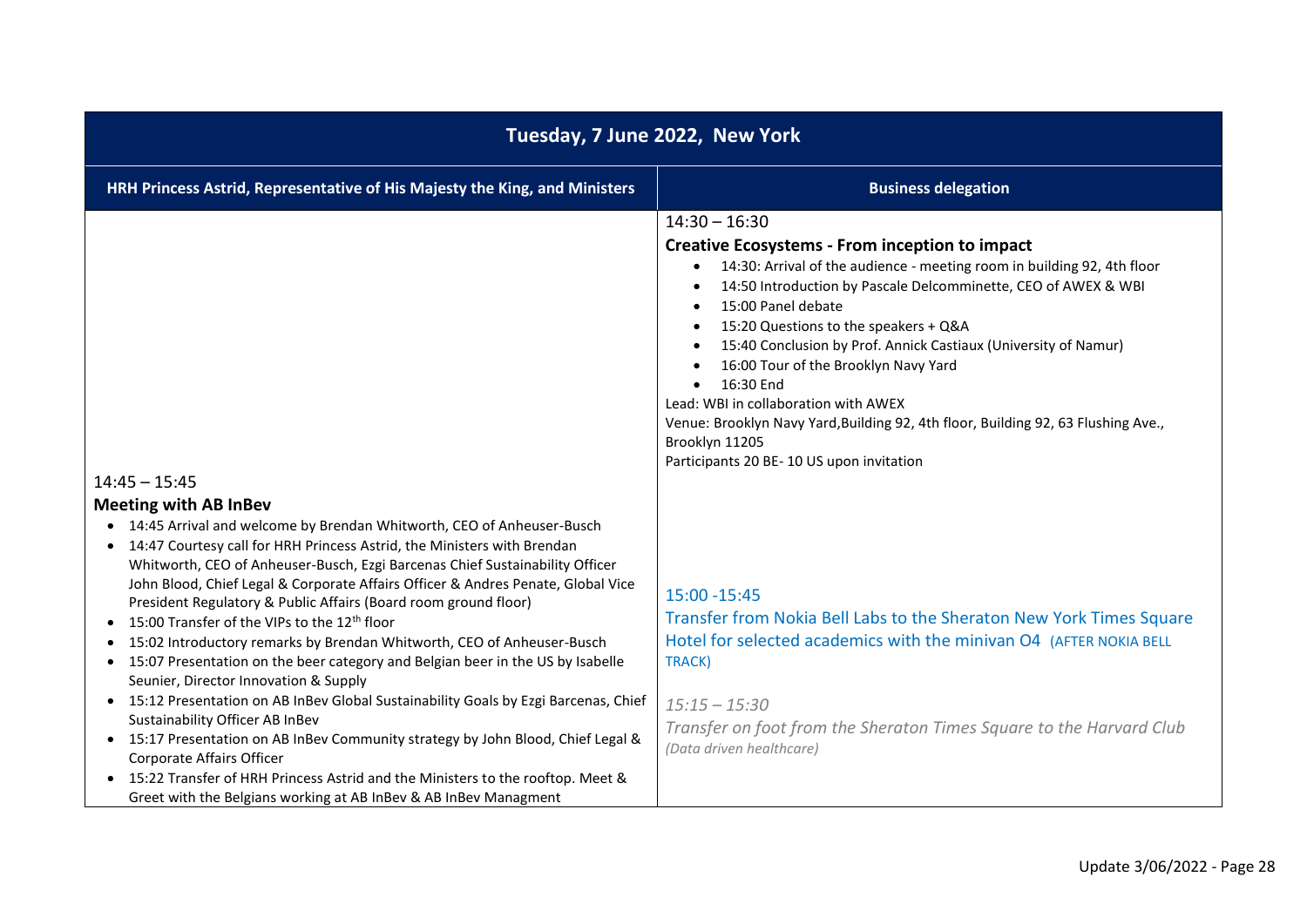| Tuesday, 7 June 2022, New York                                                                                                                                                                                                                                                                                                                                                                                                                                                                                                                                                                                                                                                                                                                                                                                                                                                                                                                               |                                                                                                                                                                                                                                                                                                                                                                                                                                                                                                                                                                                                                                                                                                                                                                                                                                                                                      |
|--------------------------------------------------------------------------------------------------------------------------------------------------------------------------------------------------------------------------------------------------------------------------------------------------------------------------------------------------------------------------------------------------------------------------------------------------------------------------------------------------------------------------------------------------------------------------------------------------------------------------------------------------------------------------------------------------------------------------------------------------------------------------------------------------------------------------------------------------------------------------------------------------------------------------------------------------------------|--------------------------------------------------------------------------------------------------------------------------------------------------------------------------------------------------------------------------------------------------------------------------------------------------------------------------------------------------------------------------------------------------------------------------------------------------------------------------------------------------------------------------------------------------------------------------------------------------------------------------------------------------------------------------------------------------------------------------------------------------------------------------------------------------------------------------------------------------------------------------------------|
| HRH Princess Astrid, Representative of His Majesty the King, and Ministers                                                                                                                                                                                                                                                                                                                                                                                                                                                                                                                                                                                                                                                                                                                                                                                                                                                                                   | <b>Business delegation</b>                                                                                                                                                                                                                                                                                                                                                                                                                                                                                                                                                                                                                                                                                                                                                                                                                                                           |
| • 15:35 Photo opportunity for HRH Princess Astrid, the Ministers and AB Inbev<br>Management on the rooftop<br>• 15:40 Transfer of the VIPs to the ground floor<br>• 15:45 Departure of the motorcade<br>Lead: AB InBev in collaboration with FEVIA<br>Venue: 12 <sup>th</sup> floor, Commercial Strategy Offices Anheuser-Busch InBev, 125 W 24th St #7,<br>New York, NY 10011<br>Participants (38 BE + 12 US): Official delegation- upon invitation<br>Participating ministers: HE David Clarinval, HE Willy Borsus, HE Pascal Smet                                                                                                                                                                                                                                                                                                                                                                                                                         | $15:15 - 15:30$<br>Transfer on foot from the Flanders House (Google) to the Harvard Club<br>(Data driven healthcare)<br>$15:15 - 15:30$<br>Transfer on foot from the Flanders House (Google) to the Sheraton New<br>York Times Square Hotel.                                                                                                                                                                                                                                                                                                                                                                                                                                                                                                                                                                                                                                         |
| $15:45 - 16:00$<br>Motorcade transfer from AB InBey NYC to the Harvard Club<br>16:00-16:55<br>Data Driven Healthcare Excellence<br>• 16:00 Arrival and welcome by HE Jan Jambon. Official delegation proceeds to the<br>3rd floor.<br>16:02 Welcome & kickoff by HE Jan Jambon<br>$\bullet$<br>16:07 Introduction into the topic & Speakers by John Baekelmans, - FIT<br>$\bullet$<br>16:12 Ryan Steinberger - 20 min presentation on Data Driven Healthcare<br>Excellence @ Pfizer<br>• 16:32 Varun Ramdevan - 20 min presentation on Data Driven Healthcare<br>Excellence @ J&J<br>• 16:52 Official delegation leaves<br>16:55 Departure of the motorcade<br>$\bullet$<br>Lead: Flanders Investment & Trade New York<br>Venue: Biddle room, 3rd floor, Harvard Club, 35 W 44th St, New York, NY 10036<br>Participants (50 BE - 50 US): upon registration<br>Participating ministers: HE David Clarinval, HE Jan Jambon, HE Willy Borsus, HE Pascal<br>Smet | 16:00-17:30 (registration at 15:30)<br>Data Driven Healthcare Excellence<br>15:30 Registration<br>$\bullet$<br>16:00 Arrival of HRH Princess Astrid and the Ministers<br>16:02 Welcome & kickoff by Minister President of Flanders, Jan Jambon<br>16:07 Introduction into the topic & Speakers by John Baekelmans, - FIT<br>16:12 Ryan Steinberger - 20 min presentation on Data Driven Healthcare<br>Excellence @ Pfizer<br>16:32 Varun Ramdevan - 20 min presentation on Data Driven Healthcare<br>$\bullet$<br>Excellence @ J&J<br>16:52 Official delegation leaves<br>16:55 Liesbeth Ceelen - 15 min presentation on Data Driven Healthcare<br>Excellence @ BioLizard<br>17:10 Hans Constandt - 15 min presentation on Data Driven Healthcare<br>$\bullet$<br>Excellence @ Belgian Health Data Authority<br>17:25 Finishing comments - John Baekelmans<br>17:30 End<br>$\bullet$ |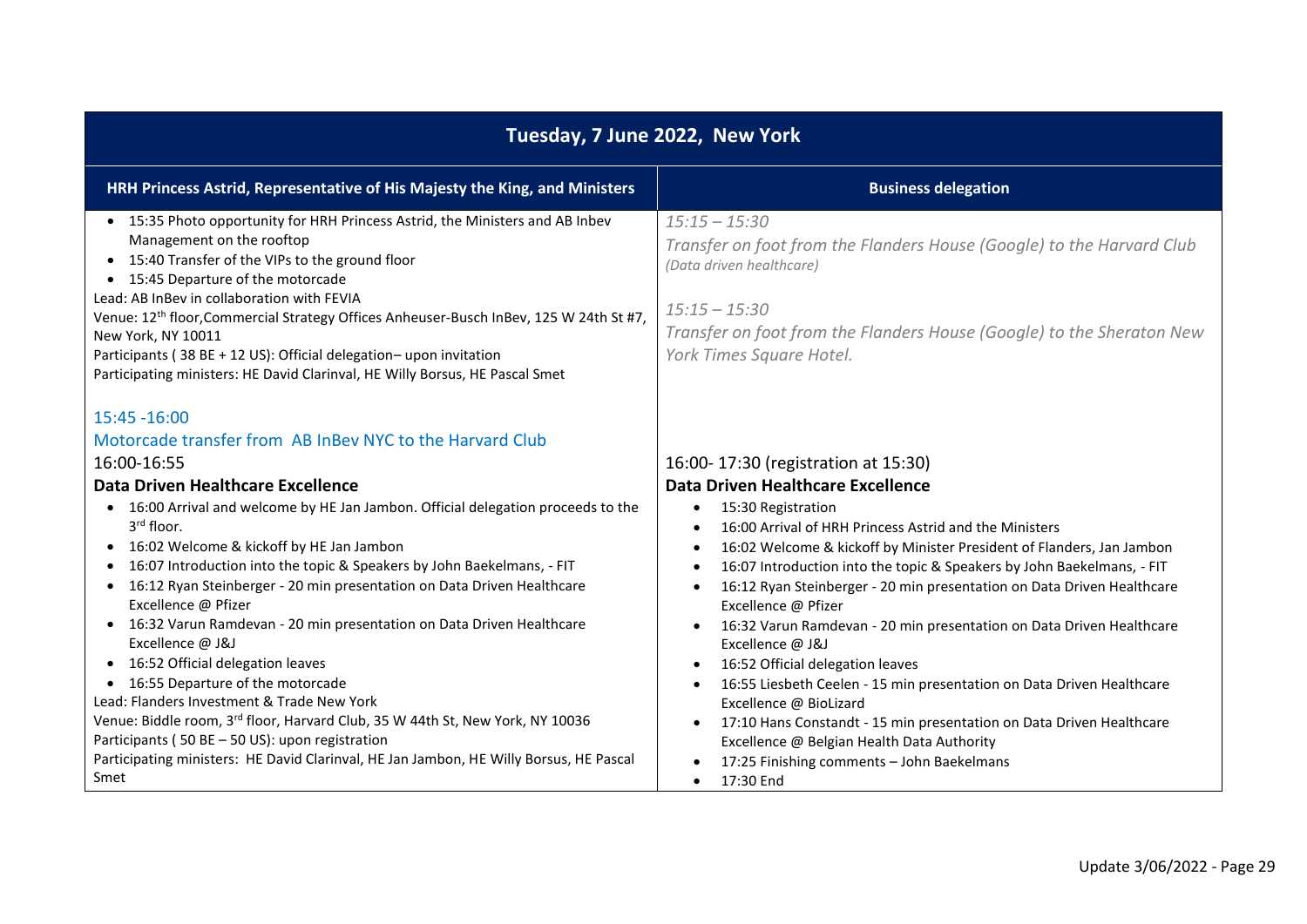| Tuesday, 7 June 2022, New York                                                                                    |                                                                                                                                                                                              |
|-------------------------------------------------------------------------------------------------------------------|----------------------------------------------------------------------------------------------------------------------------------------------------------------------------------------------|
| HRH Princess Astrid, Representative of His Majesty the King, and Ministers                                        | <b>Business delegation</b>                                                                                                                                                                   |
|                                                                                                                   | Lead: Flanders Investment & Trade New York<br>Venue: Biddle room, 3rd floor, Harvard Club, 35 W 44th St, New York, NY 10036<br>Participants (50 BE - 50 US): upon registration               |
|                                                                                                                   | $16:30 - 17:30$<br>Transfer from the Brooklyn Navy Yard to the Sheraton New York Times<br>Square Hotel with the minibus D11 (After Creative Ecosystems)                                      |
| $16:55 - 17:15$<br>Motorcade transfer from the Harvard Club to the Sheraton New York<br><b>Times Square Hotel</b> |                                                                                                                                                                                              |
|                                                                                                                   | $17:00 - 17:30$<br>Transfer from the Bohemian National Hall to the Sheraton New York<br>Times Square Hotel with the bus D1 + the minibus D12 (After FINTECH<br><b>EVENT &amp; VC EVENTS)</b> |
| Private time – no activities                                                                                      |                                                                                                                                                                                              |
|                                                                                                                   | $17:30 - 17:45$<br>Transfer on foot from the Harvard Club to the Sheraton New York Times<br>Square                                                                                           |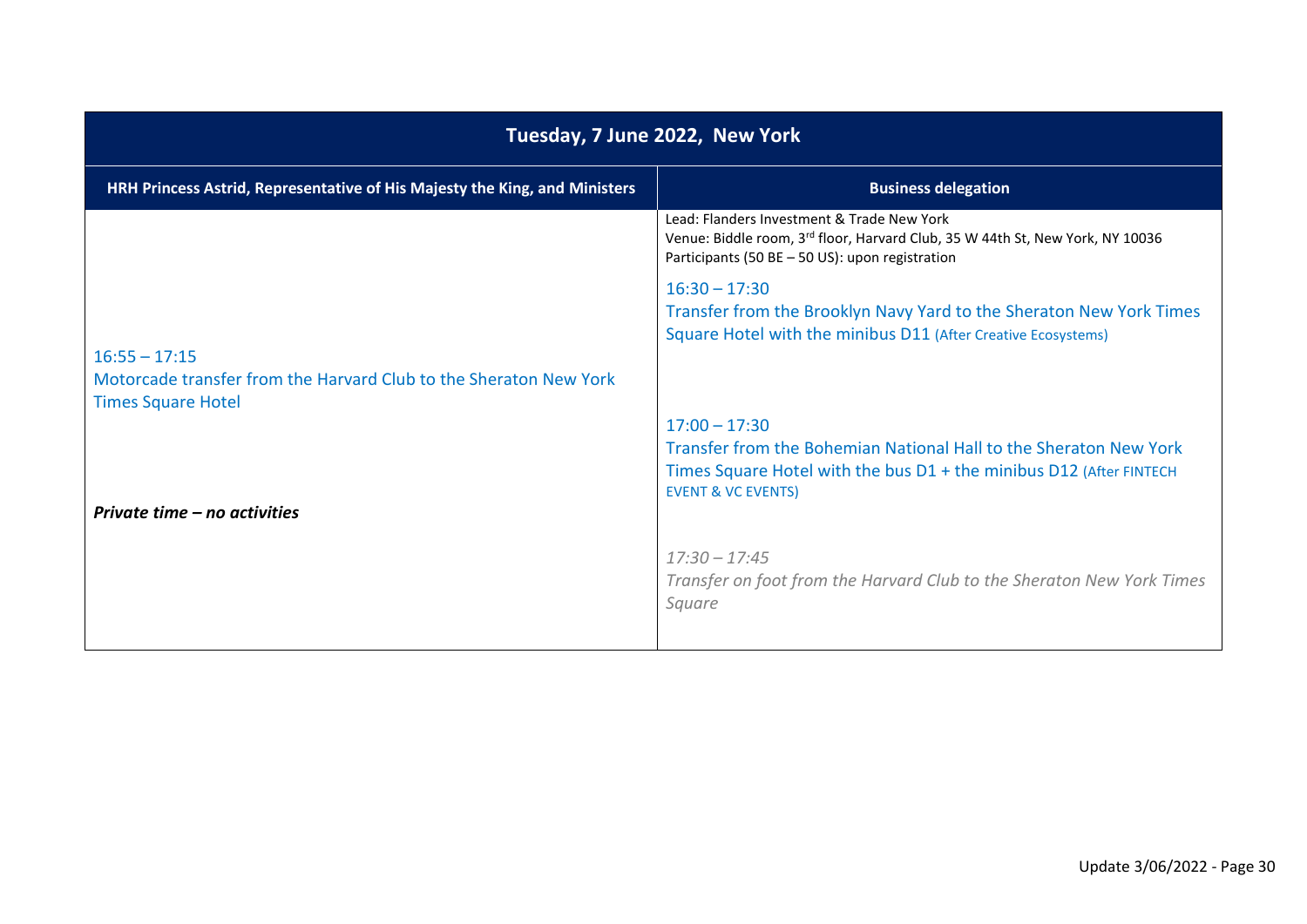| Tuesday, 7 June 2022, New York                                                                                                                                                                                                                                                                                                                                                                                                                                                                                                                               |                                                                                                                                                                                        |
|--------------------------------------------------------------------------------------------------------------------------------------------------------------------------------------------------------------------------------------------------------------------------------------------------------------------------------------------------------------------------------------------------------------------------------------------------------------------------------------------------------------------------------------------------------------|----------------------------------------------------------------------------------------------------------------------------------------------------------------------------------------|
| HRH Princess Astrid, Representative of His Majesty the King, and Ministers                                                                                                                                                                                                                                                                                                                                                                                                                                                                                   | <b>Business delegation</b>                                                                                                                                                             |
|                                                                                                                                                                                                                                                                                                                                                                                                                                                                                                                                                              | $18:15 - 18:55$<br>Transfer from the Sheraton New York Times Square Hotel (exit 52nd<br>street - LL level) to the Loeb Boathouse Central Park with the buses D1,<br>D2, D3, D4, D5, D6 |
| $19:00 - 19:30$                                                                                                                                                                                                                                                                                                                                                                                                                                                                                                                                              |                                                                                                                                                                                        |
| Motorcade from the Sheraton New York Times Square Hotel (exit 53rd)<br>street - Lobby level) to the Loeb Boathouse Central Park                                                                                                                                                                                                                                                                                                                                                                                                                              |                                                                                                                                                                                        |
| $19:00 - 21:00$<br><b>Belgian Official Reception</b><br>19:00 Arrival of the guests<br>19:30 Arrival of HRH Princess Astrid and Ministers<br>19:40 Welcome words by HE Jean-Arthur Régibeau, Ambassador of the Kingdom of Belgium to the United States of America<br>19:45 Speech by HRH Princess Astrid, Representative of His Majesty the King<br>Lead: Consulate General<br>Venue: The Loeb Boathouse Central Park, Park Drive North, E 72nd St, New York, NY 10021<br>Participants: (900) The entire delegation and the local guests - upon registration |                                                                                                                                                                                        |
| Participating ministers: HE David Clarinval, HE Jan Jambon, HE Willy Borsus, HE Pascal Smet                                                                                                                                                                                                                                                                                                                                                                                                                                                                  |                                                                                                                                                                                        |
| TBC $21:00 - 21:20$                                                                                                                                                                                                                                                                                                                                                                                                                                                                                                                                          |                                                                                                                                                                                        |
| Motorcade from the Loeb Boathouse Central Park to the Sheraton New                                                                                                                                                                                                                                                                                                                                                                                                                                                                                           |                                                                                                                                                                                        |
| <b>York Times Square Hotel</b>                                                                                                                                                                                                                                                                                                                                                                                                                                                                                                                               | $21:10 - 21:35$<br>Transfer from the Loeb Boathouse Central Park to the Sheraton New                                                                                                   |
|                                                                                                                                                                                                                                                                                                                                                                                                                                                                                                                                                              | York Times Square Hotel with the buses D1, D2, D3, D4, D5, D6                                                                                                                          |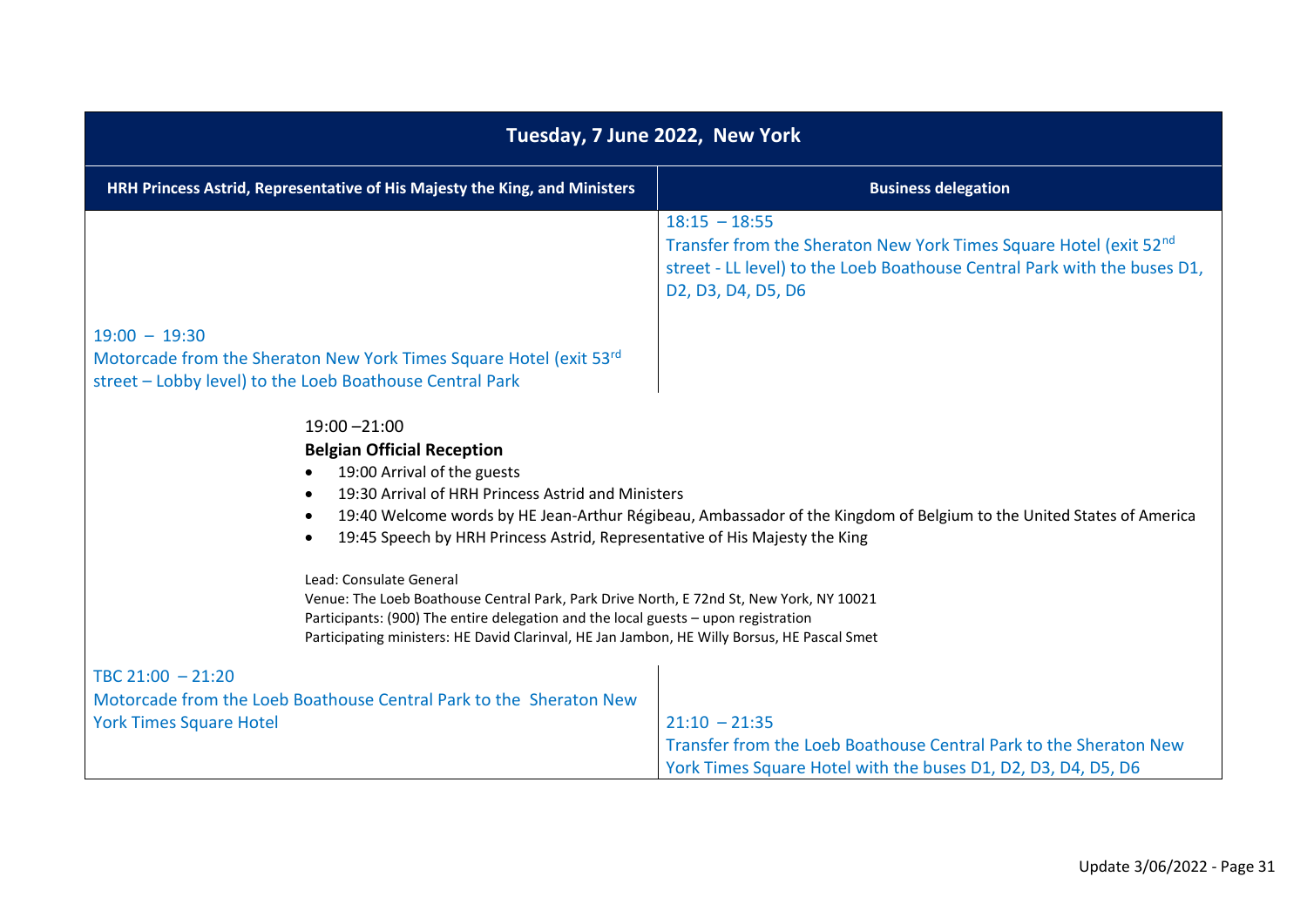| Wednesday, 8 June 2022, New York                                                                                                                                                                                                                           |                                                                                                                                                                                                                                                                                                                                                                                                                                                                                                                                                                                                               |
|------------------------------------------------------------------------------------------------------------------------------------------------------------------------------------------------------------------------------------------------------------|---------------------------------------------------------------------------------------------------------------------------------------------------------------------------------------------------------------------------------------------------------------------------------------------------------------------------------------------------------------------------------------------------------------------------------------------------------------------------------------------------------------------------------------------------------------------------------------------------------------|
| HRH Princess Astrid, Representative of His Majesty the King, and Ministers                                                                                                                                                                                 | <b>Business delegation</b>                                                                                                                                                                                                                                                                                                                                                                                                                                                                                                                                                                                    |
| $6:00 - 9:00$<br><b>Hotel</b><br>$6:45 - 7:30$<br>$7:40 - 8:00$<br>From 8am<br><b>B2B Meetings</b><br>$7:40 - 8:20$<br>Motorcade from the Sheraton New York Times Square Hotel (exit 53rd)<br>street - Lobby level) to the Building Energy Exchange office | Breakfast for the guests of the Sheraton New York Times Square<br>Venue: Park I-V, Madison I-VI, 5 <sup>th</sup> floor, Sheraton New York Times Square Hotel<br>Transfer from the Sheraton Hotel (exit 52 <sup>nd</sup> street - LL level) to the<br>Building Energy Exchange office with the bus D1 & D2 (Inspiring cities)<br>Transfer on foot from the Sheraton New York Times Square Hotel to<br>the Flanders House (Nail it)<br>Lead: AWEX, Flanders Investment & Trade and hub.brussels<br>Venue: New York Ballroom West and New York Ballroom East, 3rd floor, Sheraton<br>New York Times Square Hotel |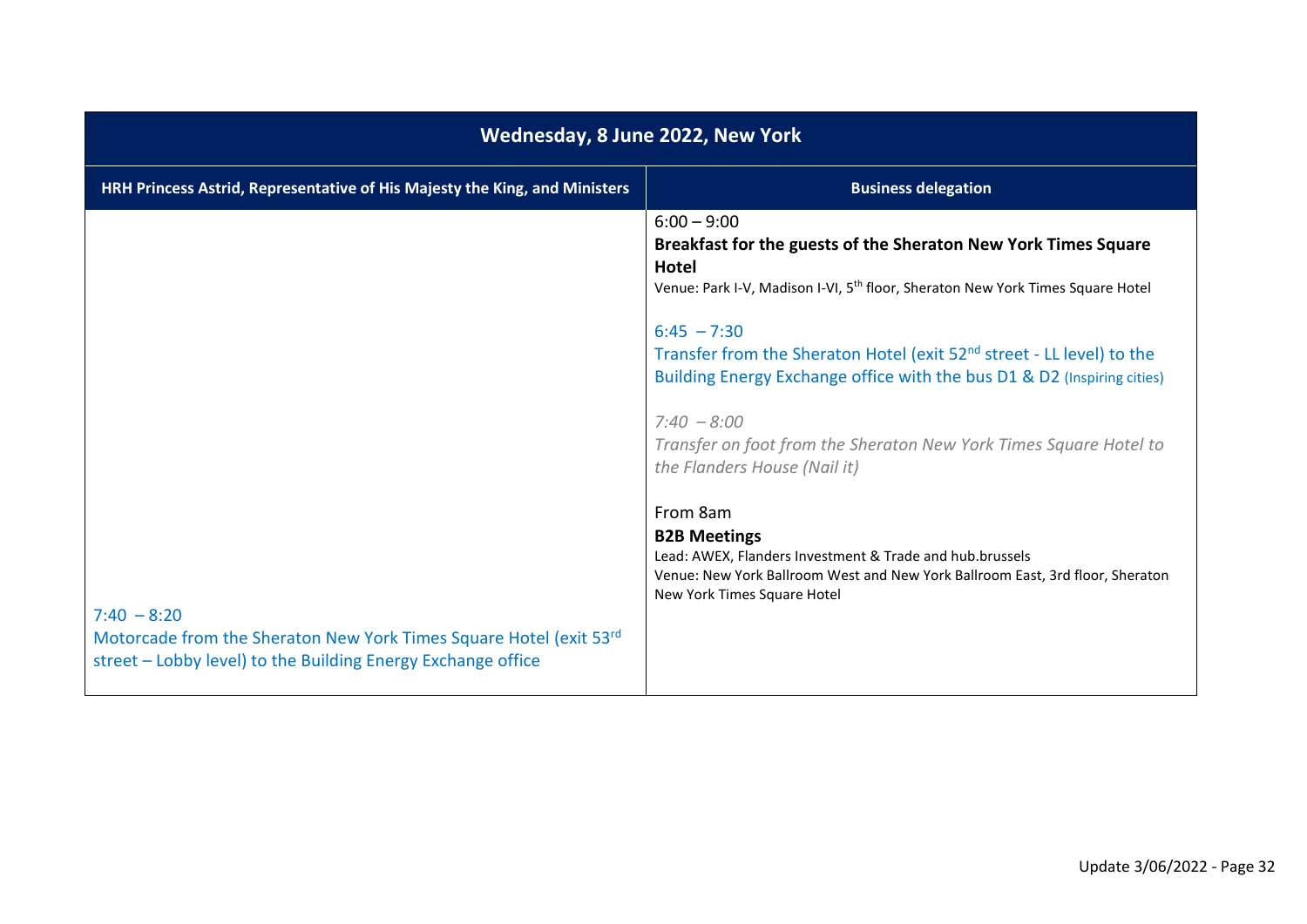| Wednesday, 8 June 2022, New York                                           |                                                                                                                                                                                                                                                                                                                                                                                                                                                                                                                                                                                                                                                                                                                                                                                                                                                                                                                                                                                                                                                                                                                                                                                                                |
|----------------------------------------------------------------------------|----------------------------------------------------------------------------------------------------------------------------------------------------------------------------------------------------------------------------------------------------------------------------------------------------------------------------------------------------------------------------------------------------------------------------------------------------------------------------------------------------------------------------------------------------------------------------------------------------------------------------------------------------------------------------------------------------------------------------------------------------------------------------------------------------------------------------------------------------------------------------------------------------------------------------------------------------------------------------------------------------------------------------------------------------------------------------------------------------------------------------------------------------------------------------------------------------------------|
| HRH Princess Astrid, Representative of His Majesty the King, and Ministers | <b>Business delegation</b>                                                                                                                                                                                                                                                                                                                                                                                                                                                                                                                                                                                                                                                                                                                                                                                                                                                                                                                                                                                                                                                                                                                                                                                     |
|                                                                            | $8:00 - 16:00$<br>Nail it before you scale it: Building structures and partnerships to<br>develop a sustainable, international business model and accelerate growth<br>(8:00-11:15) Part 1 at Flanders House<br>8:00 Registration & Coffee<br>8:30 Opening words by HE Jan Jambon & Sorana De Roy<br>9:00 Entrepreneur panel "Learn from peers about the most significant<br>obstacles to international growth"<br>10:00 coffee break<br>10:10 Rob Heyvaert gives powertalk and introduces the next panel<br>10:15 Investor panel "In the mind of the investor"<br>11:15 Transfer on foot to Belcham<br>(11:30-13:00) Lunch & networking at Belcham<br>(13:00-16:00) Part 2 (B2B & Accenture company visit)<br>Lead: Flanders Investment & Trade and BELCHAM<br>Venues: (Part 1): Flanders House, 620 8th Avenue, 38th Floor, New York, NY 10018,<br>Lunch: Belcham: 530 7th Avenue, Suite 902; Part 2: on-site<br>Participants: (40 BE) BE & US startups entrepreneurs & investors - upon invitation<br>Participating Minister: HE Jan Jambon<br>$8:00 - 8:30$<br>Transfer from the Sheraton New York Times Square Hotel (exit 52nd)<br>street - LL level) to the United Nations (Visitors entrance) with the |
|                                                                            | minivan $D11$ (UN)                                                                                                                                                                                                                                                                                                                                                                                                                                                                                                                                                                                                                                                                                                                                                                                                                                                                                                                                                                                                                                                                                                                                                                                             |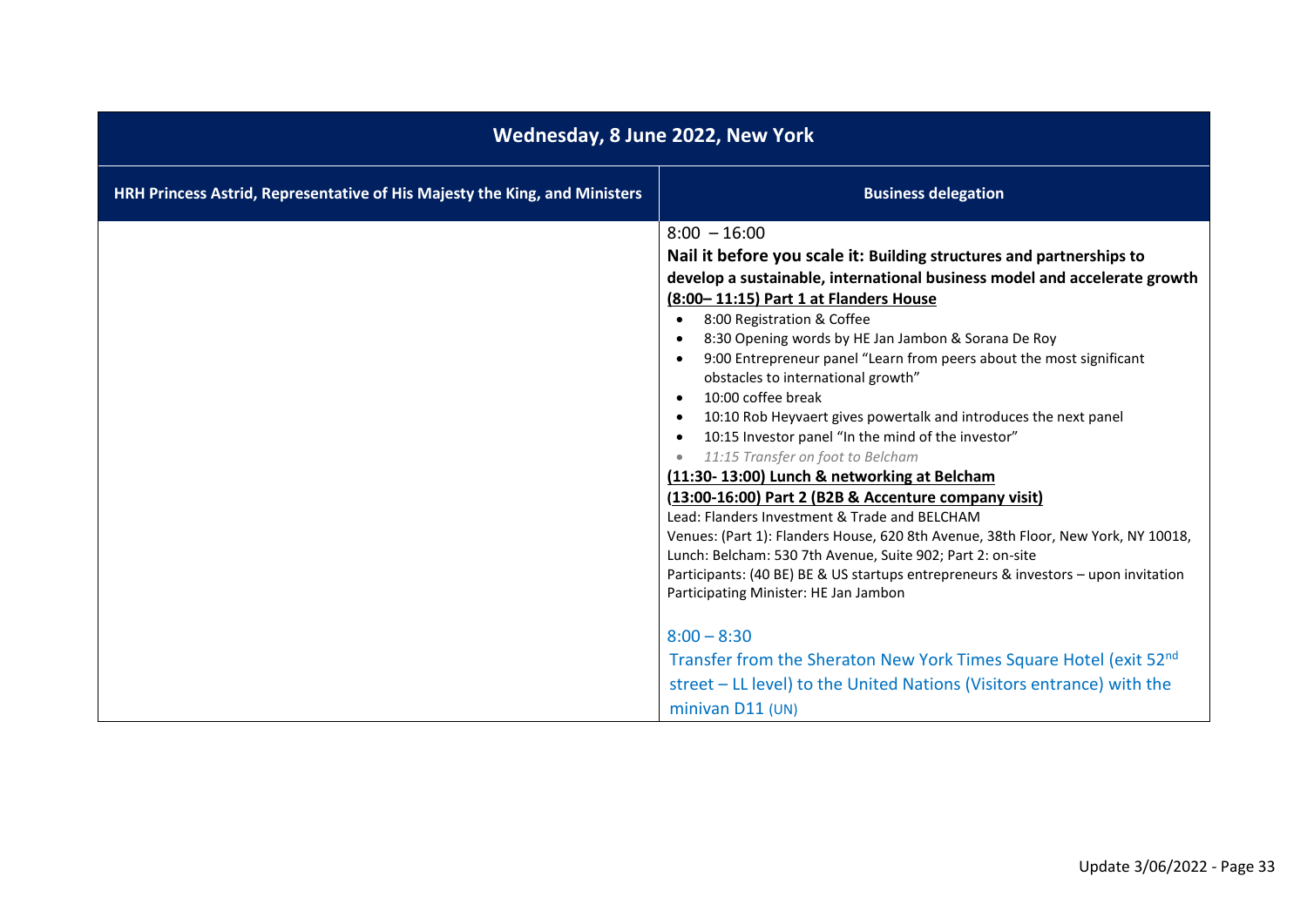| HRH Princess Astrid, Representative of His Majesty the King, and Ministers<br><b>Business delegation</b><br>$8:20 - 9:00$<br>8:30 -14:00 (Registration at 7:30)<br>Opening of the Case of Two Inspiring Cities New York and Brussels :<br>The Case of Two Inspiring Cities New York and Brussels: Exchange of<br>Best Practices on the Economic Transition towards 'Cities for the<br><b>Exchange of Best Practices on the Economic Transition towards</b><br>'Cities for the People'<br>People'<br>8:20 Arrival and Welcome by HE Pascal Smet & Richard Yancey, Executive<br>• 7:30 Security check & registration (lobby) Coffee and breakfast (6th floor)<br>$\bullet$<br>Director, BEEX<br>• 8:30 Opening in presence of HRH Princess Astrid<br>8.22 Transfer to the 6 <sup>th</sup> floor<br>8:30 Welcome by Richard Yancey, Executive Director, BEEX<br>$\bullet$<br>$\circ$<br>8:31 Economic Transition - Brussels for the people by HE Pascal Smet<br>8:25 Courtesy call for HRH, the Ministers and the speakers (in the Salon)<br>$\bullet$<br>8:30 Welcome by Richard Yancey, Executive Director, BEEX<br>8:34 The building Challenge, priorities for New York State by Doreen M. Harris,<br>$\circ$<br>$\circ$<br>8:31 Economic Transition - Brussels for the people by HE Pascal Smet<br>President and CEO of NYSERDA<br>$\circ$<br>8:34 The building Challenge, priorities for New York State by Doreen M.<br>$\circ$<br>8:38 Next steps for NYC by Kizzy Charles-Guzman, Executive Director, NYC<br>$\circ$<br>Harris, President and CEO of NYSERDA<br>Mayor's Office of Climate and Environmental climate sustainability,<br>○ 8:38 Next steps for NYC by Kizzy Charles-Guzman, Executive Director, NYC<br>environmental justice, and resiliency<br>Mayor's Office of Climate and Environmental climate sustainability,<br>8.42 Closing Remarks and intro to photo opp, Richard Yancey<br>$\circ$<br>environmental justice, and resiliency<br>8:44 Photo opp of HRH Princess Astrid, the Ministers and the speakers<br>$\circ$<br>8.42 Closing Remarks and intro to photo opp, Richard Yancey<br>$\circ$<br>8:50 Introduction to the panels<br>$\bullet$<br>8:44 Photo opp of HRH Princess Astrid, the Ministers and the speakers<br>$\circ$<br>9:30 Panel 1 INCLUSIVITY IN THE ECONOMIC TRANSITION / STRATEGIES FOR URBAN GREEN<br>8:50 Visit of the exhibition of Brussels projects for HRH Princess Astrid, the<br>$\bullet$<br>MOBILITY / AGRICULTURE IN THE BUILT ENVIRONMENT / SUSTAINABLE LOW CARBON<br>Ministers and the speakers, guided by Sebastian Morano, A2M.<br><b>RETROFITTING</b><br>8:55 Transfer to the ground floor<br>$\bullet$<br>11:00 Coffee break<br>$\bullet$<br>9:00 Departure of the motorcade<br>$\bullet$<br>11:20 Panel 2 INNOVATIVE BUSINESS APPROACHES FOR COMMUNITY ENGAGEMENT /<br>$\bullet$<br>INTELLIGENT TRANSPORTATION SYSTEMS / FOOD WASTE REDUCTION / SHIFTING FROM<br>Lead: hub.brussels in collaboration with BEEX, New York City Mayor's Office of<br>SUSTAINABILITY TO REGENERATION<br>Sustainability & NYSERDA<br>12:30 Conclusions of the panels<br>$\bullet$<br>Venue: Classroom, 6 <sup>th</sup> floor, Building Energy Exchange office (inside the Surrogate's |                                                         | Wednesday, 8 June 2022, New York                                              |                                          |
|--------------------------------------------------------------------------------------------------------------------------------------------------------------------------------------------------------------------------------------------------------------------------------------------------------------------------------------------------------------------------------------------------------------------------------------------------------------------------------------------------------------------------------------------------------------------------------------------------------------------------------------------------------------------------------------------------------------------------------------------------------------------------------------------------------------------------------------------------------------------------------------------------------------------------------------------------------------------------------------------------------------------------------------------------------------------------------------------------------------------------------------------------------------------------------------------------------------------------------------------------------------------------------------------------------------------------------------------------------------------------------------------------------------------------------------------------------------------------------------------------------------------------------------------------------------------------------------------------------------------------------------------------------------------------------------------------------------------------------------------------------------------------------------------------------------------------------------------------------------------------------------------------------------------------------------------------------------------------------------------------------------------------------------------------------------------------------------------------------------------------------------------------------------------------------------------------------------------------------------------------------------------------------------------------------------------------------------------------------------------------------------------------------------------------------------------------------------------------------------------------------------------------------------------------------------------------------------------------------------------------------------------------------------------------------------------------------------------------------------------------------------------------------------------------------------------------------------------------------------------------------------------------------------------------------------------------------------------------------------------------------------------------------------------------------------------------------------------------------------------------------------------------------------------------------------------------------------------------------|---------------------------------------------------------|-------------------------------------------------------------------------------|------------------------------------------|
|                                                                                                                                                                                                                                                                                                                                                                                                                                                                                                                                                                                                                                                                                                                                                                                                                                                                                                                                                                                                                                                                                                                                                                                                                                                                                                                                                                                                                                                                                                                                                                                                                                                                                                                                                                                                                                                                                                                                                                                                                                                                                                                                                                                                                                                                                                                                                                                                                                                                                                                                                                                                                                                                                                                                                                                                                                                                                                                                                                                                                                                                                                                                                                                                                                |                                                         |                                                                               |                                          |
| Lead: hub.brussels in collaboration with BEEX, New York City Mayor's Office of<br>Participants: (150)- upon registration<br>Sustainability & NYSERDA<br>Participating Ministers: HE David Clarinval, HE Pascal Smet<br>Venue: Classroom, 6 <sup>th</sup> floor, Building Energy Exchange office (inside the Surrogate's                                                                                                                                                                                                                                                                                                                                                                                                                                                                                                                                                                                                                                                                                                                                                                                                                                                                                                                                                                                                                                                                                                                                                                                                                                                                                                                                                                                                                                                                                                                                                                                                                                                                                                                                                                                                                                                                                                                                                                                                                                                                                                                                                                                                                                                                                                                                                                                                                                                                                                                                                                                                                                                                                                                                                                                                                                                                                                        | Courthouse), 31 Chambers St Ste 608, New York, NY 10007 | Courthouse), 31 Chambers St Ste 608, New York, NY 10007 (entrance Elk Street) | • 12:30 Lunch & roundtables with experts |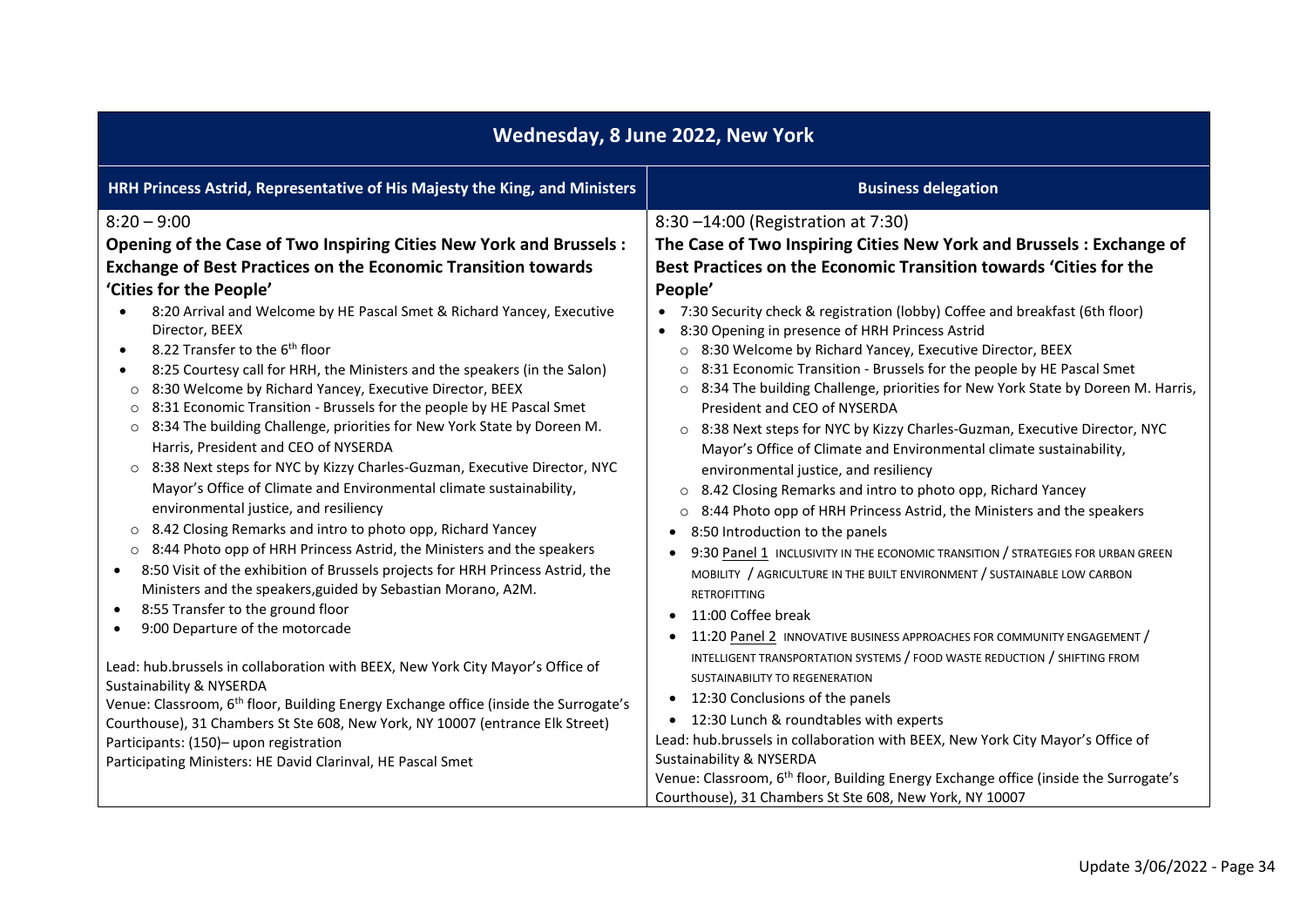| Wednesday, 8 June 2022, New York                                           |                                                                                                                                                                                                                                                                                                                                                                                                                                                                                                                                                                                                                                                                         |
|----------------------------------------------------------------------------|-------------------------------------------------------------------------------------------------------------------------------------------------------------------------------------------------------------------------------------------------------------------------------------------------------------------------------------------------------------------------------------------------------------------------------------------------------------------------------------------------------------------------------------------------------------------------------------------------------------------------------------------------------------------------|
| HRH Princess Astrid, Representative of His Majesty the King, and Ministers | <b>Business delegation</b>                                                                                                                                                                                                                                                                                                                                                                                                                                                                                                                                                                                                                                              |
|                                                                            | $8:30 - 8:45$<br>Transfer on foot from the Sheraton New York Times Square Hotel to the<br>Marriott Marquis Hotel (Food workshop)<br>$8:45 - 17:00$<br><b>Belgian American Trade in Food and Drinks</b>                                                                                                                                                                                                                                                                                                                                                                                                                                                                  |
|                                                                            | (8:45 - 11:00) Workshop - "The ins and outs of the US Food & Drink Market"<br>Arrival and welcome with a light breakfast<br>Welcome to the members of the official delegation and participants<br>The state of the U.S. specialty food and drink market<br>$\bullet$<br>Prerequisites and fact checking for Belgian food exporters<br>$\bullet$<br>Market & current trends, best performing categories and the USA consumer &<br>landscape challenges by a large food company and a US retailer<br>Role, importance of and need for an importer $-$ an agent $-$ a distributor<br>$\bullet$<br>Do's and don'ts and testimonies by food and drinks key players on the US |
|                                                                            | market<br>Q&A, final remarks & closure<br>Lead: AWEX in collaboration with FIT and hub.brussels and FEVIA & VLAM<br>Venue: Room Odets, 4 <sup>th</sup> Floor Marriott Marquis, 1535 Broadway New York 10036<br>Participants (max 40-50 pax) Belgian F&B companies-upon registration<br>11:00 - 11:20 Transfer on foot from the Marriott Marquis to the Aliz Hotel                                                                                                                                                                                                                                                                                                       |
|                                                                            | (11:30 - 13:30) Tasting Event - A taste of Belgium<br>Lead: Flanders Investment & Trade, FEVIA & VLAM<br>Venue: 40 <sup>st</sup> floor, Aliz Hotel, 310 West 40th Street, New York, NY, 10018,<br>Participants: Restricted official delegation & selected companies - upon selection                                                                                                                                                                                                                                                                                                                                                                                    |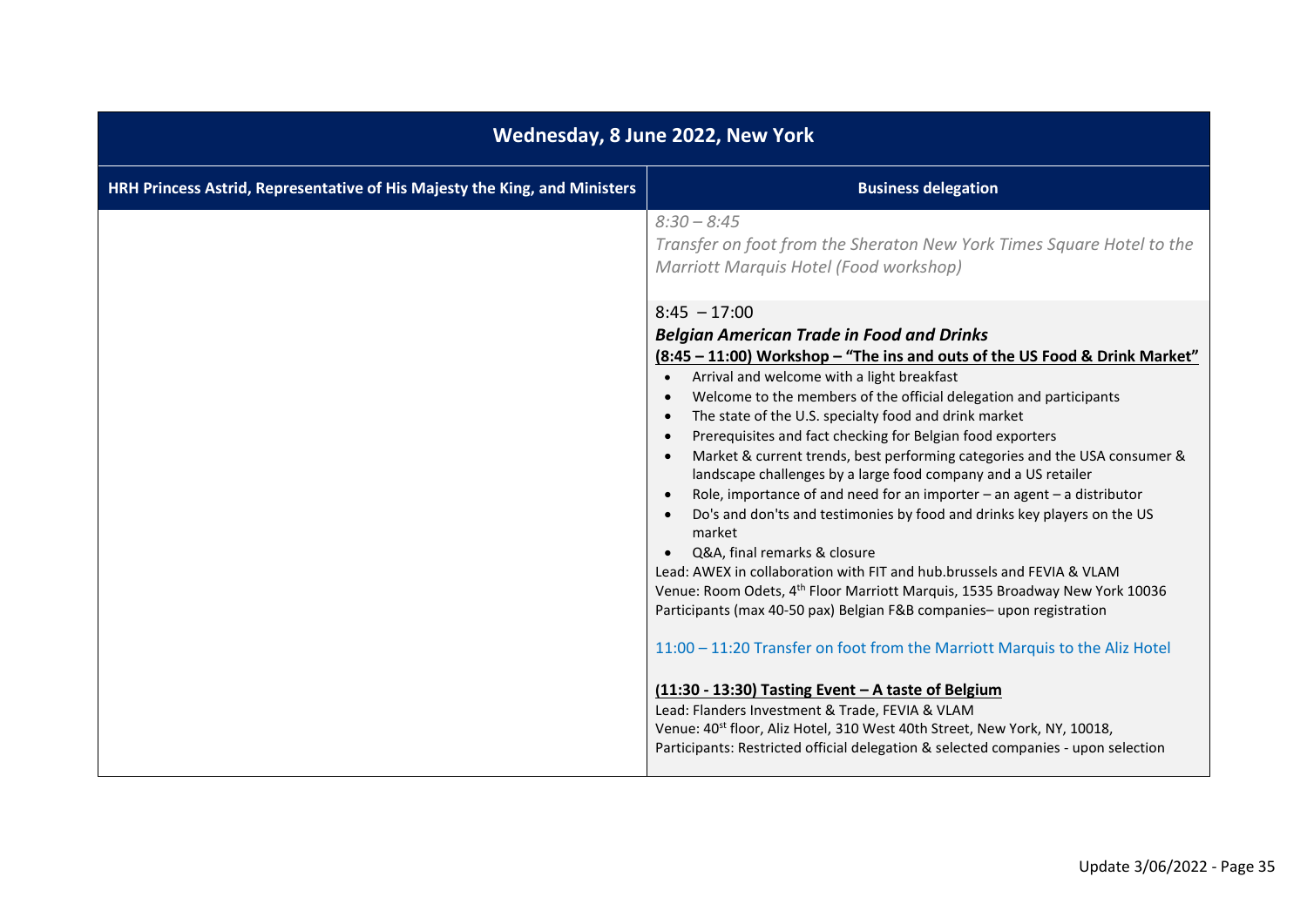| Wednesday, 8 June 2022, New York                                                                                                                                                                                                                                                                                                                                                                                                                                                                                                                                                                                                                                                                                                                                                                                                                                                                                                                        |                                                                                                                                                                                                                                                                                                                                                                                                                                                                                                                                                                                                                                                                                                                                                                                                                                                                                |
|---------------------------------------------------------------------------------------------------------------------------------------------------------------------------------------------------------------------------------------------------------------------------------------------------------------------------------------------------------------------------------------------------------------------------------------------------------------------------------------------------------------------------------------------------------------------------------------------------------------------------------------------------------------------------------------------------------------------------------------------------------------------------------------------------------------------------------------------------------------------------------------------------------------------------------------------------------|--------------------------------------------------------------------------------------------------------------------------------------------------------------------------------------------------------------------------------------------------------------------------------------------------------------------------------------------------------------------------------------------------------------------------------------------------------------------------------------------------------------------------------------------------------------------------------------------------------------------------------------------------------------------------------------------------------------------------------------------------------------------------------------------------------------------------------------------------------------------------------|
| HRH Princess Astrid, Representative of His Majesty the King, and Ministers                                                                                                                                                                                                                                                                                                                                                                                                                                                                                                                                                                                                                                                                                                                                                                                                                                                                              | <b>Business delegation</b>                                                                                                                                                                                                                                                                                                                                                                                                                                                                                                                                                                                                                                                                                                                                                                                                                                                     |
|                                                                                                                                                                                                                                                                                                                                                                                                                                                                                                                                                                                                                                                                                                                                                                                                                                                                                                                                                         | (13:30 -17:00) B2B's for Belgian Food companies<br>Lead: AWEX, Flanders Investment & Trade and hub.brussels<br>Venue: Aliz room, ground floor, Aliz Hotel<br>Participants: (50) Belgian F&B companies & US - upon registration                                                                                                                                                                                                                                                                                                                                                                                                                                                                                                                                                                                                                                                 |
| $9:00 - 9:30$                                                                                                                                                                                                                                                                                                                                                                                                                                                                                                                                                                                                                                                                                                                                                                                                                                                                                                                                           | $9:10 - 10:00$                                                                                                                                                                                                                                                                                                                                                                                                                                                                                                                                                                                                                                                                                                                                                                                                                                                                 |
| Motorcade from the Building Energy Exchange office to the United                                                                                                                                                                                                                                                                                                                                                                                                                                                                                                                                                                                                                                                                                                                                                                                                                                                                                        | Transfer from the Building Energy Exchange office to the Sheraton New                                                                                                                                                                                                                                                                                                                                                                                                                                                                                                                                                                                                                                                                                                                                                                                                          |
| Nations HQ (secretariat entrance)                                                                                                                                                                                                                                                                                                                                                                                                                                                                                                                                                                                                                                                                                                                                                                                                                                                                                                                       | York Times Square Hotel from selected officials with the minivan O2                                                                                                                                                                                                                                                                                                                                                                                                                                                                                                                                                                                                                                                                                                                                                                                                            |
| $9:30 - 10:00$<br>Opening of the seminar United Nations Opportunities in Operational                                                                                                                                                                                                                                                                                                                                                                                                                                                                                                                                                                                                                                                                                                                                                                                                                                                                    | 9:30 - 11:35 (Registration at 8:30)<br>United Nations Opportunities in Operational Logistical Support                                                                                                                                                                                                                                                                                                                                                                                                                                                                                                                                                                                                                                                                                                                                                                          |
| <b>Logistical Support</b>                                                                                                                                                                                                                                                                                                                                                                                                                                                                                                                                                                                                                                                                                                                                                                                                                                                                                                                               | Part 1: Opening of the Seminar (9:30 - 10:00)                                                                                                                                                                                                                                                                                                                                                                                                                                                                                                                                                                                                                                                                                                                                                                                                                                  |
| • 9:30 Arrival and welcome by Atul Khare, Under-Secretary-General for<br>Operational Support at United Nations and Ambassador Philippe Kridelka,<br>Permanent Representative of Belgium to the United Nations<br>9:30 Transfer to the conference room on the 27 <sup>th</sup> floor<br>$\bullet$<br>9:35 Arrival, Welcome & Opening of the seminar by Atul Khare, Under-<br>$\bullet$<br>Secretary-General for Operational Support followed by an Introduction of the<br>Department of Operational Support, Christian Saunders, Assistant Secretary-<br>General for Supply Chain Management<br>9:41 Kick off of the business Seminar by HE Willy Borsus<br>$\bullet$<br>9:46 Introduction of the Belgian Business Delegation and current<br>$\bullet$<br>collaborations with UN/Unicef by Jacques Vandermeiren, CEO Port of Antwerp<br>& Laurent Jossart, CEO Liege Airport<br>10:00 HRH & the Ministers leave proceed to the Meet & Greet<br>$\bullet$ | 8:30 Arrival via the security check at the Visitor center entrance and transfer<br>$\bullet$<br>to the 2727 Room on the 27th Floor<br>9:30 Transfer to the conference room on the 27 <sup>th</sup> floor<br>$\bullet$<br>9:35 Arrival, Welcome & Opening of the seminar by Atul Khare, Under-<br>$\bullet$<br>Secretary-General for Operational Support followed by an Introduction of the<br>Department of Operational Support, Christian Saunders, Assistant Secretary-<br><b>General for Supply Chain Management</b><br>9:41 Kick off of the business Seminar by HE Willy Borsus<br>$\bullet$<br>9:46 Introduction of the Belgian Business Delegation and current<br>$\bullet$<br>collaborations with UN/Unicef by Jacques Vandermeiren, CEO Port of<br>Antwerp & Laurent Jossart, CEO Liege Airport<br>10:00 Official delegation leaves<br>Part 2: Seminar (10:00 - 11:35) |
| Lead: AWEX in collaboration Flanders Investment & Trade and hub.brussels                                                                                                                                                                                                                                                                                                                                                                                                                                                                                                                                                                                                                                                                                                                                                                                                                                                                                | Presentation of the UN, UNICEF and Belgian participants<br>$\bullet$                                                                                                                                                                                                                                                                                                                                                                                                                                                                                                                                                                                                                                                                                                                                                                                                           |
| Venue: room: 2727, 27 <sup>th</sup> floor, United Nations Headquarters, 405 East 42nd Street<br>- New York, NY 10017<br>Participants : Restricted Official delegation & selected companies                                                                                                                                                                                                                                                                                                                                                                                                                                                                                                                                                                                                                                                                                                                                                              | Presentation of UN priorities and procedures in the field of logistics by DOS<br>$\bullet$<br>(Department of Operational Support), EOS (Enabling and Outreach Service)<br>and Procurement Division                                                                                                                                                                                                                                                                                                                                                                                                                                                                                                                                                                                                                                                                             |
| Participating Ministers: HE David Clarinval, HE Willy Borsus, HE Pascal Smet                                                                                                                                                                                                                                                                                                                                                                                                                                                                                                                                                                                                                                                                                                                                                                                                                                                                            | Presentation of UNICEF priorities<br>$\bullet$                                                                                                                                                                                                                                                                                                                                                                                                                                                                                                                                                                                                                                                                                                                                                                                                                                 |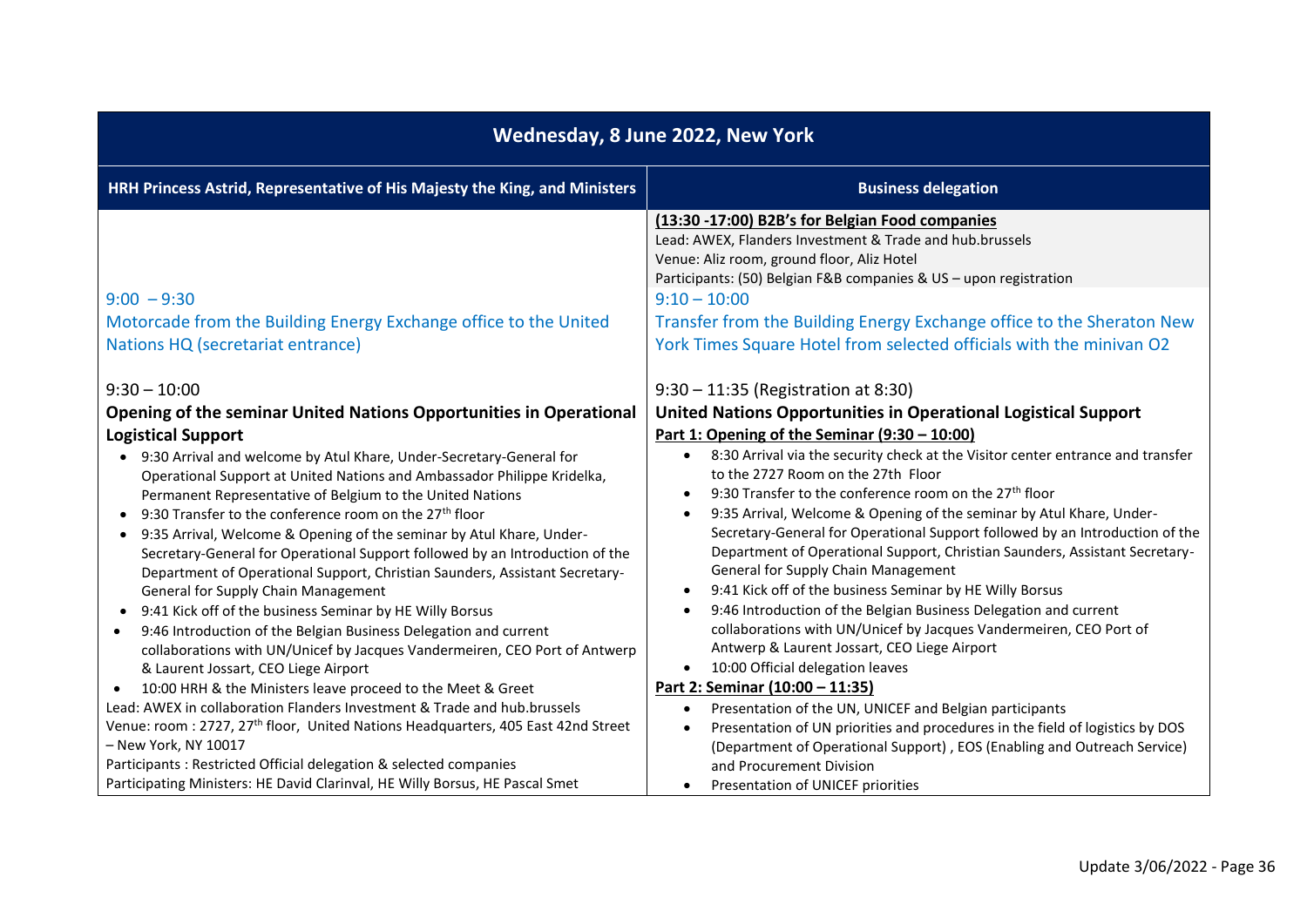| Wednesday, 8 June 2022, New York                                                                                                                                                                                                                                                                                                                                               |                                                                                                                                                                                                                                                                                                                                                                                                                                                                                                                      |
|--------------------------------------------------------------------------------------------------------------------------------------------------------------------------------------------------------------------------------------------------------------------------------------------------------------------------------------------------------------------------------|----------------------------------------------------------------------------------------------------------------------------------------------------------------------------------------------------------------------------------------------------------------------------------------------------------------------------------------------------------------------------------------------------------------------------------------------------------------------------------------------------------------------|
| HRH Princess Astrid, Representative of His Majesty the King, and Ministers                                                                                                                                                                                                                                                                                                     | <b>Business delegation</b>                                                                                                                                                                                                                                                                                                                                                                                                                                                                                           |
| $10:00 - 10:15$<br>Meet & Greet with Friends of Belgium of the UN<br>Lead: AWEX & Permanent Mission of Belgium to the UN<br>Venue: 2725, 27 <sup>th</sup> floor, United Nations Headquarters, 405 East 42nd Street, New<br>York, NY 10017<br>Participants: Very Restricted Official delegation<br>Participating Ministers: HE David Clarinval, HE Willy Borsus, HE Pascal Smet | Q&A<br>$\bullet$<br>Wrapping up by the Ambassador Philippe Kridelka, Permanent Representative of<br>Belgium to the United Nations and the Belgian Trade Commissioner<br>(representing Awex/FIT/HUB-BRU)<br><b>B2B</b> conversations<br>11:35 End<br>Lead: AWEX in collaboration Flanders Investment & Trade and hub.brussels<br>Venue: 2727, 27 <sup>th</sup> floor, United Nations Headquarters, 405 East 42nd Street - New<br>York, NY 10017<br>Participants : Restricted Official delegation & selected companies |
| $10:20 - 10:35$<br>Transfer from the United Nations Headquarters to the Sheraton New<br>York Times Square for HE Willy Borsus & HE Pascal Smet & selected<br>officials with the M2 and the minivan O1                                                                                                                                                                          | $10:15 - 10:35$<br>Transfer from the United Nations Headquarters to the Sheraton New<br>York Times Square for selected businessmen with the PRESS minibus                                                                                                                                                                                                                                                                                                                                                            |
| 10:25-10:40<br>Meeting with Mrs Ilene Cohn, Acting Director of United Nations<br><b>Mine Action Service (UNMAS)</b><br>Lead: Permanent Mission of Belgium to the UN<br>Venue: 15 <sup>th</sup> floor, United Nations Headquarters, 405 East 42nd Street, New York, NY<br>10017<br>Participants: HRH Princess Astrid and HE David Clarinval                                     |                                                                                                                                                                                                                                                                                                                                                                                                                                                                                                                      |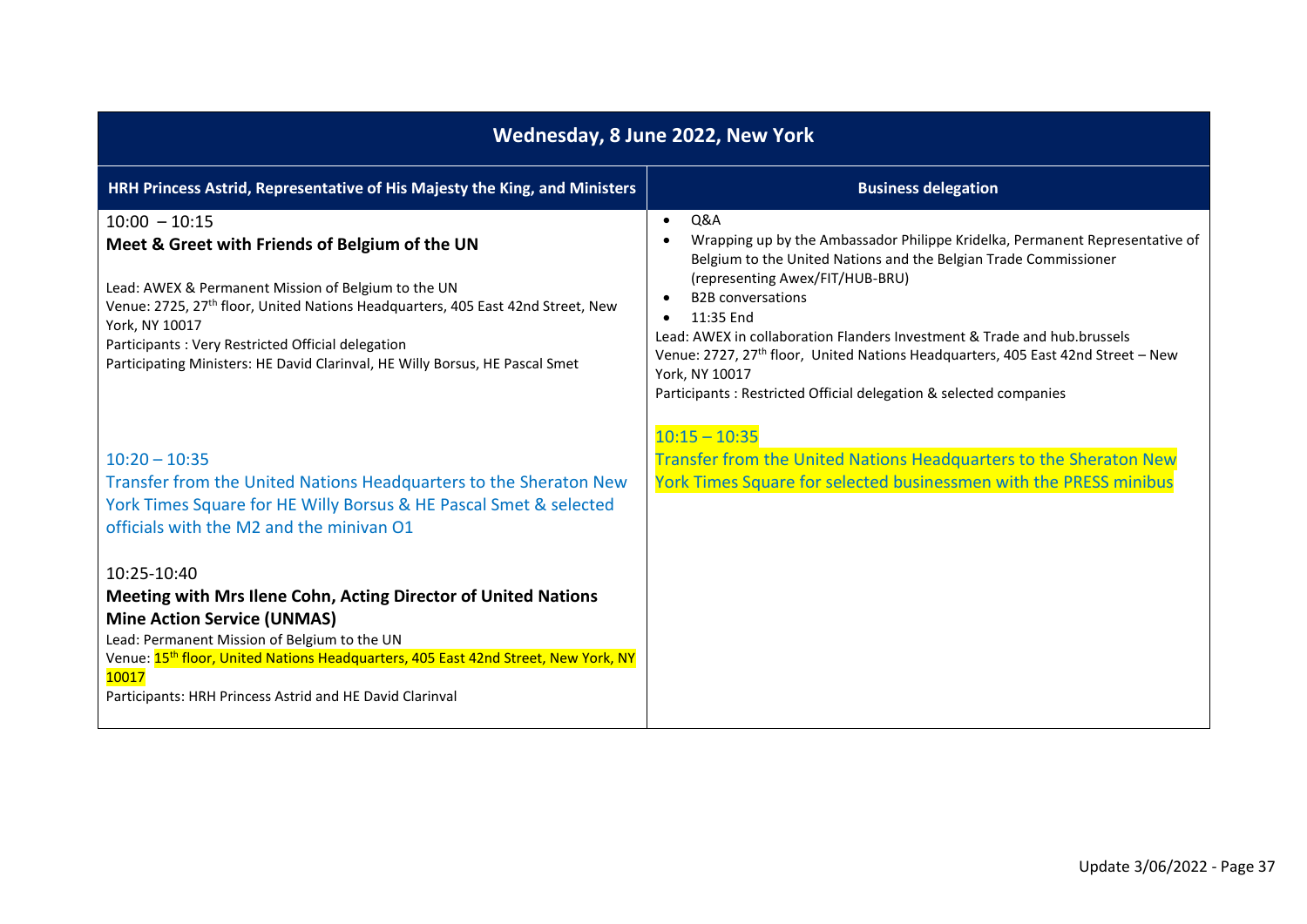| Wednesday, 8 June 2022, New York                                                                                                                                                                                                                                                                                                                                                                                                                                                                                                                                                                                                                                                                                                                                            |                                                                                                                                                                                                                                                                                                                                                                                                                                                                                                                                                                                                                                                                                                                                                                                                                                                                        |
|-----------------------------------------------------------------------------------------------------------------------------------------------------------------------------------------------------------------------------------------------------------------------------------------------------------------------------------------------------------------------------------------------------------------------------------------------------------------------------------------------------------------------------------------------------------------------------------------------------------------------------------------------------------------------------------------------------------------------------------------------------------------------------|------------------------------------------------------------------------------------------------------------------------------------------------------------------------------------------------------------------------------------------------------------------------------------------------------------------------------------------------------------------------------------------------------------------------------------------------------------------------------------------------------------------------------------------------------------------------------------------------------------------------------------------------------------------------------------------------------------------------------------------------------------------------------------------------------------------------------------------------------------------------|
| HRH Princess Astrid, Representative of His Majesty the King, and Ministers                                                                                                                                                                                                                                                                                                                                                                                                                                                                                                                                                                                                                                                                                                  | <b>Business delegation</b>                                                                                                                                                                                                                                                                                                                                                                                                                                                                                                                                                                                                                                                                                                                                                                                                                                             |
| $10:40 - 10:55$<br>Motorcade from the United Nations Headquarters to the Sheraton<br><b>New York Times Square</b>                                                                                                                                                                                                                                                                                                                                                                                                                                                                                                                                                                                                                                                           | $11:40 - 12:15$<br>Transfer from the United Nations Headquarters to the Sheraton New<br>York Times Square with the minibus D11 (after UN)                                                                                                                                                                                                                                                                                                                                                                                                                                                                                                                                                                                                                                                                                                                              |
| $11:45 - 13:15$<br><b>FEB B2G luncheon</b><br>11:45 Arrival of HRH Princess Astrid & the Ministers welcome by Pieter<br>$\bullet$<br>Timmermans & Arun Venkataram, Assistant Secretary of Commerce.<br>11:50 Words of welcome by Pieter Timmermans & Speech by HE David<br>$\bullet$<br>Clarinval<br>12:00 Starter + main course are served<br>12:35 Key note speech by Mr Arun Venkataram, Assistant Secretary of<br>$\bullet$<br>Commerce. for Global Markets, and Director General of the U.S. and Foreign<br><b>Commercial Service Global Markets</b><br>13:00 Dessert is served - Concluding remarks by HE Stavros Lambrinidis,<br>$\bullet$<br>Ambassador of the European Union to the United States<br>13:10 Words of appreciation by Pieter Timmermans<br>$\bullet$ | $11:45 - 13:15$ (registration at 11:15)<br><b>FEB B2G luncheon</b><br>11:15 Registration of participants and welcome drink is served<br>$\bullet$<br>11:45 Arrival of HRH Princess Astrid & the Ministers welcome by Pieter<br>$\bullet$<br>Timmermans & & Arun Venkataram, Assistant Secretary of Commerce<br>11:50 Words of welcome by Pieter Timmermans & Speech by HE David<br>$\bullet$<br>Clarinval<br>12:00 Starter + main course are served<br>12:35 Key note speech by Mr Arun Venkataram, Assistant Secretary of<br>$\bullet$<br>Commerce. for Global Markets, and Director General of the U.S. and Foreign<br><b>Commercial Service Global Markets</b><br>13:00 Dessert is served - Concluding remarks by HE Stavros Lambrinidis,<br>Ambassador of the European Union to the United States<br>13:10 Words of appreciation by Pieter Timmermans<br>$\bullet$ |
| Lead: The Federation of Enterprises in Belgium (FEB)<br>Venue: Riverside Ballroom, 3rd floor, Sheraton New York Times Square Hotel<br>Participants: 60 BE guests - upon invitation<br>Participating Ministers: HE David Clarinval, HE Willy Borsus, HE Pascal Smet                                                                                                                                                                                                                                                                                                                                                                                                                                                                                                          | Lead: The Federation of Enterprises in Belgium (FEB)<br>Venue: Riverside Ballroom, 3rd floor, Sheraton New York Times Square Hotel<br>Participants: 60 BE guests - upon invitation                                                                                                                                                                                                                                                                                                                                                                                                                                                                                                                                                                                                                                                                                     |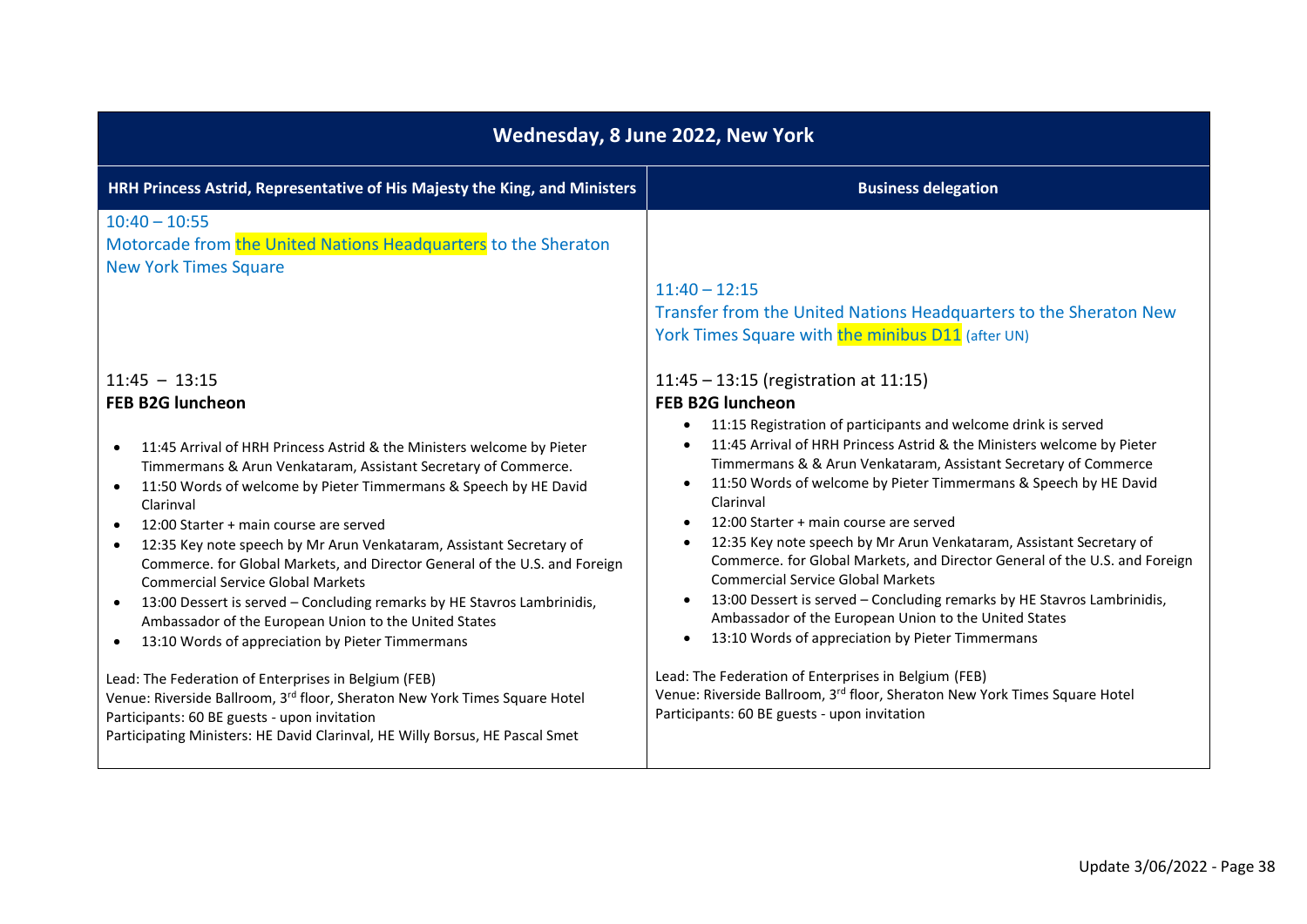| Wednesday, 8 June 2022, New York                                                                                                                                                                                                                                                              |                                                                                                                                                                                                                                                                                                                                                                                                                                                                                                                                                                                                                                              |
|-----------------------------------------------------------------------------------------------------------------------------------------------------------------------------------------------------------------------------------------------------------------------------------------------|----------------------------------------------------------------------------------------------------------------------------------------------------------------------------------------------------------------------------------------------------------------------------------------------------------------------------------------------------------------------------------------------------------------------------------------------------------------------------------------------------------------------------------------------------------------------------------------------------------------------------------------------|
| HRH Princess Astrid, Representative of His Majesty the King, and Ministers                                                                                                                                                                                                                    | <b>Business delegation</b>                                                                                                                                                                                                                                                                                                                                                                                                                                                                                                                                                                                                                   |
| $13:30 - 14:00$<br>Motorcade from the Sheraton New York Times Square Hotel (exit 53rd)<br>street - Lobby level) to the City Hall                                                                                                                                                              | $13:15 - 14:00$<br>Transfer from the Sheraton New York Times Square (exit 52 <sup>nd</sup> street - LL<br>level) to the Building Energy Exchange office with the bus D1 (Sustainable<br><b>Real Estate)</b>                                                                                                                                                                                                                                                                                                                                                                                                                                  |
| $14:00 - 15:00$<br>Meeting with the Mayor of New York, Eric Adams<br>Participants: Very Restricted delegation (HRH Princess Astrid & the Ministers)<br>Venue: City Hall, 260 Broadway, Manhattan, New York<br>Participating Ministers: HE David Clarinval, HE Jan Jambon, HE Willy Borsus, HE | $14:00 - 14:45$<br>Transfer from the Building Energy Exchange office to the Sheraton New<br>York Times Square Hotel with the bus D1 (after Inspiring cities)                                                                                                                                                                                                                                                                                                                                                                                                                                                                                 |
| Pascal Smet                                                                                                                                                                                                                                                                                   | 14:25-14:45<br>Transfer for selected officials and businessmen from the Sheraton New<br>York Times Square Hotel to Ernst & Young (One Manhattan West) with<br>the minivan O1 & O2 and the minibus D11 (Showcase Sport)<br>14:30 - 16:30 (registration at 14:00)<br>Sustainable Real Estate - Shaping our future: Expanding knowledge &<br>exchanging best practices<br>14:00 Registration<br>$\bullet$<br>14:30 Welcome by Isabelle Grippa, CEO, hub.brussels<br>$\bullet$<br>14:35 Welcome by Richard C. Yancey - Executive Director BEEX<br>$\bullet$<br>14:40 Presentations by SUNSOAK DESIGN & ARCHITECTURE, TRANE, SUREAL,<br>$\bullet$ |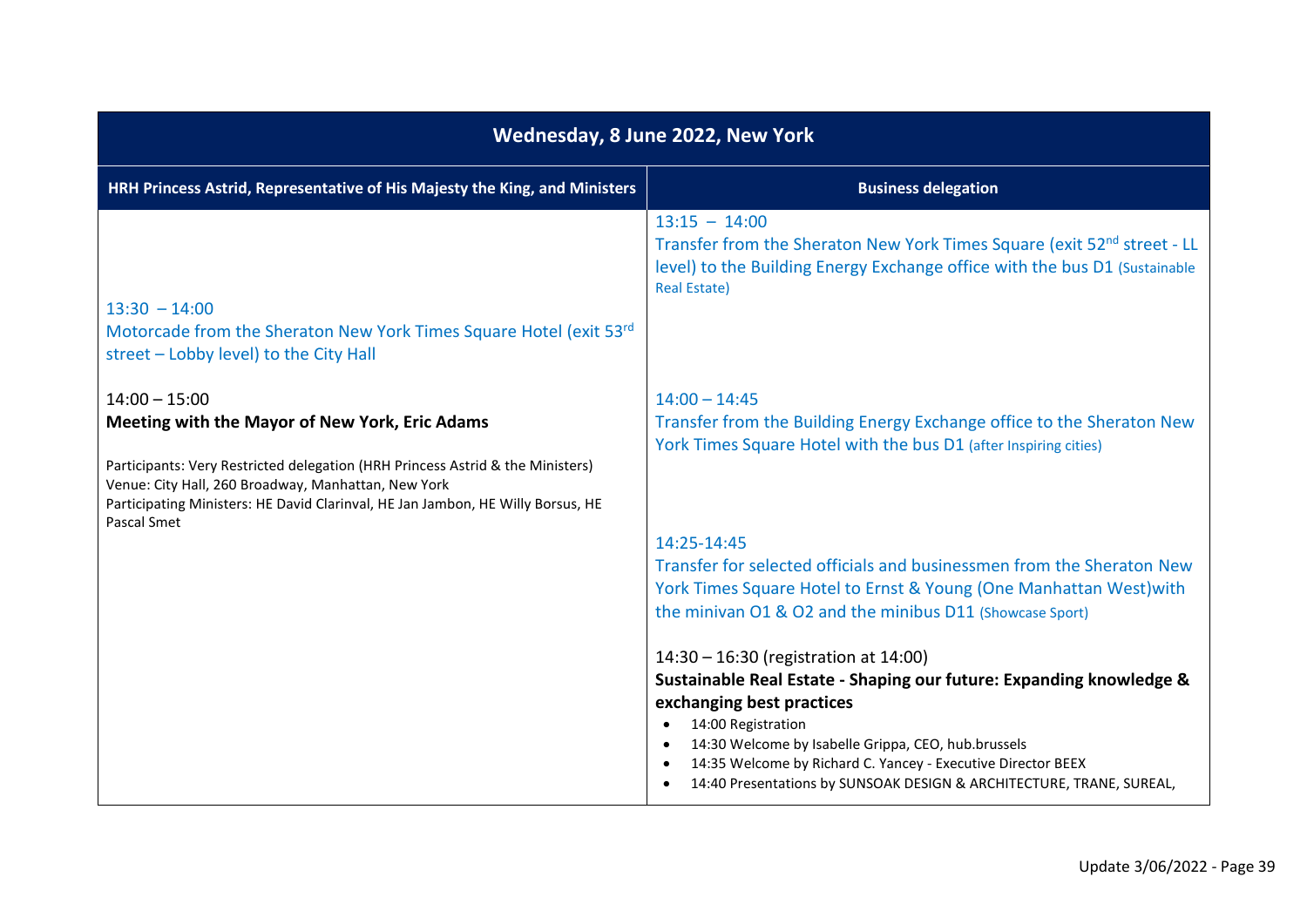| Wednesday, 8 June 2022, New York                                                                    |                                                                                                                                                                                                                                                                                                                                                                                                                                                                                                                                                                                                                                                                  |
|-----------------------------------------------------------------------------------------------------|------------------------------------------------------------------------------------------------------------------------------------------------------------------------------------------------------------------------------------------------------------------------------------------------------------------------------------------------------------------------------------------------------------------------------------------------------------------------------------------------------------------------------------------------------------------------------------------------------------------------------------------------------------------|
| HRH Princess Astrid, Representative of His Majesty the King, and Ministers                          | <b>Business delegation</b>                                                                                                                                                                                                                                                                                                                                                                                                                                                                                                                                                                                                                                       |
| $15:00 - 15:20$<br>Motorcade from the City Hall of New York to Ernst & Young<br><b>Headquarters</b> | AGC, CITIZENLAB, B2AI, ORG PERMANENT MODERNITY, A2M<br>16:00 Closing remarks by Emmanuel Malfeyt, Coordinator ecobuild.brussels<br>$\bullet$<br>16:05 Networking<br>16.30 End                                                                                                                                                                                                                                                                                                                                                                                                                                                                                    |
|                                                                                                     | Lead: hub.brussels<br>Venue: BEEX - Building Energy Exchange - 31 Chambers St, 608, New York, NY 10007<br>Participants: (100: 70 US+30 BE) University Faculty - Architecture & Engineering<br>Departments - Architects - upon invitation                                                                                                                                                                                                                                                                                                                                                                                                                         |
|                                                                                                     | 15:05-15:15<br>Transfer on foot from the Sheraton New York Times Square Hotel to the<br>Marriott Marquis Hotel (Life Sciences Roundtable)                                                                                                                                                                                                                                                                                                                                                                                                                                                                                                                        |
|                                                                                                     | 15:15-17:00<br>Life Sciences Roundtable: Building Bridges and Crossing Boundaries<br>15:15 Arrival of the delegation and welcome by Essenscia<br>$\bullet$<br>15:30 Welcome and Kick off by Frederic Druck, Managing director of Essenscia<br>$\bullet$<br>15:35 Life Sciences: new trends in the Tri-States CT-NY-NJ and Pennsylvania<br>$\bullet$<br>15:55 Belgian Connection and success stories in Life Sciences: how to increase<br>your network in the US<br>16:35 Wrap up Roundtable: do's and don'ts for Building Bridges and Crossing<br><b>Boundaries</b><br>16:50 Q&A<br>Lead: AWEX & WBI in collaboration with BioWin, essenscia, FIT & hub.brussels |
|                                                                                                     | Venue: Room Odets, 4th Floor Marriott Marquis, 1535 Broadway New York 10036<br>Participants: 20-30 Belgian entrepreneurs in the Biotech/Medtech/Biopharma sectors<br>-upon registration                                                                                                                                                                                                                                                                                                                                                                                                                                                                          |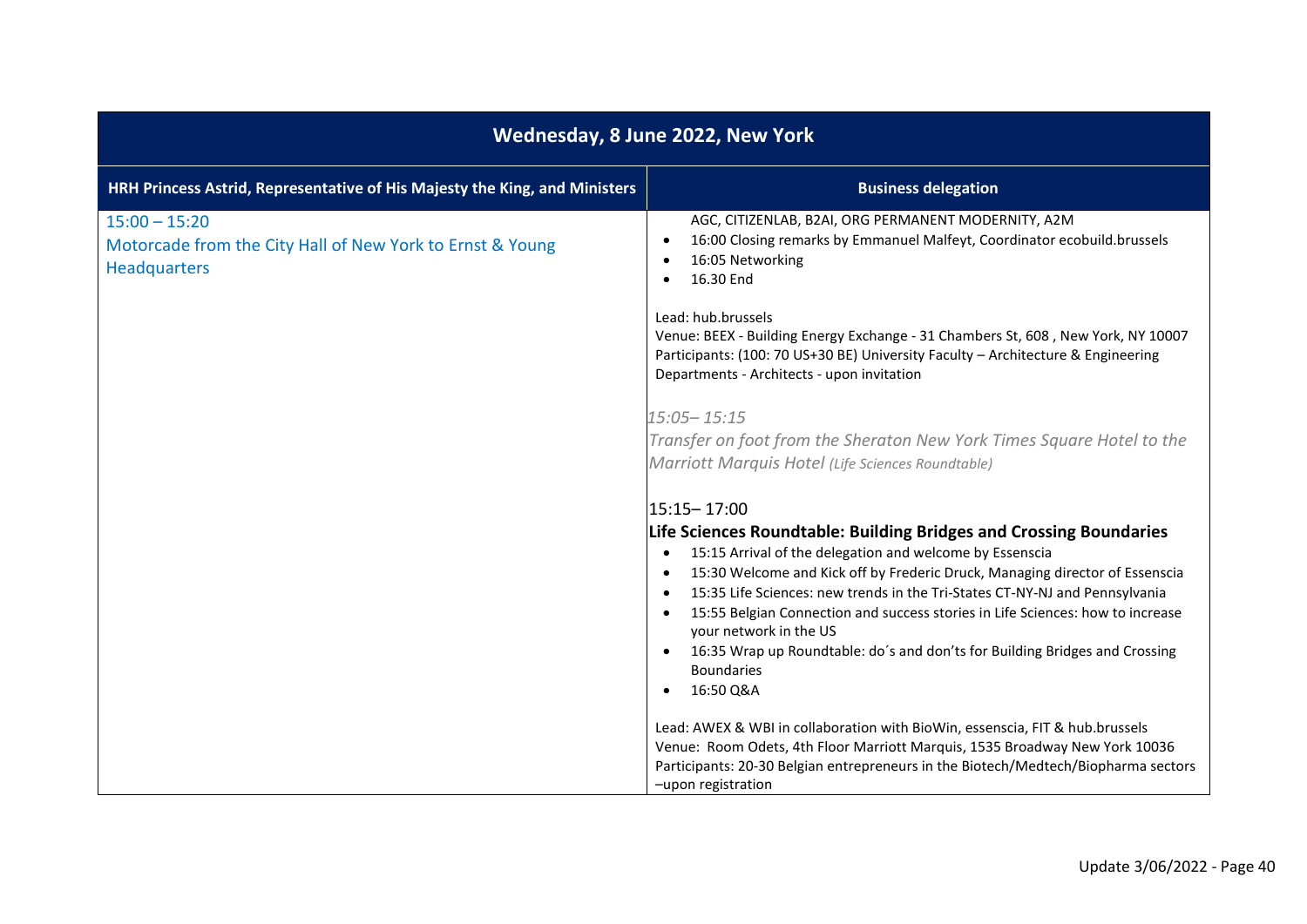| Wednesday, 8 June 2022, New York                                                                                                                                                                                                                                                                                                                                                                                                                                                                                                                                                                                                                                                                                                                                                                                                                                                                                                                                                                                                                                                                                                                                                                                                                                                                                                                                                                                                                                                  |                                                                                                                                                                                                                                                                                                                                                                                                                                                                                                                                                                                                                                                                                                                                                                                                                                                                                                                                                                                                                                                              |
|-----------------------------------------------------------------------------------------------------------------------------------------------------------------------------------------------------------------------------------------------------------------------------------------------------------------------------------------------------------------------------------------------------------------------------------------------------------------------------------------------------------------------------------------------------------------------------------------------------------------------------------------------------------------------------------------------------------------------------------------------------------------------------------------------------------------------------------------------------------------------------------------------------------------------------------------------------------------------------------------------------------------------------------------------------------------------------------------------------------------------------------------------------------------------------------------------------------------------------------------------------------------------------------------------------------------------------------------------------------------------------------------------------------------------------------------------------------------------------------|--------------------------------------------------------------------------------------------------------------------------------------------------------------------------------------------------------------------------------------------------------------------------------------------------------------------------------------------------------------------------------------------------------------------------------------------------------------------------------------------------------------------------------------------------------------------------------------------------------------------------------------------------------------------------------------------------------------------------------------------------------------------------------------------------------------------------------------------------------------------------------------------------------------------------------------------------------------------------------------------------------------------------------------------------------------|
| HRH Princess Astrid, Representative of His Majesty the King, and Ministers                                                                                                                                                                                                                                                                                                                                                                                                                                                                                                                                                                                                                                                                                                                                                                                                                                                                                                                                                                                                                                                                                                                                                                                                                                                                                                                                                                                                        | <b>Business delegation</b>                                                                                                                                                                                                                                                                                                                                                                                                                                                                                                                                                                                                                                                                                                                                                                                                                                                                                                                                                                                                                                   |
| $15:20 - 16:05$<br>Showcase of the Best of Belgian' Sports Technology Solutions : FIFA<br>United CAN/MEX/US 2026 World Cup organization<br>15:20 Arrival and welcome by Nicolas Bourdon President of Agoria S&ETC,<br>$\bullet$<br>Manu Leroy, CMO of Royal Belgian Football Association<br>15:23 Transfer to the 17 <sup>th</sup> floor<br>$\bullet$<br>15:25 Speeches by<br>$\bullet$<br>Nicolas Bourdon, President of Agoria S&ETC CMO of EVS<br>$\circ$<br>Manu Leroy, CMO of Royal Belgian Football Association<br>$\circ$<br>15:35 Video message by Roberto Martinez, Coach of Belgium National Team<br>$\bullet$<br><b>Red Devils</b><br>15:40 Speech by HE Jan Jambon, Minister-President of Flanders<br>$\bullet$<br>15:45 Showcase of the Best of Belgium Sports Technology (movie)<br>$\bullet$<br>15:50 Interview of Mr Oscar Sanchez, Director, Concacaf by Ken Kershbaumer,<br>$\bullet$<br>Chier Editor, Sport Video Group<br>16:00 Group photo with HRH, the Ministers and the speakers<br>$\bullet$<br>16:03 Transfer to the ground floor<br>$\bullet$<br>16:05 Departure of the motorcade<br>$\bullet$<br>Lead: Agoria Sport & Technology Club & Flanders Investment & Trade<br>Venue: Ernst & Young HQ, 17th floor, One Manhattan West, 395, 33rd street, New<br>York, NY 10001<br>Participants: Official delegation & business delegation upon registration<br>Participating Ministers: HE David Clarinval, HE Jan Jambon, HE Willy Borsus, HE<br>Pascal Smet | 15:20 - 16:05 (registration at 14:45)<br>Showcase of the Best of Belgian' Sports Technology Solutions : FIFA<br>United CAN/MEX/US 2026 World Cup organization<br>• 14:45 Registration<br>15:25 Speeches by<br>$\bullet$<br>Nicolas Bourdon, President of Agoria S&ETC CMO of EVS<br>$\circ$<br>Manu Leroy, CMO of Royal Belgian Football Association<br>$\circ$<br>15:35 Video message by Roberto Martinez, Coach of Belgium National Team Red<br>$\bullet$<br>Devils<br>15:40 Speech by HE Jan Jambon, Minister-President of Flanders<br>$\bullet$<br>15:45 Showcase of the Best of Belgium Sports Technology (movie)<br>$\bullet$<br>15:50 Interview of Mr Oscar Sanchez, Director, Concacaf by Ken Kershbaumer,<br>$\bullet$<br>Chier Editor, Sport Video Group<br>16:05 Departure of the official delegation<br>$\bullet$<br>Lead: Agoria Sport & Technology Club & FIT<br>Venue: 17th floor, Ernst & Young HQ, One Manhattan West, 395, 33rd street, New<br>York, NY 10001<br>Participants: Official delegation & business delegation upon registration |
| $16:05 - 16:25$<br>Motorcade from Ernst & Young Headquarters to the Sheraton New<br><b>York Times Square</b>                                                                                                                                                                                                                                                                                                                                                                                                                                                                                                                                                                                                                                                                                                                                                                                                                                                                                                                                                                                                                                                                                                                                                                                                                                                                                                                                                                      | $16:10 - 16:35$<br>Transfer of the businessmen from Ernst & Young Headquarters to the<br>Sheraton New York Times Square with the minibus D11 (after showcase<br>sport)                                                                                                                                                                                                                                                                                                                                                                                                                                                                                                                                                                                                                                                                                                                                                                                                                                                                                       |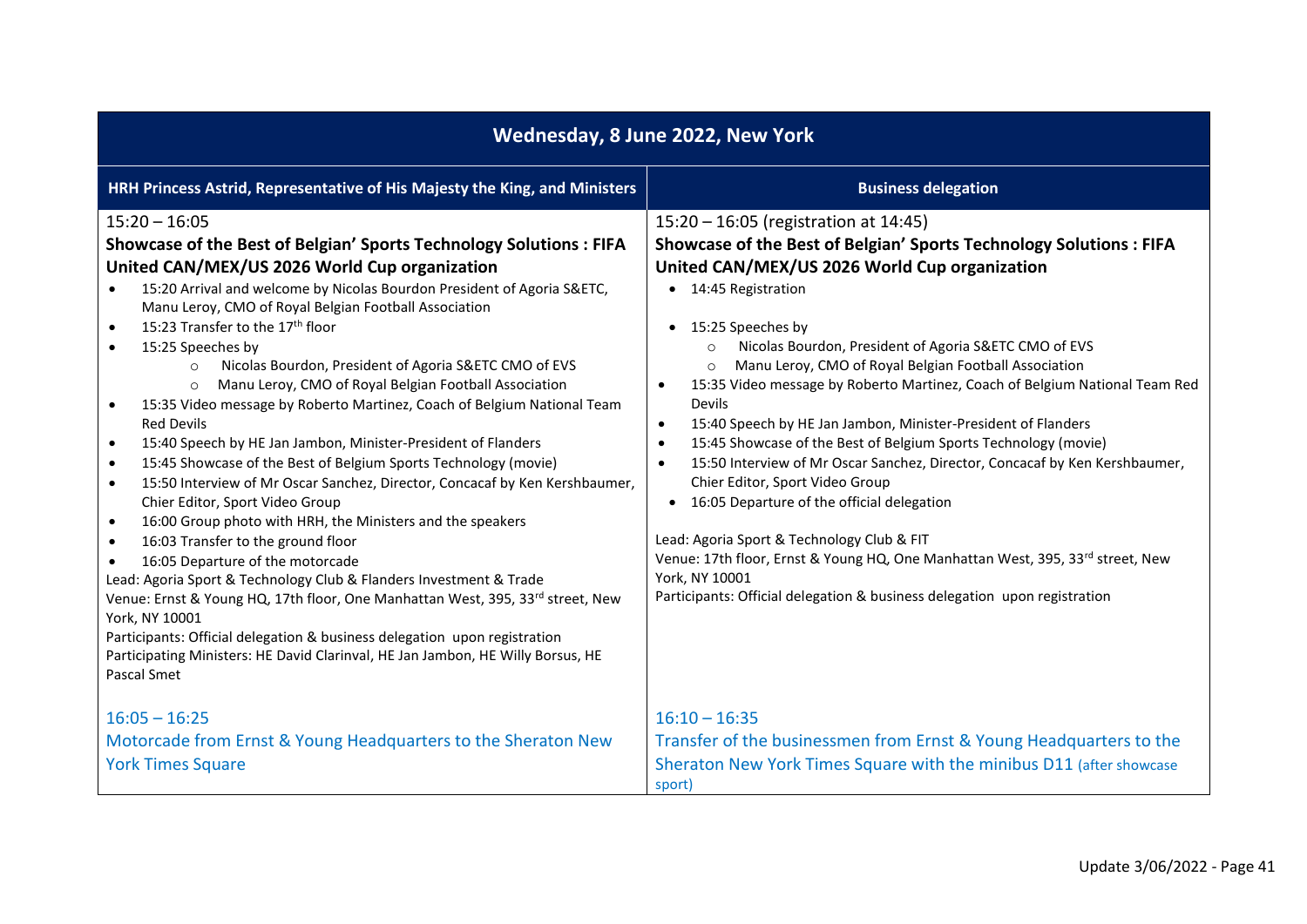| Wednesday, 8 June 2022, New York                                           |                                                                                                                                                                        |
|----------------------------------------------------------------------------|------------------------------------------------------------------------------------------------------------------------------------------------------------------------|
| HRH Princess Astrid, Representative of His Majesty the King, and Ministers | <b>Business delegation</b>                                                                                                                                             |
|                                                                            | $16:30 - 17:00$<br>Transfer from the Sheraton New York Times Square (exit 52nd street -<br>LL level) to Luminary with the bus D2 (Female Entrepreneurship)             |
|                                                                            | $16:30 - 17:15$<br>Transfer from the Building Energy Exchange office to the Sheraton New<br>York Times Square Hotel to with the bus D1 (after sustainable real estate) |
|                                                                            | $16:30 - 17:00$<br>Transfer from the Building Energy Exchange office to Luminary with the<br>minibus D12 (After Female entrepreneurship)                               |
|                                                                            | $17:00 - 17:15$<br>Transfer on foot from the Marriott Marquis Hotel to Luminary (Female<br>entrepreneurship)                                                           |
|                                                                            | 17:00-17:20<br>Transfer on foor from Aliz Hotel to Luminary ((Female entrepreneurship)                                                                                 |
|                                                                            | $17:00 - 17:15$<br>Transfer on foot from the Marriott Marquis Hotel to the Sheraton Times<br>Square Hotel (afterLife Sciences Roundtable)                              |
|                                                                            | $17:00 - 17:20$<br>Transfer on foot from Aliz Hotel to the Sheraton (after Food B2B)                                                                                   |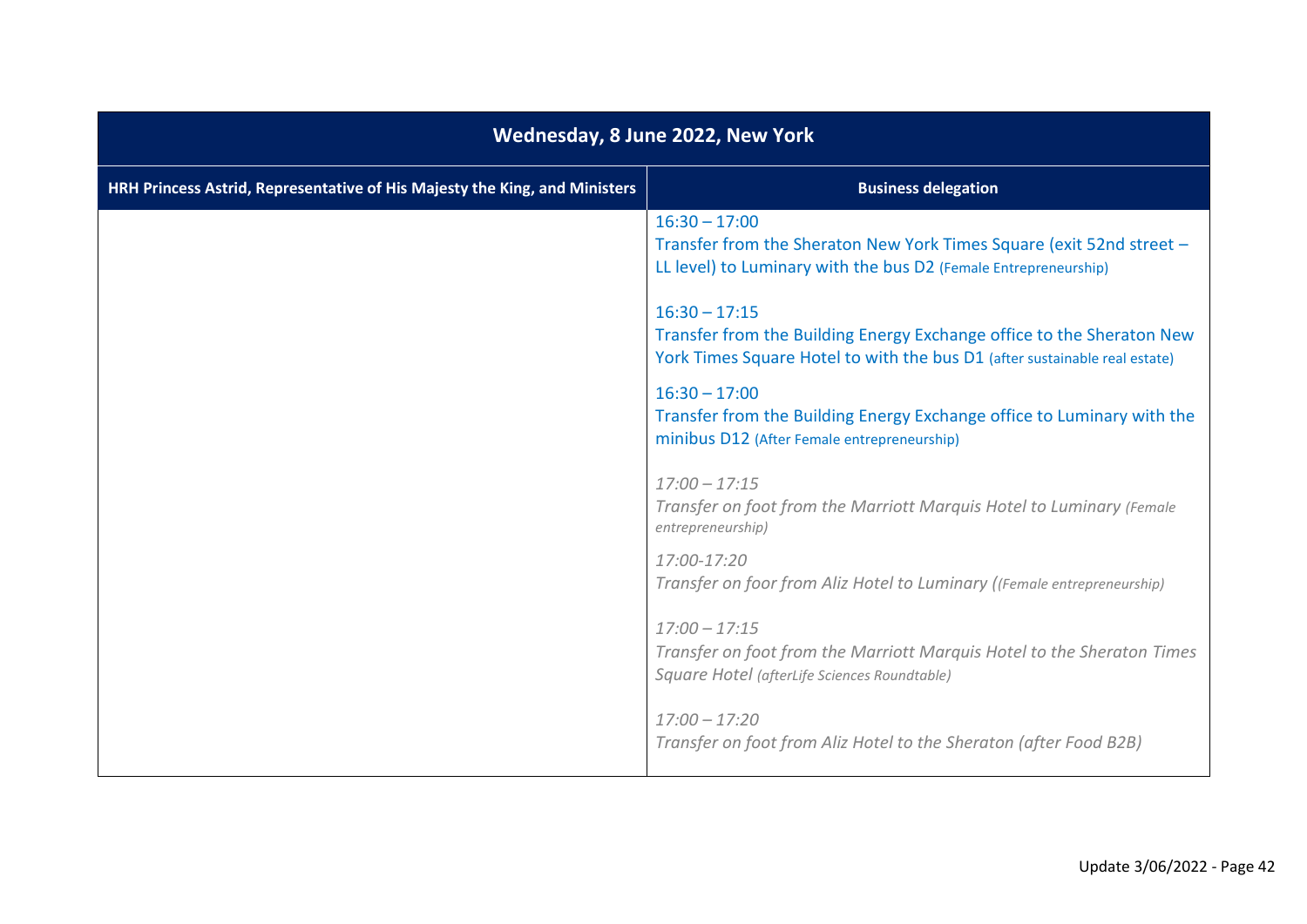| Wednesday, 8 June 2022, New York                                                                                                                                                                                                                                                              |                                                                                                                                                                                                                                                                                                                                                                                                                                                                                                                                                                                                                                                                                                                                                                                                                    |
|-----------------------------------------------------------------------------------------------------------------------------------------------------------------------------------------------------------------------------------------------------------------------------------------------|--------------------------------------------------------------------------------------------------------------------------------------------------------------------------------------------------------------------------------------------------------------------------------------------------------------------------------------------------------------------------------------------------------------------------------------------------------------------------------------------------------------------------------------------------------------------------------------------------------------------------------------------------------------------------------------------------------------------------------------------------------------------------------------------------------------------|
| HRH Princess Astrid, Representative of His Majesty the King, and Ministers                                                                                                                                                                                                                    | <b>Business delegation</b>                                                                                                                                                                                                                                                                                                                                                                                                                                                                                                                                                                                                                                                                                                                                                                                         |
| $17:00 - 18:00$<br>Signing ceremony followed by a networking drink<br>17:00 Arrival of HRH Princess Astrid and Ministers<br>17:25 Photo opportunity<br>17:30 Networking drink                                                                                                                 | 17:00 - 18:00 (registration at 16:30)<br>Signing ceremony followed by a networking drink<br>17:00 Arrival of HRH Princess Astrid and Ministers<br>17:25 Photo opportunity<br>17:30 Networking drink                                                                                                                                                                                                                                                                                                                                                                                                                                                                                                                                                                                                                |
| Lead: Belgian Foreign Trade Agency<br>Venue: New York Ballroom East, 3rd floor, Sheraton New York Times Square Hotel<br>Participants: (max 325) Official delegation, Signees & their guests<br>Participating Ministers: HE David Clarinval, HE Jan Jambon, HE Willy Borsus, HE<br>Pascal Smet | Lead: Belgian Foreign Trade Agency<br>Venue: New York Ballroom East, 3rd floor, Sheraton New York Times Square Hotel<br>Participants: (max 325) Official delegation, Signees & their guests                                                                                                                                                                                                                                                                                                                                                                                                                                                                                                                                                                                                                        |
|                                                                                                                                                                                                                                                                                               | $17:00 - 18:45$<br>Springboard to Global Female Entrepreneurship - Women in Tech<br>• 17:00 Arrival and registration<br>• 17:10 Welcome words from Sarah Esmenda, Community Leader at Luminary<br>• 17.13 Intro, Isabelle Grippa, CEO hub.brussels<br>• 17:16 Key Note, Charlene Crespel, COO Be.Central on Women in Tech in<br>Brussels and role of Be.Central, digital campus<br>• 17.22 Key note from Lisa Morales-Hellebo on Female entrepreneurship & the<br>investment gap<br>• 17.31 Short reaction/witness from some audience members<br>• 17.40 Panel discussion between Brussels female CEO's and New York female<br>CEO's - challenges and opportunities facing women entrepreneurs of diverse<br>backgrounds in the US and Belgium<br>18:00 Q&A<br>18.10 Closing by HE Pascal Smet<br>18:15 Networking |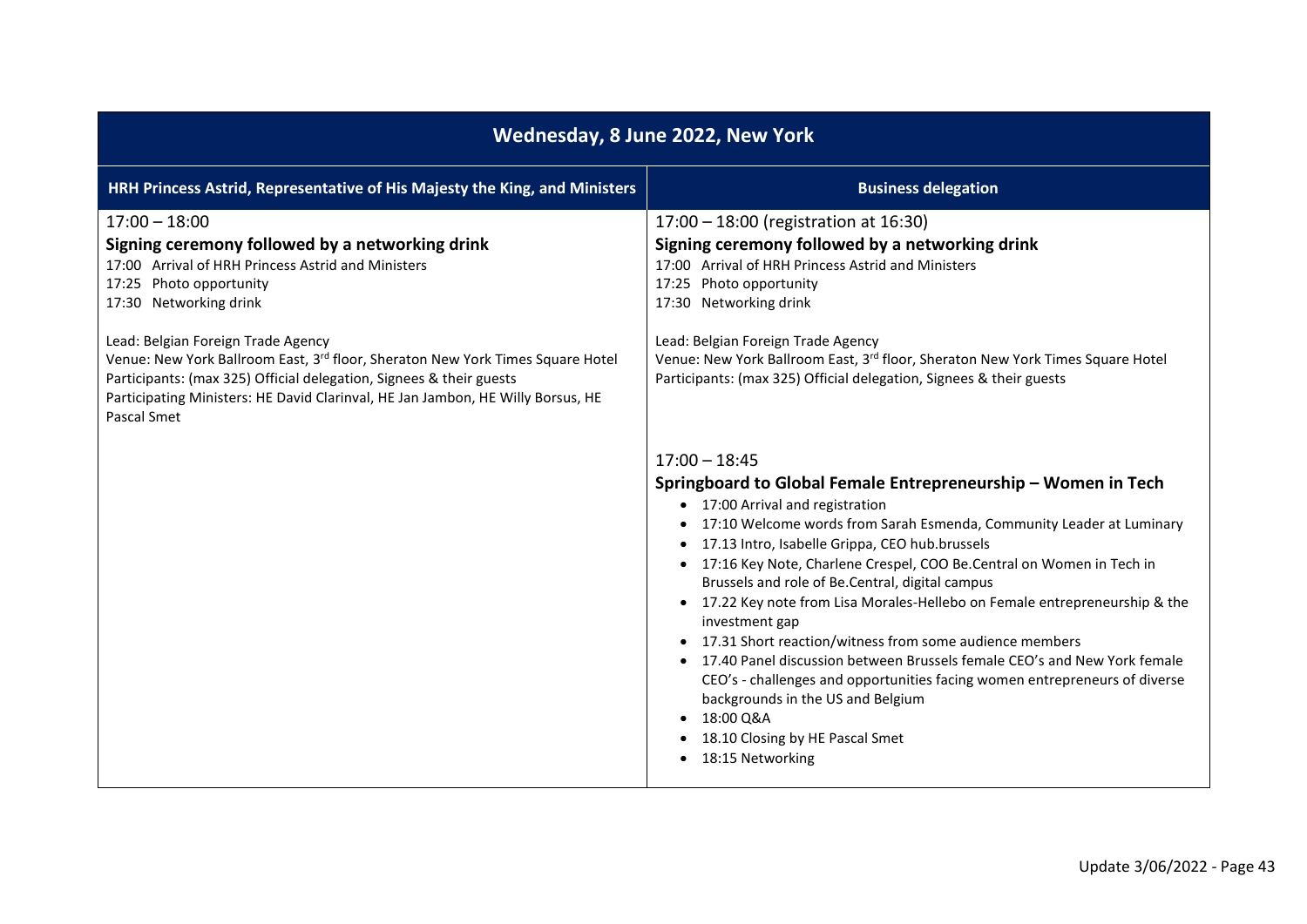| Wednesday, 8 June 2022, New York                                           |                                                                                                                                                                                                                                                                                                          |
|----------------------------------------------------------------------------|----------------------------------------------------------------------------------------------------------------------------------------------------------------------------------------------------------------------------------------------------------------------------------------------------------|
| HRH Princess Astrid, Representative of His Majesty the King, and Ministers | <b>Business delegation</b>                                                                                                                                                                                                                                                                               |
|                                                                            | Lead: hub.brussels<br>Venue: Luminary, 1204 Broadway - New York, NY 10001<br>Participants (75 50% BE 50%US): Women entrepreneurs from the delegation, key<br>female stakeholders of the entrepreneurship ecosystem in New York and Belgium.<br>upon invitation<br>Participating Minister: HE Pascal Smet |
|                                                                            | $18:45 - 19:15$<br>Transfer from Luminary to the Sheraton New York Times Square with<br>the minibus D12 (After Female Entrepreneurship)                                                                                                                                                                  |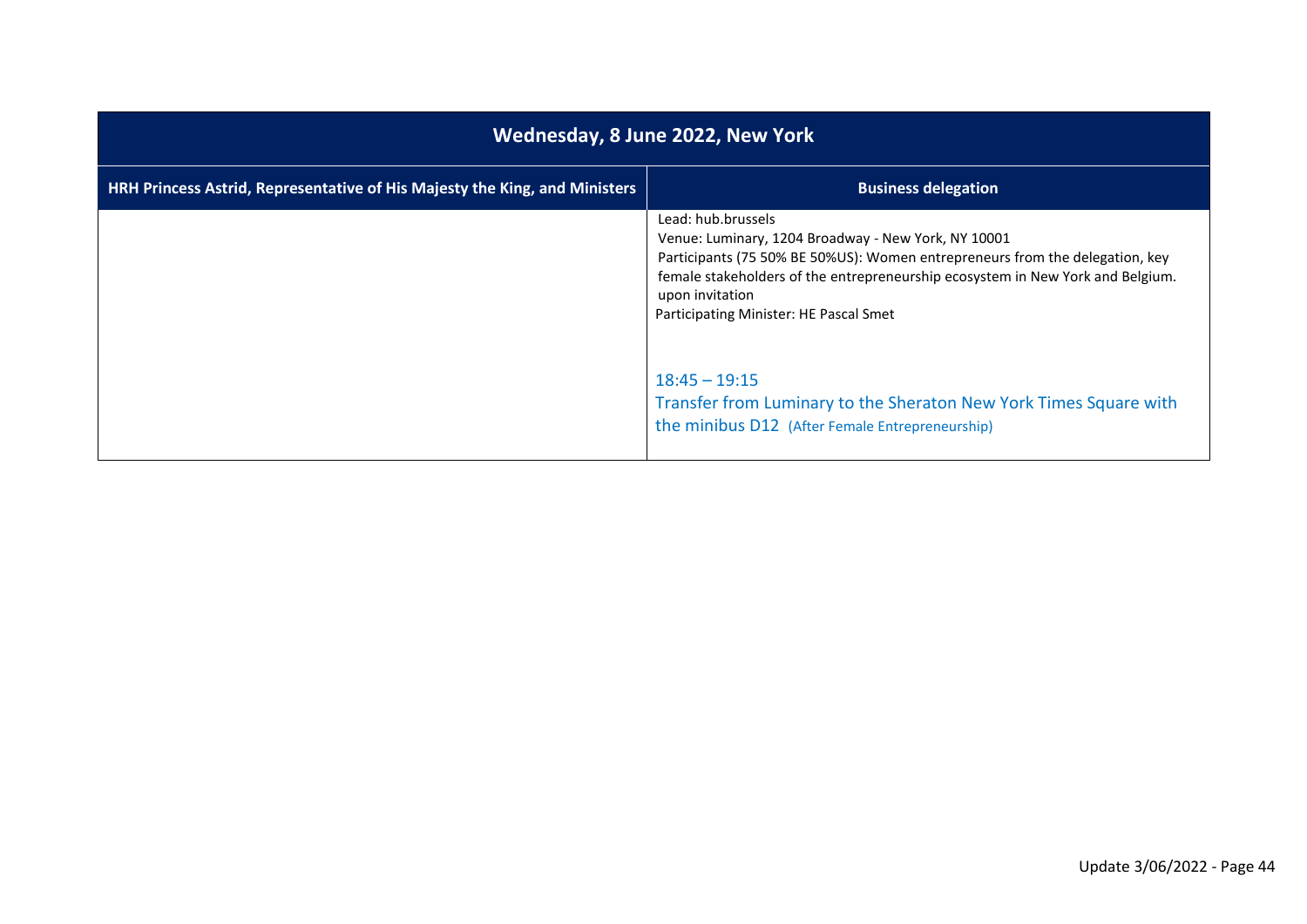| Thursday, 9 June 2022, New York - Rhode Island                                                                                                                                                                                                                                                                                                                                                                                                                                                                                                                                                                                                                                                                                                                                                                                                                                                                                                                                                                                                                                                                                                                                                                                                                                                                                                                                                                                                                                                                                                                                                                                                                                                                |  |
|---------------------------------------------------------------------------------------------------------------------------------------------------------------------------------------------------------------------------------------------------------------------------------------------------------------------------------------------------------------------------------------------------------------------------------------------------------------------------------------------------------------------------------------------------------------------------------------------------------------------------------------------------------------------------------------------------------------------------------------------------------------------------------------------------------------------------------------------------------------------------------------------------------------------------------------------------------------------------------------------------------------------------------------------------------------------------------------------------------------------------------------------------------------------------------------------------------------------------------------------------------------------------------------------------------------------------------------------------------------------------------------------------------------------------------------------------------------------------------------------------------------------------------------------------------------------------------------------------------------------------------------------------------------------------------------------------------------|--|
| <b>Business delegation</b>                                                                                                                                                                                                                                                                                                                                                                                                                                                                                                                                                                                                                                                                                                                                                                                                                                                                                                                                                                                                                                                                                                                                                                                                                                                                                                                                                                                                                                                                                                                                                                                                                                                                                    |  |
| $6:00 - 18:00$<br>Rhode Island Food & Innovation Tour<br>6:00 - 10:00 Transfer from the Sheraton New York Times Square Hotel<br>(exit 52 <sup>nd</sup> street - LL level) to Rhode Island with the bus FOOD TOUR<br>10:30-12:30 Round table "Rhode Island as gateway to US F&B market"<br>and Johnson & Wales food innovation programme (8 Abbott Park PI,<br>Providence, RI 02903)<br>Round table "Rhode Island as gateway to US F&B market"<br>Introduction of Rhode Island's unique food ecosystem and business-<br>$\circ$<br>friendly incentives by Rhode Island Commerce Corporation.<br>Meeting Ahold Delhaize and local food entrepreneurs<br>$\circ$<br>Johnson & Wales University food innovation program<br>Lunch prepared by J&W's chefs in training.<br>$\circ$<br>Introduction to the university's academic and research programs with<br>$\circ$<br>College of Food Innovation and Technology.<br>Visit J&W's Food Innovation and Design lab (FIDL) to meet students and<br>faculty doing research in food science and innovation.<br>12:30-13:00 Transfer<br>13:00 -14:30 Retail visits<br>Dave's (food group)<br>Savory Grape (drinks group)<br>14:30-15:00 Transfer<br>15:00-16:00 Hope & Main (691 Main St, Warren, RI 02885)<br>Introduction of Hope & Main culinary incubator<br>Tour of production facility and meeting with local producers who have scaled<br>their business to regional and national markets.<br>16:00-18:00 Transfer Rhode Island - Boston<br>Lead: Fevia, US Embassy in Belgium (Commercial Dpt), State of Rhode Island, and<br>supported by Flanders Investment & trade, AWEX & hub.brussels<br>Participants: Belgian Food & drinks companies - upon registration |  |
|                                                                                                                                                                                                                                                                                                                                                                                                                                                                                                                                                                                                                                                                                                                                                                                                                                                                                                                                                                                                                                                                                                                                                                                                                                                                                                                                                                                                                                                                                                                                                                                                                                                                                                               |  |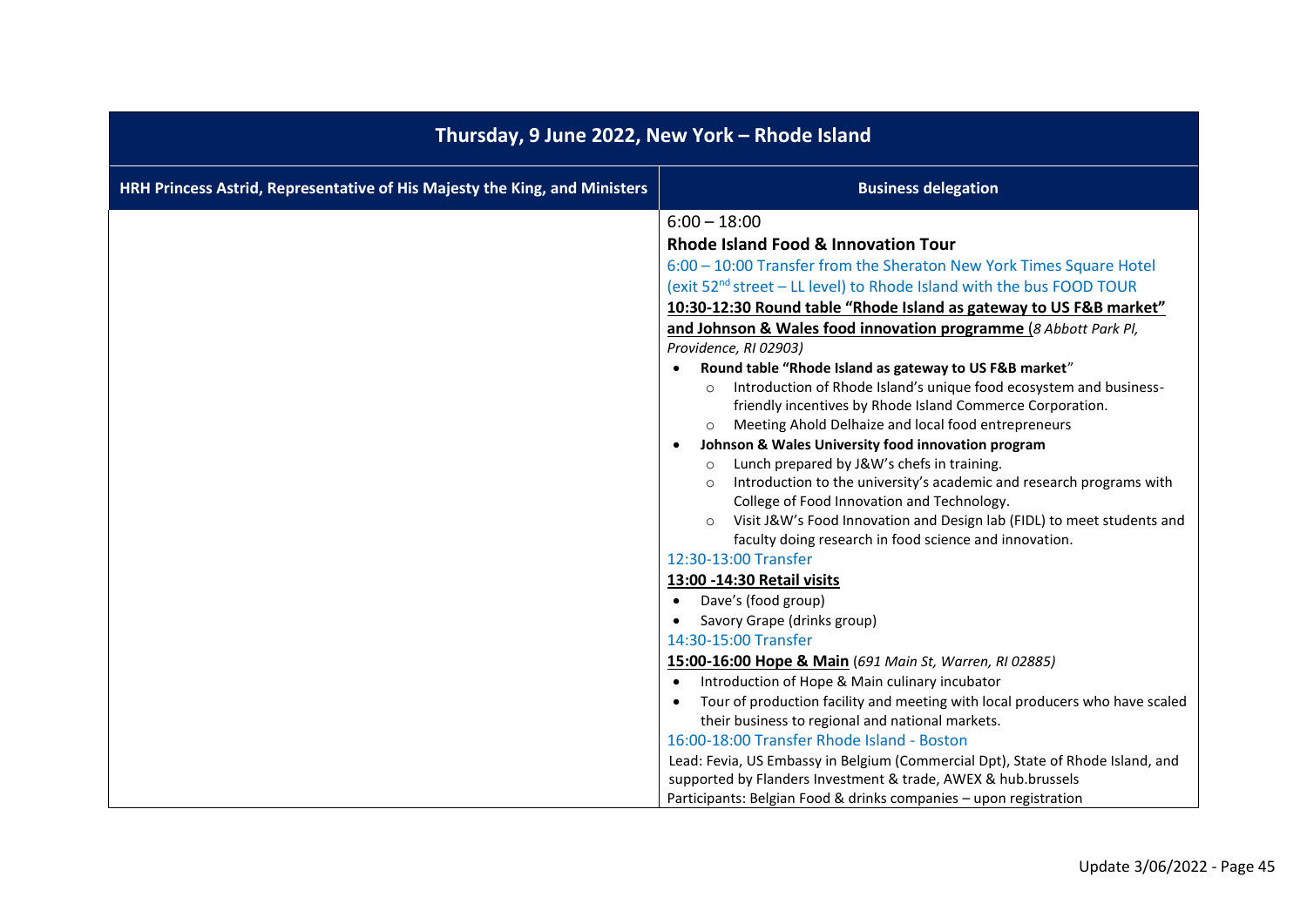| Thursday, 9 June 2022, New York - Boston                                   |                                                                                                                                                                                                                                            |
|----------------------------------------------------------------------------|--------------------------------------------------------------------------------------------------------------------------------------------------------------------------------------------------------------------------------------------|
| HRH Princess Astrid, Representative of His Majesty the King, and Ministers | <b>Business delegation</b>                                                                                                                                                                                                                 |
|                                                                            | $6:00 - 9:00$<br>Breakfast for the guests of the Sheraton New York Times Square<br><b>Hotel</b><br>Venue: Park I-V, Madison I-VI, 5 <sup>th</sup> floor, Sheraton New York Times Square Hotel                                              |
|                                                                            | $6:30 - 8:30$<br>Transfer from the Sheraton New York Times Square Hotel (exit 53rd)<br>street - Lobby level) to Pratt & Whitney HQ for HE David Clarinval &<br>HE Willy Borsus & selected participants with the minivans MWB, FA<br>& AWEX |
|                                                                            | $7:00 - 11:45$<br>Transfer from the Sheraton New York Times Square Hotel (exit 52nd<br>street - LL level) to the Sheraton Hotel (Boston) with the buses<br>Sheraton 1, Sheraton 2                                                          |
|                                                                            | $7:00 - 11:45$<br>Transfer from the Sheraton New York Times Square Hotel (exit 52nd)<br>street - LL level) to the Westin(Boston) with the buses Westin 3,<br>Westin 4, Westin 5                                                            |
|                                                                            | $7:15 - 8:00$<br>Transfer from the Sheraton New York Times Square Hotel (exit 52nd)<br>street - LL level) to BEEX for selected participants with the minibus<br>D12 (Breakfast Common pitfalls)                                            |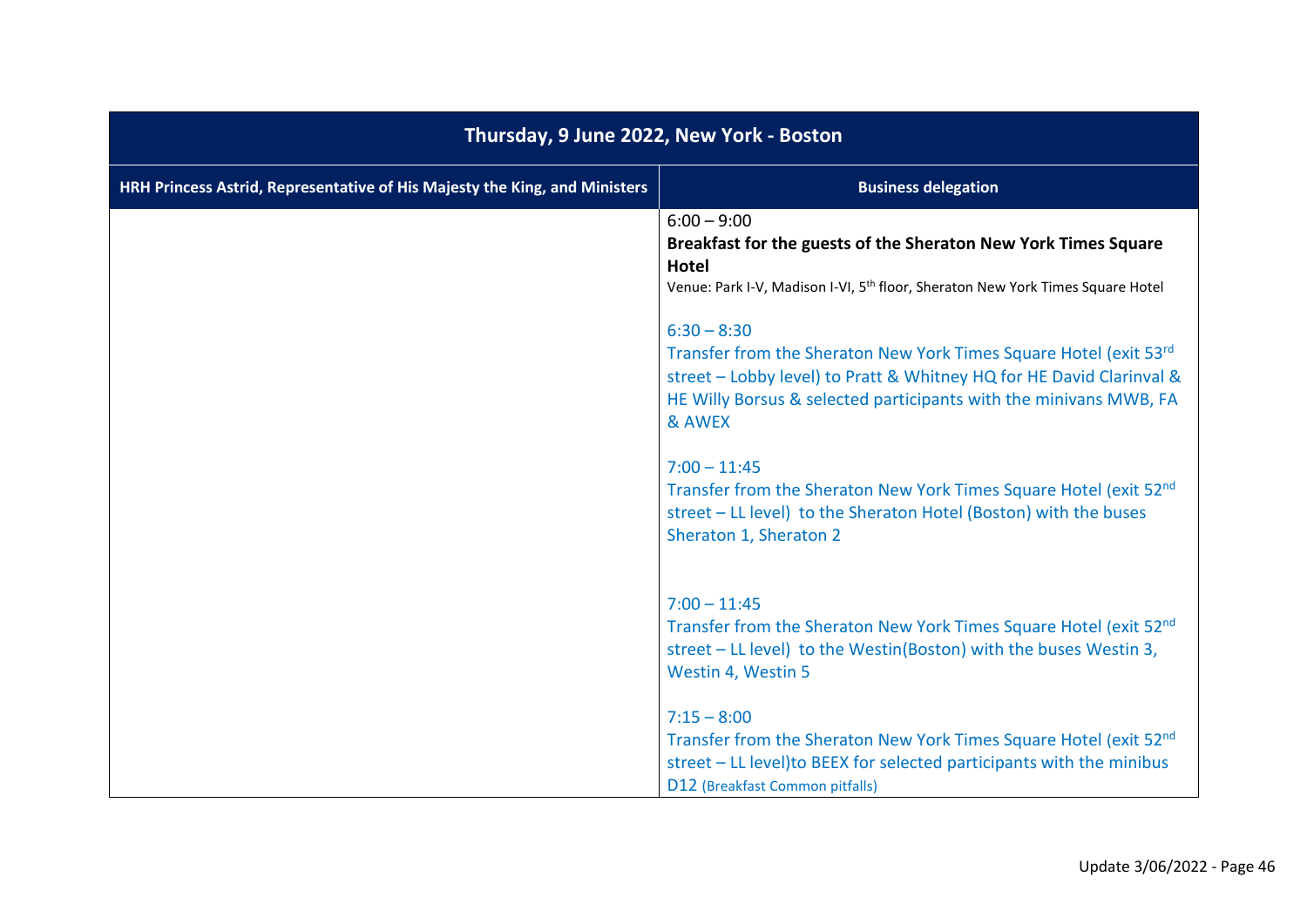| Thursday, 9 June 2022, New York - Boston                                                                                                                                                                                                          |                                                                                                                                                                                                                                                                                                                                                                                                                                                                                                                                                                                                                                                                                                                                                                                                                                                                                                            |
|---------------------------------------------------------------------------------------------------------------------------------------------------------------------------------------------------------------------------------------------------|------------------------------------------------------------------------------------------------------------------------------------------------------------------------------------------------------------------------------------------------------------------------------------------------------------------------------------------------------------------------------------------------------------------------------------------------------------------------------------------------------------------------------------------------------------------------------------------------------------------------------------------------------------------------------------------------------------------------------------------------------------------------------------------------------------------------------------------------------------------------------------------------------------|
| HRH Princess Astrid, Representative of His Majesty the King, and Ministers                                                                                                                                                                        | <b>Business delegation</b>                                                                                                                                                                                                                                                                                                                                                                                                                                                                                                                                                                                                                                                                                                                                                                                                                                                                                 |
| $8:00 - 12:00$<br>Motorcade from the Sheraton New York Times Square (exit 53rd street<br>- Lobby level) to the Westin Copley Place Hotel (Boston) for HRH<br>Princess Astrid, HE Jan Jambon, HE Pascal Smet and restricted official<br>delegation | $8:00 - 10:30$<br>Breakfast session: Common pitfalls in retrofitting high rise<br>buildings - Lessons learned from over a decade of energy-efficient<br>building in Brussels<br>8:00 Registration and breakfast<br>$\bullet$<br>8:30 Empire Building Challenge by Michael Reed, Team Lead, Advanced<br><b>Efficiency Solutions - NYSERDA</b><br>8:35 Brussels builds greener by Emmanuel Malfeyt - ecobuild.brussels<br>٠<br>8:40 Round of presentations: Simplify : Less is more<br>9.00 Q&A<br>9:20 Round of presentations: Be ambitious : Yes we can!<br>9.50 Q&A<br>10:20 Closing remarks by Greg Hale, Senior Advisor, Energy Efficiency<br>Markets & Finance, NYSERDA<br>10.25 End of seminar and networking over coffee<br>Lead: hub.brussels and eco.build<br>Venue: Building Energy Exchange office, 31 Chambers St Ste 608, NY 10007<br>Participants (max 50 : 20 BE + 30 US): - upon invitation |
|                                                                                                                                                                                                                                                   | $8:30 - 10:00$<br>Visit to Pratt & Whitney headquarters & contract signing for HE<br>David Clarinval & HE Willy Borsus<br>8.30 Arrival of the delegation and welcome by Pratt & Whitney President<br>8.40 Greeting and introduction<br>8.50 Belgian industry Overview<br>9.05 RTX/P&W Overview<br>9.20 TBC LOI signature +F135 ESI Update & Discussion on potential<br>opportunities for Belgian Industries<br>9.45 Group picture in front of engine                                                                                                                                                                                                                                                                                                                                                                                                                                                       |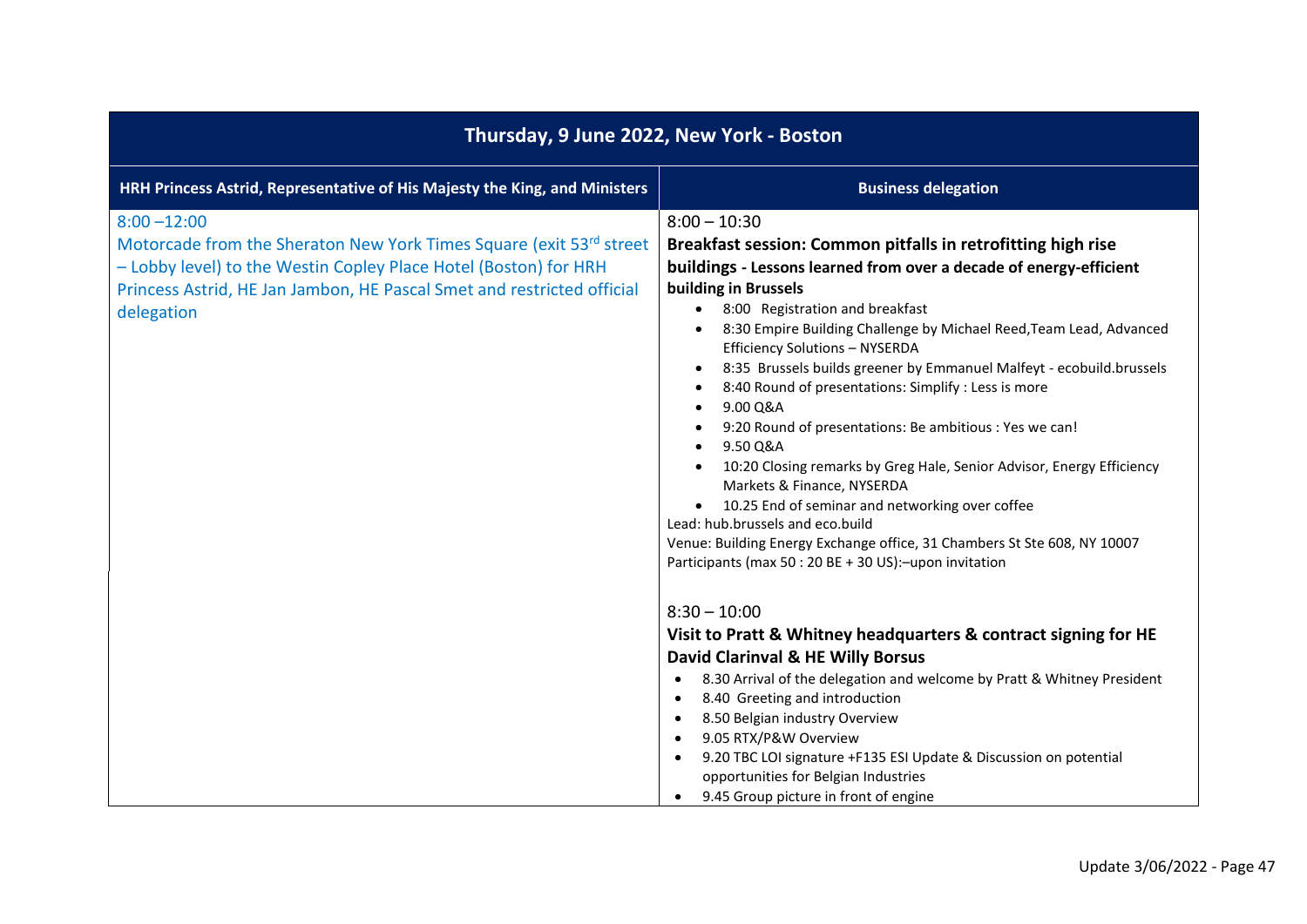| Thursday, 9 June 2022, Boston                                                                                                                          |                                                                                                                                                                                                                                                                                                      |
|--------------------------------------------------------------------------------------------------------------------------------------------------------|------------------------------------------------------------------------------------------------------------------------------------------------------------------------------------------------------------------------------------------------------------------------------------------------------|
| HRH Princess Astrid, Representative of His Majesty the King, and Ministers                                                                             | <b>Business delegation</b>                                                                                                                                                                                                                                                                           |
|                                                                                                                                                        | 10:00 Departure of HE David Clarinval & HE Willy Borsus<br>$\bullet$<br>Lead: AWEX<br>Venue: Pratt & Whitney HQ, 400 Main street, East Hartford, CT 06118, Connecticut<br>Participants: HE David Clarinval & HE Willy Borsus                                                                         |
|                                                                                                                                                        | $10:00 - 12:15$<br>Transfer from Pratt & Whitney headquarters (Hartford) to One<br>Broadway (N-SIDE) for HE David Clarinval & HE Willy Borsus & selected<br>officials & businessmen with the minivans MWB, FA & AWEX                                                                                 |
|                                                                                                                                                        | $10:45 - 14:45$<br>Transfer from BEEX (New York) to the Westin Copley Place Hotel<br>(Boston) for selected participants with the Minivan HUB 2                                                                                                                                                       |
| TBC 12:00                                                                                                                                              | 11:45                                                                                                                                                                                                                                                                                                |
| Check-in of HRH Princess Astrid, HE Jan Jambon & HE Pascal Smet at<br><b>Westin Copley Place Hotel</b><br>Address: 10 Huntington Ave, Boston, MA 02116 | Arrival of the passengers of the buses at the Westin Copley Place<br>Hotel and the Sheraton Boston Hotel: check-in if the rooms are<br>available (standard check-in time: 15:00)<br>$11:50 - 12:15$<br>Transfer from the Westin Copley Place to One Broadway with the bus<br>D <sub>1</sub> (N-SIDE) |
|                                                                                                                                                        | $11:55 - 12:15$<br>Transfer from the Sheraton to One Broadway with the bus D2 (N-SIDE)                                                                                                                                                                                                               |

The secretariat of the mission is located in the Mastiff room on the 7<sup>th</sup> floor of the Westin Copley Place Hotel and operational from 9 to 10 June.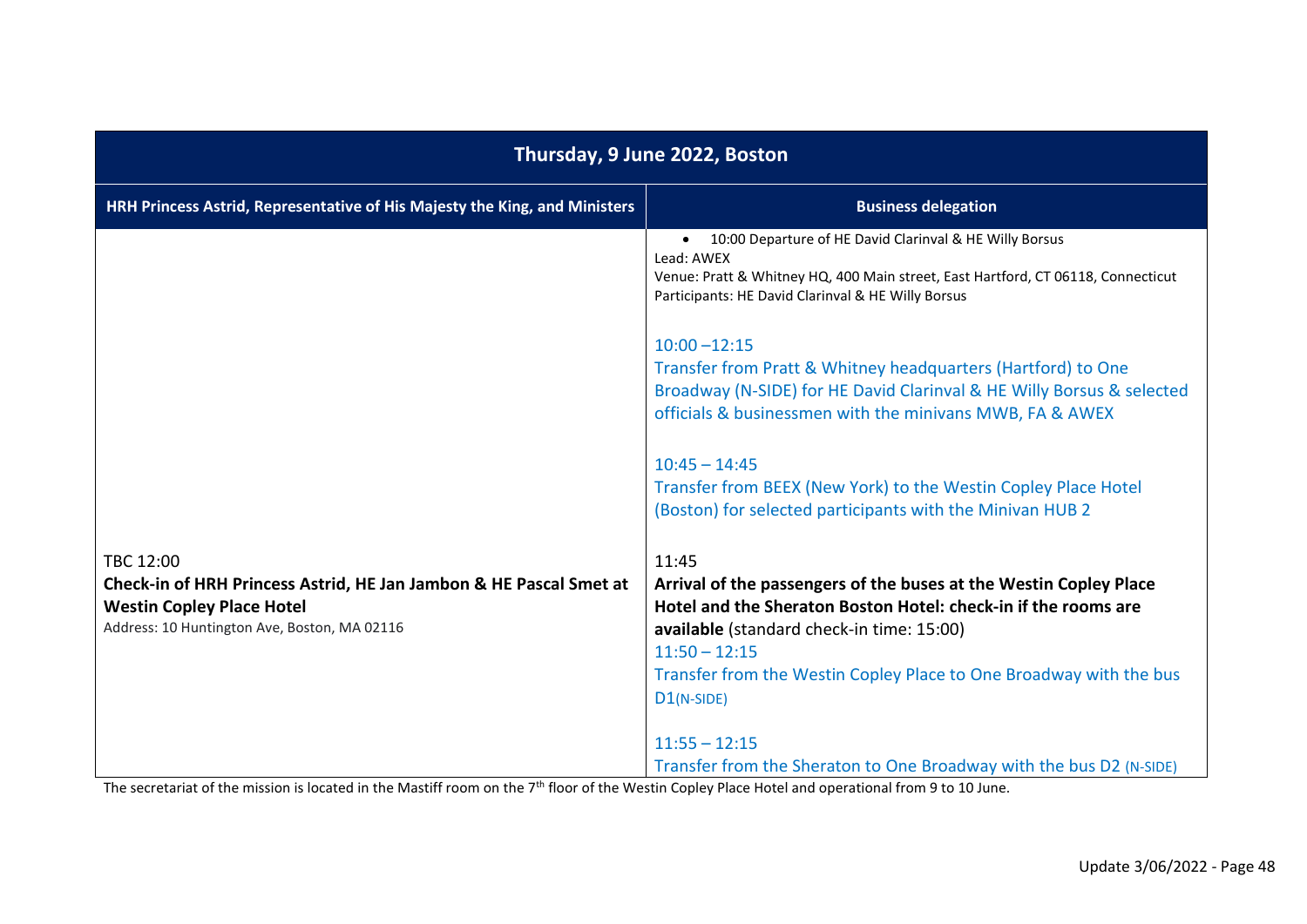| Thursday, 9 June 2022, Boston                                              |                                                                                                                                                                                                                                                                                                                                                                                                                                                                                                                                                                                                                                                                                                                                                                                                                                                                                                                                                                                                                                                                                                                                                                                                                              |
|----------------------------------------------------------------------------|------------------------------------------------------------------------------------------------------------------------------------------------------------------------------------------------------------------------------------------------------------------------------------------------------------------------------------------------------------------------------------------------------------------------------------------------------------------------------------------------------------------------------------------------------------------------------------------------------------------------------------------------------------------------------------------------------------------------------------------------------------------------------------------------------------------------------------------------------------------------------------------------------------------------------------------------------------------------------------------------------------------------------------------------------------------------------------------------------------------------------------------------------------------------------------------------------------------------------|
| HRH Princess Astrid, Representative of His Majesty the King, and Ministers | <b>Business delegation</b>                                                                                                                                                                                                                                                                                                                                                                                                                                                                                                                                                                                                                                                                                                                                                                                                                                                                                                                                                                                                                                                                                                                                                                                                   |
|                                                                            | $12:15 - 13:30$<br>Meet & Greet & Walking lunch with the Belgian deeptech scale-up N-<br>SIDE, the clinical supply chain command center for US pharma &<br>biotech companies<br>12:15 Welcome of the business delegation<br>12:35 Arrival of HE David Clarinval & HE Willy Borsus<br>$\bullet$<br>12:40 Welcome by Arnaud Merlet, CEO, N-SIDE<br>12:45 Presentation by Sébastien Coppe, Life Sciences Director, N-SIDE and<br>by C-level executive from a top 10 pharma companies in R&D<br>13:00 Departure of the Ministers & the participants registered to the State of<br>Play with MIT<br>13:05 Meet & Greet and with a walking lunch (Venture café and Patio)<br>13:30 Departure of the bus D1 or transfer on foot for the participants attending<br>Takeda<br>14:00 End<br>$\bullet$<br>Lead: AWEX in collaboration with N-Side<br>Venue: Havana room, One Broadway, 5th Floor, Kendall Square, Cambridge, MA<br>02142<br>Participants: (80) Official delegation & selected business & academics (50)-upon<br>registration<br>Participating Ministers: HE David Clarinval & HE Willy Borsus<br>13:00 -13:30<br>Transfer from the Westin Copley Place (Level 1) to the MIT with the bus<br>D3 (State of play with MIT) |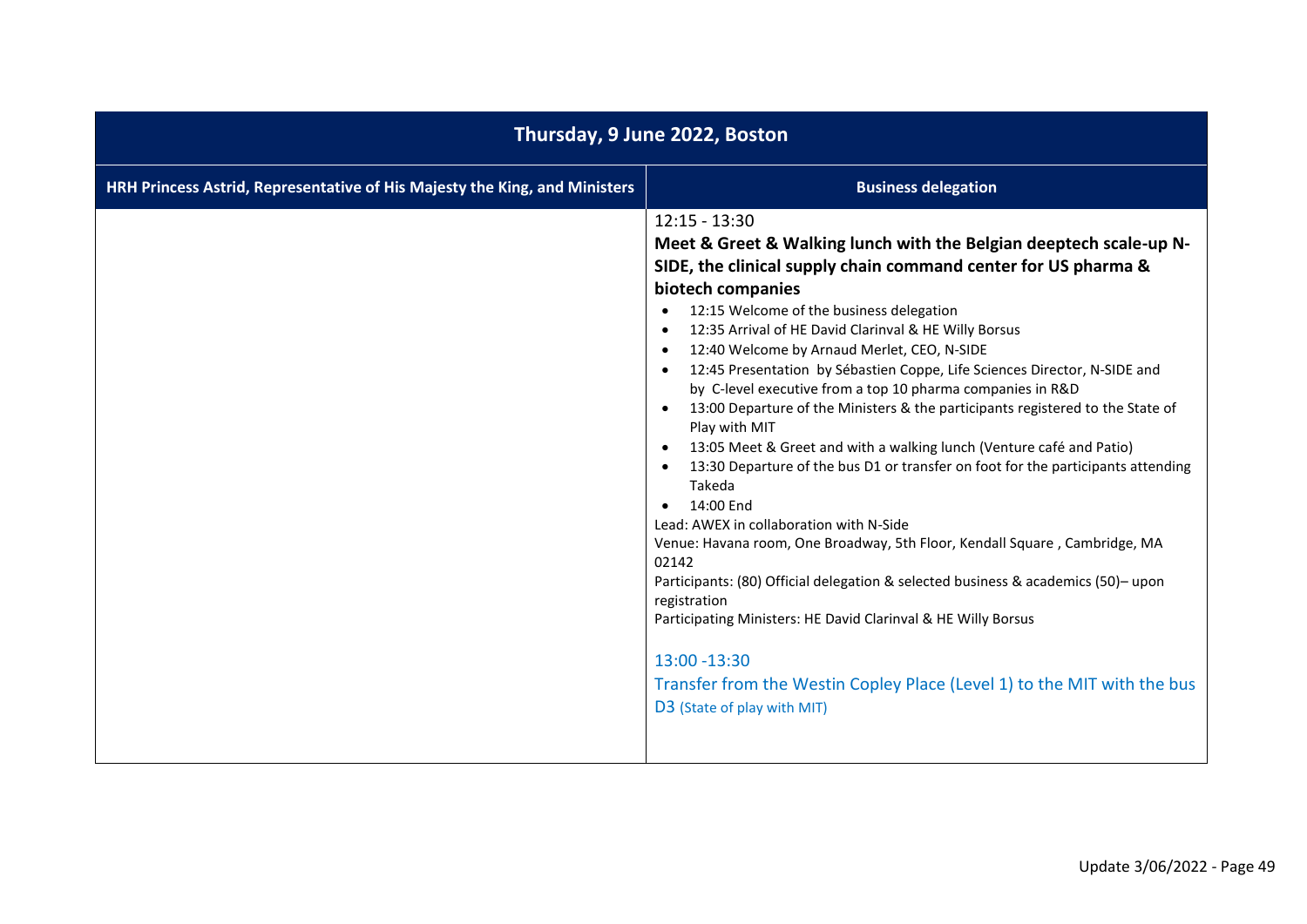| Thursday, 9 June 2022, Boston                                                                                                                                                                                                                                                                                                                                                                                                                                                                                                                                                                                                                                                                                                                                                                                                                                       |                                                                                                                                                                                                                                                                                                                                                                                                                                                                                                                                                                                                                                                                                                                                                                                                                                                                                                                                                                                                                                                                                       |  |
|---------------------------------------------------------------------------------------------------------------------------------------------------------------------------------------------------------------------------------------------------------------------------------------------------------------------------------------------------------------------------------------------------------------------------------------------------------------------------------------------------------------------------------------------------------------------------------------------------------------------------------------------------------------------------------------------------------------------------------------------------------------------------------------------------------------------------------------------------------------------|---------------------------------------------------------------------------------------------------------------------------------------------------------------------------------------------------------------------------------------------------------------------------------------------------------------------------------------------------------------------------------------------------------------------------------------------------------------------------------------------------------------------------------------------------------------------------------------------------------------------------------------------------------------------------------------------------------------------------------------------------------------------------------------------------------------------------------------------------------------------------------------------------------------------------------------------------------------------------------------------------------------------------------------------------------------------------------------|--|
| HRH Princess Astrid, Representative of His Majesty the King, and Ministers                                                                                                                                                                                                                                                                                                                                                                                                                                                                                                                                                                                                                                                                                                                                                                                          | <b>Business delegation</b>                                                                                                                                                                                                                                                                                                                                                                                                                                                                                                                                                                                                                                                                                                                                                                                                                                                                                                                                                                                                                                                            |  |
|                                                                                                                                                                                                                                                                                                                                                                                                                                                                                                                                                                                                                                                                                                                                                                                                                                                                     | $13:00 - 17:00$<br><b>B2B Meetings</b><br>Lead: AWEX, Flanders Investment & Trade and hub.brussels<br>Venue: Parliament/Adams/Baltic, 7 <sup>th</sup> floor, Westin Copley Place Hotel                                                                                                                                                                                                                                                                                                                                                                                                                                                                                                                                                                                                                                                                                                                                                                                                                                                                                                |  |
| 13:15-13:30<br>Motorcade from the Westin Copley Place to the Massachusetts State<br>House                                                                                                                                                                                                                                                                                                                                                                                                                                                                                                                                                                                                                                                                                                                                                                           | $13:15 - 13:30$<br>Transfer from One Broadway to the MIT Building 4 with the minivan FA<br>(State of Play with MIT)                                                                                                                                                                                                                                                                                                                                                                                                                                                                                                                                                                                                                                                                                                                                                                                                                                                                                                                                                                   |  |
| $13:30 - 14:10$<br><b>Meeting with Charlie Baker, Governor of Massachusetts</b><br>13:30 Arrival and welcome by Mark Sullivan, Executive Director of the<br>$\bullet$<br>Massachusetts office<br>13:32 Transfer to the governor's ceremonial office<br>٠<br>13:34 Welcome by the Governor Charlie Baker & photo opportunities<br>$\bullet$<br>13:35 Start of the meeting<br>$\bullet$<br>14:02 Gift exchange and photo opportunity<br>$\bullet$<br>14:07 Transfer to ground floor<br>$\bullet$<br>14:10 Departure of the motorcade<br>Lead: Consulate General<br>Venue: Governor's ceremonial office, 3 <sup>rd</sup> floor, Massachusetts State House, (back<br>entrance via Hancock street), Boston, MA 02133<br>Participants: Very restricted delegation (1+4)<br>Participating Ministers: HE David Clarinval, HE Jan Jambon, HE Willy Borsus, HE<br>Pascal Smet | $13:30 - 15:00$<br>The State of Play with MIT<br>13:30 Welcome by Maxime Van Cauter (Attaché de Liaison Scientifique WBI),<br>$\bullet$<br>Prof. Cathy Culot (MIT), Anne Deconinck (Honorary Consul of Belgium in New<br>England)<br>Welcome - History and Economic Impact of MIT - presentation by MIT staff<br>13:40 Introduction by Pascale Delcomminette<br>$\bullet$<br>13:45 Welcome - History and Economic Impact of MIT - presentation by<br>$\bullet$<br>Assoc. Provost Richard Lester<br>13:55 Presentation + q&a (15min) - Milena Janjevic (Urban Logistics)<br>$\bullet$<br>14:10 Presentation + q&a (15min) - Pierre Lermusiaux (Ocean Science)<br>$\bullet$<br>14:25 Presentation + q&a (15min) - Michel Goemans (Mathematics)<br>$\bullet$<br>14:40 Presentation + q&a (15 min) - Julien de Wit (Planetary Science)<br>$\bullet$<br>14:55 Conclusion by Julien de Wit (Planetary Science)<br>$\bullet$<br>15:00 End<br>$\bullet$<br>Lead: AWEX-WBI<br>Venue: Pappalardo Room 4-349, Building 4, MIT, 77 Massachusetts Ave, Cambridge,<br>MA 02139 (Via Vassart street) |  |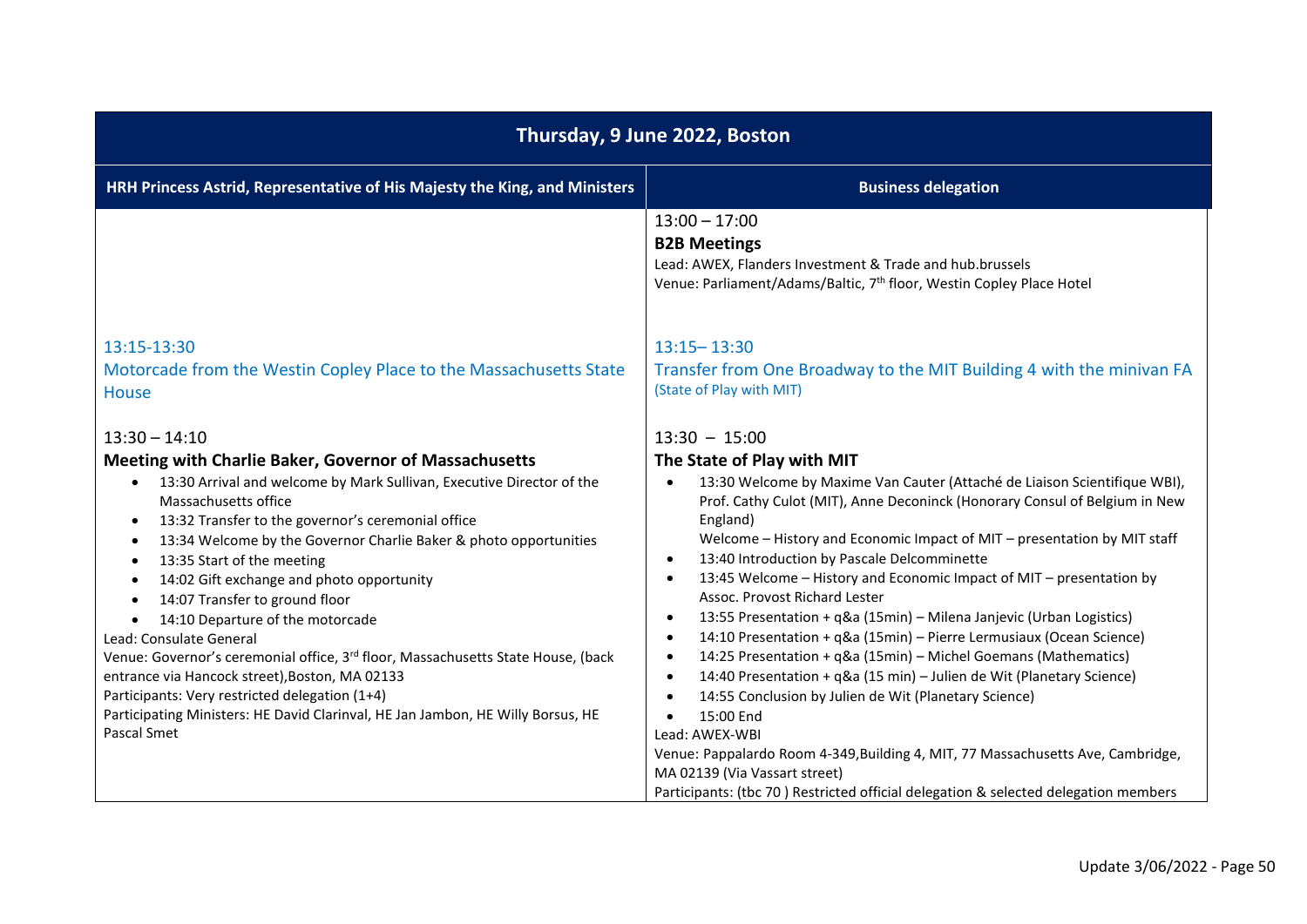| Thursday, 9 June 2022, Boston                                                                                                                                                   |                                                                                                                           |  |  |
|---------------------------------------------------------------------------------------------------------------------------------------------------------------------------------|---------------------------------------------------------------------------------------------------------------------------|--|--|
| HRH Princess Astrid, Representative of His Majesty the King, and Ministers<br><b>Business delegation</b>                                                                        |                                                                                                                           |  |  |
|                                                                                                                                                                                 | $13:30 - 13:55$<br>Transfer from One Broadway to the Westin Copley Place Hotel with the<br>bus D1 (After N-SIDE)          |  |  |
|                                                                                                                                                                                 | $13:40 - 14:00$<br>Transfer from the Westin Copley Place (Level 1) to Takeda with the<br>minibuses O1, O2 and the bus D2  |  |  |
|                                                                                                                                                                                 | $13:50 - 13:55$<br>Transfer on foot from One Broadway to Takeda (Takeda)                                                  |  |  |
|                                                                                                                                                                                 | $14:00 - 14:15$<br>Transfer on foot from One Broadway to the MIT Samberg Conference<br>Center (Data Governance)           |  |  |
|                                                                                                                                                                                 | $14:05 - 14:30$                                                                                                           |  |  |
| $14:10 - 14:30$<br>Motorcade from the Massachusetts State House to Takeda                                                                                                       | Transfer from the Westin Copley Place (Level 1) to the MIT Samberg<br>Conference Center with the bus D1 (Data Governance) |  |  |
| $14:30 - 15:05$                                                                                                                                                                 | 14:30 - 15:10 (registration at 14:00)                                                                                     |  |  |
| <b>Takeda R&amp;D visit</b>                                                                                                                                                     | <b>Takeda R&amp;D visit</b>                                                                                               |  |  |
| 14:30 Arrival of the delegation and welcome by Giles Platford, President of<br>$\bullet$<br>Europe & Canada Business Unit for Takeda, Kristina Allikmets, Senior Vice           | 14:00 Transfer to the meeting room<br>$\bullet$                                                                           |  |  |
| President, Head of R&D, Plasma-Derived Therapies Business Unit, Geoffrey<br>Pot, General Manager Operations Takeda Lessines<br>14:32 Transfer to the meeting room on 12th floor | 14:30 Arrival of HRH Princess Astrid and the Ministers<br>$\bullet$                                                       |  |  |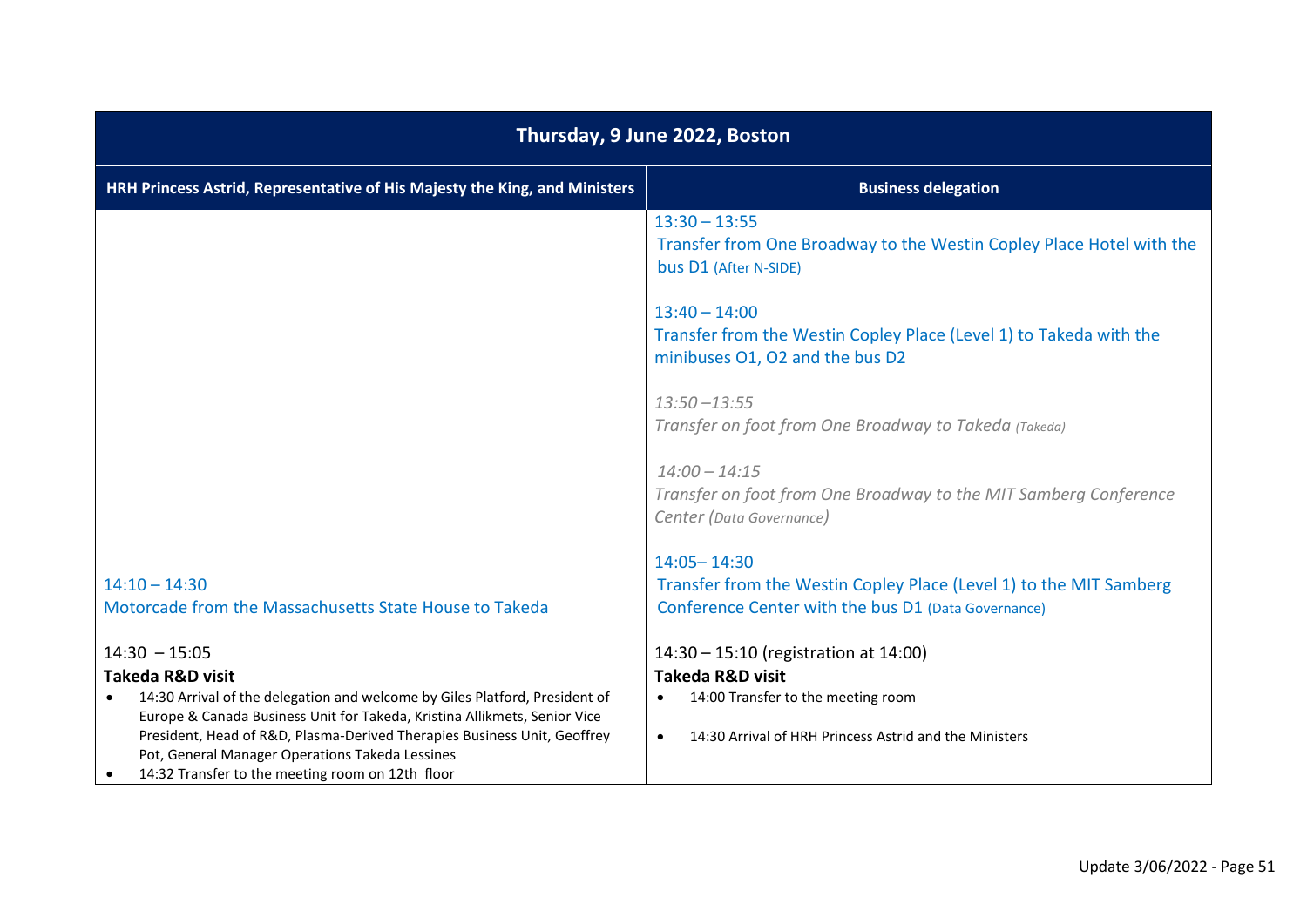| Thursday, 9 June 2022, Boston                                                                                                                                                                                                                                                                                                                                                                                                                                                                                                                                                                                                                                                                                                                                                                                                                                                                                                                                                                         |                                                                                                                                                                                                                                                                                                                                                                                                                                                                                                                                                                                                                                                                                                                                                                                                                                                                  |  |
|-------------------------------------------------------------------------------------------------------------------------------------------------------------------------------------------------------------------------------------------------------------------------------------------------------------------------------------------------------------------------------------------------------------------------------------------------------------------------------------------------------------------------------------------------------------------------------------------------------------------------------------------------------------------------------------------------------------------------------------------------------------------------------------------------------------------------------------------------------------------------------------------------------------------------------------------------------------------------------------------------------|------------------------------------------------------------------------------------------------------------------------------------------------------------------------------------------------------------------------------------------------------------------------------------------------------------------------------------------------------------------------------------------------------------------------------------------------------------------------------------------------------------------------------------------------------------------------------------------------------------------------------------------------------------------------------------------------------------------------------------------------------------------------------------------------------------------------------------------------------------------|--|
| HRH Princess Astrid, Representative of His Majesty the King, and Ministers                                                                                                                                                                                                                                                                                                                                                                                                                                                                                                                                                                                                                                                                                                                                                                                                                                                                                                                            | <b>Business delegation</b>                                                                                                                                                                                                                                                                                                                                                                                                                                                                                                                                                                                                                                                                                                                                                                                                                                       |  |
| 14:36 Giles Platford, President of Europe & Canada Business Unit for Takeda -<br>$\bullet$<br>The Value of Plasma Derived Therapies<br>14:44 Kristina Allikmets, Senior Vice President, Head of R&D, Plasma-Derived<br>$\bullet$<br>Therapies - Pushing the boundaries of Science to bring transformative, life-<br>changing treatments to patients who need them<br>14:52 Geoffrey Pot, General Manager Operations Takeda Lessines - The<br>$\bullet$<br>future of biomanufacturing excellence. The case of Takeda Lessines<br>15:00 Transfer to the ground floor<br>$\bullet$<br>15:05 Departure of the motorcade<br>$\bullet$<br>Lead: Takeda and AWEX<br>Venue: rooms 12.401,12.402, 12.403, 12 <sup>th</sup> floorTakeda, 500 Kendall Street,<br>Cambridge, Boston (entrance via Athenaeum street)<br>Participants: (70 BE + 20 US) Official delegation & Business & academic delegations<br>- upon registration<br>Participating Ministers: HE David Clarinval, HE Willy Borsus, HE Pascal Smet | 14:36 Giles Platford, , President of Europe & Canada Business Unit for Takeda -<br>$\bullet$<br>The Value of Plasma Derived Therapies<br>14:44 Kristina Allikmets, Senior Vice President, Head of R&D, Plasma-Derived<br>$\bullet$<br>Therapies - Pushing the boundaries of Science to bring transformative, life-<br>changing treatments to patients who need them<br>14:52 Geoffrey Pot, General Manager Operations Takeda Lessines - The future<br>$\bullet$<br>of biomanufacturing excellence. The case of Takeda Lessines<br>15:05 End -Transfer to the ground floor<br>Lead: Takeda and AWEX<br>Venue: rooms 12.401,12.402, 12.403, 12 <sup>th</sup> floor, Takeda, 500 Kendall street,<br>Cambridge, Boston (entrance via Athenaeum street)<br>Participants: (70 BE + 20 US) Official delegation & Business & academic delegations -<br>upon registration |  |
|                                                                                                                                                                                                                                                                                                                                                                                                                                                                                                                                                                                                                                                                                                                                                                                                                                                                                                                                                                                                       | $14:30 - 16:30$<br>Executive Roundtable on Data Governance "The battle for tech<br>dominance : can a decentralized web restore the global balance ?"<br>14:30 Registration & snacks<br>$\bullet$<br>15:00 Welcome word by Mr. Horacio Caperan, Executive Director External<br>$\bullet$<br>Affairs, MIT Joint Program on the Science & Policy of Global Change<br>15:05 Welcome speech by HE Jan Jambon<br>$\bullet$<br>15:10 Key note speech<br>15:30 Panel debate moderated FIT Science & Technology Counselor Wim Sohier<br>John Bruce, CEO, Inrupt Inc<br>$\circ$<br>Prof. Ruben Verborgh - IDLab - Ghent University - IMEC<br>$\circ$<br>Dr. Bruce Schneier - Harvard Kennedy school of Government - Fellow<br>$\circ$<br>Dr. Adam Schlosser - Dep. Director for Research - MIT Joint Program<br>Science & Policy of Global Change                          |  |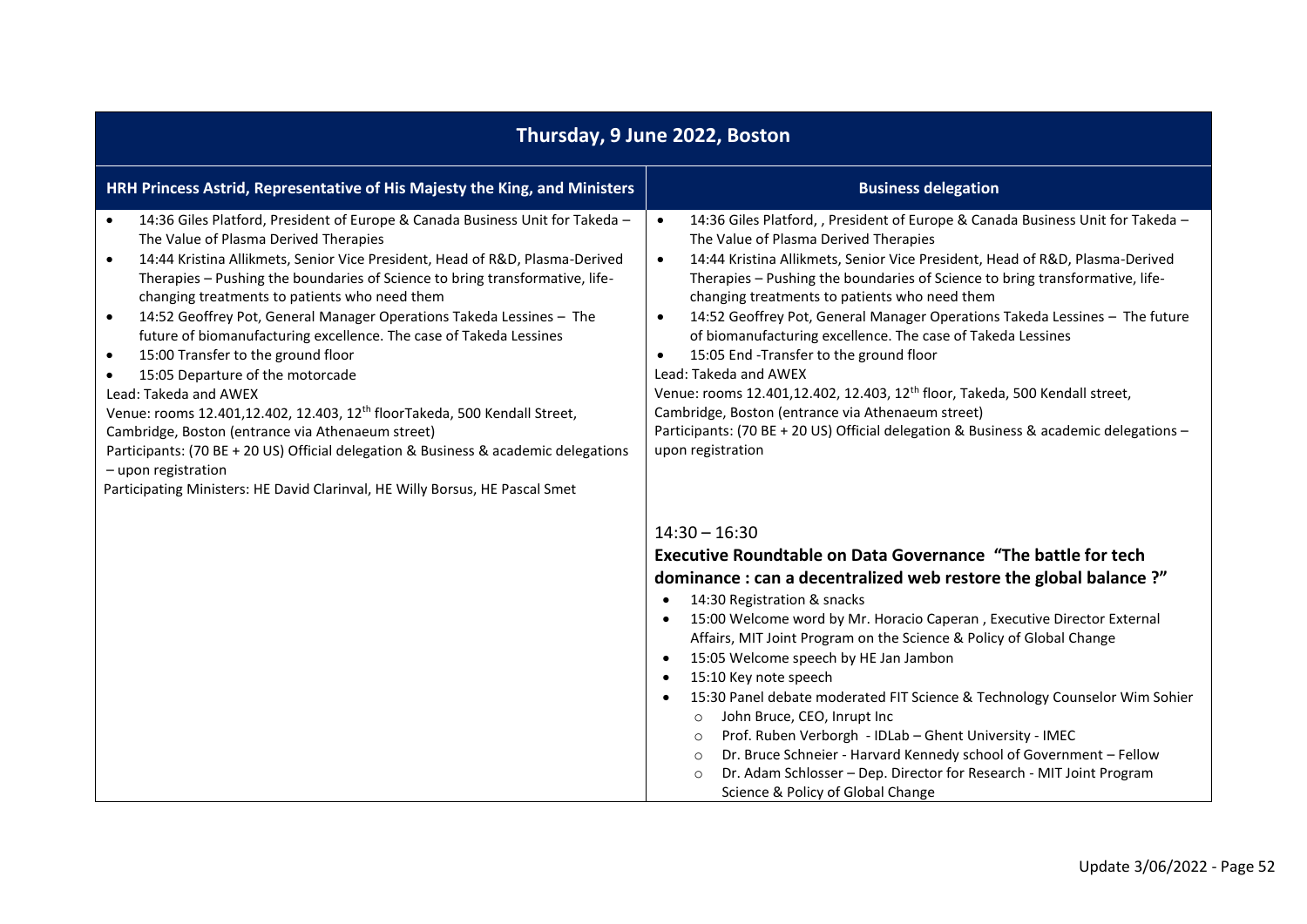| Thursday, 9 June 2022, Boston                                                                                                                                                                                                                                                                                                                                                                                                                                                                               |                                                                                                                                                                                                                                                                                                                                                                                                                                                                                                                                                                                                                                                                  |  |
|-------------------------------------------------------------------------------------------------------------------------------------------------------------------------------------------------------------------------------------------------------------------------------------------------------------------------------------------------------------------------------------------------------------------------------------------------------------------------------------------------------------|------------------------------------------------------------------------------------------------------------------------------------------------------------------------------------------------------------------------------------------------------------------------------------------------------------------------------------------------------------------------------------------------------------------------------------------------------------------------------------------------------------------------------------------------------------------------------------------------------------------------------------------------------------------|--|
| HRH Princess Astrid, Representative of His Majesty the King, and Ministers                                                                                                                                                                                                                                                                                                                                                                                                                                  | <b>Business delegation</b>                                                                                                                                                                                                                                                                                                                                                                                                                                                                                                                                                                                                                                       |  |
| $15:05 - 15:20$<br>Motorcade from Takeda to the MIT                                                                                                                                                                                                                                                                                                                                                                                                                                                         | 16:30 End<br>$\bullet$<br>Lead: Flanders Investment & Trade New York<br>Venue: MIT, Chang Building E52, 6 <sup>th</sup> floor, MIT Samberg Conference Center, 50<br>Memorial Drive, Cambridge, MA 02142<br>Participants: (max 160) Official, Business & academic delegations - upon registration<br>Participating Minister: HE Jan Jambon<br>$15:15 - 15:25$<br>Transfer from Takeda to MIT for selected officials & academics with the<br>minivan O2 (Georges Lemaître)<br>$15:10 - 15:35$<br>Transfer from Takeda to the Westin Copley Place Hotel with the bus D2<br>(after Takeda)<br>15:15 - 15:25<br>Transfer on foot from Takeda to CIC (Venture Capital) |  |
| $15:20 - 16:15$<br>High level conversation with the MIT "A New Era of EU/US Scientific<br><b>Collaboration"</b><br>15:20 Arrival of HRH Princess Astrid and the Ministers welcome at the car<br>by Associate Provost for International Activities Richard Lester and<br>Ambassador Leo Peeters, Director for Economic Diplomacy, FPS Foreign<br>Affairs (in front of the building 13)<br>15:21 Transfer to the Pappalardo Room (building 4, 3 <sup>st</sup> floor)<br>15:25 The meeting starts<br>$\bullet$ | $15:20 - 16:15$<br>High level conversation with the MIT "A New Era of EU/US Scientific<br><b>Collaboration"</b><br>15:25 The meeting starts<br>$\bullet$<br>16:15 The VIP delegation proceeds to the hallway for the tribute to Georges<br>Lemaître<br>Lead: FPS Foreign Affairs (B3)<br>Participants : (20) restricted official & academic delegations                                                                                                                                                                                                                                                                                                          |  |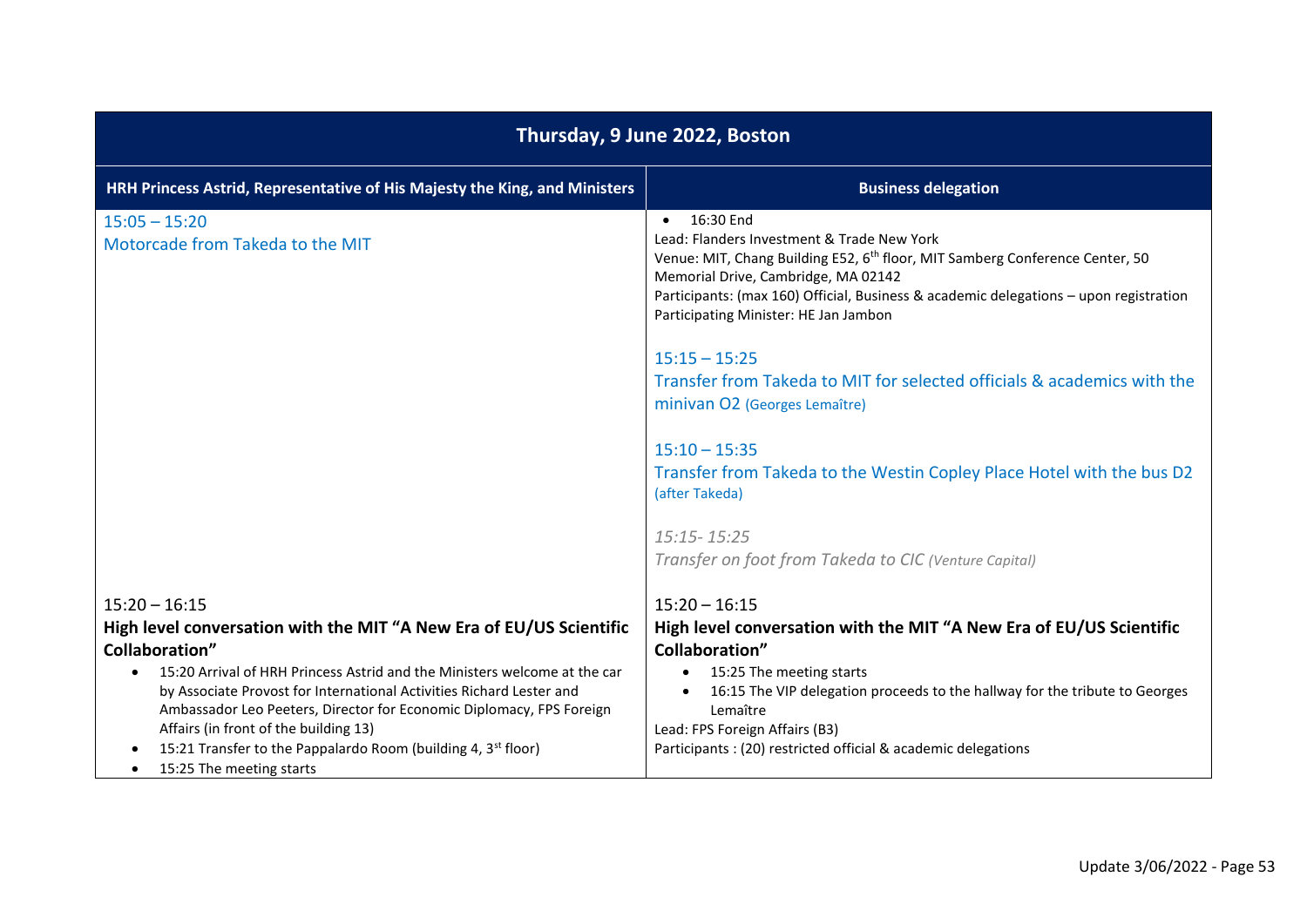| Thursday, 9 June 2022, Boston                                                                                                                                                                                                                                                                                   |                                                                                                                                                                                                                                                                                       |
|-----------------------------------------------------------------------------------------------------------------------------------------------------------------------------------------------------------------------------------------------------------------------------------------------------------------|---------------------------------------------------------------------------------------------------------------------------------------------------------------------------------------------------------------------------------------------------------------------------------------|
| HRH Princess Astrid, Representative of His Majesty the King, and Ministers                                                                                                                                                                                                                                      | <b>Business delegation</b>                                                                                                                                                                                                                                                            |
| 16:15 The VIP delegation proceeds to the hallway for the tribute to Georges<br>$\bullet$<br>Lemaître<br>Lead: FPS Foreign Affairs (B3)<br>Venue: Pappalardo Room 4-349, Building 4, Department of Physics, Massachusetts<br>Institute of Technology (MIT), entrance via Vassart Street, building 13, Cambridge, | Venue: Pappalardo Room 4-349, Building 4, Department of Physics, Massachusetts<br>Institute of Technology (MIT), entrance via Vassart Street, building 13, Cambridge, MA<br>02139                                                                                                     |
| MA 02139<br>Participants : (20) restricted official delegation & selected Rectors & vice-rectors -<br>upon selection                                                                                                                                                                                            | $15:30 - 16:00$<br>Transfer from the Westin Copley Place (Level 1) to the MIT with the                                                                                                                                                                                                |
| Participating Ministers: HE David Clarinval, HE Willy Borsus, HE Pascal Smet                                                                                                                                                                                                                                    | minivan D11 (Georges Lemaître)<br>$15:45 - 16:10$<br>Transfer from the Westin Copley Place (Level 1) to CIC Cambridge with<br>the bus D2 (Venture Capital)<br>$15:45 - 16:15$<br>Transfer from the Westin Copley Place (Level 1) to Greentown labs with<br>the bus D4 (Offshore wind) |
|                                                                                                                                                                                                                                                                                                                 | $16:10 - 19:00$<br>Learn, Network and Pitch for Venture Capital Investment in the USA:<br><b>Focus On Life Sciences</b><br>16:10 Arrival and and registration<br>16.30 Arrival of local VC's<br>16:40 Welcome words by Isabelle Grippa, CEO of hub.brussels                           |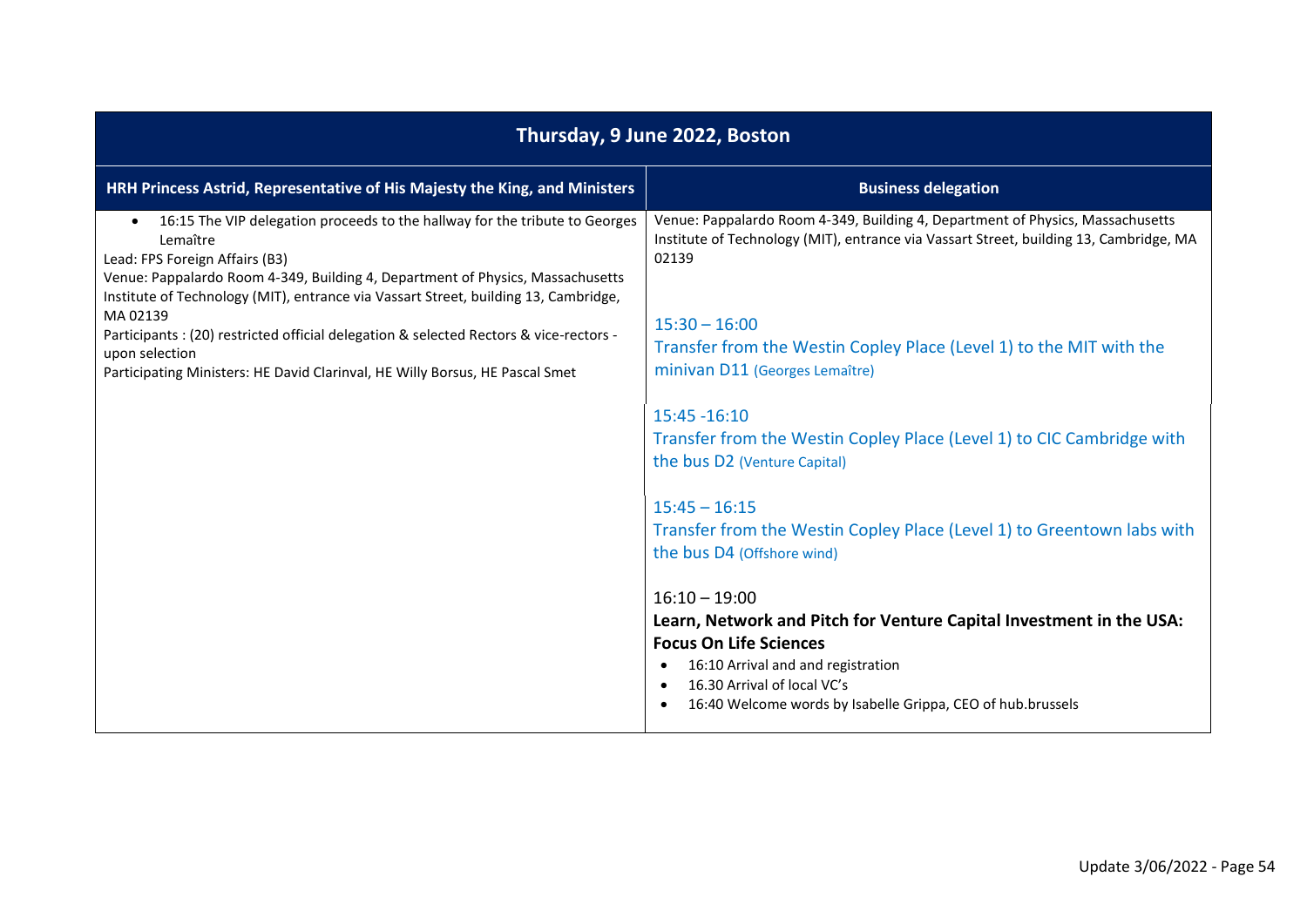| Thursday, 9 June 2022, Boston                                                                                                                                                                                                                                                                                                                                                                                                                                                                                                                                                     |                                                                                                                                                                                                                                                                                                                                                                                                                                                                                                                                                                                                                                                                                                                                                                                                                                                                                                                                                                                            |  |
|-----------------------------------------------------------------------------------------------------------------------------------------------------------------------------------------------------------------------------------------------------------------------------------------------------------------------------------------------------------------------------------------------------------------------------------------------------------------------------------------------------------------------------------------------------------------------------------|--------------------------------------------------------------------------------------------------------------------------------------------------------------------------------------------------------------------------------------------------------------------------------------------------------------------------------------------------------------------------------------------------------------------------------------------------------------------------------------------------------------------------------------------------------------------------------------------------------------------------------------------------------------------------------------------------------------------------------------------------------------------------------------------------------------------------------------------------------------------------------------------------------------------------------------------------------------------------------------------|--|
| HRH Princess Astrid, Representative of His Majesty the King, and Ministers                                                                                                                                                                                                                                                                                                                                                                                                                                                                                                        | <b>Business delegation</b>                                                                                                                                                                                                                                                                                                                                                                                                                                                                                                                                                                                                                                                                                                                                                                                                                                                                                                                                                                 |  |
|                                                                                                                                                                                                                                                                                                                                                                                                                                                                                                                                                                                   | 16.45 Presentation of CIC<br>$\bullet$<br>16:55 Short round of presentation of Belgian VC's: The Club Deal, Theodorus<br>$\bullet$<br>Investment Funds, 50°NORTH VENTURE, FPIM/SFPI, Investsud - AWEX<br>17:05 Local expert speaker on Venture Capital scences, trends/Boston, Mr. Karl<br>$\bullet$<br>Hess, Managing Partner Outcome Capital<br>17:10 Witness account from Mr. Michel Detheux, President and CEO, Iteos<br>Therapeutics, Cancer Immunotherapies - Witness on successful funding in the US<br>17:20 10 Pitches (5 min each & 3 min Q&A)<br>$\bullet$<br>18:36 Closing words by HE Pascal Smet<br>$\bullet$<br>18:40 Networking drink & buffet<br>19:00 End<br>$\bullet$<br>Lead: hub.brussels New York in collaboration with NUMA<br>Venue: Room Mosaic, 3rd floor, CIC Cambridge, 245 Main Street, Cambridge MA 02142<br>Participants: (25 US + 25 BE) Belgian & American VCs-upon invitation (selection)<br>Participating Ministers: HE Pascal Smet and HE Willy Borsus |  |
| $16:15 - 16:30$                                                                                                                                                                                                                                                                                                                                                                                                                                                                                                                                                                   | $16:15 - 17:10$                                                                                                                                                                                                                                                                                                                                                                                                                                                                                                                                                                                                                                                                                                                                                                                                                                                                                                                                                                            |  |
| Opening of the Tribute to Prof. Georges Lemaître, formulator of the                                                                                                                                                                                                                                                                                                                                                                                                                                                                                                               | Tribute to Prof. Georges Lemaître, formulator of the Big Bang Theory                                                                                                                                                                                                                                                                                                                                                                                                                                                                                                                                                                                                                                                                                                                                                                                                                                                                                                                       |  |
| <b>Big Bang Theory</b><br>16:15 L. Rafael Reif, President of the MIT welcomes HRH Princess Astrid<br>$\bullet$<br>16:17 Introduction by HE Willy Borsus<br>16:23 Unveiling by HRH Princess Astrid of a frame featuring Georges Lemaître<br>$\bullet$<br>& photo opp<br>16:25 Official delegation leaves<br>16:30 Departure of the motorcade<br>Lead: AWEX-WBI<br>Venue: Hallway next to the Pappalardo Room 4-349, Building 4, 3rd floor,<br>Department of Physics, Massachusetts Institute of Technology (MIT), entrance via<br>Vassart Street, building 13, Cambridge, MA 02139 | 16:17 Introduction by HE Willy Borsus<br>$\bullet$<br>16:23 Unveiling by HRH Princess Astrid of a frame featuring Georges Lemaître &<br>photo opp (hallway)<br>16:25 Departure of the official delegation. The participants proceed to the<br>$\bullet$<br>Pappalardo room<br>16:30 Presentation by Professor Peter Fisher<br>$\bullet$<br>16:40 Presentation by Luc Sels (KU Leuven)<br>16:55 Presentation & Conclusions by Jean-Christophe Renauld (UCLouvain)<br>17:10 End<br>$\bullet$<br>Lead: AWEX-WBI                                                                                                                                                                                                                                                                                                                                                                                                                                                                               |  |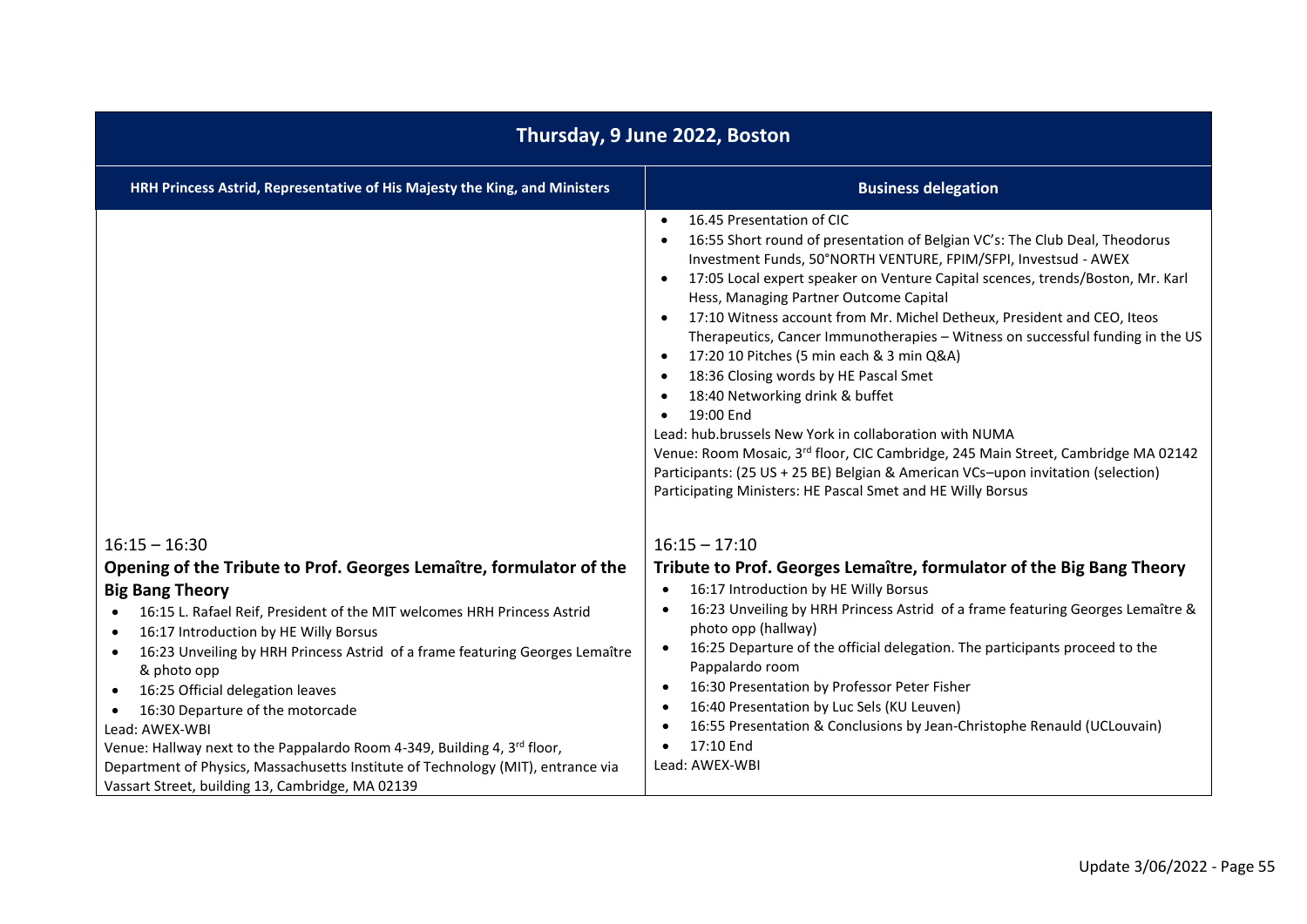| Thursday, 9 June 2022, Boston                                                                                                                                                                                                                                                                                                                                                                                                                                                                                                                                                                                                                                                                                                                                       |                                                                                                                                                                                                                                                                                                                                                                                                                                          |  |
|---------------------------------------------------------------------------------------------------------------------------------------------------------------------------------------------------------------------------------------------------------------------------------------------------------------------------------------------------------------------------------------------------------------------------------------------------------------------------------------------------------------------------------------------------------------------------------------------------------------------------------------------------------------------------------------------------------------------------------------------------------------------|------------------------------------------------------------------------------------------------------------------------------------------------------------------------------------------------------------------------------------------------------------------------------------------------------------------------------------------------------------------------------------------------------------------------------------------|--|
| HRH Princess Astrid, Representative of His Majesty the King, and Ministers                                                                                                                                                                                                                                                                                                                                                                                                                                                                                                                                                                                                                                                                                          | <b>Business delegation</b>                                                                                                                                                                                                                                                                                                                                                                                                               |  |
| Participants : (40) Restricted official delegation & selected academics<br>Participating Ministers: HE David Clarinval, HE Willy Borsus, HE Pascal Smet                                                                                                                                                                                                                                                                                                                                                                                                                                                                                                                                                                                                             | Venue: Pappalardo Room 4-349, 3rd floor, Building 4, Department of Physics, MIT, 77<br>Massachusetts Ave, Cambridge, MA 02139<br>Participants: (40) Restricted official delegation & selected academics - upon invitation                                                                                                                                                                                                                |  |
| $16:30 - 16:45$<br>Motorcade from the MIT to Greentown Labs                                                                                                                                                                                                                                                                                                                                                                                                                                                                                                                                                                                                                                                                                                         | $16:30 - 16:45$<br>Transfer from the MIT Samberg Conference Center to Greentownlabs<br>with the minibus D11 (after Data Governance)<br>$16:35 - 17:05$<br>Transfer from the MIT Samberg Conference Center to the Westin Copley<br>Place with the bus D1 (after Data Governance)                                                                                                                                                          |  |
| $16:45 - 17:30$<br>Massachusetts - Belgium, joining forces in developing offshore wind<br>energy<br>16:45 Arrival and welcomed by TBC Governor Baker, TBC HE Jan Jambon and<br>$\bullet$<br>Ryan Dings, Chief Operating Officer of Greentown Labs.<br>16:46 Meet & Greet for HRH Princess Astrid, the Ministers with Governor<br>$\bullet$<br>Baker, Beth Card, Secretary of Energy and Environmental Affairs, Klaus<br>Moeller, CEO of Vinyard Wind & Luc Vandenbulcke, CEO of DEME (in the<br>Training room)<br>16:55 Opening of the Plenary Session<br>$\bullet$<br>Welcome by Ryan Dings, Chief Operating Officer of Greentown Labs and<br>$\circ$<br>Ralph Moreau, Science & Technology Counselor - Climate Tech of FIT<br>Speech by Governor Baker<br>$\circ$ | 16:45 - 18:40 (Registration starts at 16:15)<br>Massachusetts - Belgium, joining forces in developing offshore wind<br>energy<br>• 16:15 Registration & Welcome drink<br>16:55 Opening of the Plenary Session<br>Welcome by Ryan Dings, Chief Operating Officer of Greentown Labs and<br>Ralph Moreau, Science & Technology Counselor - Climate Tech of FIT<br>Speech by Governor Baker<br>$\circ$<br>Speech by HE Jan Jambon<br>$\circ$ |  |
| Speech by HE Jan Jambon<br>$\circ$<br>Keynote Speech by Klaus Moeller, CEO of Vineyard Wind<br>$\circ$                                                                                                                                                                                                                                                                                                                                                                                                                                                                                                                                                                                                                                                              | Keynote Speech by Klaus Moeller, CEO of Vineyard Wind,<br>$\circ$<br>• 17:20 Witnessing of contract milestone signing(s)<br>• 17:30 Departure of the VIP delegation & Panel debate                                                                                                                                                                                                                                                       |  |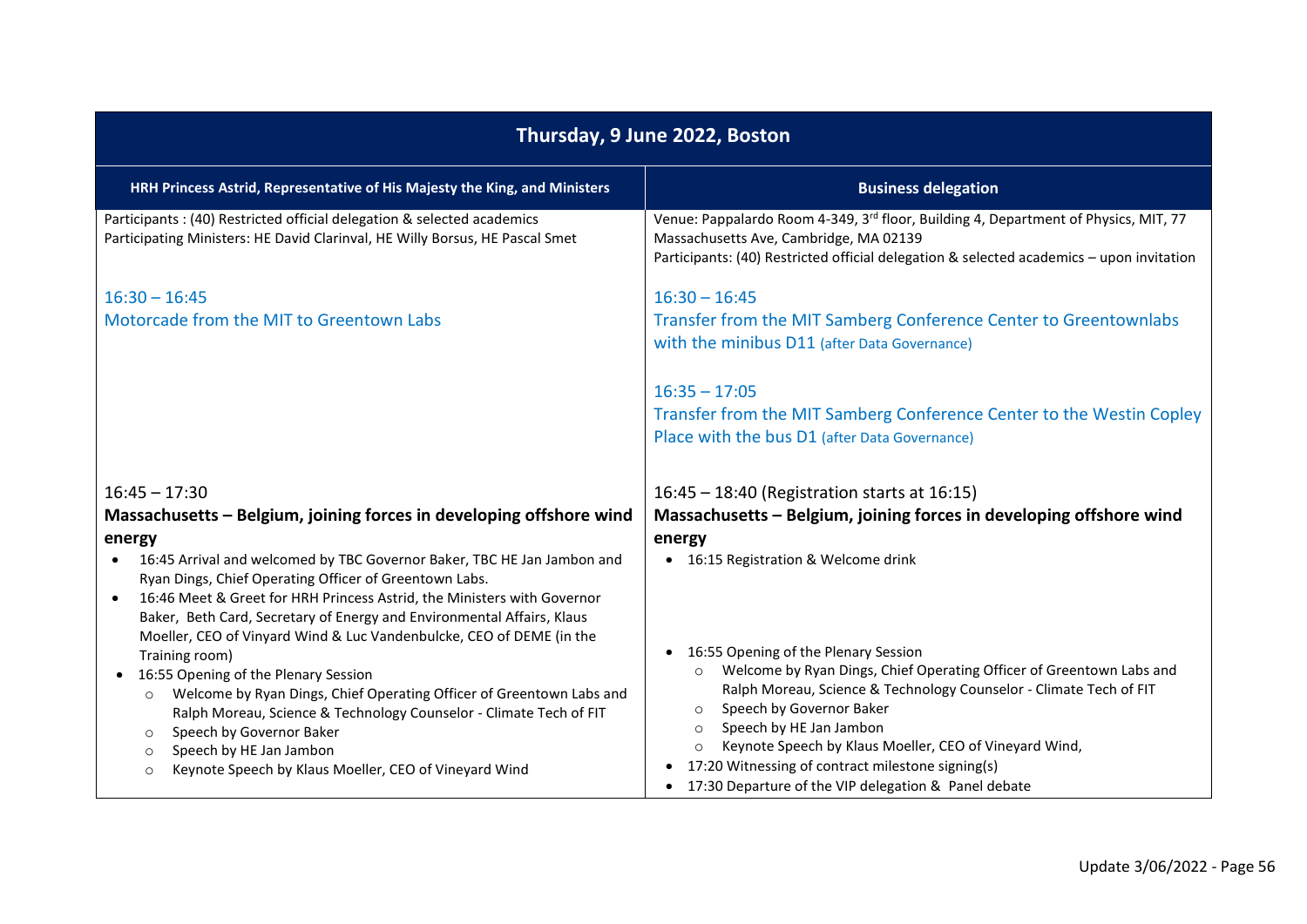| Thursday, 9 June 2022, Boston                                                                                                                                                                                                |                                                                                                                                                                                   |  |
|------------------------------------------------------------------------------------------------------------------------------------------------------------------------------------------------------------------------------|-----------------------------------------------------------------------------------------------------------------------------------------------------------------------------------|--|
| HRH Princess Astrid, Representative of His Majesty the King, and Ministers                                                                                                                                                   | <b>Business delegation</b>                                                                                                                                                        |  |
| 17:20 Witnessing of contract milestone signing(s)<br>$\bullet$<br>17:30 Departure of the motorcade                                                                                                                           | • 18:10 Networking reception<br>18:40 Departure of the participants going to the Evening of the Museum<br>$\bullet$<br>reception                                                  |  |
| Lead: Flanders Investment & Trade New York<br>Venue: Towngreen, Greentown Labs , 444 Somerville Ave, Somerville, MA 02143<br>Participants: - Upon registration<br>Participating Ministers: HE David Clarinval, HE Jan Jambon | Lead: Flanders Investment & Trade New York<br>Venue: Towngreen, Greentown Labs , 444 Somerville Ave, Somerville, MA 02143<br>Participants: - Upon registration<br>$17:15 - 17:45$ |  |
|                                                                                                                                                                                                                              | Transfer from the MIT to the Westin Copley Place with the bus D3 (after<br>Georges Lemaître)                                                                                      |  |
| $17:30 - 17:55$                                                                                                                                                                                                              |                                                                                                                                                                                   |  |
| Motorcade from Greentown Labs to the Westin Copley Place Hotel                                                                                                                                                               |                                                                                                                                                                                   |  |
|                                                                                                                                                                                                                              | $18:45 - 19:15$<br>Transfer from Greentown labs to the Museum of Fine Arts with the bus<br>D4 (after offshore wind event)                                                         |  |
| <b>Private time- no activities</b>                                                                                                                                                                                           | $18:50 - 18:55$ (shuttle buses)<br>Transfer from the Westin Copley Place Hotel (Level 1) to the Museum of<br>Fine Arts with the buses D1, D3                                      |  |
|                                                                                                                                                                                                                              | 18:50 - 18:55 (Shuttle buses)<br>Transfer from the Sheraton Hotel (Main Lobby, Dalton street 39) to the<br>Museum of Fine Arts with the buses D5 & D6                             |  |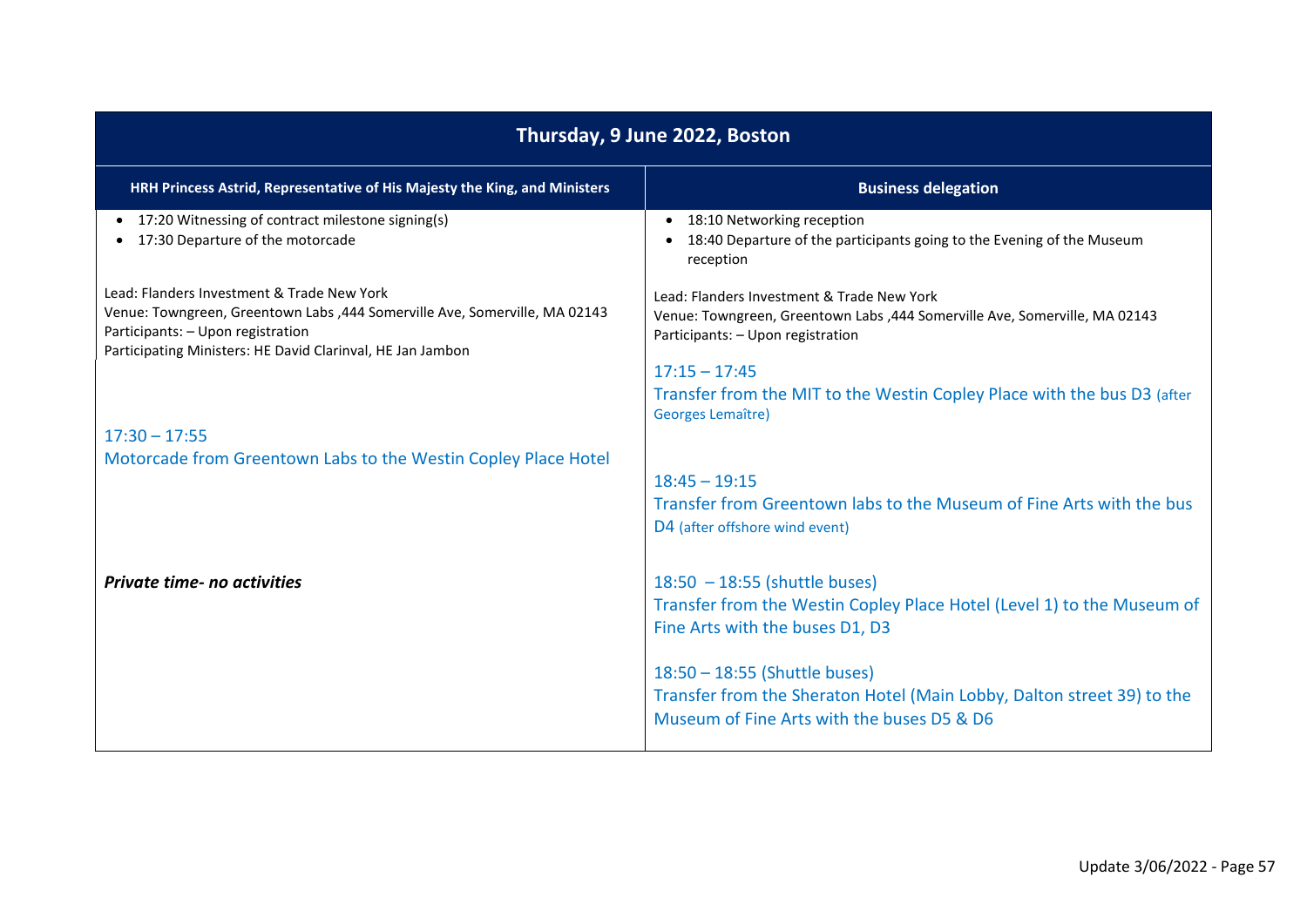| Thursday, 9 June 2022, Boston                                                                                                                                                                                                                                                                                                                                                                                                                                                                                                                                                                                                                                |                                                                                                                                        |  |
|--------------------------------------------------------------------------------------------------------------------------------------------------------------------------------------------------------------------------------------------------------------------------------------------------------------------------------------------------------------------------------------------------------------------------------------------------------------------------------------------------------------------------------------------------------------------------------------------------------------------------------------------------------------|----------------------------------------------------------------------------------------------------------------------------------------|--|
| HRH Princess Astrid, Representative of His Majesty the King, and Ministers                                                                                                                                                                                                                                                                                                                                                                                                                                                                                                                                                                                   | <b>Business delegation</b>                                                                                                             |  |
| $19:25 - 19:30$<br>Motorcade from the Westin Copley Place Hotel to the Museum of<br><b>Fine Arts</b>                                                                                                                                                                                                                                                                                                                                                                                                                                                                                                                                                         | $19:00 - 19:15$<br>Transfer from the CIC Cambridge to the Museum of Fine Arts with the<br>bus D2 (After Venture Capital)               |  |
| 19:30 - 22:00 (registration at 19:00)<br>Evening in the Museum of Fine Arts Boston                                                                                                                                                                                                                                                                                                                                                                                                                                                                                                                                                                           |                                                                                                                                        |  |
| 19:00 Arrival of the guests, welcome drinks are served<br>19:30 Arrival of HRH Princess Astrid & the Belgian Ministers. Welcome by HE Jan Jambon and Matthew Teitelbaum, Director of the MFA<br>19:32 Vip delegation proceeds to the New American Café<br>19:35 Welcome speech by Matthew Teitelbaum, Director of the Museum of Fine Arts<br>19.40 Speech by HE Jan Jambon, Minister-president Government of Flanders<br>19:50 Privatized guided tour of the new galleries Dutch & Flemish Art (for selected officials and US VIPs)<br>20:15 End of guided tour, opening of the buffets. Netherlandish art galleries are open to all the guests<br>$\bullet$ |                                                                                                                                        |  |
| Lead: Flanders Investment & Trade New York<br>Venue: Museum of Fine Arts (MFA), Fenway entrance, 160 Fenway road, Boston, MA 02115<br>Participants: (700) the entire Belgian delegation - upon registration<br>Participating Ministers: HE David Clarinval, HE Jan Jambon, HE Willy Borsus, HE Pascal Smet<br>As from 21:45<br><b>TBC</b><br>Motorcade from the Museum of Fine Arts to the Westin Copley Place<br>Transfer from the Museum of Fine Arts to the Westin Copley Place Hotel                                                                                                                                                                     |                                                                                                                                        |  |
| Hotel                                                                                                                                                                                                                                                                                                                                                                                                                                                                                                                                                                                                                                                        | with the buses D1, D3<br>As from 21:45<br>Transfer from the Museum of Fine Arts to the Sheraton Boston Hotel<br>with the buses D5 & D6 |  |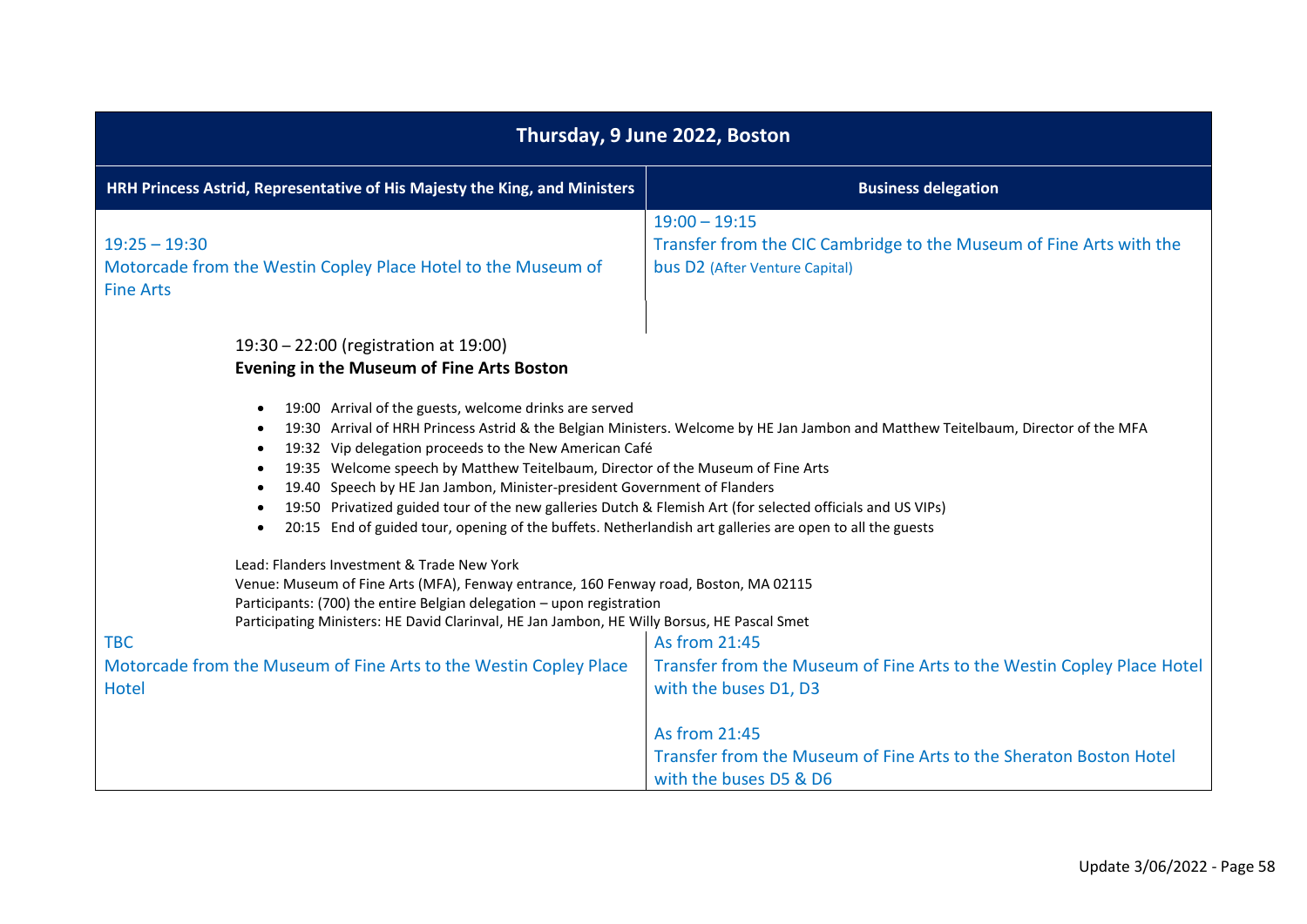| Friday, 10 June 2022, Boston                                                                                                                                                                                                                                                                                                                                                               |                                                                                                                                                                                                                                                                                                                                                            |                                                                                                                                                                                 |
|--------------------------------------------------------------------------------------------------------------------------------------------------------------------------------------------------------------------------------------------------------------------------------------------------------------------------------------------------------------------------------------------|------------------------------------------------------------------------------------------------------------------------------------------------------------------------------------------------------------------------------------------------------------------------------------------------------------------------------------------------------------|---------------------------------------------------------------------------------------------------------------------------------------------------------------------------------|
| HRH Princess Astrid, Representative of His Majesty the King, and Ministers                                                                                                                                                                                                                                                                                                                 |                                                                                                                                                                                                                                                                                                                                                            | <b>Business delegation</b>                                                                                                                                                      |
|                                                                                                                                                                                                                                                                                                                                                                                            | $7:00 - 9:00$<br>Breakfast for the guests of the<br><b>Westin Copley Place Hotel</b><br>Venue: Huntington Room, Level 2 (lobby),<br>Westin Copley Place Hotel                                                                                                                                                                                              | $7:00 - 11:00$<br>Breakfast for the guests of the<br><b>Sheraton Boston Hotel</b><br>Venue: Side Bar & Grille, Sheraton Boston<br>Hotel; 39 Dalton Street, Boston, MA,<br>02199 |
|                                                                                                                                                                                                                                                                                                                                                                                            | From 8am<br><b>B2B Meetings</b><br>Lead: AWEX, Flanders Investment & Trade and hub.brussels                                                                                                                                                                                                                                                                | Venue: Parliament/Adams/Baltic, 7 <sup>th</sup> floor, Essex Center, 3 <sup>rd</sup> floor, Westin Copley Hotel                                                                 |
| $7:45 - 8:45$<br><b>Success Stories Breakfast</b><br>7:45 Arrival of HRH Princess Astrid & the Ministers, welcomed by Pieter<br>$\bullet$<br>Timmermans, CEO of FEB<br>7:52 Words of Welcome by Pieter Timmermans<br>$\bullet$<br>7:55 Testimonial by each invited Belgian business leader (8x max. 4 minutes)<br>$\bullet$<br>8:35 Conclusions by Pieter Timmermans<br>8:40 Group picture | $7:45 - 8:45$ (registration at 7:15)<br><b>Success Stories Breakfast</b><br>$\bullet$<br>Timmermans, CEO of FEB<br>7:52 Words of Welcome by Pieter Timmermans<br>8:35 Conclusions by Pieter Timmermans<br>8:40 Group picture<br>$\bullet$                                                                                                                  | 7:45 Arrival of HRH Princess Astrid & the Ministers, welcomed by Pieter<br>7:55 Testimonial by each invited Belgian business leader (8x max. 4 minutes)                         |
| Lead: Federation of Enterprises in Belgium<br>Venue: Essex North, 3rd floor, Westin Copley Place Hotel<br>Participants: (30) Official delegation & selected SMEs - upon invitation<br>Participating ministers: HE David Clarinval, HE Willy Borsus, HE Pascal Smet                                                                                                                         | Lead: Federation of Enterprises in Belgium<br>Venue: Essex North Center & East, 3rd floor, Westin Copley Place Hotel<br>Participants: (30) Official delegation & selected SMEs - upon invitation<br>$8:10 - 8:30$<br>Transfer from the Westin Copley Place (Level 1) to Mass Bio with the<br>buses D1, D2, D3 (Life Science Day: morning sessions & Lunch) |                                                                                                                                                                                 |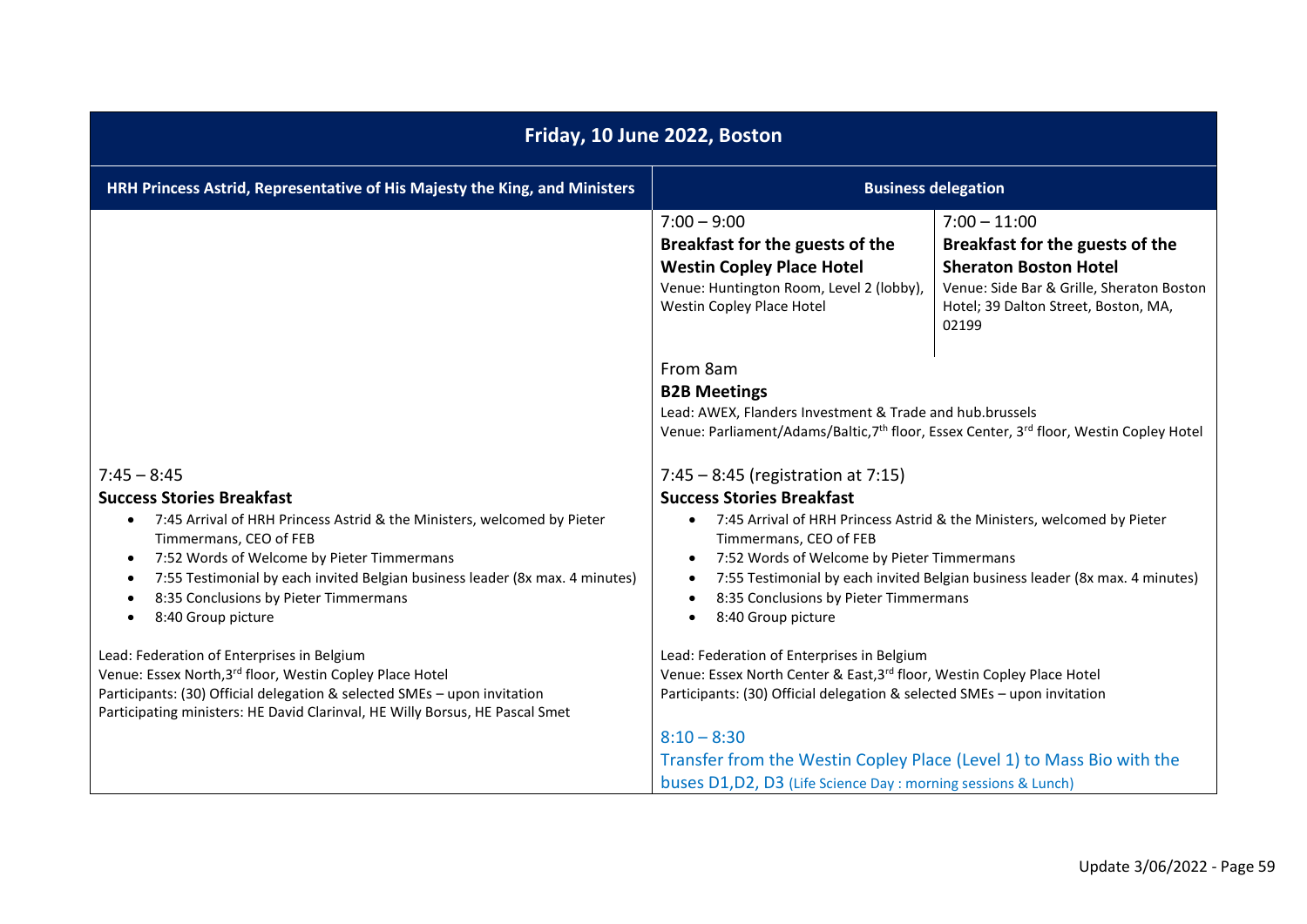| Friday, 10 June 2022, Boston                                                                                                                                                                                                                                                                                                                                                                                                                                                                                                                                                                                                                                                                                                                                                                                                                                                                                                                                                                                                                                                                                                             |                                                                                                                                                                                                                                                                                                                                                                                                                                                                                                                                                                                                                                                                                                                                                                                                                                                                                                                                                                                                                                                                                                                                            |
|------------------------------------------------------------------------------------------------------------------------------------------------------------------------------------------------------------------------------------------------------------------------------------------------------------------------------------------------------------------------------------------------------------------------------------------------------------------------------------------------------------------------------------------------------------------------------------------------------------------------------------------------------------------------------------------------------------------------------------------------------------------------------------------------------------------------------------------------------------------------------------------------------------------------------------------------------------------------------------------------------------------------------------------------------------------------------------------------------------------------------------------|--------------------------------------------------------------------------------------------------------------------------------------------------------------------------------------------------------------------------------------------------------------------------------------------------------------------------------------------------------------------------------------------------------------------------------------------------------------------------------------------------------------------------------------------------------------------------------------------------------------------------------------------------------------------------------------------------------------------------------------------------------------------------------------------------------------------------------------------------------------------------------------------------------------------------------------------------------------------------------------------------------------------------------------------------------------------------------------------------------------------------------------------|
| HRH Princess Astrid, Representative of His Majesty the King, and Ministers                                                                                                                                                                                                                                                                                                                                                                                                                                                                                                                                                                                                                                                                                                                                                                                                                                                                                                                                                                                                                                                               | <b>Business delegation</b>                                                                                                                                                                                                                                                                                                                                                                                                                                                                                                                                                                                                                                                                                                                                                                                                                                                                                                                                                                                                                                                                                                                 |
| $8:50 - 9:10$<br>Motorcade from the Westin Copley Place to Mass Bio<br>$9:10 - 10:25$                                                                                                                                                                                                                                                                                                                                                                                                                                                                                                                                                                                                                                                                                                                                                                                                                                                                                                                                                                                                                                                    | $9:10 - 18:00$ (Registration at 8:30)                                                                                                                                                                                                                                                                                                                                                                                                                                                                                                                                                                                                                                                                                                                                                                                                                                                                                                                                                                                                                                                                                                      |
| Opening of the Life Science Day: "Belgium, the Health & Biotech<br><b>Valley of Tomorrow"</b><br>9:10 Arrival & welcome by Mr Joe Boncore CEO of Mass Bio and Frédéric Druck,<br>Managing Director of Essenscia Wallonia & Brussels<br>9:12 Transfer to the 5 <sup>th</sup> floor and courtesy call with Mass Bio Management<br>$\bullet$<br>9:18 Transfer to the 4 <sup>th</sup> floor (Cambridge room)<br>$\bullet$<br>9:20 Welcome words by Mr Joe Boncore CEO of Mass Bio<br>$\bullet$<br>9:23 Introduction Speech by HE Willy Borsus<br>$\bullet$<br>9:28 General presentation of the life sciences, pharma and healthcare sector in<br>$\bullet$<br>Belgium by Frédéric Druck, Managing Director of Essenscia Wallonia & Brussels<br>& Secretary General at bio.be<br>9:40 General presentation of Massbio by Mr Joe Boncore CEO Mass Bio<br>9:50 Presentation of SFPIM as sovereign wealth strategic investor in the Belgian<br>$\bullet$<br>biotech/life sciences scene and beyond, by Koen Van Loo, CEO of SFPIM<br>9:55 Presentation of the Life Sciences day program by Tineke Van Holland<br>$\bullet$<br>(bio.be/Essenscia) | Life Science Day: "Belgium, the Health & Biotech Valley of Tomorrow"<br>9:10 - 10:05 Opening in presence of HRH Princess Astrid<br>9:20 Welcome words by Mr Joe Boncore CEO of Mass Bio<br>$\bullet$<br>9:23 Introduction Speech by HE Willy Borsus<br>$\bullet$<br>9:28 General presentation of the life sciences, pharma and healthcare sector in<br>$\bullet$<br>Belgium by Frédéric Druck, Managing Director of Essenscia Wallonia & Brussels<br>& Secretary General at bio.be<br>9:40 General presentation of Massbio by Mr Joe Boncore CEO of Mass Bio<br>$\bullet$<br>9:50 Presentation of SFPIM as sovereign wealth strategic investor in the Belgian<br>$\bullet$<br>biotech/life sciences scene and beyond, by Koen Van Loo, CEO of SFPIM<br>9:55 Presentation of the Life Sciences day program by Tineke Van Holland<br>$\bullet$<br>(bio.be/Essenscia)<br>10:00 Official delegation leaves. - Break<br>$\bullet$<br>10:15 - 11:35 Session 1: Biomanufacturing in Belgium - an ecosystem that<br>goes beyond the current assets<br>10:15 Biomanufacturing in Belgium - Introduction into session by Frederic Druck<br>$\bullet$ |
| 10:00 Official delegation leaves. Short meet & greet for HRH and the Ministers<br>$\bullet$<br>with biotech US and Belgian biotech companies<br>10:25 Departure of the motorcade<br>Lead: AWEX & WBI together with Essenscia/Bio.be and BioWin, and with FIT,<br>flanders.bio and hub.brussels.<br>Venue: Cambridge room, 4 <sup>th</sup> floor, MassBio, 700 Technology Square, Cambridge<br>Participants: (max 150 guests) official delegation & selected business & academics<br>Participating ministers: HE David Clarinval, HE Willy Borsus, HE Pascal Smet                                                                                                                                                                                                                                                                                                                                                                                                                                                                                                                                                                         | (Essenscia): exchange with Pascale Delcomminette (AWEX)<br>10:20 Speech by HE Willy Borsus<br>$\bullet$<br>10:25 Panel 1 - Health challenges of today and tomorrow: the importance of<br>$\bullet$<br>biomanufacturing capabilities -Moderator: Tineke Van hooland (Essenscia)<br>Lieven Janssens, Eurogentec<br>$\circ$<br>Jean-Manuel Fontaine, Mithra<br>$\circ$<br>Legend Biotech<br>$\circ$<br>Elisabeth Van Damme, GSK<br>$\circ$<br>Cedric Volanti, Thermo Fisher<br>$\circ$                                                                                                                                                                                                                                                                                                                                                                                                                                                                                                                                                                                                                                                        |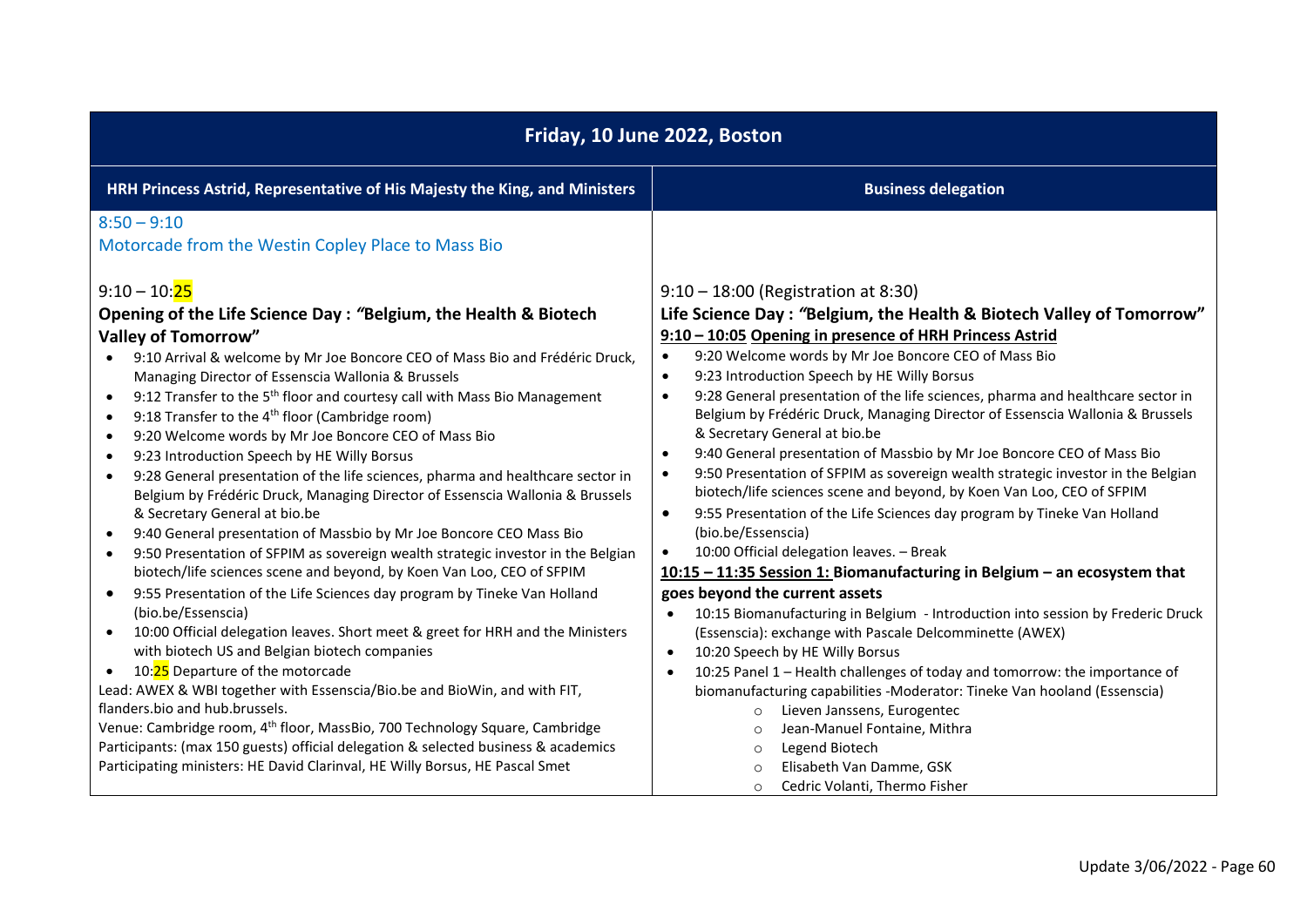| Friday, 10 June 2022, Boston                                               |                                                                                                                                                                                                                                                                                                                                                                                                                                                                                                                                                                                                                                                                                                                                                                                                                                                                                                                                                                                                                                                                                                   |  |
|----------------------------------------------------------------------------|---------------------------------------------------------------------------------------------------------------------------------------------------------------------------------------------------------------------------------------------------------------------------------------------------------------------------------------------------------------------------------------------------------------------------------------------------------------------------------------------------------------------------------------------------------------------------------------------------------------------------------------------------------------------------------------------------------------------------------------------------------------------------------------------------------------------------------------------------------------------------------------------------------------------------------------------------------------------------------------------------------------------------------------------------------------------------------------------------|--|
| HRH Princess Astrid, Representative of His Majesty the King, and Ministers | <b>Business delegation</b>                                                                                                                                                                                                                                                                                                                                                                                                                                                                                                                                                                                                                                                                                                                                                                                                                                                                                                                                                                                                                                                                        |  |
|                                                                            | 10:50 Panel 2: Innovation in biomanufacturing: the bioproduction factories of the future<br>Moderator: Tineke Van hooland (Essenscia)<br>Marc Dechamps (Biowin)&TBC<br>$\circ$<br>Rheavita<br>$\circ$<br>Patel Dhaval, UCB<br>$\circ$<br>Kate Antrobus, Univercells<br>$\circ$<br>Geoffrey Pot, Takeda<br>$\circ$<br>11:45 - 13:00 Session 2: Artificial Intelligence, catalyst in Health & Life-<br>Sciences (Lead: Flanders Investment & Trade)<br>11:45 Welcome & kickoff by John Baekelmans, Technology Attaché - FIT<br>11:50 Speaker 1 - 15 min presentation on AI for Health & Lifesciences (imec,<br>Mieke De Ketelaere, Director Al & Adj Professor)<br>12:10 Speaker 2 - 15 min presentation on AI for Health & Lifesciences (MIT,<br>Pattie Maes, Professor)<br>12:25 Speaker 3 - 15 min presentation on AI for Health & Lifesciences<br>(Radiomics, Wim Vos, CEO)<br>12:40 Speaker 4 - 15 min presentation on AI for Health & Lifesciences (N-side,<br>Sebastien Cop, Director BD)<br>12:45 Panel discussion & Q&A with audience (moderated by JB from FIT)<br>13:00 Networking Lunch |  |
|                                                                            | 14:00 -16:00 Session 3: Innovation breakthroughs for a fast-growing Life<br>Sciences industry: an overview of Massachusetts and Belgium<br>14:00 Welcoming and overview of the Massachusetts and Belgian ecosystems<br>$\bullet$<br>(MassBIO & Biowin)<br>14:25 Break-out seminars on selected topics :<br>$\bullet$<br>Cell & Gene Therapy: Miguel Forte (Bone Therapeutics), Denis Dufrasne<br>$\circ$<br>(Novadip Biosciences), 2Bridge and 2 US companies<br>Immuno-oncology: Michel Deteux (Iteos Therapeutics), Eric Halioua (PDC<br>$\Omega$<br>Line Pharma), ATB Therapeutics (Max Houry), Elmedix and 2 US companies                                                                                                                                                                                                                                                                                                                                                                                                                                                                     |  |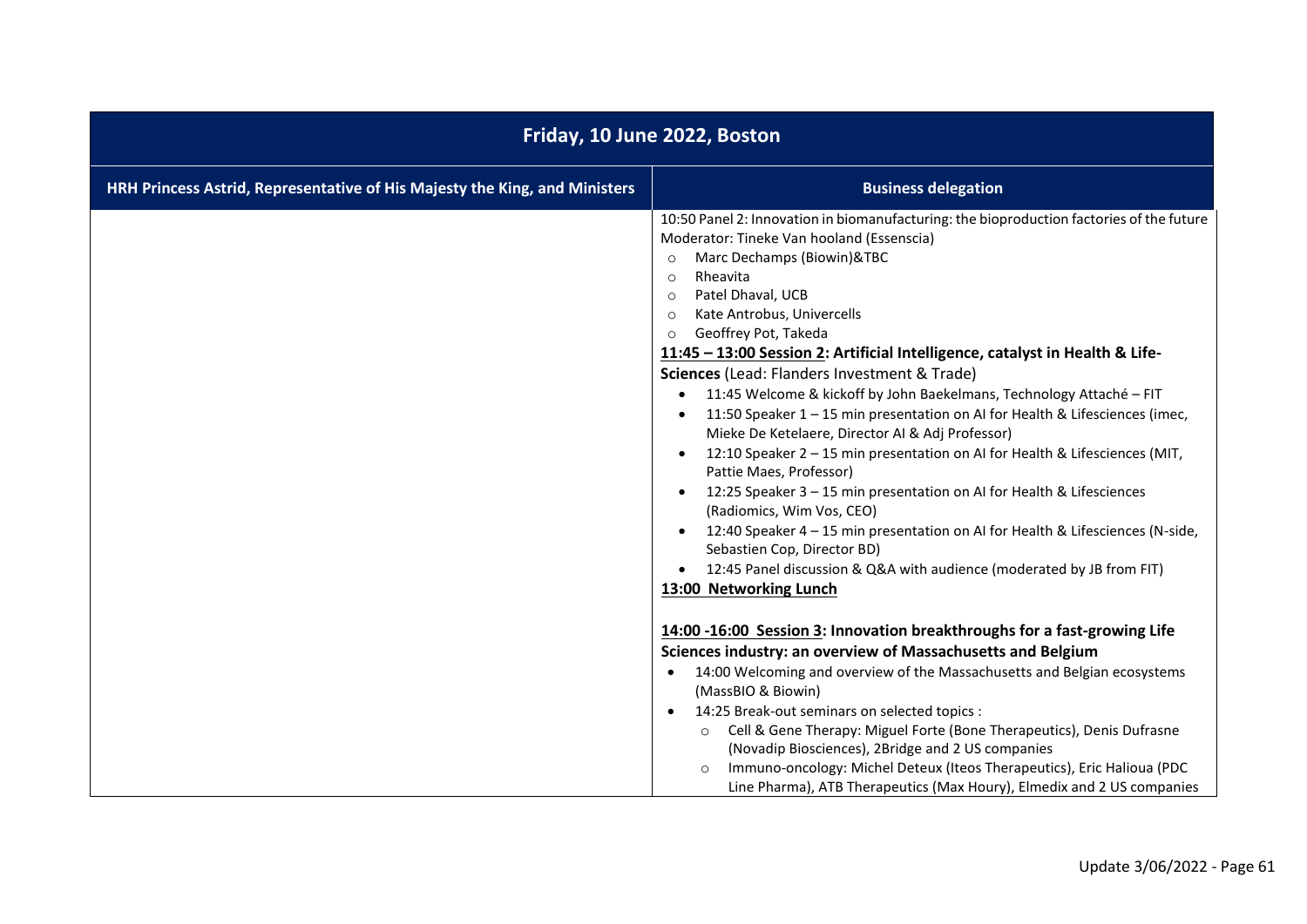| Friday, 10 June 2022, Boston                                               |                                                                                                                                                                                                                                                                                                                                                                                                                                                                                                                                                                                                                                                                                                                                                                                                                                                                                                                                                                                                                                                                                                                                                                                                                                                                                                                                                                                                                                                                                                                                                                                                                                                                                                                                                                                                                                                                  |  |
|----------------------------------------------------------------------------|------------------------------------------------------------------------------------------------------------------------------------------------------------------------------------------------------------------------------------------------------------------------------------------------------------------------------------------------------------------------------------------------------------------------------------------------------------------------------------------------------------------------------------------------------------------------------------------------------------------------------------------------------------------------------------------------------------------------------------------------------------------------------------------------------------------------------------------------------------------------------------------------------------------------------------------------------------------------------------------------------------------------------------------------------------------------------------------------------------------------------------------------------------------------------------------------------------------------------------------------------------------------------------------------------------------------------------------------------------------------------------------------------------------------------------------------------------------------------------------------------------------------------------------------------------------------------------------------------------------------------------------------------------------------------------------------------------------------------------------------------------------------------------------------------------------------------------------------------------------|--|
| HRH Princess Astrid, Representative of His Majesty the King, and Ministers | <b>Business delegation</b>                                                                                                                                                                                                                                                                                                                                                                                                                                                                                                                                                                                                                                                                                                                                                                                                                                                                                                                                                                                                                                                                                                                                                                                                                                                                                                                                                                                                                                                                                                                                                                                                                                                                                                                                                                                                                                       |  |
|                                                                            | Vaccines: Jose Castillo (Quantoom Biosciences), Renaat Baes (Mithra<br>$\circ$<br>CDMO), Elisabeth Van Damme (GSK), Idevax and 2 US companies<br>Medical Technology: Oncomfort, MintT, Spentys, Nextgenics and 2 US<br>$\circ$<br>companies<br>15:15 Break-out B2Bs<br>$\bullet$<br>16:00 Break<br>$\bullet$<br>16:10 Special topic Synthetic biology: from academic research to industrial<br>$\bullet$<br>applications: James Collins (MIT), Vitor Pinheiro (KULeuven), Philippe Gabant<br>(Syngulon)<br>17:00 End<br>$\bullet$<br>16:10 -17:10 Session 4: How Industry & Academia can unlock beneficial<br>interactions with Harvard & MIT (lead: WBI)<br>16:10 Welcome Wouter Van De Pontseele (MIT), board member of the HMBS<br>16:20 Introduction to the network of Belgian Fellows and their research at major<br>$\bullet$<br>Research Centers / Academic Insitutes in Boston<br>16:22 Introduction Dr. Emilie Leroy at HMS/DFCI<br>$\bullet$<br>16:23 Belgian Research Talk by Dr. Emilie Leroy at HMS/DFCI - Institute: Harvard<br>$\bullet$<br>Medical School / Dana Farber Cancer Institute Dept. Biological Chemistry and<br>Molecular Pharmacology. Research: Cryo-EM as a powerful tool for cancer drug<br>discovery<br>16:28 Introduction Dr. Koen Breyne at HMS/MGH<br>$\bullet$<br>16:29 Belgian Research Talk by Dr. Koen Breyne at HMS/MGH<br>$\bullet$<br>Institute: Harvard Medical School / Mass General Hospital Dept. Neurology.<br>Research: Vesicles for therapeutic delivery of bioproducts<br>16:34 Introduction Dr. David Bergemann at HMS/MGH<br>$\bullet$<br>16:35 Belgian Research Talk by Dr. David Bergemann at HMS/MGH<br>$\bullet$<br>Institute: Harvard Medical School / Mass General Hospital Cardiovascular<br>Research Center. Research: Regeneration at our fingertips<br>16:40 Introduction Dr. Thys Stuyvers at MIT |  |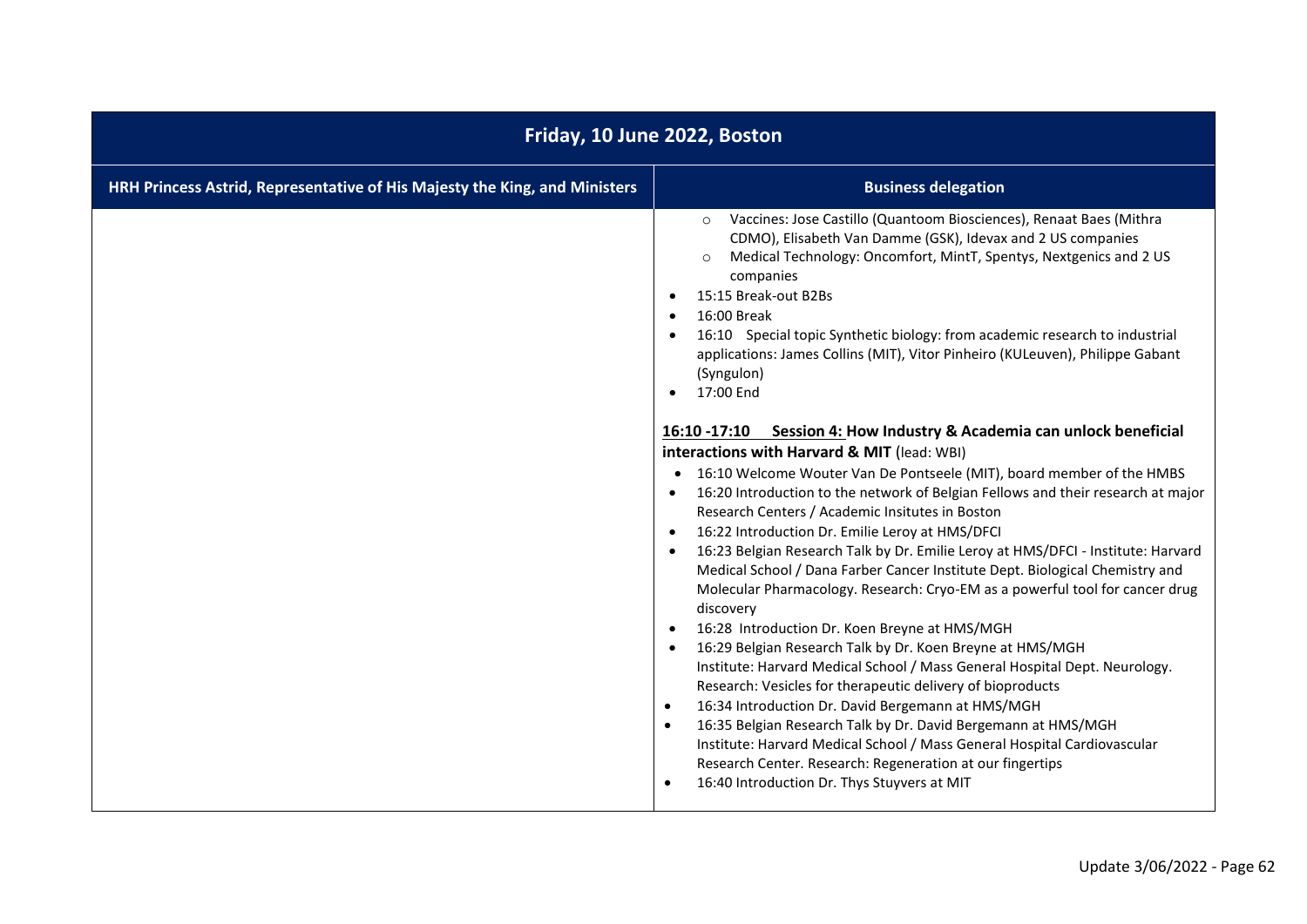| Friday, 10 June 2022, Boston                                               |                                                                                                                                                                                                                                                                                                                                                                                                                                                                                                                                                                                                                                                                                                                                                                                                                                                                                                                                                                                                                                                                                                                                                                                                     |  |
|----------------------------------------------------------------------------|-----------------------------------------------------------------------------------------------------------------------------------------------------------------------------------------------------------------------------------------------------------------------------------------------------------------------------------------------------------------------------------------------------------------------------------------------------------------------------------------------------------------------------------------------------------------------------------------------------------------------------------------------------------------------------------------------------------------------------------------------------------------------------------------------------------------------------------------------------------------------------------------------------------------------------------------------------------------------------------------------------------------------------------------------------------------------------------------------------------------------------------------------------------------------------------------------------|--|
| HRH Princess Astrid, Representative of His Majesty the King, and Ministers | <b>Business delegation</b>                                                                                                                                                                                                                                                                                                                                                                                                                                                                                                                                                                                                                                                                                                                                                                                                                                                                                                                                                                                                                                                                                                                                                                          |  |
|                                                                            | 16:41 Belgian Research Talk by Dr. Thys Stuyvers at MIT<br>$\bullet$<br>Institute: Massachusetts Institute of Technology Dept. Chemical Engineering.<br>Research: Deep Learning for chemical reactivity prediction<br>16:46 Introduction Ms. Adrianna Vandeuren at NorthEastern University<br>$\bullet$<br>16:47 Belgian Research Talk by Ms. Adrianna Vandeuren at NorthEastern<br>$\bullet$<br>University - Institute: NorthEastern University Dept. of Biology. Research: G-<br>quadruplexes in human DNA<br>16:52 Thanking of the Belgian speakers/presenters by HMBS President Korneel<br>$\bullet$<br>(Harvard)<br>16:53 How can Academia and Industry benefit from the HMBS?<br>$\bullet$<br>17:03 Narrated slideshow of HMBS history by HMBS President Korneel Grauwet<br>(Harvard)<br>17:06 Recapitulation of the talk and take home message by HMBS President<br>$\bullet$<br>Korneel Grauwet (Harvard)<br>17:10 -18:00 Networking drink<br>Lead: AWEX & WBI together Essenscia/Bio.be and BioWin, and with FIT, flanders.bio<br>and hub.brussels.<br>Venue: Massbio, 700 Technology Square 5th floor, Cambridge, MA 02139<br>Participants: (150) Business delegation - upon registration |  |
| $10:25 - 10:45$                                                            |                                                                                                                                                                                                                                                                                                                                                                                                                                                                                                                                                                                                                                                                                                                                                                                                                                                                                                                                                                                                                                                                                                                                                                                                     |  |
| Motorcade from Massbio to the City Hall of Boston                          | $10:20 - 10:45$<br>Transfer of selected officials from Mass Bio to the Westin Hotel with<br>the minivans 01 & 02                                                                                                                                                                                                                                                                                                                                                                                                                                                                                                                                                                                                                                                                                                                                                                                                                                                                                                                                                                                                                                                                                    |  |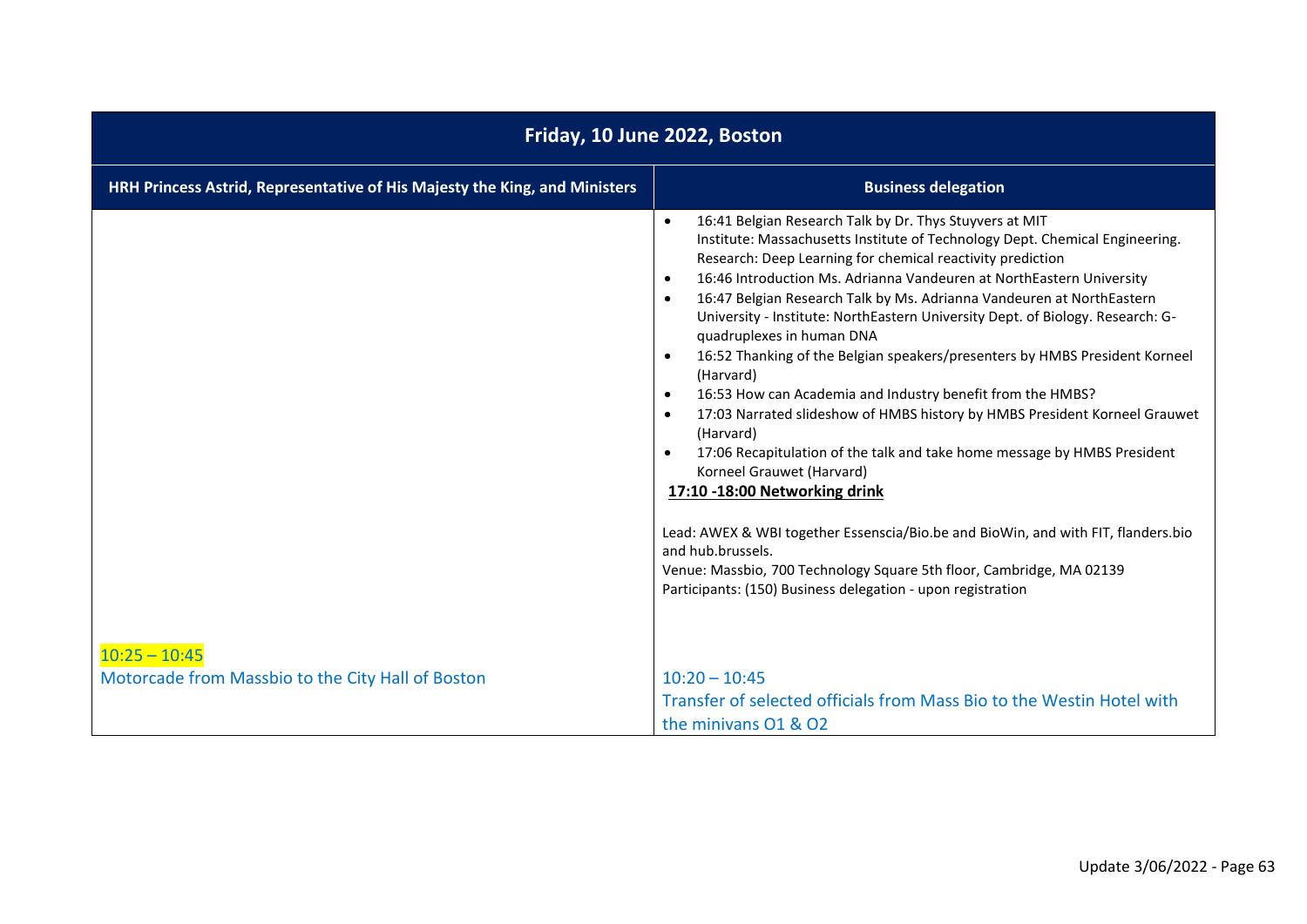| Friday, 10 June 2022, Boston                                                                                                                                                                                                                                                                                                                                                                                                                                                                                                                                                                                                                                                      |                            |  |
|-----------------------------------------------------------------------------------------------------------------------------------------------------------------------------------------------------------------------------------------------------------------------------------------------------------------------------------------------------------------------------------------------------------------------------------------------------------------------------------------------------------------------------------------------------------------------------------------------------------------------------------------------------------------------------------|----------------------------|--|
| HRH Princess Astrid, Representative of His Majesty the King, and Ministers                                                                                                                                                                                                                                                                                                                                                                                                                                                                                                                                                                                                        | <b>Business delegation</b> |  |
| 10:45 - 10:55<br><b>Photo opportunity for HRH Princess Astrid and all the Ministers in</b><br>front of the BOSTON sign<br>Participating ministers: HE David Clarinval, HE Jan Jambon, HE Willy Borsus, HE Pascal<br><b>Smet</b>                                                                                                                                                                                                                                                                                                                                                                                                                                                   |                            |  |
| $11:00 - 11:40$<br>Meeting with Michelle Wu, Mayor of Boston<br>11:00 Arrival and welcome by James Colimon, International Partnerships<br>$\bullet$<br>Manager, Global Affairs & Sergeant Chin<br>11:02 HRH Princess Astrid & the Ministers proceed to the 5 <sup>th</sup> floor<br>$\bullet$<br>11:05 Welcome by Michelle Wu and start of the meeting<br>$\bullet$<br>11:35 Gift exchange<br>$\bullet$<br>11:40 Departure of the motorcade<br>$\bullet$<br>Venue: Eagle room, Mayor's office, 5 <sup>th</sup> floor, City Hall of Boston (back entrance in<br>Congress Street)<br>Participating ministers: HE David Clarinval, HE Jan Jambon, HE Willy Borsus, HE Pascal<br>Smet |                            |  |
| $11:40 - 12:00$<br>Motorcade from the City Hall of Boston to the Westin                                                                                                                                                                                                                                                                                                                                                                                                                                                                                                                                                                                                           |                            |  |
| $13:00 - 13:45$<br><b>Informal Press moment</b><br>Lead: Belgian Foreign Trade Agency<br>Venue: North star, 7 <sup>th</sup> floor, Westin Copley Place Hotel<br>Participants: Restricted Official delegation & Belgian journalists<br>Participating ministers: HE David Clarinval, HE Jan Jambon, HE Willy Borsus, HE Pascal<br>Smet                                                                                                                                                                                                                                                                                                                                              |                            |  |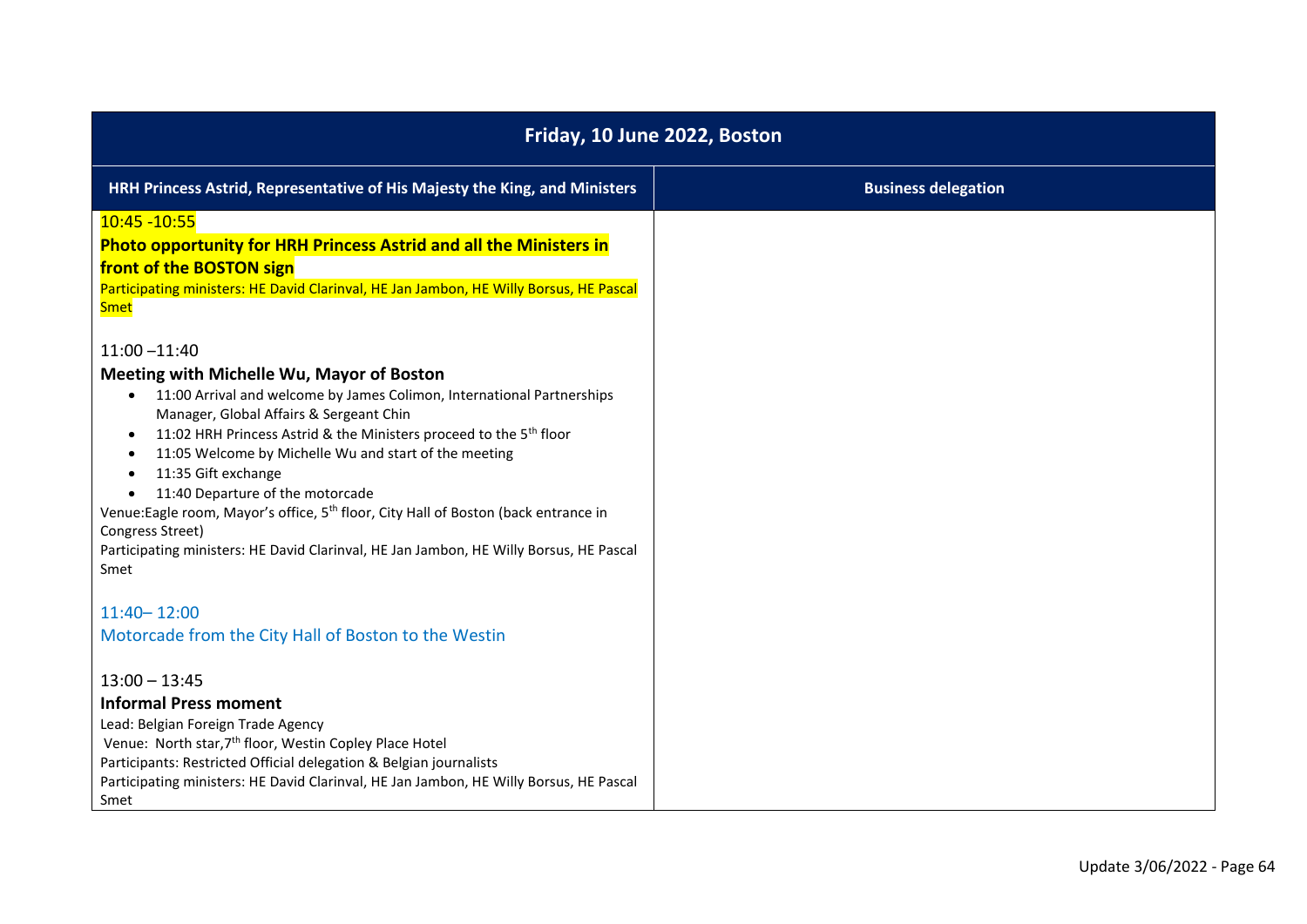| Friday, 10 June 2022, Boston                                                                                                                                                                                                                                                                                                                                                                                                                                                                                                                                                                                                                                                                                                                                                                                                                                                                                                                                          |                                                                                                                                                                                                                |  |
|-----------------------------------------------------------------------------------------------------------------------------------------------------------------------------------------------------------------------------------------------------------------------------------------------------------------------------------------------------------------------------------------------------------------------------------------------------------------------------------------------------------------------------------------------------------------------------------------------------------------------------------------------------------------------------------------------------------------------------------------------------------------------------------------------------------------------------------------------------------------------------------------------------------------------------------------------------------------------|----------------------------------------------------------------------------------------------------------------------------------------------------------------------------------------------------------------|--|
| HRH Princess Astrid, Representative of His Majesty the King, and Ministers                                                                                                                                                                                                                                                                                                                                                                                                                                                                                                                                                                                                                                                                                                                                                                                                                                                                                            | <b>Business delegation</b>                                                                                                                                                                                     |  |
|                                                                                                                                                                                                                                                                                                                                                                                                                                                                                                                                                                                                                                                                                                                                                                                                                                                                                                                                                                       | $13:20 - 13:30$<br>Transfer from the Westin Copley Place Hotel to the Harvard Club of<br>Boston for selected academics and officials with the mininvan O2 (Peter<br><b>Baron Carmeliet)</b><br>$13:30 - 13:50$ |  |
|                                                                                                                                                                                                                                                                                                                                                                                                                                                                                                                                                                                                                                                                                                                                                                                                                                                                                                                                                                       | Transfer from the Westin Copley Place (Level 1) to Mass Bio with the<br>buses D1 (Life Science: Afternoon Sessions)                                                                                            |  |
| $13:45 - 14:00$<br>Motorcade from the Westin Copley Place Hotel to the Harvard Club of<br><b>Boston</b>                                                                                                                                                                                                                                                                                                                                                                                                                                                                                                                                                                                                                                                                                                                                                                                                                                                               |                                                                                                                                                                                                                |  |
| $14:00 - 14:45$<br>Presentation of the American Academy of Arts & Sciences and<br>recognition ceremony for Prof. Dr. Peter baron Carmeliet<br>14:00 Arrival of HRH Princess Astrid & welcome by Dr. Nancy Andrews, Peter<br>$\bullet$<br>Carmeliet and Filippe De Potter.<br>14:05 Welcome by HE Jan Jambon<br>$\bullet$<br>14:10 Speech by Dr. Nancy Andrews, Chair of the Academy's Board of<br>$\bullet$<br>Director, Presentation of the American Academy of Arts & Sciences, Honour<br>the recognition of a Belgian scientist by the American Academy<br>14.15 speech by Michael A. Gimbrone, Jr., M.D. Elsie T. Friedman Professor of<br>$\bullet$<br>Pathology Harvard Medical School. Chairman Emeritus, Department of<br>Pathology Director, Center for Excellence in Vascular Biology Brigham and<br>Women's Hospital Boston<br>14:20 Thank you by Prof. Carmeliet<br>14:25 Signature by Prof. Carmeliet of the book of members of the Academy<br>$\bullet$ | $14:00 - 14:20$<br>Transfer from Mass Bio to the Westin Copley Place with the bus D1                                                                                                                           |  |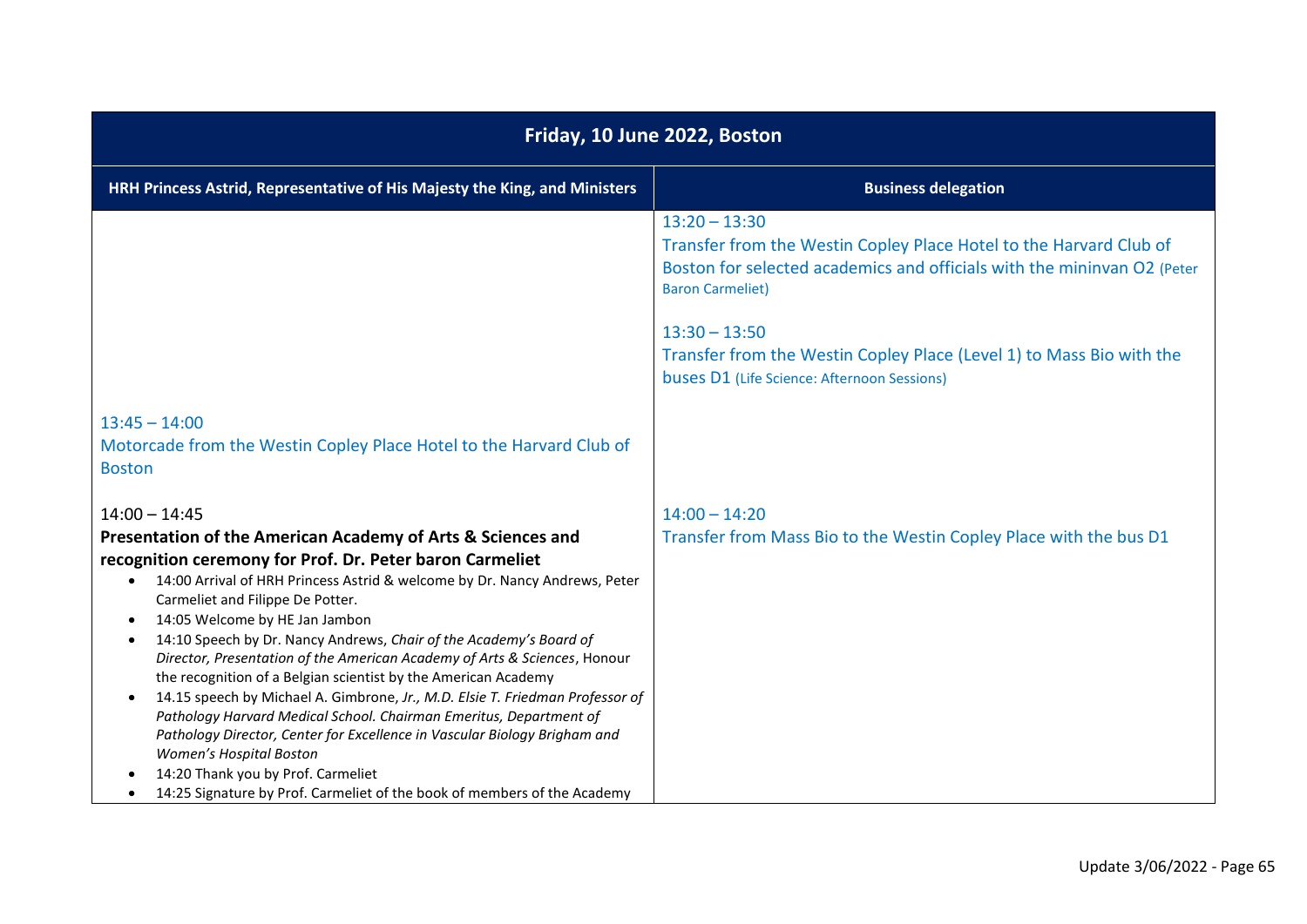| Friday, 10 June 2022, Boston                                                                                                                                                                                                                                                                                                                                                                                                                                                                                                                                                                                                                                                                                                                                                                                                   |                                                                                                                                                 |  |  |
|--------------------------------------------------------------------------------------------------------------------------------------------------------------------------------------------------------------------------------------------------------------------------------------------------------------------------------------------------------------------------------------------------------------------------------------------------------------------------------------------------------------------------------------------------------------------------------------------------------------------------------------------------------------------------------------------------------------------------------------------------------------------------------------------------------------------------------|-------------------------------------------------------------------------------------------------------------------------------------------------|--|--|
| HRH Princess Astrid, Representative of His Majesty the King, and Ministers                                                                                                                                                                                                                                                                                                                                                                                                                                                                                                                                                                                                                                                                                                                                                     | <b>Business delegation</b>                                                                                                                      |  |  |
| 14:30 Reception & meet & greet<br>$\bullet$<br>14:45 Departure of the motorcade<br>Lead: Flanders Investment & Trade<br>Venue: Aesculapian room, Harvard Club of Boston, 374 Commonwealth Avenue,<br>Boston, MA 02215<br>Participants: (Max 50) Official delegation & selected academics - upon invitation<br>Participating ministers: HE David Clarinval, HE Jan Jambon                                                                                                                                                                                                                                                                                                                                                                                                                                                       | $14:20 - 14:40$<br>Transfer from the Westin Copley Place to Massachusetts General<br>Hospital Burr Proton Therapy Center with the minivan MWB   |  |  |
| $14:45 - 15:00$<br>Motorcade from the Harvard Business Club to the Massachusetts<br><b>General Hospital Burr Proton Therapy Center</b><br>$15:00 - 15:40$<br>Visit of the Massachusetts General Hospital Burr Proton Therapy<br><b>Center</b><br>15:00 Arrival and welcome by Anthony Zietman, Head of Radiation Oncology,<br>$\bullet$<br>Massachusetts General Hospital and Pierre Mottet, Chairman of the Board, IBA                                                                                                                                                                                                                                                                                                                                                                                                        | $14:50 - 15:00$<br>Transfer from the Harvard Club of Boston to the Westin Copley Place<br>Hotel for selected officials with the minivan 01 & 02 |  |  |
| 15:02 Photo opportunity. Delegation proceeds to the Goitein room<br>$\bullet$<br>15:05 Presentation by Anthony Zietman, Head of Radiation Oncology of the<br>$\bullet$<br>Massachusetts General Hospital, on past and future of proton therapy<br>15:15 Transfer to the proton therapy center (-1 stairs)<br>15:18 Visit of the premises (treatment room) and explanation by P. Mottet (IBA)<br>$\bullet$<br>on the future of Proton Therapy and the role of IBA.<br>15:38 Delegation proceeds to the exit (stairs)<br>$\bullet$<br>15:40 Departure of the motorcade<br>Lead: AWEX in collaboration with Ion Beam Applications (IBA)<br>Venue: Massachusetts General Hospital Burr Proton Therapy Center, 30 Fruit Street<br>Boston, MA 02114 (via Yawkey way)<br>Participants: (max 15) : very restricted official delegation |                                                                                                                                                 |  |  |
| Participating ministers: HE David Clarinval, HE Willy Borsus                                                                                                                                                                                                                                                                                                                                                                                                                                                                                                                                                                                                                                                                                                                                                                   |                                                                                                                                                 |  |  |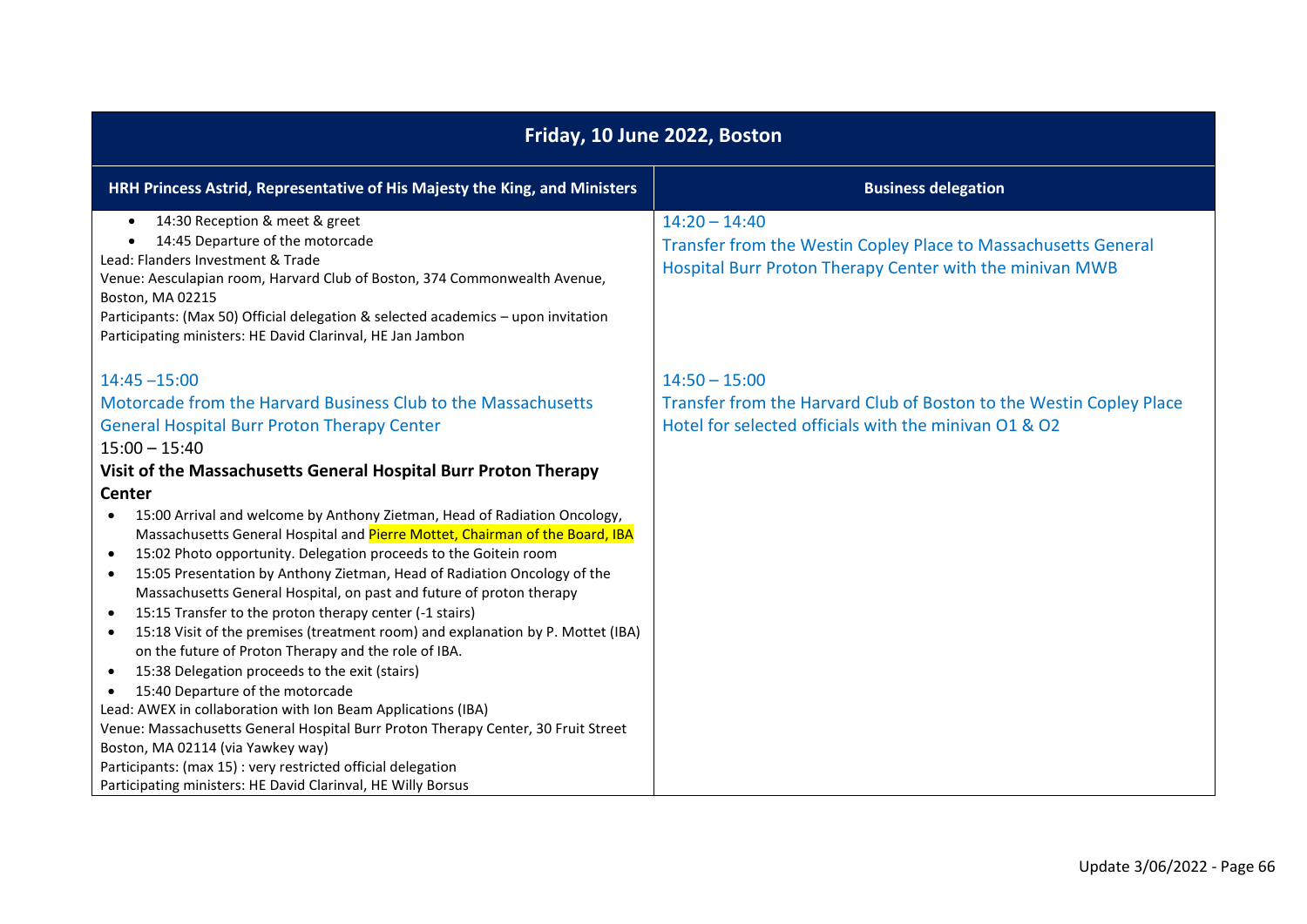| Friday, 10 June 2022, Boston                                                                                                                                                                                                                                                     |                                                                                                                                                                                                        |  |
|----------------------------------------------------------------------------------------------------------------------------------------------------------------------------------------------------------------------------------------------------------------------------------|--------------------------------------------------------------------------------------------------------------------------------------------------------------------------------------------------------|--|
| HRH Princess Astrid, Representative of His Majesty the King, and Ministers                                                                                                                                                                                                       | <b>Business delegation</b>                                                                                                                                                                             |  |
| $15:40 - 15:55$<br>Motorcade from the Massachusetts General Hospital Burr Proton<br>Therapy Center to the Westin Copley Place Hotel                                                                                                                                              | $15:45 - 16:05$<br>Transfer from the Massachusetts General Hospital Burr Proton Therapy<br>Center to the Westin Copley Place Hotel with the minivan MWB                                                |  |
| $17:00 - 18:00$<br>Signing ceremony followed by a networking cocktail<br>17:00 Arrival of HRH Princess Astrid and Ministers<br>17:25 Photo opportunity<br>17:30 Networking drink                                                                                                 | 17:00 - 18:00 (registration at 16:30)<br>Signing ceremony followed by a networking cocktail<br>17:00 Arrival of HRH Princess Astrid and Ministers<br>17:25 Photo opportunity<br>17:30 Networking drink |  |
| Lead: Belgian Foreign Trade Agency<br>Venue: Essex South Ballroom (max 350) ,3rd floor, Westin Copley Place Hotel<br>Participants: Official delegation, Signees & their guests<br>Participating ministers: HE David Clarinval, HE Jan Jambon, HE Willy Borsus, HE Pascal<br>Smet | Lead: Belgian Foreign Trade Agency<br>Venue: Essex South Ballroom (max 350), 3rd floor, Westin Copley Place Hotel<br>Participants: Official delegation, Signees & their guests                         |  |
|                                                                                                                                                                                                                                                                                  | $18:00 - 18:20$<br>Transfer from Mass Bio to the Westin Copley Place with the buses D1,<br>D <sub>2</sub>                                                                                              |  |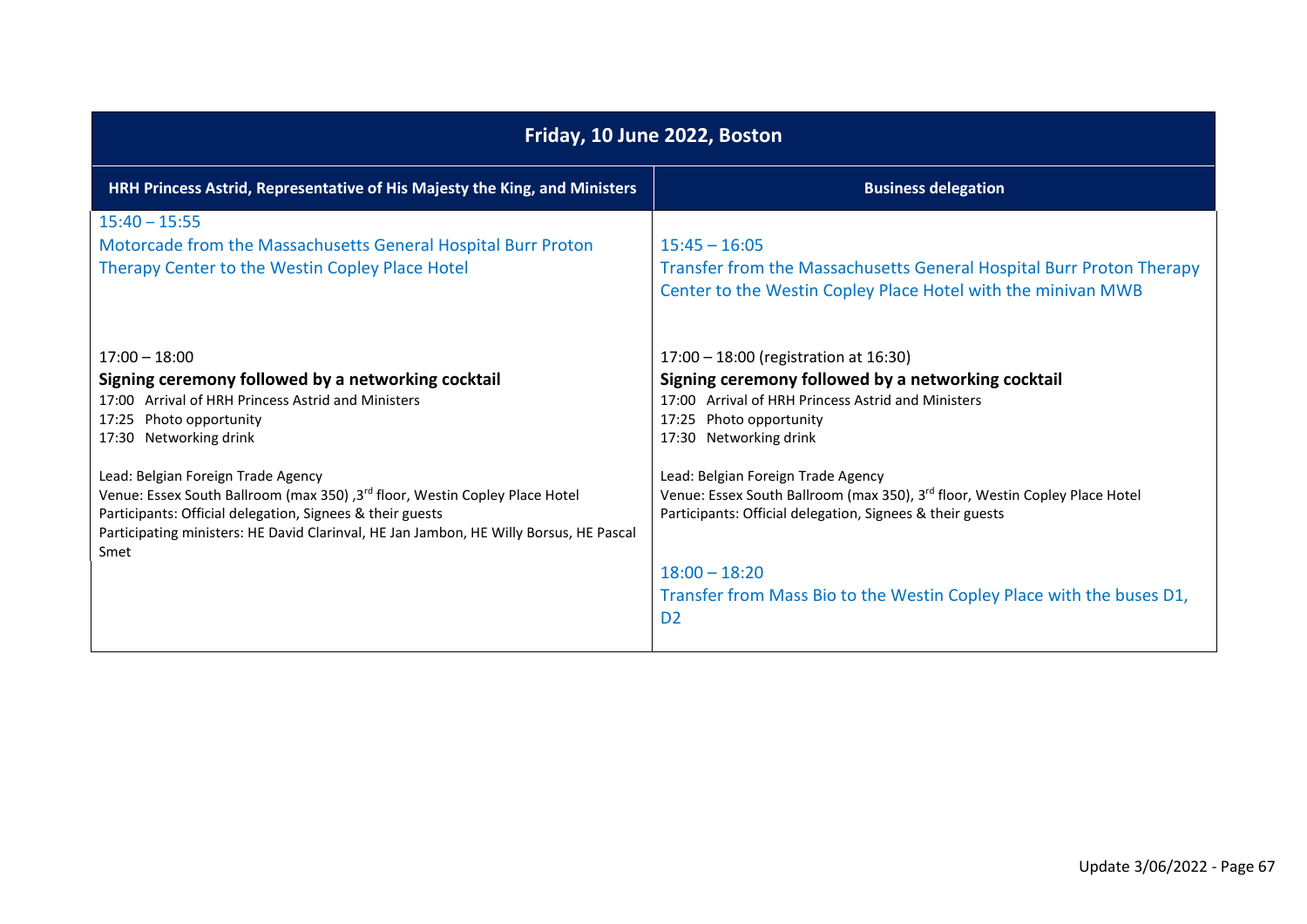| Saturday, 11 June 2022, Boston - Brussels                                                                                                                                                 |                                                                                                                                                                                                            |                                                                                                                                                                   |
|-------------------------------------------------------------------------------------------------------------------------------------------------------------------------------------------|------------------------------------------------------------------------------------------------------------------------------------------------------------------------------------------------------------|-------------------------------------------------------------------------------------------------------------------------------------------------------------------|
| HRH Princess Astrid, Representative of His Majesty the King, and Ministers                                                                                                                | <b>Business delegation</b>                                                                                                                                                                                 |                                                                                                                                                                   |
|                                                                                                                                                                                           | $7:00 - 9:00$<br>Breakfast for the guests of the<br><b>Westin Copley Place Hotel</b><br>Venue: Huntington Room, Level 2 (lobby),<br><b>Westin Copley Place Hotel</b>                                       | $7:00 - 11:00$<br>Breakfast for the guests of the<br><b>Sheraton Boston Hotel</b><br>Venue: Side Bar & Grille, Sheraton Boston<br>Hotel; 39 Dalton Street, Boston |
| $13:00 - 13:30$<br>Motorcade transfer for HRH Princess Astrid, HE David Clarinval & HE<br>Willy Borsus from the Westin Hotel to Boston Logan International<br><b>Airport (Terminal B)</b> | $11:45 - 12:30$<br>Transfer for the passengers of the flight UA1470 from the Sheraton<br>(Main Lobby, Dalton street 39) to the Boston Logan International Airport<br>(Terminal B) with the minibus D12     |                                                                                                                                                                   |
|                                                                                                                                                                                           | $11:45 - 12:30$<br>Transfer for the passengers of the flight UA1470 from the Westin Hotel<br>(Level 1) to Boston Logan International Airport (Terminal B) with the<br>minivans O1 & O2 and the minibus D11 |                                                                                                                                                                   |
|                                                                                                                                                                                           | $13:10 - 13:55$<br>Bus transfer for the passengers of the flight UA2219 from the Sheraton<br>Hotel (Main Lobby, Dalton street 39) to Boston Logan International<br>Airport (Terminal B) with the bus D2    |                                                                                                                                                                   |
|                                                                                                                                                                                           | $13:10 - 13:55$<br>Bus transfer for the passengers of the flight UA2219 from the Westin<br>Hotel (Level 1) to Boston Logan International Airport (Terminal B) with<br>the bus D1                           |                                                                                                                                                                   |